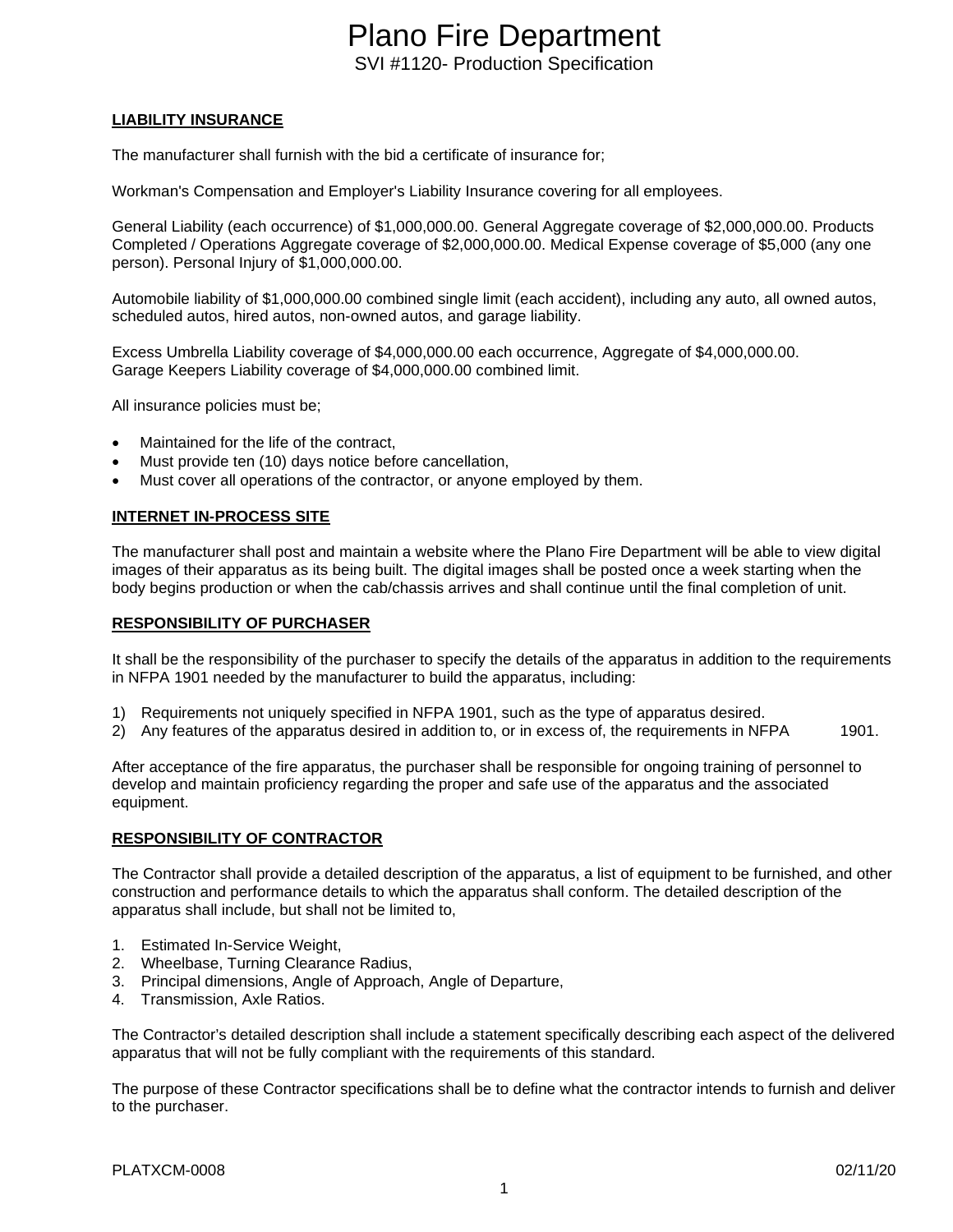Responsibility for the apparatus and equipment shall remain with the contractor until they are accepted by the purchaser.

#### **FIRE APPARATUS PERFORMANCE**

The fire apparatus shall meet the requirements of this standard at elevations of 2000 ft (600 m) above sea level.

The fire apparatus shall meet all the requirements of this standard while stationary on a grade of 6 percent in any direction.

The fire apparatus shall meet the requirements of this standard in ambient temperature conditions between 32°F (O°C) and 110°F (43°C).

#### **HIGHWAY PERFORMANCE**

The apparatus, when loaded to its estimated in-service weight, shall be capable of the following performance while on dry, paved roads that are in good condition:

- 1) Accelerating from 0 to 35 mph (55 km/hr) within 25 seconds on a 0 percent grade
- 2) Attaining a speed of 50 mph (80 km/hr) on a 0 percent grade
- 3) Maintaining a speed of at least 20 mph (32 km/hr) on any grade up to and including 6 percent

The maximum top speed of fire apparatus with a GVWR over 26,000 lb (11,800 kg) shall not exceed either 68 mph (109 km/hr) or the manufacturer's maximum fire service speed rating for the tires installed on the apparatus, whichever is lower.

If the combined water tank and foam agent tank capacities on the fire apparatus exceed 1250 gal (4732 L), or the GVWR of the vehicle is over 50,000 lb (22,680 kg), the maximum top speed of the apparatus shall not exceed either 60 mph (95 km/ hr) or the manufacturer's maximum fire service speed rating for the tires installed on the apparatus, whichever is lower.

#### **SERVICEABILITY**

The fire apparatus shall be designed to allow the manufacturer's recommended routine maintenance checks of lubricant and fluid levels to be performed by the operator without lifting the cab of a tilt-cab apparatus or without the need for hand tools.

Where special tools are required for routine service on any component of the apparatus, such tools shall be provided with the apparatus.

Apparatus components that interfere with repair or removal of other major components shall be attached with fasteners, such as cap screws and nuts, so that the components can be removed and installed with ordinary hand tools. These components shall not be welded or otherwise permanently secured into place.

#### **FIRE APPARATUS DOCUMENTATION**

The contractor shall supply, at the time of delivery, at least one (1) copy of the following documents:

- 1) The manufacturers record of apparatus construction details, including the following documents:
	- a) Owner's name and address
	- b) Apparatus manufacturer, model, and serial number
	- c) Chassis make, model, and serial number
	- d) GAWR of front and rear axles and GVWR
	- e) Front tire size and total rated capacity in pounds (kilograms)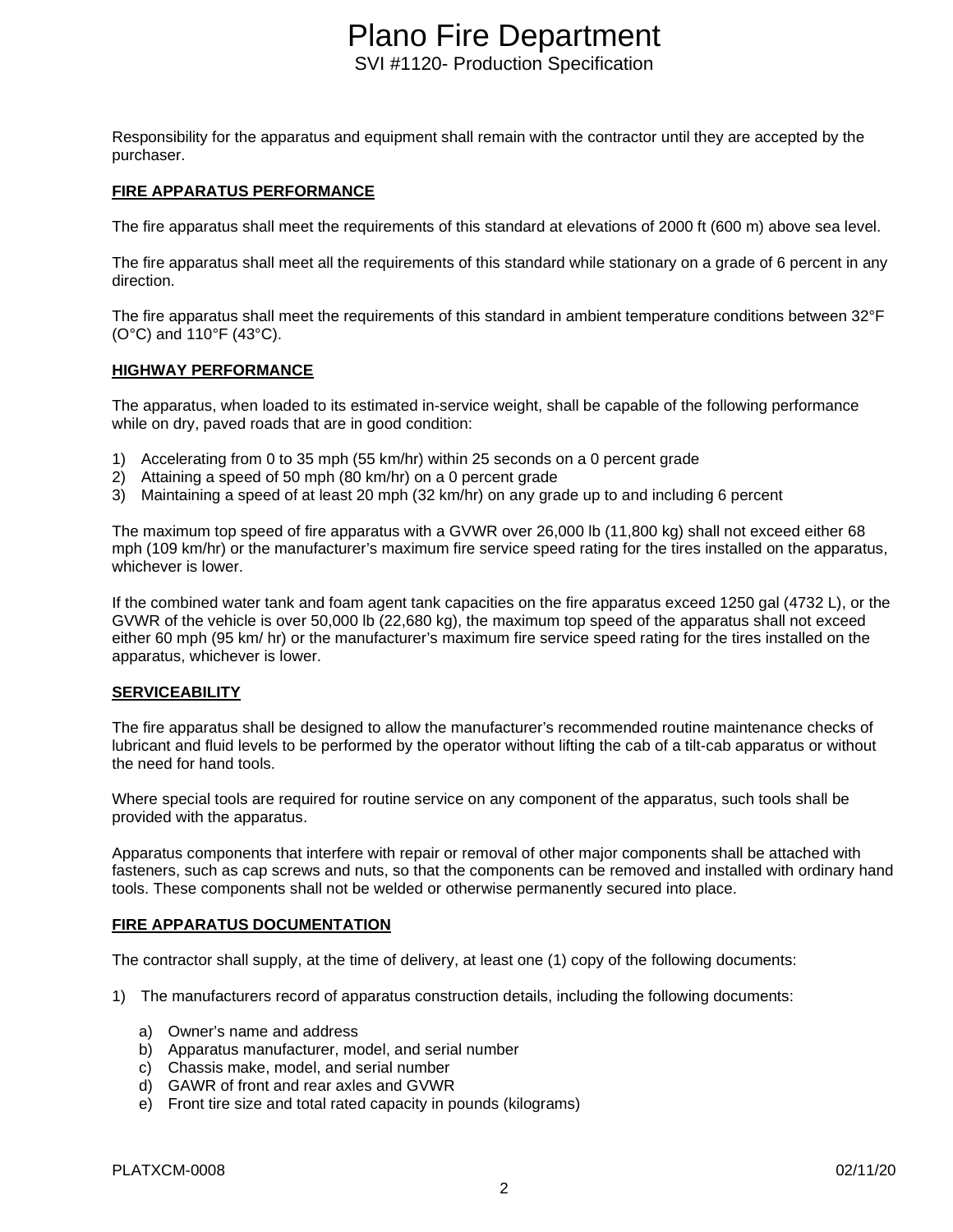# Plano Fire Department

SVI #1120- Production Specification

- f) Rear tire size and total rated capacity in pounds (kilograms)
- g) Chassis weight distribution in pounds (kilograms) with water and manufacturer-mounted equipment (front and rear)
- h) Engine make, model, serial number, rated horsepower and related speed, and governed speed; and if so equipped, engine transmission PTO(s) make, model, and gear ratio
- i) Type of fuel and fuel tank capacity
- j) Electrical system voltage and alternator output in amps
- k) Battery make, model, and capacity in cold cranking amps (CCA)
- l) Chassis transmission make, model, and serial number; and if so equipped, chassis transmission PTO(s) make, model, and gear ratio
- m) Ratios of all driving axles
- n) Maximum governed road speed
- o) Pump make, model, rated capacity in gallons per minute (liters per minute where applicable), maximum discharge pressure capability rating, and serial number
- p) Pump transmission make, model, serial number, and gear ratio
- q) Auxiliary pump make, model, rated capacity in gallons per minute (liters per minute where applicable), and serial number
- r) Water tank certified capacity in gallons or liters
- s) Foam tank (if provided) certified capacity in gallons (liters)
- t) Aerial device type, rated vertical height in feet (meters), rated horizontal reach in feet (meters), and rated capacity in pounds (kilograms)
- u) Paint manufacturer and paint number(s)
- v) Company name and signature of responsible company representative
- w) Weight documents from a certified scale showing actual loading on the front axle, rear axle(s), and overall fire apparatus (with the water tank full but without personnel, equipment, and hose)
- 2) Certification of compliance of the optical warning system *(see 13.8.16)*
- 3) Siren manufacturer's certification of the siren *(see 13.9.1.1)*
- 4) Written load analysis and results of the electrical system performance tests *(see 13.14.1 and Section 13.15)*
- 5) Certification of slip resistance of all stepping, standing, and walking surfaces *(see 15.7.4.5)*
- 6) If the apparatus has a fire pump, the pump manufacturer's certification of suction capability *(see 16.2.4.1)*
- 7) If the apparatus is equipped with a fire pump and special conditions are specified by the purchaser, the pump manufacturer's certification of suction capacity under the special conditions *(see 16.2.4.2)*
- 8) If the apparatus has a fire pump, a copy of the apparatus manufacturer's approval for stationary pumping applications *(see 16.3.1)*
- 9) If the apparatus has a fire pump, the engine manufacturer's certified brake horsepower curve for the engine furnished, showing the maximum governed speed *(see 16.3.2.2)*
- 10) If the apparatus has a fire pump, the pump manufacturer's certification of the hydrostatic test *(see 16.5.2.2)*
- 11) If the apparatus has a fire pump with a maximum discharge pressure capability rating that exceeds the hydrostatic test pressure of 16.5.2.1, the pump manufacturer's certification of the hydrodynamic test
- 12) If the apparatus has a fire pump, the certification of inspection and test for the fire pump *(see 16.13.1.1.5 or 16.13.1.2.4 as applicable)*
- 13) If the apparatus is equipped with an auxiliary pump, the apparatus manufacturer's certification of the hydrostatic test *(see Section 17.13)*
- 14) When the apparatus is equipped with a water tank, the certification of water tank capacity *(see Section 18.6)*
- 15) If the apparatus has an aerial device, the certification of inspection and test for the aerial device *(see Section 19.24)*
- 16) If the apparatus has an aerial device, all the technical information required for inspections to comply with NFPA 1911
- 17) If the apparatus has a foam proportioning system, the foam proportioning system manufacturer's certification of accuracy *(see 20.10.4.2)* and the final installer's certification the foam proportioning system meets this standard *(see 20.11.2)*
- 18) If the system has a CAFS, the documentation of the manufacturer's pre delivery tests *(see Section 21.9)*
- 19) If the apparatus has a line voltage power source, the certification of the test for the power source *(see 22.15.7.2)*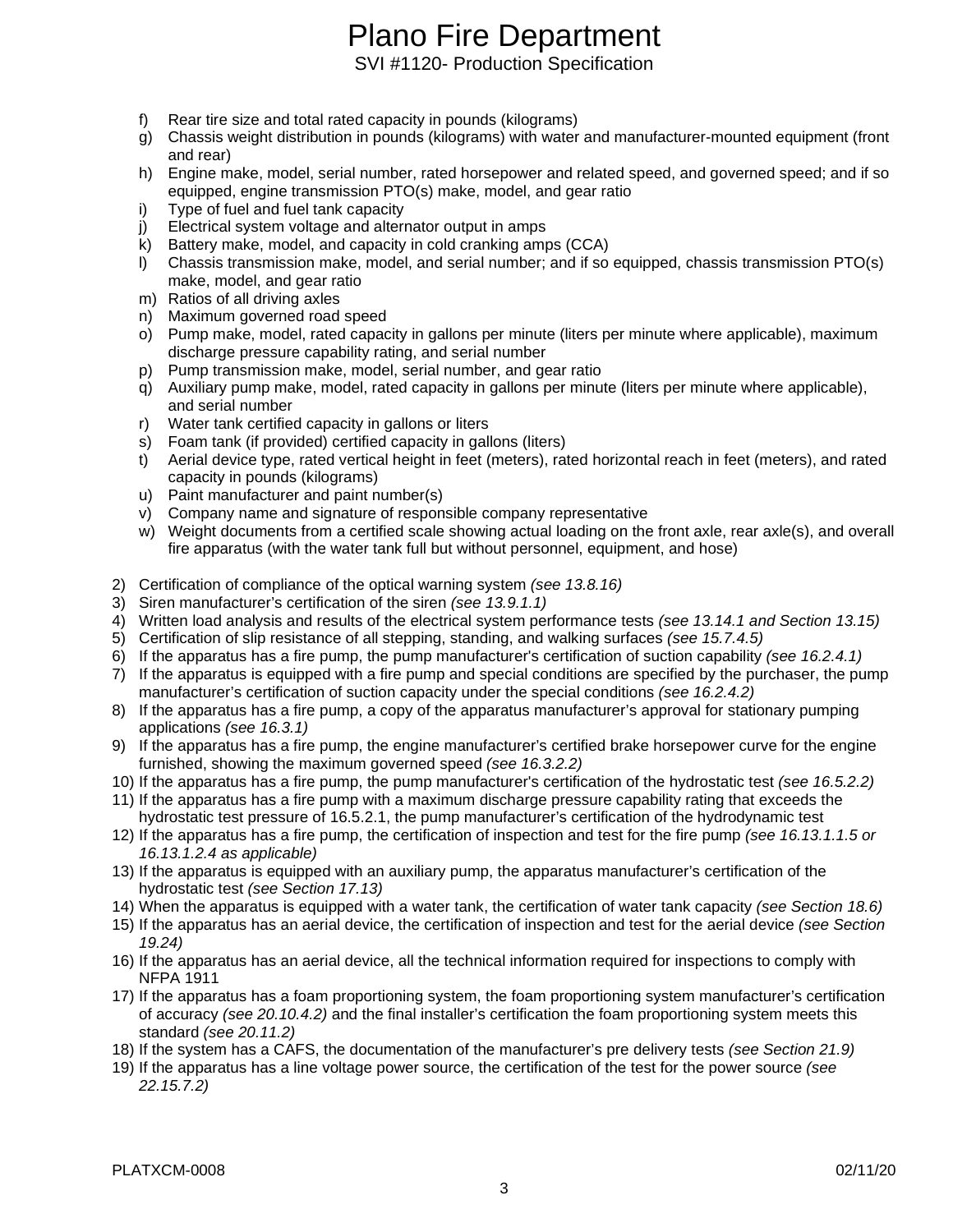- 20) If the apparatus is equipped with an air system, air tank certificates *(see 24.5.1.2)*, the SCBA fill station certification *(see 24.9.6)*, and the results of the testing of the air system installation *(see 24.14.5 and 24.15.4)*
- 21) Any other required manufacturer test data or reports

#### **OPERATIONS AND SERVICE DOCUMENTATION**

The contractor shall deliver with the fire apparatus complete operation and service documentation covering the completed apparatus as delivered and accepted.

The documentation shall address at least the inspection, service, and operations of the fire apparatus and all major components thereof.

The contractor shall also deliver with the fire apparatus the following documentation for the entire apparatus and each major operating system or major component of the apparatus:

- 1) Manufacturer's name and address
- 2) Country of manufacture
- 3) Source for service and technical information
- 4) Parts replacement information
- 5) Descriptions, specifications, and ratings of the chassis, pump (if applicable), and aerial device (if applicable)
- 6) Wiring diagrams for low voltage and line voltage systems to include the following information:
	- a) Pictorial representations of circuit logic for all electrical components and wiring
	- b) Circuit identification
	- c) Connector pin identification
	- d) Zone location of electrical components
	- e) Safety interlocks
	- f) Alternator–battery power distribution circuits
	- g) Input/output assignment sheets or equivalent circuit logic implemented in multiplexing systems
- 7) Lubrication charts
- 8) Operating instructions for the chassis, any major components such as a pump or aerial device, and any auxiliary systems
- 9) Precautions related to multiple configurations of aerial devices, if applicable
- 10) Instructions regarding the frequency and procedure for recommended maintenance
- 11) Overall apparatus operating instructions
- 12) Safety considerations
- 13) Limitations of use
- 14) Inspection procedures
- 15) Recommended service procedures
- 16) Troubleshooting guide
- 17) Apparatus body, chassis and other component manufacturer's warranties
- 18) Special data required by this standard
- 19) A material safety data sheet (MSDS) for any fluid that is specified for use on the apparatus

The contractor shall deliver with the apparatus all manufacturer's operations and service documents supplied with components and equipment that are installed or supplied by the contractor.

#### **NFPA REQUIRED DOCUMENTATION FORMAT - USB FLASH DRIVE**

The vehicle construction details and the operations and service documentation as required per NFPA 1901 latest edition shall be provided on a USB Flash Drive. These manuals shall be divided into sections for ease of reference. There shall be two (2) USB flash drives provided with the completed vehicle.

#### **FIRE APPARATUS SAFETY GUIDE**

A Fire Apparatus Safety Guide published by Fire Apparatus manufacturer's Association shall be provided with delivered vehicle. This manual includes essential safety information for fire fighters, fire chiefs, apparatus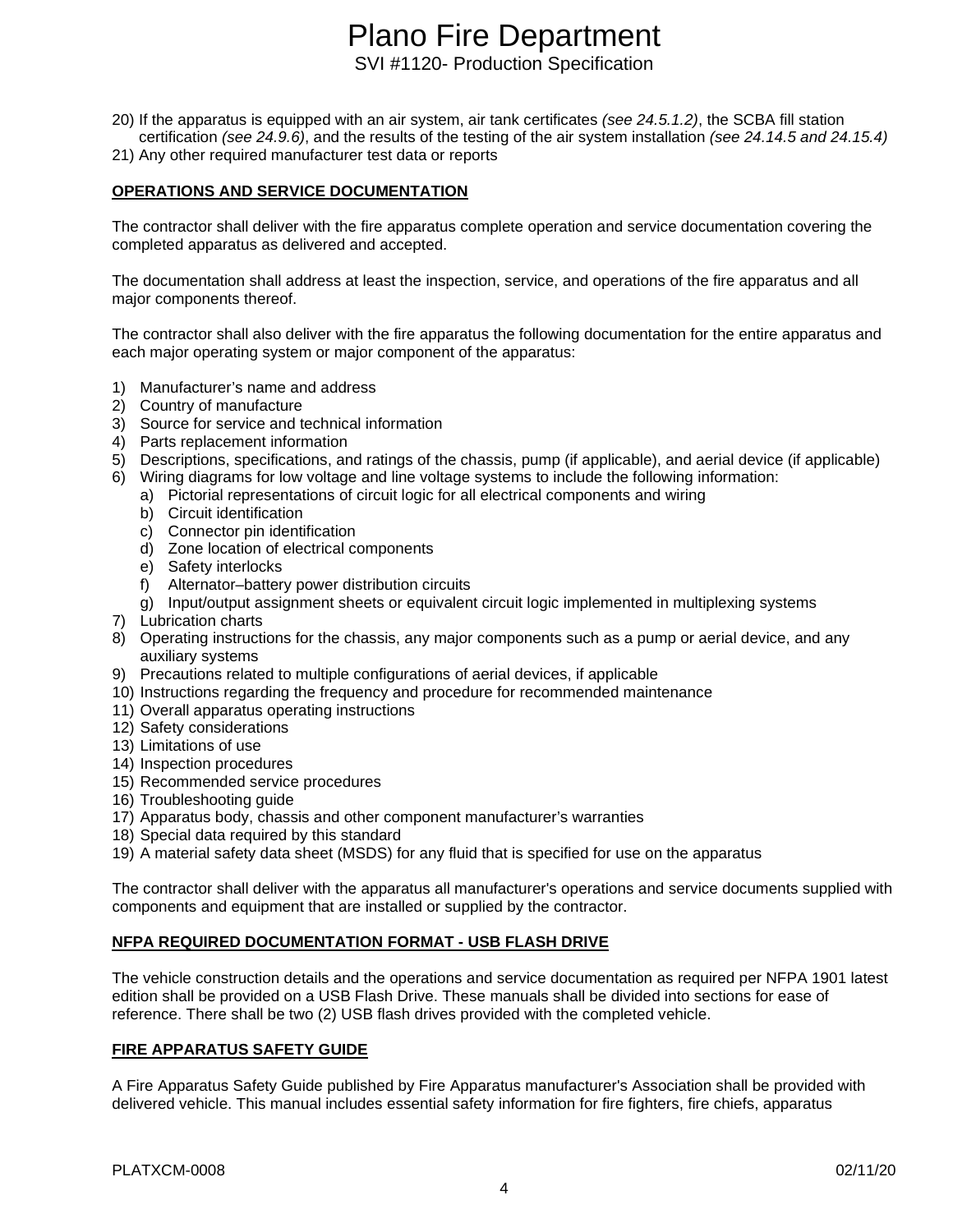mechanics, and fire department safety officers. The guide is applicable to municipal, wildland, and airport fire fighting apparatus manufactured on either custom or commercial chassis.

#### **CARRYING CAPACITY**

The GAWR and the GCWR or GVWR of the chassis shall be adequate to carry the weight of the completed vehicle when loaded to its estimated in-service weight. The manufacturer shall establish the estimated in service weight during the design of the vehicle.

The estimated in-service weight shall include the following:

- 1. The chassis, body and tank(s)
- 2. Full fuel, lubricant, and other chassis or component fluid tanks or reservoirs
- 3. Full water and other agent tanks
- 4. \*250 lb (114 kg) in each seating position
- 5. Fixed equipment such as pumps, aerial devices, generators, reels and air systems as installed
- 6. Ground ladders, suction hose, designed hose load in their hose beds and on their reels
- 7. An allowance for miscellaneous equipment that is the greatest of the following:
	- a) The values shown for items 1 7
	- b) A purchaser-provided list of equipment to be carried with weights
	- c) A purchaser-specified miscellaneous equipment allowance

The manufacturer shall engineer and design the fire apparatus such that the completed apparatus, when loaded to its estimated in-service weight, with all movable weights distributed as close as is practical to their intended inservice configuration, does not exceed the GVWR.

A final manufacturer's certification of the GVWR or GCWR, along with a certification of each GAWR, shall be supplied on a label affixed to the vehicle.

The fire apparatus manufacturer shall permanently affix a high-visibility label in a location visible to the driver while seated.

The label shall show the height of the completed unequipped fire apparatus in feet and inches (meters), the length of the completed fire apparatus in feet and inches (meters), and the GVWR in tons (metric tons).

Wording on the label shall indicate that the information shown was current when the apparatus was manufactured and that, if the overall height changes while the vehicle is in service, the fire department must revise that dimension on the plate.

#### **TESTING**

#### **ROAD TEST**

Each apparatus shall be tested by the manufacturer before delivery to verify that it meets the following criteria;

Tests shall be conducted at a location and in a manner that does not violate local, state or provincial, or federal traffic laws. Tests shall be conducted on a dry, level, paved surface that is free of loose material, oil, or grease. Tests shall be conducted with the water and foam tanks full (water or product).

The apparatus shall accelerate from 0 to 35 mph (55 km/hr) within 25 seconds. The apparatus shall attain a speed of 50 mph (80 km/ hr).

**T**he auxiliary braking system, if so equipped, shall function as intended by the auxiliary braking system manufacturer.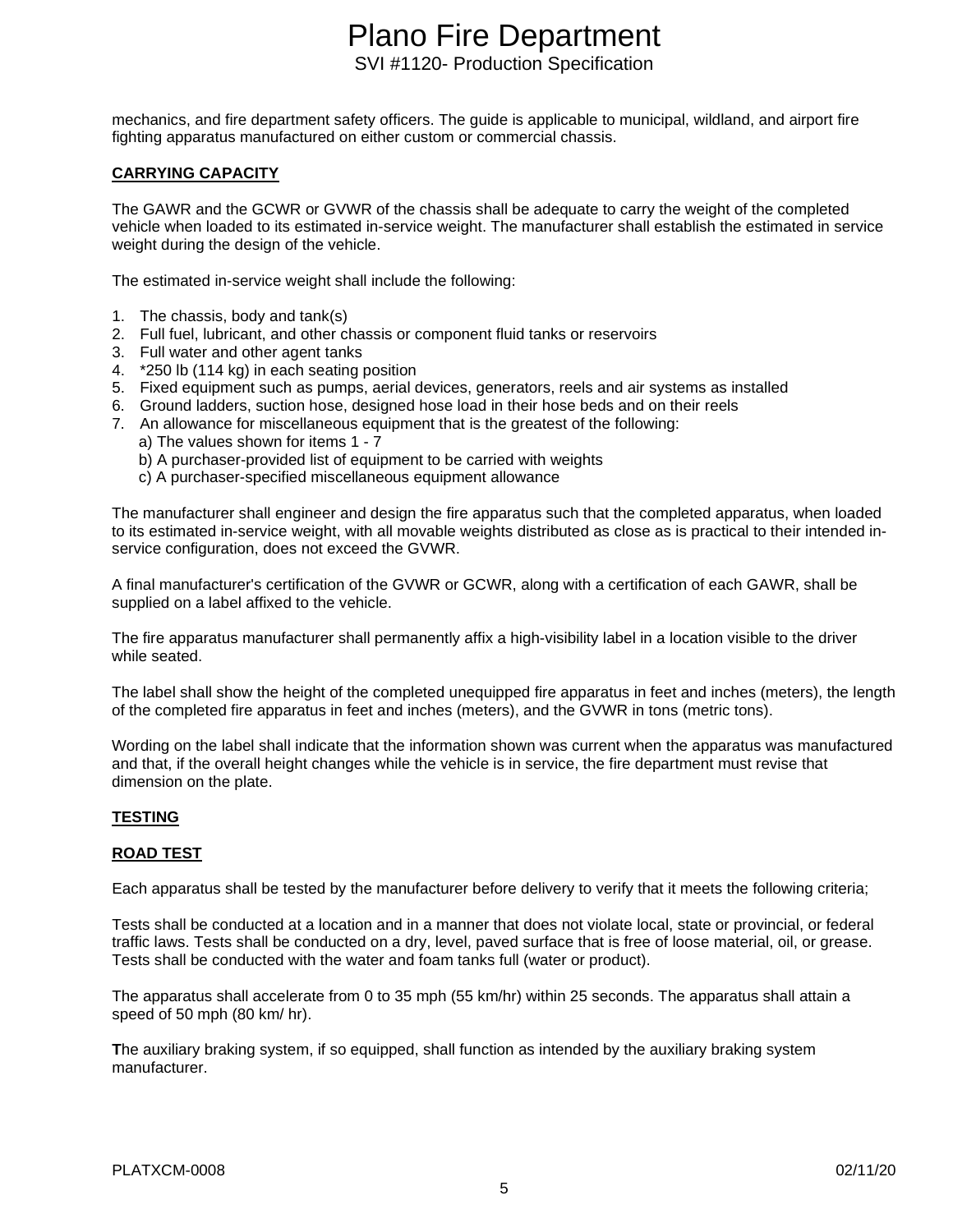The air service brakes shall bring the apparatus to a complete stop from a speed of 20 mph (32.2 km/hr) in a distance not exceeding 35 ft (10.7 m).

The hydraulic service brakes shall bring the apparatus to a complete stop from a speed of 30 mph (48.2 km/hr) in a distance not exceeding 88 ft (26.8 m).

#### **LOW VOLTAGE - ELECTRICAL SYSTEM PERFORMANCE TEST**

The vehicles low voltage electrical system shall be tested and certified by the manufacturer. The certified test results shall be delivered with the completed vehicle. Tests shall be performed when the air temperature is between 0°F and 110°F (–18°C and 43°C).

#### **TEST SEQUENCE**

The following three (3) tests shall be performed in the order in which they appear below. Before each test, the batteries shall be fully charged until the voltage stabilizes at the voltage regulator set point and the lowest charge current is maintained for ten (10) minutes. Failure of any of these tests shall require a repeat of the sequence.

#### **1. RESERVE CAPACITY TEST**

The engine shall be started and kept running until the engine and engine compartment temperatures are stabilized at normal operating temperatures and the battery system is fully charged. The engine shall be shut off and the minimum continuous electrical load shall be activated for ten (10) minutes.

All electrical loads shall be turned off prior to attempting to restart the engine. The battery system shall then be capable of restarting the engine. Failure to restart the engine shall be considered a test failure of the battery system.

#### **2. ALTERNATOR PERFORMANCE TEST**

#### **TEST AT IDLE**

The minimum continuous electrical load shall be activated with the engine running at idle speed. The engine temperature shall be stabilized at normal operating temperature. The battery system shall be tested to detect the presence of battery discharge current. The detection of battery discharge current shall be considered a test failure.

#### **TEST AT FULL LOAD**

The total continuous electrical load shall be activated with the engine running up to the engine manufacturer's governed speed. The test duration shall be a minimum of two (2) hours. Activation of the load management system shall be permitted during this test.

An alarm sounded by excessive battery discharge, as detected by the warning system required in 13.3.4, or a system voltage of less than 11.8 V dc for a 12 V nominal system, 23.6 V dc for a 24 V nominal system, or 35.4 V dc for a 42 V nominal system for more than 120 seconds shall be considered a test failure.

#### **3. LOW VOLTAGE ALARM TEST**

The following test shall be started with the engine off and the battery voltage at or above 12 V for a 12 V nominal system, 24 V for a 24 V nominal system or 36 V for a 42 V nominal system.

With the engine shut off, the total continuous electrical load shall be activated and shall continue to be applied until the excessive battery discharge alarm activates. The battery voltage shall be measured at the battery terminals.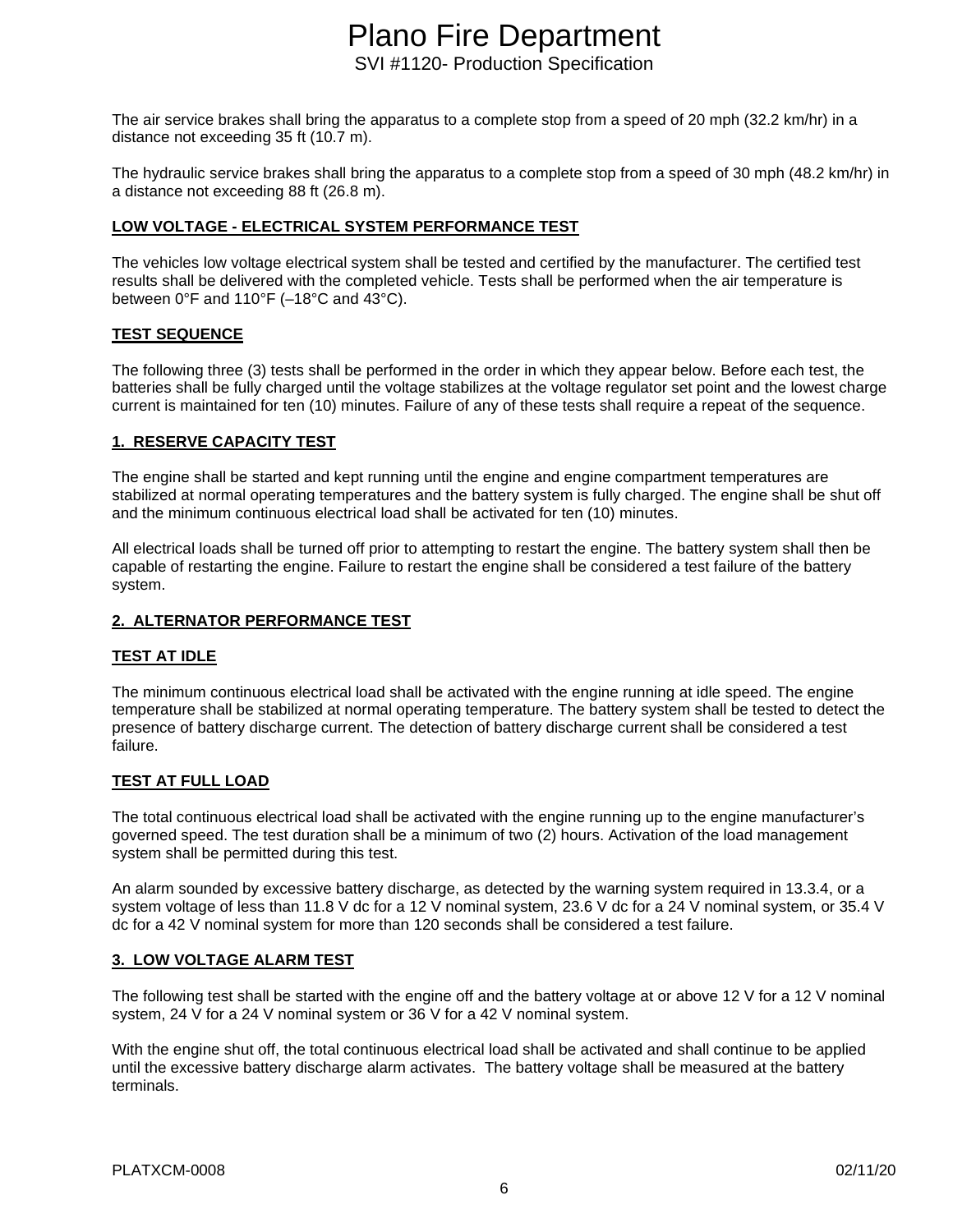# Plano Fire Department

SVI #1120- Production Specification

The test shall be considered a failure if the alarm does not sound in less than 140 seconds after the voltage drops to 11.70 V for a 12 V nominal system, 23.4 V dc for a 24 V nominal system, or 35.1 V for a 42 V nominal system.

The battery system shall then be able to restart the engine. Failure to restart the engine shall be considered a test failure.

#### **LOW VOLTAGE - ELECTRICAL SYSTEM PERFORMANCE TEST**

#### **DOCUMENTATION**

The manufacturer shall deliver the following with the fire apparatus:

- 1) Documentation of the electrical system performance tests
- 2) A written electrical load analysis, including the following:
	- a) The nameplate rating of the alternator
	- b) The alternator rating
	- c) Each of the component loads specified that make up the minimum continuous electrical load
	- d) Additional electrical loads that, when added to the minimum continuous electrical load, determine the total continuous electrical load
	- e) Each individual intermittent electrical load

#### **UL 120/240 VAC CERTIFICATION**

The 120/240 volt electrical system shall be third-party, independent, audit-certified through Underwriters Laboratory (UL) to the current edition of NFPA 1901 to perform as listed below;

The prime mover shall be started from a cold start condition, and the unloaded voltage and frequency shall be recorded.

The line voltage electrical system shall be loaded to at least 100% of the continuous rated wattage stated on the power source specification label. Testing with a resistive load bank shall be permitted.

The power source shall be operated in the manner specified by the apparatus manufacturer as documented on instruction plates or in operation manuals. The power source shall be operated at a minimum of 100% of the continuous rated wattage as stated on the power source specification label for a minimum of two (2) hours.

The load shall be adjusted to maintain the output wattage at or above the continuous rated wattage during the entire 2-hour test.

The following conditions shall be recorded at least every 1/2 hour during the test:

- 1) The power source output voltage, frequency and amperes
- 2) The prime mover's oil pressure, water temperature and transmission temperature, if applicable
- 3) The power source hydraulic fluid temperature, if applicable
- 4) The ambient temperature and power source air inlet temperature

The following conditions shall be recorded once during the test for power sources driven by dedicated auxiliary internal combustion engines:

- 1) Altitude
- 2) Barometric pressure
- 3) Relative humidity

If the generator is driven by the chassis engine and the generator allows for operation at variable speeds, the chassis engine speed shall be reduced to the lowest rpm allowed for generator operation and the voltage and frequency shall be recorded.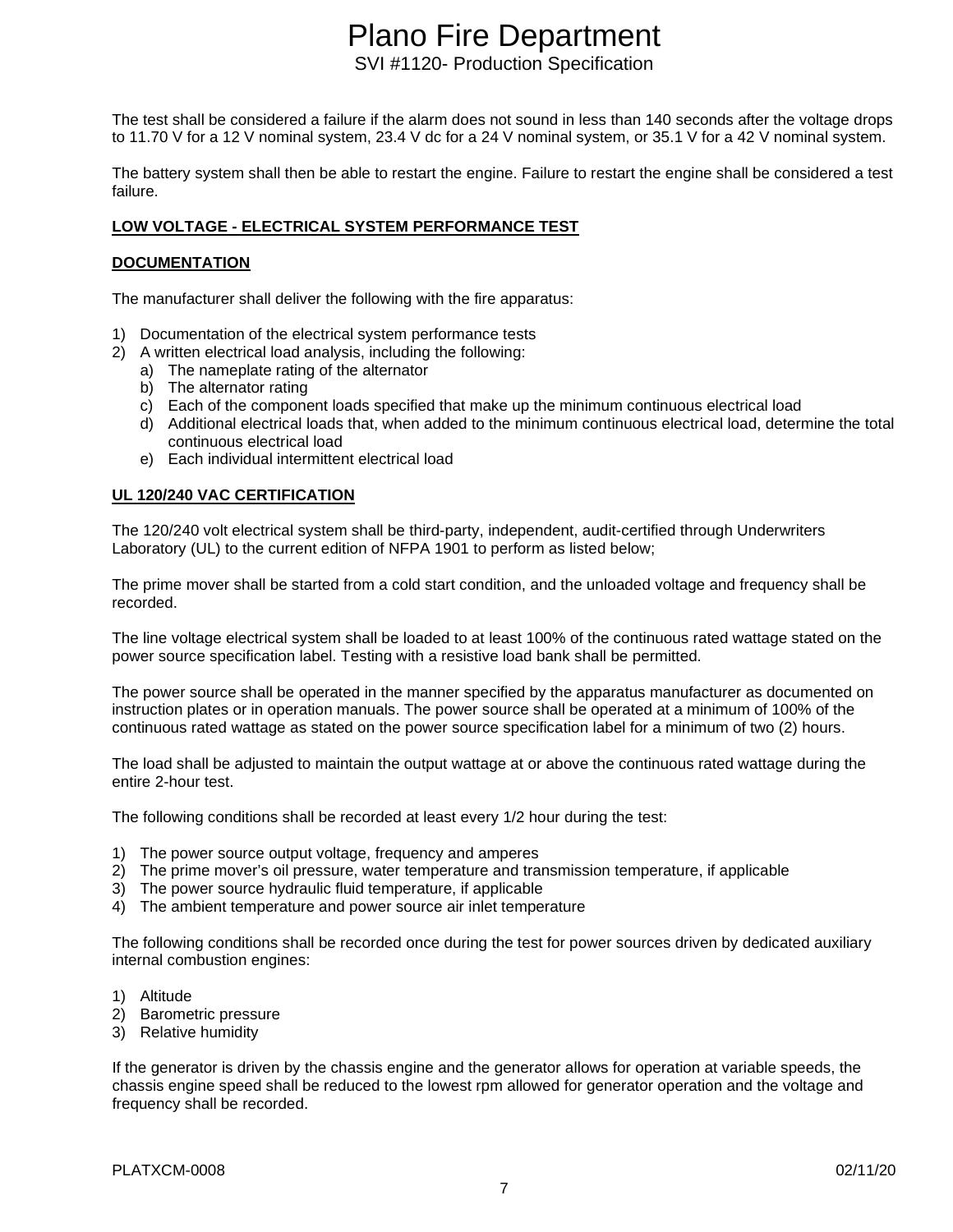The load shall be removed and the unloaded voltage and frequency shall be recorded.

Voltage shall be maintained within ±10% of the voltage stated on the power source specification label during the entire test. Frequency shall be maintained within  $\pm 3$  Hz of the frequency stated on the power source specification label during the entire test.

The total continuous electrical loads, excluding those loads associated with the equipment defined in NFPA 22.15.7.3.11.2, shall be applied during the testing unless an auxiliary engine drives the power source.

If the apparatus is equipped with a fire pump, the 2-hour certification test of the power source shall be completed with the fire pump pumping at 100% capacity at 150 psi (1000 kPa) net pump pressure. The test shall be permitted to be run concurrently with the pump certification test.

#### **DOCUMENTATION**

The results of each test shall be recorded on an appropriate form and provided with the delivery of the fire apparatus.

#### **DIELECTRIC VOLTAGE WITHSTAND TEST**

The line voltage wiring and permanently connected devices and equipment shall be subjected to a dielectric voltage withstand test of 900 volts for one (1) minute. The testing shall be performed after all body work has been completed.

The test shall be conducted as follows:

- 1) Isolate the power source from the panel board and disconnect any solid state low voltage components
- 2) Connect one lead of the dielectric tester to all the hot and neutral buses tied together
- 3) Connect the other lead to the fire apparatus frame or body
- 4) Close any switches and circuit breakers in the circuit(s)
- 5) Apply the dielectric voltage for one (1) minute in accordance with the testing equipment manufacturer's instructions

The electrical polarity of all permanently wired equipment, cord reels and receptacles shall be tested to verify that wiring connections have been properly made.

Electrical continuity shall be verified from the chassis or body to all line voltage electrical enclosures, light housings, motor housings, light poles, switch boxes and receptacle ground connections that are accessible to fire fighters in normal operations.

If the apparatus is equipped with a transfer switch, it shall be tested to verify operation and that all non grounded conductors are switched.

Electrical light towers, floodlights, motors, fixed appliances and portable generators shall be operated at their full rating or capacity for 30 minutes to ensure proper operation.

#### **WARRANTY**

A full statement shall be provided of the warranties for the vehicle(s) being bid. Warranties should clearly describe the terms under which the vehicle manufacturer accepts responsibility for the cost to repair defects caused by faulty design, quality of work or material and for the applicable period of time after delivery.

Cost of repairs refers to all costs related thereto including, but not limited to, the cost of materials and the cost of labor.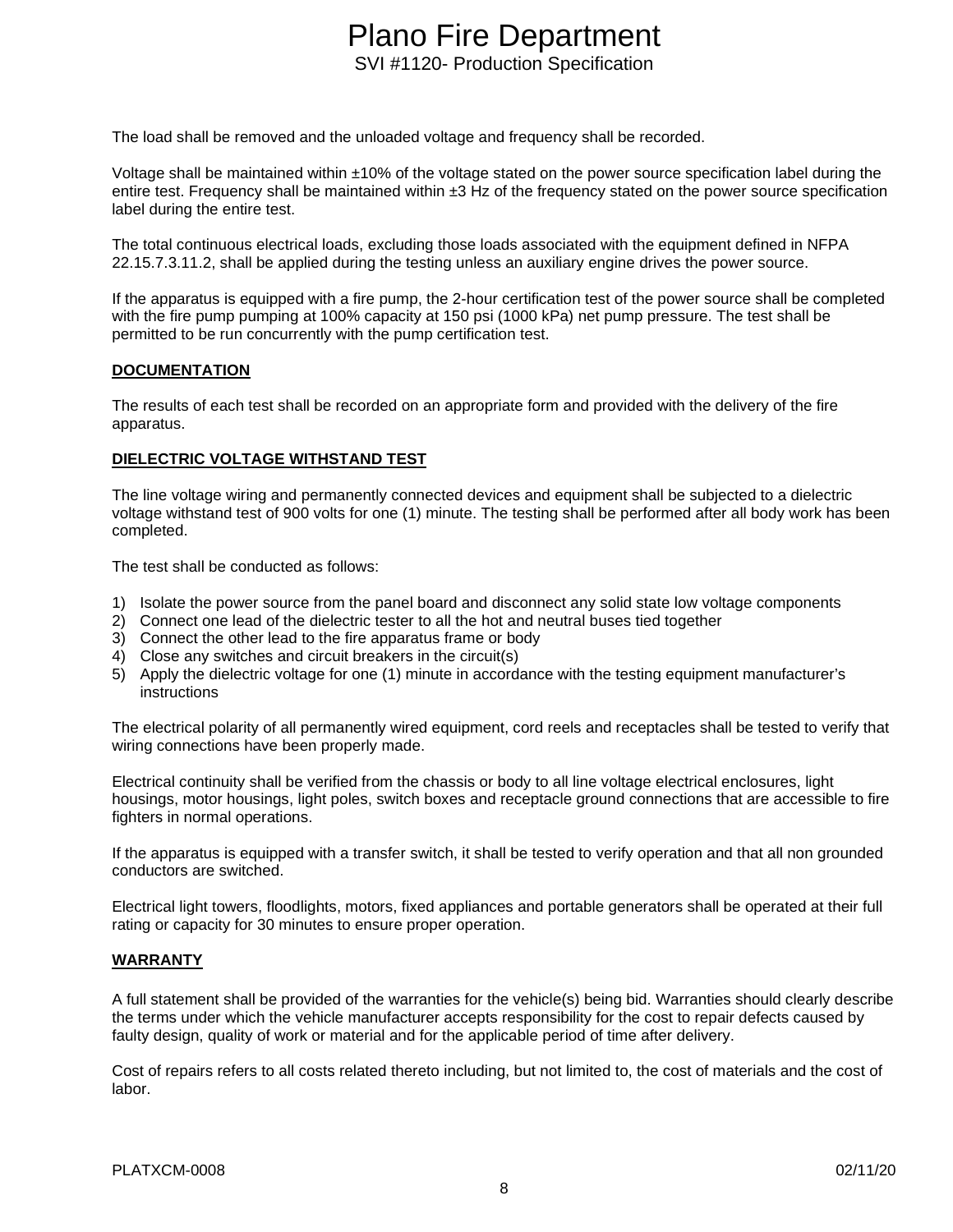The Body Manufacturer shall warrant all materials and accessories used on the vehicle(s), whether fabricated by manufacturer or purchased from an outside source and will deal directly with the Plano Fire Department on all warranty work.

#### **GENERAL LIMITED WARRANTY - TWO (2) YEARS**

The vehicle shall be free of defects in material and workmanship for a period of two (2) years or 36,000 miles (or 57,936 kilometers), whichever occurs first starting thirty (30) days after the original invoice date.

The Contractor must be the "single source" coordinator of all warranties on the vehicle.

#### **CHASSIS REPAIR & UPDATE:**

The Chassis that will be repaired, updated and/ or replaced shall be covered under the 2 year General Warranty providied by SVI in the specifications. These componants will be the Bigfoot System, Onan Generator (if it fails to pass a NFPA Test and replaced), Chelsea PTO for generator (if nessessary to replacethe current PTO), the PTO Driveline (if needs repair or replacement upon inspection), Cab Seats, Cab to Body Seal, and the Front bumper and gravel shield the will be replace current bumper (Does Not include components that are reusedfrom the exisiting bumper, i.e. Airhorns, Siren Speaker, etc.)

#### **LOW VOLTAGE ELECTRICAL WARRANTY - FIVE (5) YEARS**

The vehicle low voltage electrical system shall be free of defects in material and workmanship for a period of five (5) years or 60,000 miles (or 96,561 kilometers), whichever occurs first, starting thirty (30) days after the original invoice date.

#### **STRUCTURAL WARRANTY - TEN (10) YEARS**

The body shall be free of structural or design failure or workmanship for a period of ten (10) years, or 100,000 miles (or 160,934 kilometers), whichever occurs first, starting thirty (30) days after the original invoice date.

#### **UNDERCOAT WARRANTY**

The body undercoating shall have a warranty provided by the manufacturer for the lifetime of the vehicle or twenty (20) years, whichever occurs first. The warranty shall be transferable between vehicle owners. Should the undercoating material applied to the underside of the body and wheel wells of the vehicle ever flake off, peel, chip or crack due to drying out, the damaged area shall be re-sprayed without charge to the vehicle owner.

#### **PAINT LIMITED WARRANTY - TEN (10) YEARS**

The body shall be free of bubbling or peeling as a result of a defect in the method of manufacture for a period of ten (10) years or 100,000 miles (or 160,934 kilometers), whichever occurs first, starting thirty (30) days after the original invoice date. **Pro-rated warranties will not be acceptable.**

#### **GRAPHICS LIMITED WARRANTY**

The 3M graphics installation shall be warranted for a period of two (2) years. The 3M materials installed on completed vehicle shall be warranted for seven (7) years. The 3M Diamond grade film (if specified) shall be warranted for ten (10) years.

#### **CONSTRUCTION PERIOD**

The completed vehicle shall be delivered within four hundred (400) days after receipt of a purchase order or contract.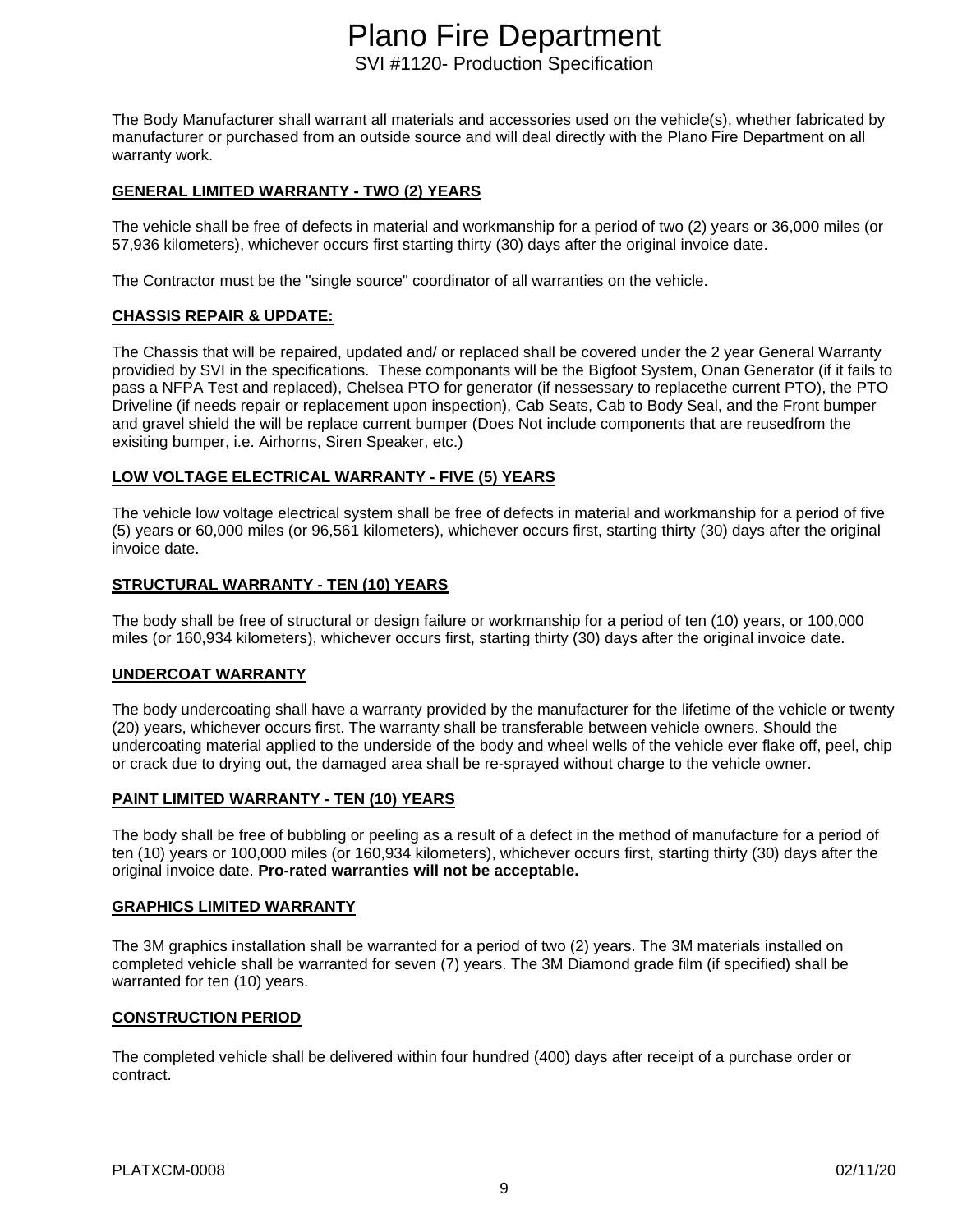Contractor shall not be held liable for delays of chassis delivery due to accidents, strikes, floods or other events not subject to their control. Contractor shall provide immediate written notice to Plano Fire Department as to delays and to what extent these delays have in completing vehicle within the stated construction time period.

#### **OVERALL HEIGHT REQUIREMENT**

There is no overall height (OAH) restriction for this vehicle.

#### **OVERALL LENGTH REQUIREMENT**

There is no overall length (OAL) restriction for this vehicle.

#### **OVERALL WIDTH**

The overall width (OAW) of the body at drip rails shall be 102" (8' - 6"), and body shall be 100" (8' - 4").

#### **ANGLE OF APPROACH**

The angle of approach for this vehicle shall not be less than eight (8) degrees when it is loaded to the estimated in-service weight as specified by the current edition of NFPA 1901.

#### **ANGLE OF DEPARTURE**

The angle of departure for this vehicle shall not be less than eight (8) degrees when it is loaded to the estimated in-service weight as specified by the current edition of NFPA 1901.

#### **IT ENGINEER DEMONSTRATION**

Metro Fire, and E2 Optics shall provide an Information Technology (IT) engineer to be present at time of completion for three (3) consecutive days. The IT engineer will demonstrate all IT related components installed by Contractor and provide initial instruction to representatives of the Plano Fire Department regarding the operation, care and maintenance of the equipment supplied at factory location. The Plano Fire Department will be responsible for the integration and programming of any on-board vehicle systems with Plano Fire Department land based systems.

After delivery of the apparatus, the Plano Fire Department shall be responsible for ongoing training of its personnel to proficiency regarding the proper and safe use of the apparatus and associated equipment.

#### **INSPECTION TRIPS**

All required inspection trips shall be the financial responsibility of the Metro Fire, including but not limited to transportation, food and lodging.

#### **DELIVERY AND DEMONSTRATION**

Metro Fire shall be responsible for the delivery of the completed unit to the Plano Fire Department's location. On initial delivery of the apparatus, Metro Fire shall supply a qualified representative to demonstrate the apparatus and provide initial instruction to representatives of the Plano Fire Department regarding the operation, care and maintenance of the apparatus and equipment supplied at Plano Fire Department location.

The Delivery Engineer shall set delivery and instruction schedule with the person appointed by Plano Fire Department.

After delivery of the apparatus, the Plano Fire Department shall be responsible for ongoing training of its personnel to proficiency regarding the proper and safe use of the apparatus and associated equipment.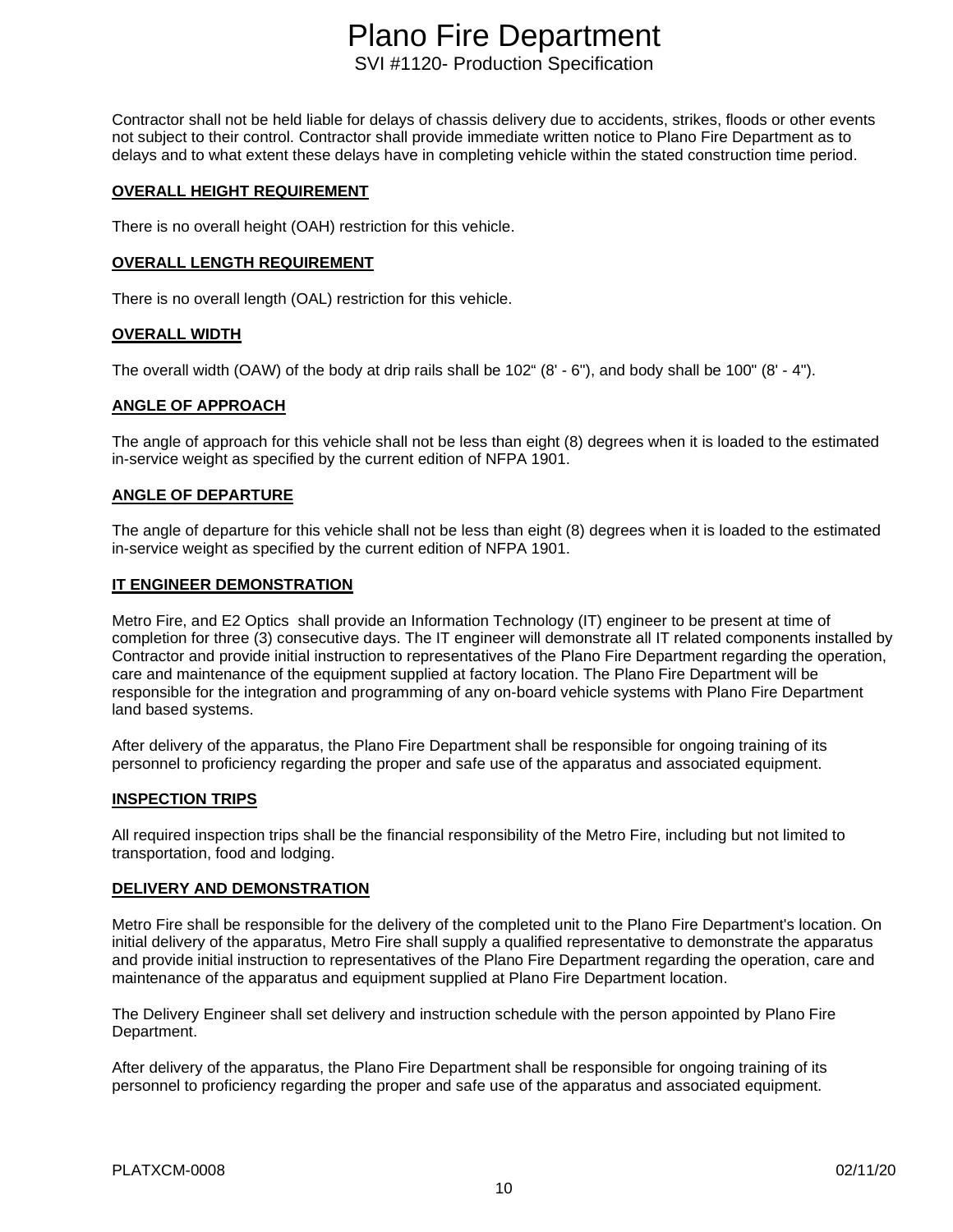#### **SUPPLIED CAB CHASSIS SPECIFICATION**

The cab/chassis shall be supplied by Plano Fire Department and drop shipped to SVI. The following modifications shall be made to the cab/chassis as follows and detailed later in these specifications;

- 1. Replace front bumper with painted structural steel bumper with reflective chevron.
- 2. The exhaust will be changed to streetside discharge with Plymovent adapter.
- 3. Replace the driver and officer seats with Bostrom seats with black vinyl upholstery.
- 4. The Weldon multiplex screen shall be replaced.
- 5. A Weldon seat belt indicator will be provided.
- 6. The rear streetside crew cab door will be completely removed and welded shut to allow for "L" shaped desk in rear cab area.
- 7. The driver, officer, and rear curbside cab doors shall be retrofitted with electric door locks.
- 8. The cab shall be re-painted red FBCH-75376 ALT to match current Plano units.
- 9. Cab front stainless steel wheel well opening will be replaced with black rubber fenderettes.

#### **CAB TO AXLE DIMENSION**

Cab to axle will be 175".

#### **CHASSIS MODIFICATIONS**

#### **LUBRICATION AND TIRE DATA PLATE**

A permanent label in the driving compartment shall specify the quantity and type of the following fluids used in the vehicle and tire information:

- Engine oil
- Engine coolant
- Chassis transmission fluid
- Pump transmission lubrication fluid . . (if applicable)
- Pump priming system fluid, if applicable . . (if applicable)
- Drive axle(s) lubrication fluid
- Air conditioning refrigerant . . (if applicable)
- Air conditioning lubrication oil . . (if applicable)
- Power steering fluid
- Cab tilt mechanism fluid . . (if applicable)
- Transfer case fluid . . (if applicable)
- Equipment rack fluid (if applicable)
- CAFS air compressor system lubricant . . (if applicable)
- Generator system lubricant . . (if applicable)
- Front tire cold pressure
- Rear tire cold pressure
- Maximum tire speed ratings

#### **VEHICLE DATA PLATE**

A permanent label in the driving compartment which indicates the following:

- Filter part numbers for the;
	- − Engine
	- − Transmission
	- − Air
	- − Fuel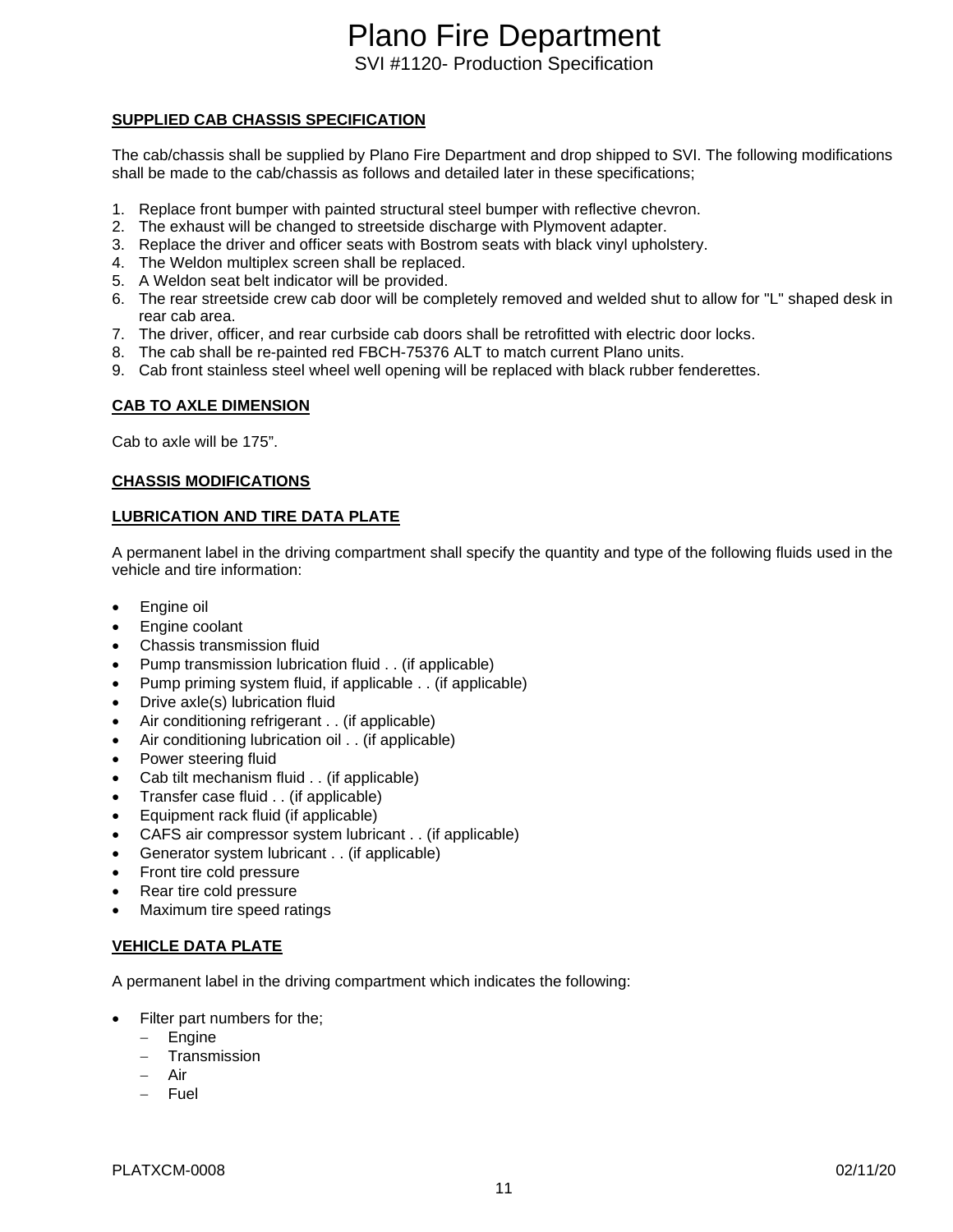- Serial numbers for the;
	- − Engine
	- − Transmission
- Delivered Weights of the Front and Rear Axles
- Paint Brand and Code(s)
- Sales Order Number

#### **OVERALL HEIGHT, LENGTH DATA PLATE (US)**

The fire apparatus manufacturer shall permanently affix a high-visibility label in a location visible to the driver while seated.

The label shall show the height of the completed unequipped vehicle in feet and inches (meters), the length of the completed vehicle in feet and inches (meters to nearest 1/10th), and the GVWR in tons (metric tons).

Wording on the label shall indicate that; "The information shown was current when the apparatus was manufactured. If the overall height changes while the vehicle is in service, the fire department must revise that dimension on the plate".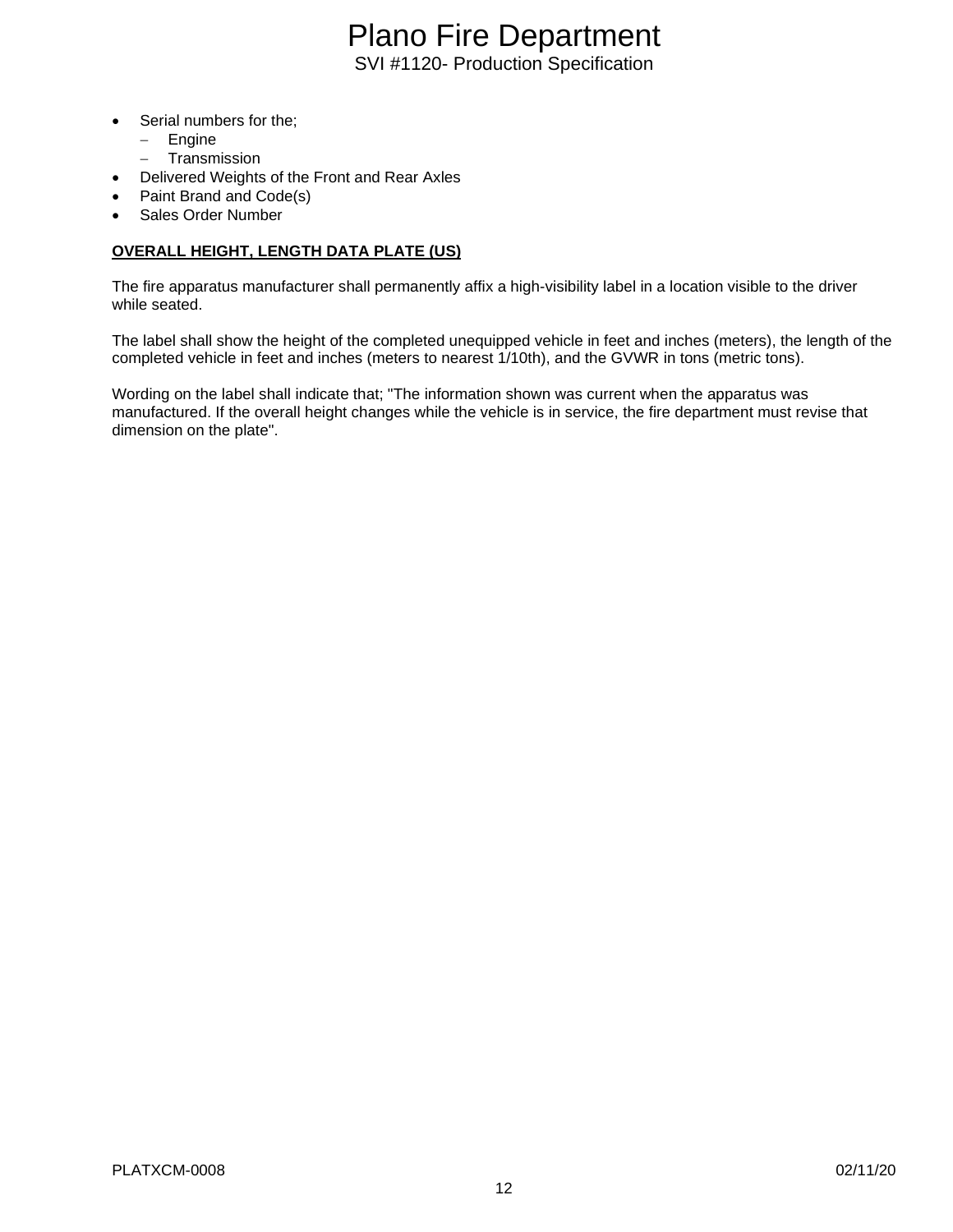#### **PERSONNEL CAPACITY**

A label that states the number of personnel the vehicle is designed to carry shall be located in an area visible to the driver.

#### **SEAT BELT WARNING - FAMA06/07**

A safety sign FAMA06 shall be visible from each seat that is not equipped with occupant restraint and therefore not intended to be occupied while the vehicle is in motion.

A safety sign FAMA07, which warns of the importance of seat belt use, shall be visible from each seat that is intended to be occupied while the vehicle is in motion.

#### **EQUIPMENT MOUNTING FAMA10**

A safety sign FAMA10, which warns of the need to secure items in the cab, shall be visible inside the cab.

#### **FIRE SERVICE TIRES - FAMA12**

A safety sign FAMA12, which warns of the special requirements for fire service–rated tires, shall be visible to the driver entering the cab of any apparatus so equipped.

#### **HELMET WARNING - FAMA15**

A safety sign FAMA15, which warns not to wear helmets while the vehicle is in motion, shall be visible from each seat that is intended to be occupied while the vehicle is in motion.

#### **CLIMBING METHOD - FAMA23**

A safety sign FAMA23, which warns of the proper climbing method, shall be visible to personnel entering the cab and at each designated climbing location on the body.

#### **REAR STEP CROSSWALK WARNING - FAMA24**

A safety sign FAMA24, which warns personnel not to ride on the vehicle, shall be located at the rear step areas and at any cross walkways.

#### **FINAL STAGE MANUFACTURER VEHICLE CERTIFICATION**

A final stage manufacturer vehicle certification label shall be provided and installed in the driver cab door jamb area.

#### **FRONT BUMPER**

The front bumper {will/shall} be Structural Steel Channel to match Plano Haz-Mat #1053. Bumper finish shall match lower cab paint color.

Include location for license plate in design and layout.

#### **FRONT BUMPER EXTENSION**

The front bumper of the chassis shall be extended approximately 12" ahead of the cab using structural steel channel.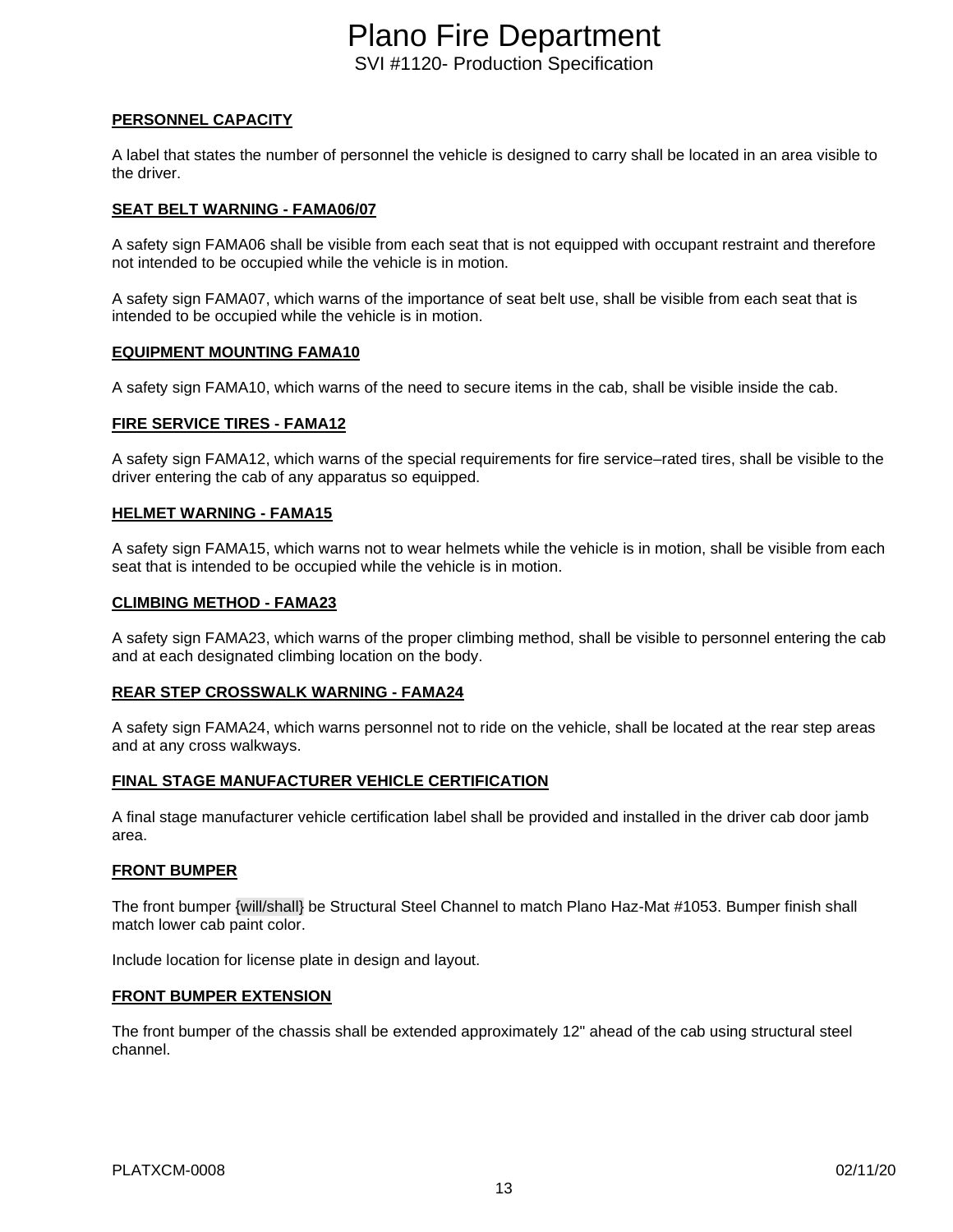The bumper mounting plate shall be welded to the structural steel channel for mounting of the chassis bumper. After fabrication of the bumper extension, the panels shall be removed and the unit shall be primed and painted black.

#### **BUMPER GRAVEL SHIELD**

The front bumper extension shall have a 3/16" aluminum tread plate gravel shield. The gravel shield shall cover the full width of the front bumper to the front of the cab and the full height of the bumper on each end.

#### **AIR HORNS**

The chassis air horn(s) shall be recess mounted in the new front bumper.

#### **AIR HORN ACTIVATION**

The air horn(s) activation shall be supplied by the cab/chassis manufacturer.

#### **FRONT TOW PROVISIONS**

The front tow provisions shall be supplied and installed by the cab/chassis manufacturer.

#### **EXHAUST**

The existing exhaust tailpipe shall be extended to ahead of the rear axle on the curbside.

The exhaust piping and discharge outlet shall be located or shielded so as not to expose any portion of the apparatus or equipment to excessive heating.

Exhaust pipe discharge shall be directed away from any operator's position.

Where parts of the exhaust system are exposed so that they are likely to cause injury to operating personnel, protective guards shall be provided.

#### **FLEXIBLE EXHAUST HOSE**

There shall be one (1) 10' section of flexible exhaust hose supplied with the vehicle. The exhaust hose shall be manufactured from a special high performance rubber compounding. The hose shall slide over exhaust tail pipe.

#### **RADIO/ANTENNA INSTALLATION**

There shall be one (1) Plano Fire Department supplied Motorola APX 8500 dual head radio installed in the cab within easy reach of driver, and remote head installed in workstation behind driver in rear cab area. The location of radio shall be determined by the Plano Fire Department at the pre-construction meeting.

All required radio programming shall be responsibility of Plano Fire Department. Radio(s) may not be fully tested if no radio program is provided with radio and will be responsibility of Plano Fire Department after delivery. Radio shall be installed per Manufacturer's requirements and wired for proper 12 volt power and ground.

Anntena(s) shall be installed in specified antenna rail on cab roof.

#### **TABLET DOCKS**

Two (2) Plano Fire Department supplied Havis tablet docks model DS-GTC-212-3, for F110 Tablets shall be installed; one (1) in the corner of the "L" shaped desk, and, one (1) located at behind driver.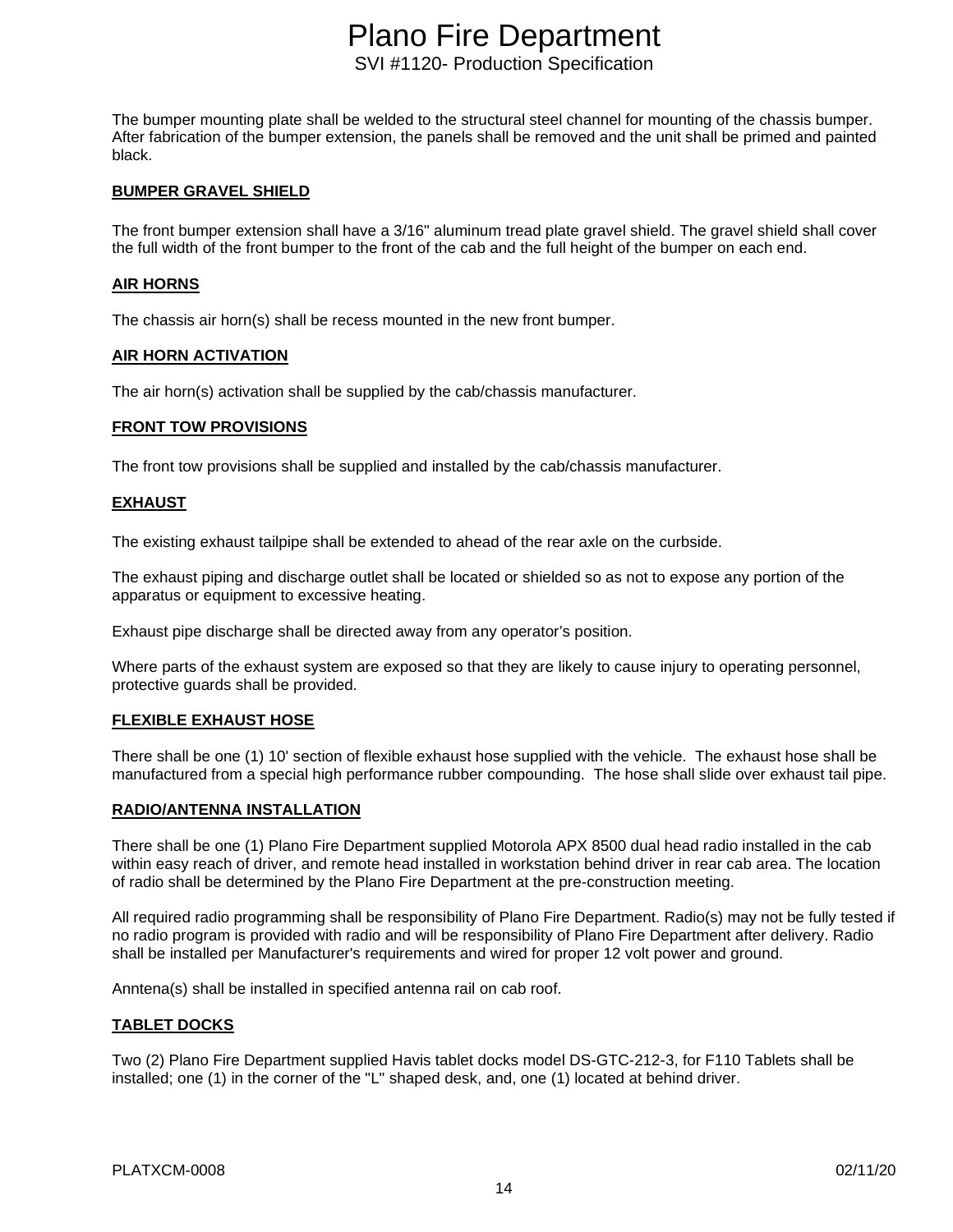#### **SEVEN (7) POSITION ANTENNA RAIL**

One (1) radio antenna rail(s) shall be provided and installed on roof of vehicle. Each rail shall be constructed of aluminum, forming a two piece box design. The top section shall be removable for easy access to the individual antenna wiring. Seven (7) antenna bases shall be provided and installed in each rail. Each antenna base shall include enough cable to reach radio location plus a service loop of at least 10' of LMR195 flexible communications cable. The antenna wiring shall enter the vehicle roof at a single point under the end of the rail. The end of each radio antenna shall be routed to radio mounting locations, or as determined by the Plano Fire Department.

Due to the various configurations of antenna whips, the contractor shall provide the antenna base only, and Plano Fire Department shall provide the antenna whip.

Route the cab antenna rail cabling to the desk and evenly distribute them amungst components located at desk and dash.

#### **PAINT ANTENNA RAIL**

Antenna rail will be painted to match the exterior color of the chassis.

#### **DRIVER SEAT**

The driver's seat shall be changed to an H.O. Bostrom 400 Series Firefighter Sierra model seat with dark gray vinyl upholstery. The seat shall feature eight-way electric positioning. The eight positions shall include up and down, fore and aft with 8.00 inches of travel, back angle adjustment and seat rake adjustment. The seat shall feature integral springs to isolate shock.

The seat shall feature an all belts to seat (ABTS) style of safety restraint. The ABTS feature shall include a threepoint shoulder harness with the lap belt, automatic retractor and buckle as an integral part of the seat assembly.

The minimum vertical dimension from the seat H-point to the ceiling for this belted seating position shall be 35.00 inches measured with the seat height adjusted to the lowest position of travel. This model of seat shall have successfully completed the static load tests set forth by FMVSS 207, 209, and 210 in effect at the time of manufacture. This testing shall include a simultaneous forward load of 3000 pounds each on the lap and shoulder belts and twenty (20) times the weight through the center of gravity.

The materials used in construction of the seat shall also have successfully completed testing with regard to the flammability of materials used in the occupant compartments of motor vehicles as outlined in FMVSS 302, of which dictates the allowable burning rate of materials in the occupant compartments of motor vehicles.

#### **SEAT BELT COLOR**

Seat belts shall be red.

#### **SEAT BACK**

The driver's seat shall include a standard seat back incorporating the all belts to seat feature (ABTS). The seat back shall feature a contoured head rest.

Plano Fire Department emblem shall be embroidered on headrest, same as Haz-Mat #1053.

#### **POWER SEAT WIRING**

The power seats installed in the cab shall be wired directly to battery power.

#### **OFFICER SEAT**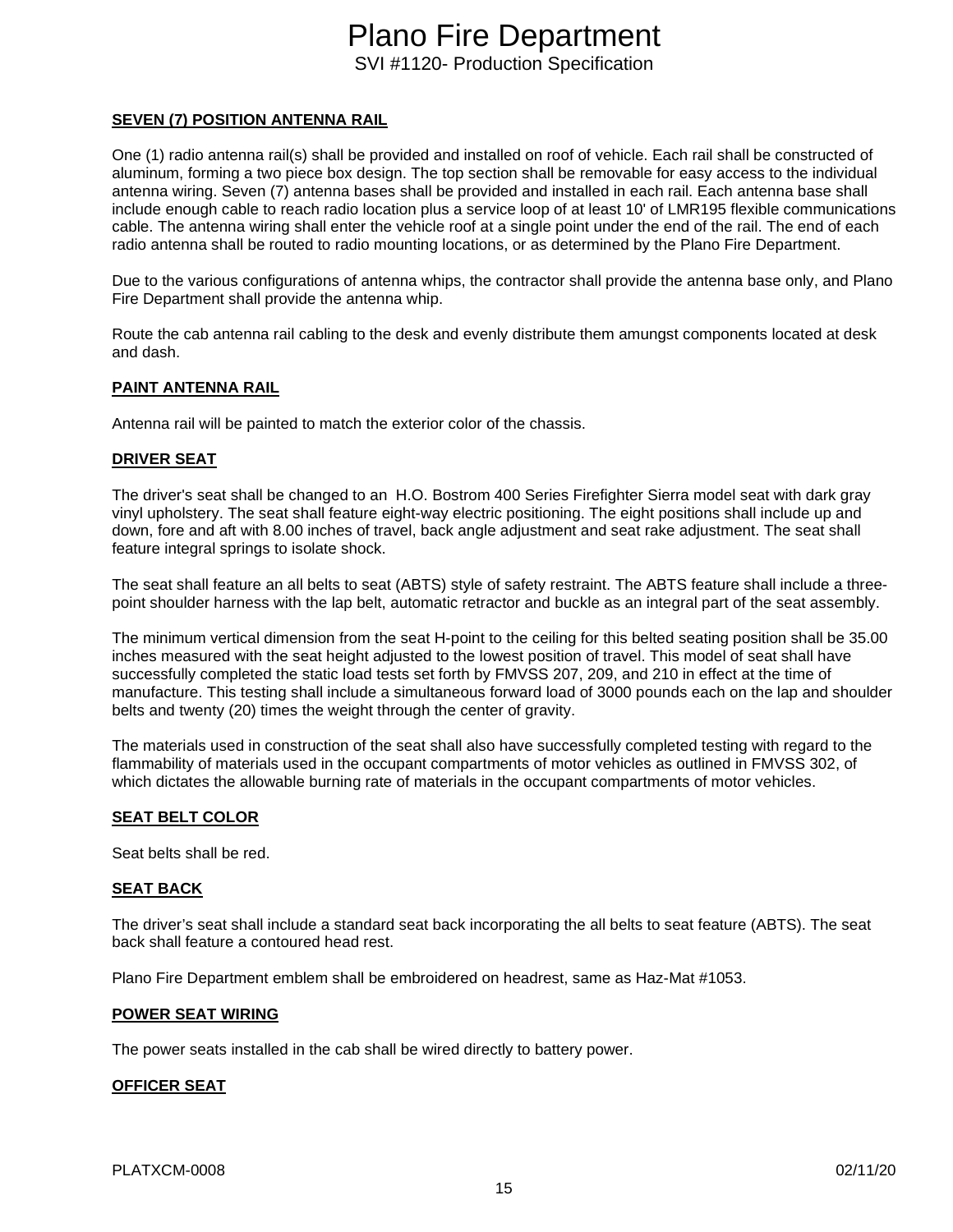The officer's seat shall be changed to a H.O. Bostrom 400 Series Firefighter model seat with dark gray vinyl upholstery. The seat shall feature eight-way electric positioning. The eight (8) positions shall include up and down, fore and aft and front and rear tilt. The seat shall also feature integral springs to isolate shock.

The seat shall feature an all belts to seat (ABTS) style of safety restraint. The ABTS feature shall include a threepoint shoulder harness with the lap belt, automatic retractor and buckle as an integral part of the seat assembly.

The minimum vertical dimension from the seat H-point to the ceiling for this belted seating position shall be 35.00 inches measured with the seat height adjusted to the lowest position of travel.

This model of seat shall have successfully completed the static load tests by FMVSS 207, 209, 210 and 302 in effect at the time of manufacture. This testing shall include a simultaneous forward load of 3000 pounds each on the lap and shoulder belts and twenty (20) times the weight through the center of gravity. The model of seats shall also have successfully completed the flammability of materials used in the occupant compartments of motor vehicles as outlined in FMVSS 302, of which decides the burning rate of materials in the occupant compartments of motor vehicles.

#### **SEAT BELT COLOR**

Seat belts shall be red.

#### **SEAT BACK OFFICER**

The officer's seat shall include a standard seat back incorporating the all belts to seat feature (ABTS). The seat back shall feature a contoured head rest.

Plano Fire Department emblem shall be embroidered on headrest, same as Haz-Mat #1053.

#### **POWER SEAT WIRING**

The power seats installed in the cab shall be wired directly to battery power.

#### **SEAT BELT COLOR**

Section 14.1.3.3 of the NFPA 1901 Standards, requires all seat belt webbing in cab to be bright red or bright orange in color, and the buckle portion of the seat belt shall be mounted on a rigid or semi rigid stalk such that the buckle remains positioned in an accessible location.

#### **SEAT BELT WEB LENGTH - CUSTOM CAB**

Sections 14.1.3.2 and 14.1.3.3 of the NFPA 1901 standards, require the effective seat belt web length for a Type 1 lap belt for pelvic restraint to be a minimum of 60", and a Type 2 pelvic and upper torso restraint-style seat belt assembly to be a minimum of 110".

The chassis seat belt web length as supplied by the custom chassis manufacturer shall be compliant to NFPA Standards 14.1.3.2 and 14.1.3.3.

#### **SEAT BELT MONITORING AND VEHICLE DATA RECORDER (VDR) SYSTEMS**

#### **SEAT BELT MONITORING**

A Weldon 6204 series system with Vista IV display shall be provided and installed to allow the driver to know if all persons seated in the vehicle are secured with seat belts before moving the vehicle. Built-in smart seating logic shall detect if the correct sit and buckle sequence is not followed for all seats. System shall also provide an output for an external alarm. Weldon diagnostic port will be located under dash on driver side. System shall include the following features;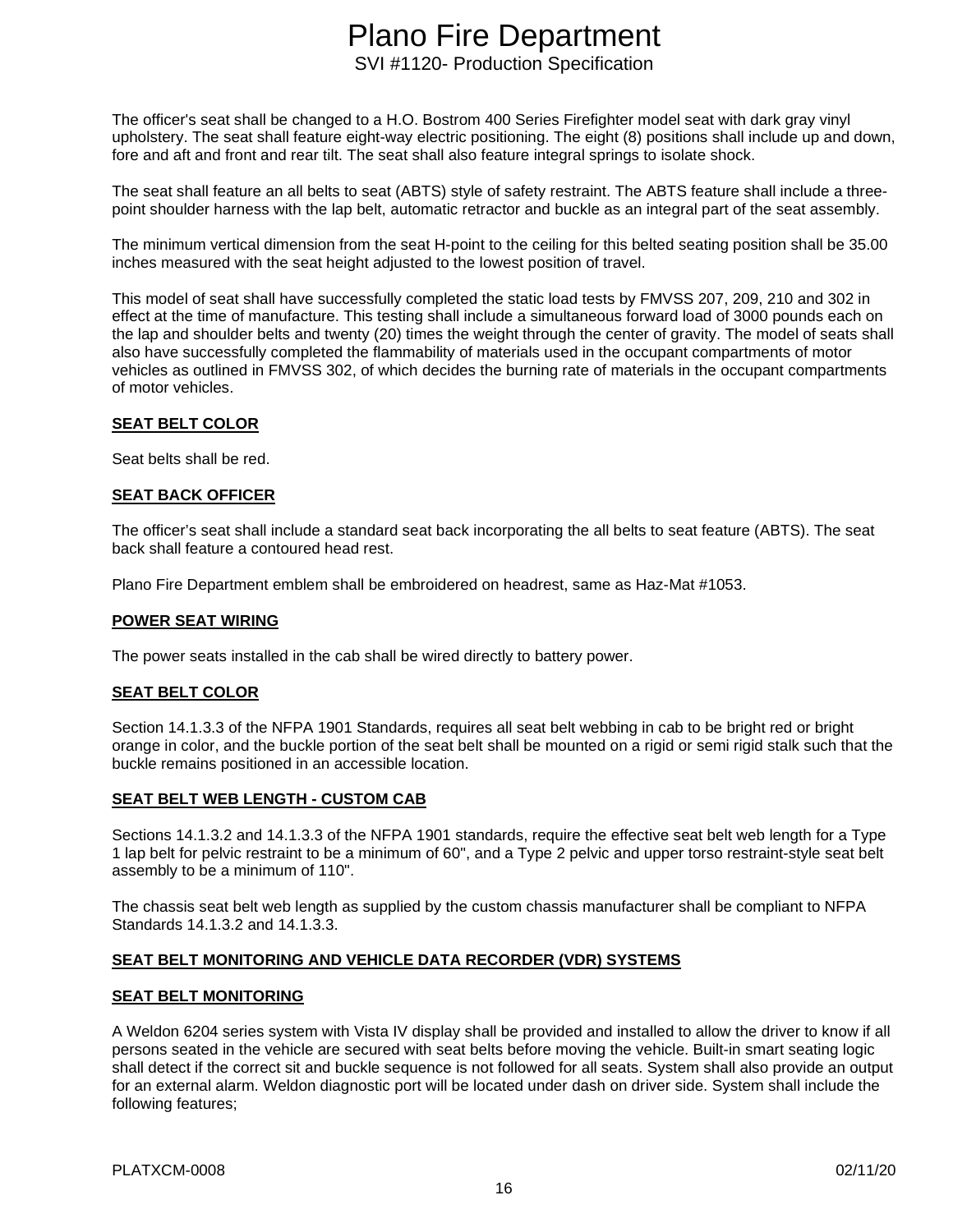#### **VEHICLE DATA RECORDER (VDR)**

The vehicle data recorder shall have the following features;

- Recorded Data Includes: Vehicle Speed, Acceleration, Deceleration, Engine Speed, Engine Throttle Position, ABS Event, Seat Occupied Status, Seat Belt Status, Master Optical Warning Switch, Park Brake, Service Brake, Time, Date and Engine Hours.
- Password Protected by the customer
- Six (6) seat position inputs for occupied and belts buckled. Additional six (6) seat expansion module available.
- Easily interfaces with V-MUX<sup>™</sup> or other multiplexing systems
- Data is extracted by a standard, mini USB cable

#### **OCCUPANT RESTRAINT INDICATOR**

The occupant restraint indicator shall have the following features;

- Will be displayed on Vista IV panel.
- Supports commercial and custom cab seating layouts; up to 12 seats
- Built-in audible alarm
- Use in conjunction with Vehicle Data Recorder (VDR)

#### **MAP BOX**

A map box shall be provided in the cab with an open top. The map box shall be securely fastened to the cab interior per NFPA 1901 standards. It shall be fabricated of 1/8" smooth aluminum and painted with a gray textured powder coat paint finish for durability and finished appearance.

The map box shall be designed to hold at least four (4) 1-1/2" 3-ring binders. Two (2) cup holders shall be provided in design.

The design and location of map box shall be determined by the Plano Fire Department at the pre-construction meeting.

#### **SIX (6) – LED TIRE PRESSURE VISUAL INDICATORS**

Each tire valve stem shall be equipped with an LED Tire Alert (or equal), heavy duty valve cap LED indicator that indicates proper tire pressure. The LED Tire Alert valve cap is self-calibrating. When the cap is mounted on the valve stem the first time, it will memorize that tire pressure, and can be set to recognize a drop in pressure as little as 6 psi. It can be checked for functionality and battery condition by simply unscrewing the cap. If it is in working condition, it will immediately start blinking.

#### **CROSSFIRE DUAL**

Rear axels(s) shall be provided with one (1) set of Crossfire model CF-100-ST tire equalization system with stainless steel hoses and the following features;

- maximizes tire life
- decreases rolling resistance for increased fuel mileage
- cuts maintenance time due to single-point inflation and the visual pressure gauge
- improves stability, braking and overall safety
- installs in minutes and requires little maintenance
- pays for itself in less than a year
- guaranteed for two (2) years
- internal check valve to prevent air loss in other tire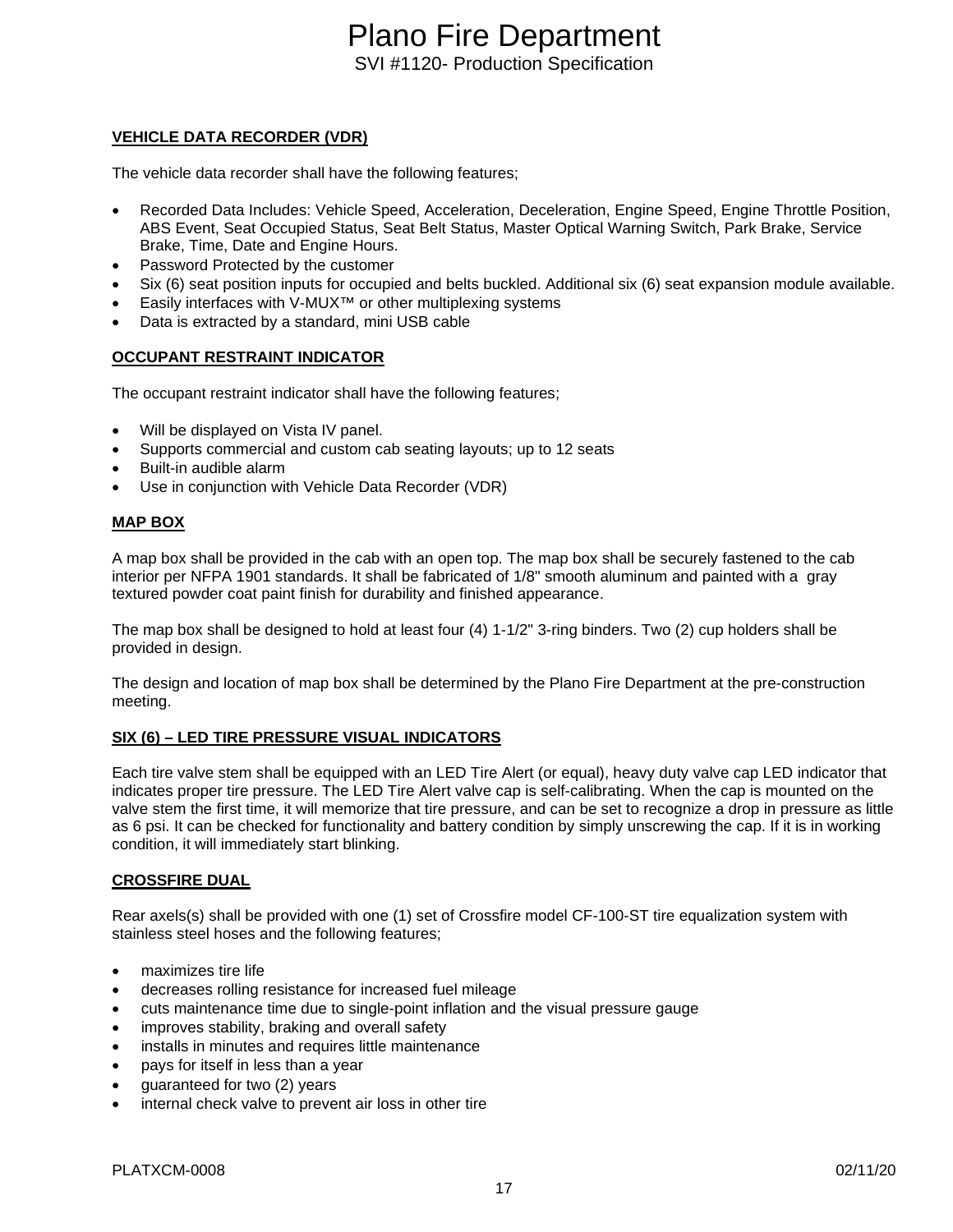• visual color indicator; black = under inflated, yellow = correct, red = over inflated

#### **HELMET STORAGE**

No helmet storage is required in the cab driving area. A safety sign FAMA15, which warns not to wear helmets while the vehicle is in motion, shall be visible from each seat that is intended to be occupied while the vehicle is in motion.

#### **HELMET STORAGE**

No helmet storage is required in the cab crew area. A safety sign FAMA15, which warns not to wear helmets while the vehicle is in motion, shall be visible from each seat that is intended to be occupied while the vehicle is in motion.

#### **RE-PAINT CUSTOM CAB - ONE COLOR**

The cab exterior (door jambs not painted unless specified otherwise) shall be re-painted with PPG Delfleet Evolution paint.

Exterior Color: Red

Exterior Paint Number: FBCH-75376 ALT

#### **PAINT DOOR JAMBS JOB COLOR**

Three (3) chassis door jambs will be painted to match the exterior color of the chassis.

#### **CHASSIS PAINT WARRANTY**

The portion of the cab re-painted shall be provided with a ten (10) year, non-prorated paint warranty to the original owner. The warranty shall be provided by PPG Inc. A warranty sheet with all conditions and maintenance procedures shall be provided with the delivered vehicle.

#### **CAB STREETSIDE CREW DOOR MODIFICATION**

The rear cab streetside crew door shall be removed. An aluminum panel shall be formed to fit opening and fully welded in-place and body worked for a smooth appearance. No windows to be provided in replacement panel.

New sidewall to be insulated and finished on interior with similar matching material.

#### **RUBBER CAB FENDER FLARES**

The cab wheel wells shall be finished with rubber fender flares that will be screwed or bolted in place to help keep mud and road degree of the cab sides.

#### **HUB AND NUT COVERS**

Front and rear wheels shall be provided with stainless steel hub caps and wheel nut covers.

#### **MUDFLAPS**

There shall be 1/4" rubber mudflaps provided and installed behind each set of tires to prevent throwing road debris and lower road spray.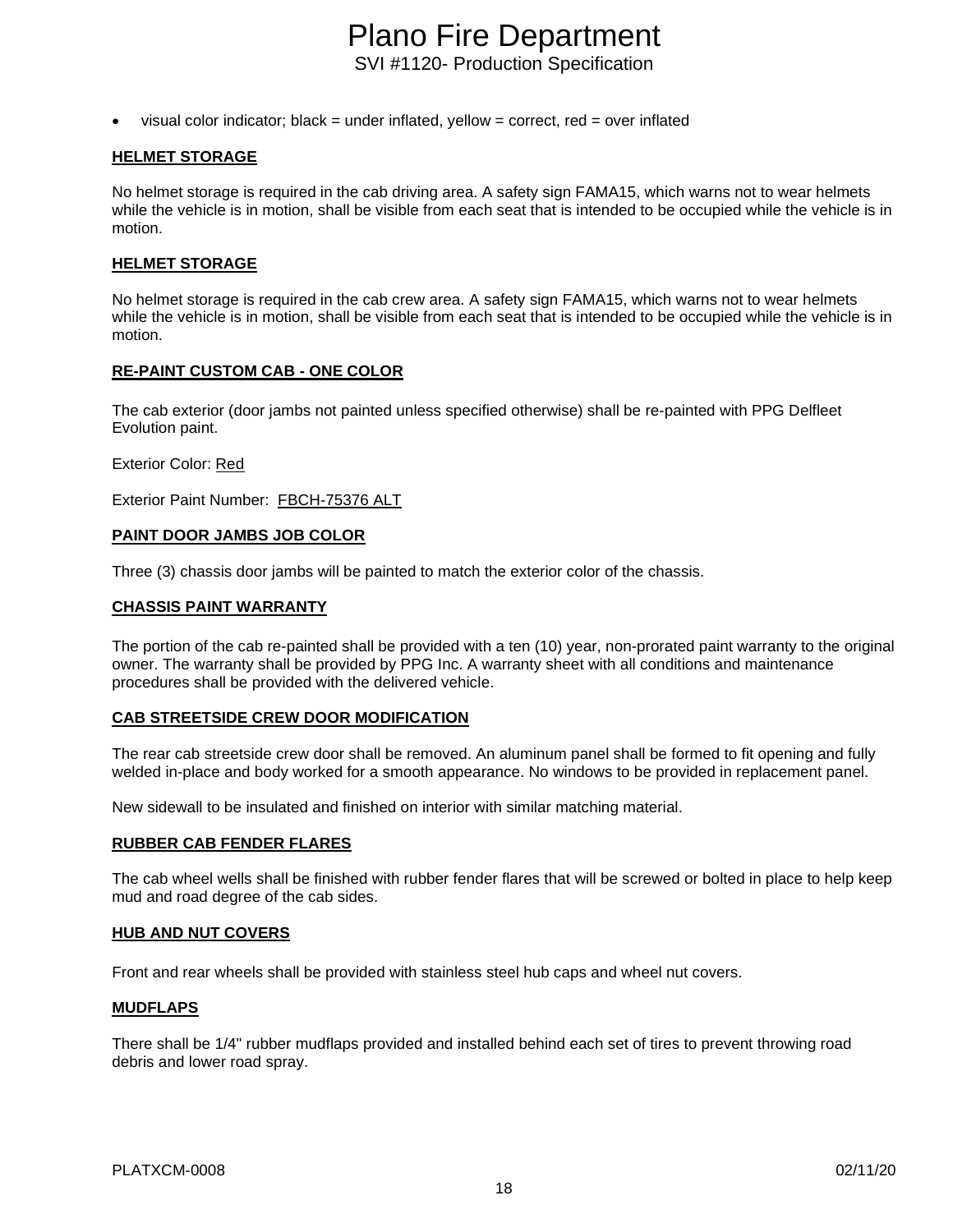#### **AIR BRAKE SYSTEM QUICK BUILD-UP**

The air brake quick build-up system shall be supplied from the cab/chassis manufacturer.

The quick buildup system shall provide sufficient air pressure so that the apparatus has no brake drag and is able to stop under the intended operating conditions following the 60-second buildup time.

#### **ELECTRIC DOOR LOCK INTERFACE**

Electric door locks shall be provided and interfaced as follows;

The 3 door cab manual door locks shall be retrofitted with a POP Locks electric actuated door locking system. All cab doors shall be locked and un-locked from a numeric key pad located adjacent to the drivers door. All doors shall have a manual key operated override capability in the event of a failure of the electric lock system. All cab doors shall be keyed alike. Four (4) hand held remote control units shall be provided for remote switching.

#### **Program Code: 07159**

The body electric door locks shall be interfaced with the chassis electric door lock system.

#### **ROAD EMERGENCY SAFETY KIT**

The DOT required reflective triangles, warning flares, and fire extinguisher shall be provided by cab abd chassis supplier.

#### **AUTOMATIC VEHICLE LEVELING SYSTEM**

A Quadra Manufacturing, Inc. "Big Foot" model QEIIAM-26 shall be provided and installed on the completed vehicle designed for large heavy duty vehicles. The system shall have the following features;

- Simple, one touch operation for fully automatic leveling of the vehicle or trailer.
- Individual power units at each corner, which means nearly 4x the pump life compared to ordinary central pump systems due to each pump only running 25% of the time, less cycles = less wear & tear.
- All-Up safety feature signals if one or more of the cylinders are not fully retracted before you drive off.
- Manual adjustment feature that allows you to operate each cylinder individually.
- Four powder coated cylinders made at our facility capable of lifting 17,000 pounds each with 18" of stroke.
- Four weatherproof hydraulic power units, each with an American made marine pump & motor wrapped in a steel housing, allows the unit to be mounted outside in the elements so it does not take up storage space.
- 100 square inch "Bigfoot" pads for secure ground contact during operation.
- Emergency Retract operation.

The system shall be provided with Lifetime Cylinders, 2 Years Parts, 1 Year Labor limited warranty from Quadra Manufacturing, Inc.

#### **SUPPORT PADS**

Four (4) Super Dolly (or equal) 15" x 17" x 1" support pads for use with vehicle leveling system shall be provided with completed vehicle. Location for storage to be determined by Plano Fire Department.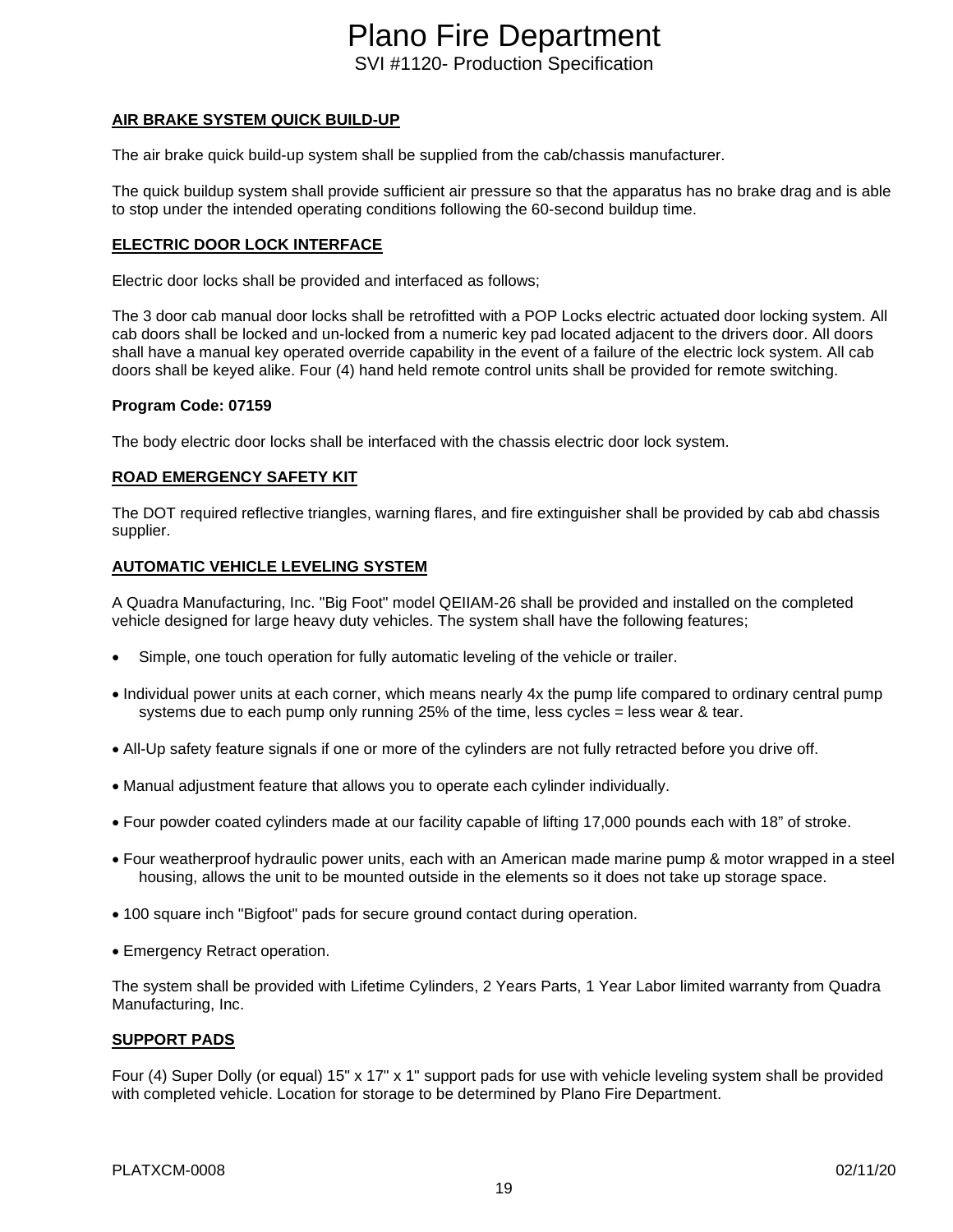#### **REAR CAB DESK LAYOUT**

#### **REAR CAB DESK - "L" SHAPED**

The rear portion of cab shall be provided with an "L" shaped desk extending from the curbside to streetside directly behind the driver and officer and extending to the rear wall of the cab on the streetside. Tablet Docks will be one (1) located in the corner of the "L" of desk and one (1) behind driver.

The section directly behind the driver and officer shall be approximately 26" deep and located 30" from the floor. The streetside extension shall be approximately 18" deep and located 30" from the floor.

The desk top surface shall be fabricated of 3/16" smooth finish aluminum. There shall be 3" diameter holes with plastic edge grommets provided at each rear corner for wiring of future equipment located on the desk top. The desk top shall be painted dark gray with a hammer tone powder coat paint finish for a hard and durable surface.

#### **DESKTOP COMPONENT CONSOLE**

There shall be a console at top rear of the desk for optional component mounting. The console shall be fabricated from 1/8" aluminum approximately 6" high x 9" deep with a 6" sloping component mounting face. The console shall be painted dark gray with a hammer tone powder coat paint finish for a hard and durable surface.

The sloped component mounting surface shall be a one-piece hinged cover to allow access to optional components, and wiring and held closed with fastener in each corner.

Each console will have the folloeing components/ ports in each.

One (1) Phone Mounting Plate

One (1) Radio Face Plate (Motorola APEX 8500)

One (1) Blank Face Plate

Two (2) RJ45 Data Ports

One (1) 120V 20A Duplex Outlet

One (1) Blue Sea Dual USB.

- There shall be two (2) phone(s) mounted in specified console.
- There shall be four (4) communications radio and/or siren 3" recess mount(s) with black powdercoat paint finish in specified console.

Motorola APEX 8500

• There shall be two (2) CAT 6 data port(s) provided in specified console and connected to on-board computer network.

RJ45 Data Ports

- There shall be two (2) 120 VAC, 20 amp, duplex straight-blade receptacle (NEMA 5-20R) outlet(s) provided in specified console.
- There shall be two (2) Blue Sea 12 VDC USB port(s) provided in specified console.

#### **CAB INTERIOR CABINET - OVERHEAD**

There shall be two (2) overhead cabinet(s) provided on interior one (1) each side of overhead AC Plenum. Each cabinet shall be constructed of 1/8" smooth finish aluminum, and painted with a dark gray hammer tone powder coat paint finish for a hard durable surface. Each cabinet shall be approximately 14" high x 14" deep x 26" wide. If cab is specified with air bags, the interior cabinet(s) will be mounted clear of the deployment area.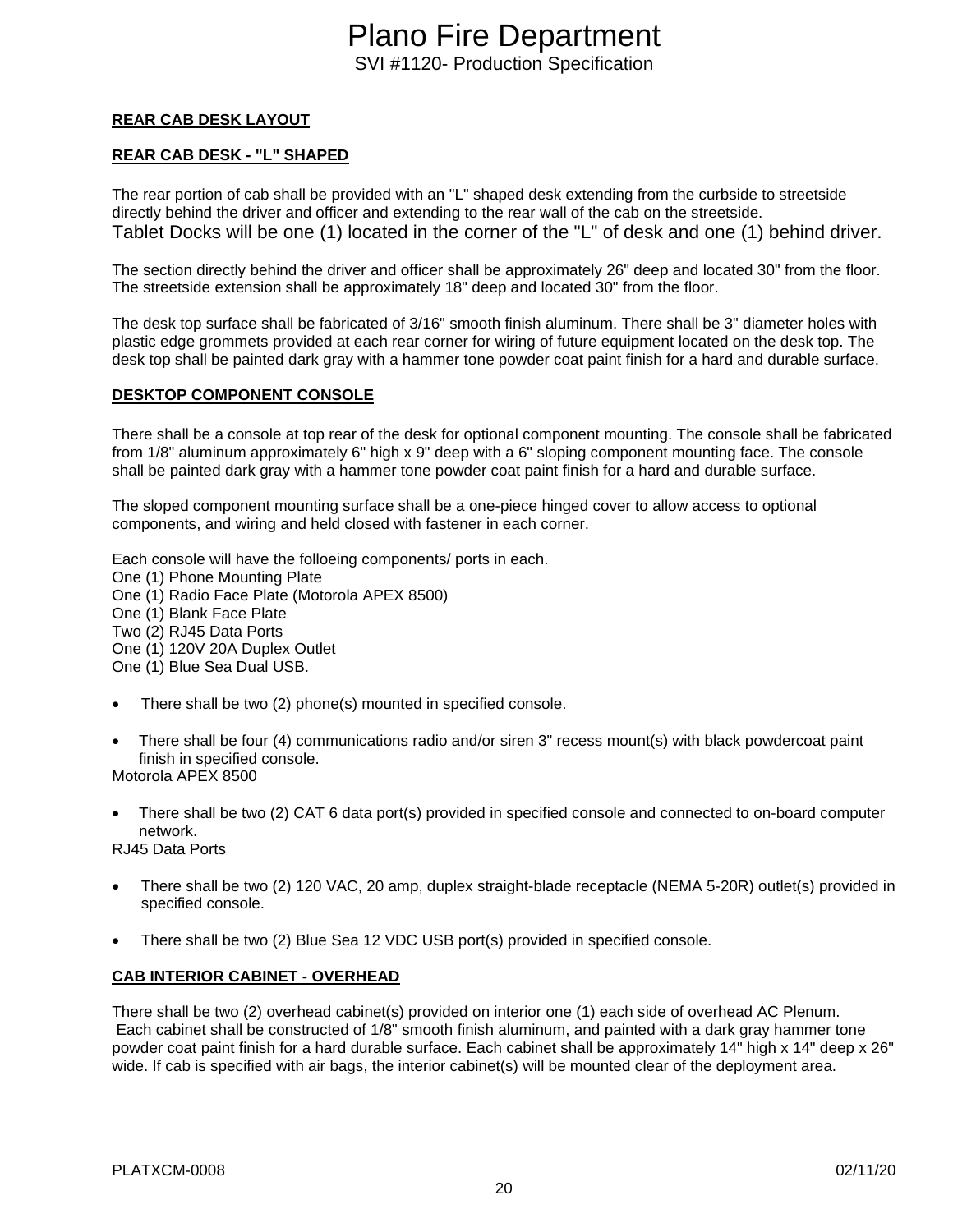The above cabinet(s) shall have lift-up type door(s) framed from 80/20 Inc. aluminum extrusions, rounded corners, and gas piston type door stays. The door shall have a dry-erase outer surface.

#### **INTERIOR UNDER CABINET LED LIGHTS**

Two (2) OnScene Solution model #70152, 10" x 6" x 7/8", 10-30 VDC, surface mount dual red and white LED light(s) with clear lens shall be provided one (1) under cabinet, and one (1) above the whiteboard.

Each light shall be individually switched with a high/low intensity setting. In addition light(s) will be capable of a 5 second delay after switching off.

#### **INTERIOR ROLL-AROUND CHAIRS**

There shall be two (2) Hon model HPN1 roll-around, folding seat bottom nesting style office chair(s) provided. Chair(s) shall have a dark gray upholstered finish with no arms. The chair(s) shall have provisions to be fully secured under the desk when not in use and the vehicle is in motion.

Note: These chairs are not NFPA compliant, and can not be occupied while vehicle is in motion.

#### **INTERIOR ROLL-AROUND CHAIR TRAVEL PROVISIONS**

There shall be travel provisions for two (2) specified roll-around office chairs. The provisions shall include a bungee strap for each chair and a means to secure the strap to the underside of the desktop.

- There shall be one (1) 120 VAC outlet(s) located under desk against the back edge.
	- The outlet receptacle(s) shall be 20 amp, straight-blade (NEMA 5-20R).
- There shall be one (1) approximate 2' long 120 VAC outlet strip(s) with straight blade household type outlets provided.
	- − Outlet(s) shall be powered by both the on-board generator/ shore and specified inverter through a relay system.

#### **CAB INTERIOR CABINET - CURBSIDE REAR WALL**

A Plano supplied small network switch to be located in cabinet. All cab network jacks to be routed to this location.

There shall be one (1) full height cabinet located in rear cab crew area for storage of Plano Fire Department supplied laptop computers. Each laptop is approximately 15" x 10" x 1-1/4" thick.

The cabinet shall be fabricated from 1/8" smooth aluminum, and shall have a vertically hinged door facing center of cab. The cabinet shall have one permanent horizontal divider to create an upper and lower storage area. The cabinet and doors shall be finished with a dark gray hammer tone powder coat paint for a hard and durable finish. The cabinet shall be approximately 18" wide x cab interior height (less  $3"$ ) x 24" deep.

#### **Layout:**

Upper section of the cabinet will have the specified ten (10) shelves that are adjusted for Laptop storage and justified to the bottom. Shelves shall be held in position with aluminum dowels or slots and tabs and gravity with rubber isolator to prevent excessive rattling. The lower section will be configured with rack rails to act as a 19" Data Rack. the specified outlets shall be in the lower cabinet built into cabinet corner and two (2) duplex outlets with built in outlet strip in the corner of the upper cabine. Add ventilation to both cabinets and exhausting outside via a chrome, marine bilge type vent cover and fan near the top of the top.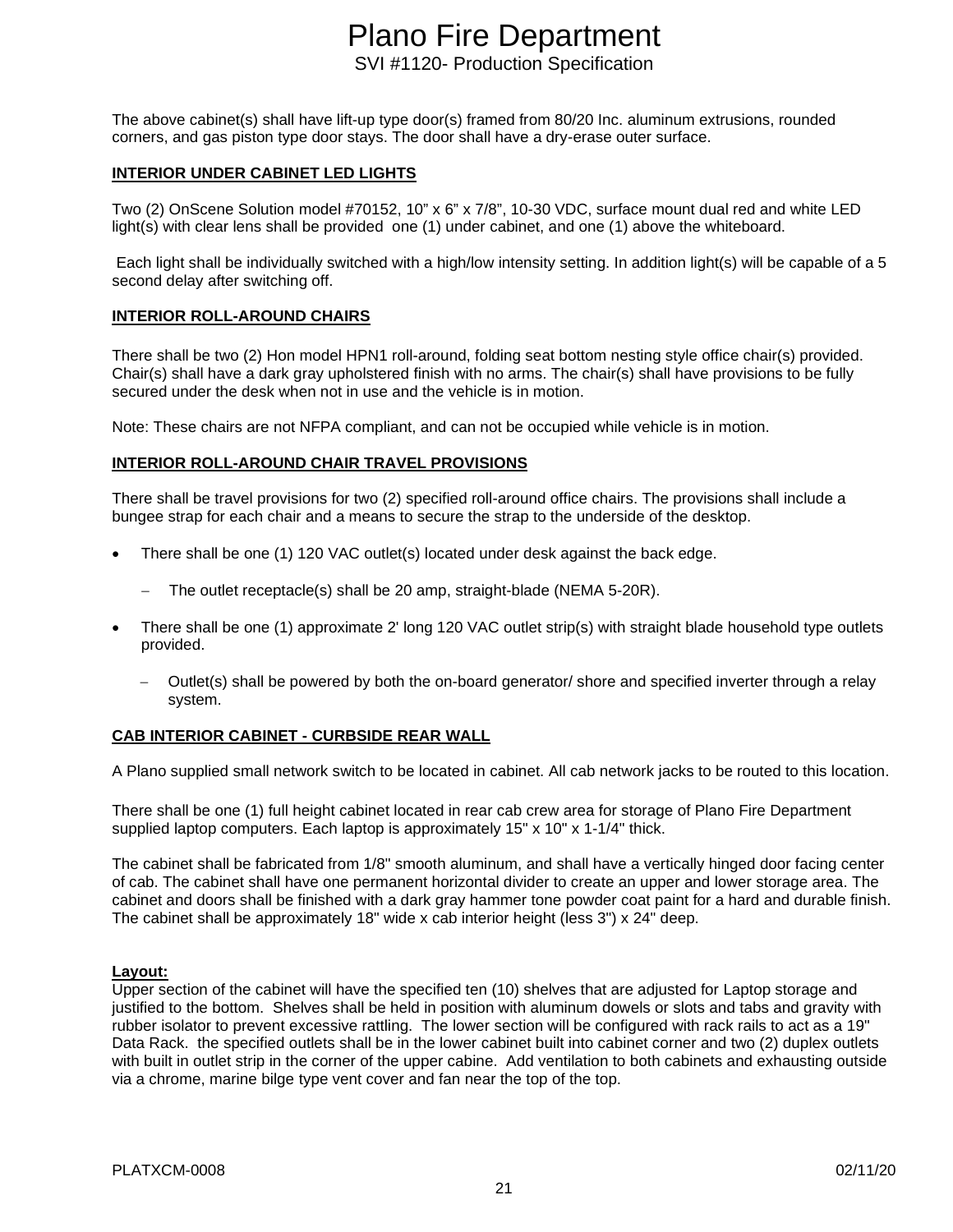There shall be one (1) OnScene Solutions 36" Access LED light(s) mounted inside the cabinet.

- Cabinet shall be provided with vertically mounted shallow aluminum Shelf-Trac for specified component installation.
- There shall be ten (10) adjustable shelf/shelves in the above cabinet(s). Each shelf shall have a 1.25" vertical lip at front to contain items while vehicle is in motion.
- There shall be one (1) 120 VAC outlet(s) located under desk against the back edge.
	- − The outlet receptacle(s) shall be 20 amp, straight-blade (NEMA 5-20R).
- There shall be one (1) approximate 4' long 120 VAC outlet strip(s) with straight blade household type outlets provided. Outlet strip to be mounted vertically in back of cabinet so laptops can remain plugged in and charging while being stored.
	- − Outlet(s) shall be powered by both the on-board generator and shore power system through a relay system.

#### **CAB MISCELLANEOUS EQUIPMENT**

The following items shall be provided in cab as follows;

#### **MAGNETIC WHITEBOARD**

There shall be one (1) magnetic whiteboard(s), entire wall located on streetside wall above desk height.

#### **INTERIOR CAB WINDOW COVERS**

An interior window cover shall be provided on eight (8) windows in the cab.

The window covers shall be made of Cover Lite Select, 22 oz material. Snap type fasteners shall be installed around each window in the cab to allow each window to be covered.

#### **INTERIOR CAB COMMAND CURTAIN**

An interior curtain shall be provided between the command center and the front of the cab.

The curtain shall be of Cover Lite Select, 22 oz material. The curtain shall be rolled up in a trough when not in use.

#### **INTERIOR LED LIGHTS**

Two (2) OnScene Solution model #70156, 10" x 10" x 7/8", 10-30 VDC, surface mount dual red and white LED light(s) with clear lens shall be provided throughout the vehicle. In addition light(s) will be capable of a five (5) second delay after switching off.

The light(s) shall be switched with high/low intensity setting at the entry door(s). An Innovative Controls black back-lit switch panel shall be provided to control specified lighting or other control switching.

• There shall be a flip down flap floor piece over the open part of the stairs. This is to keep the roll around chairs from falling down the stair well.

#### **ROOF MOUNTED AIR CONDITIONER**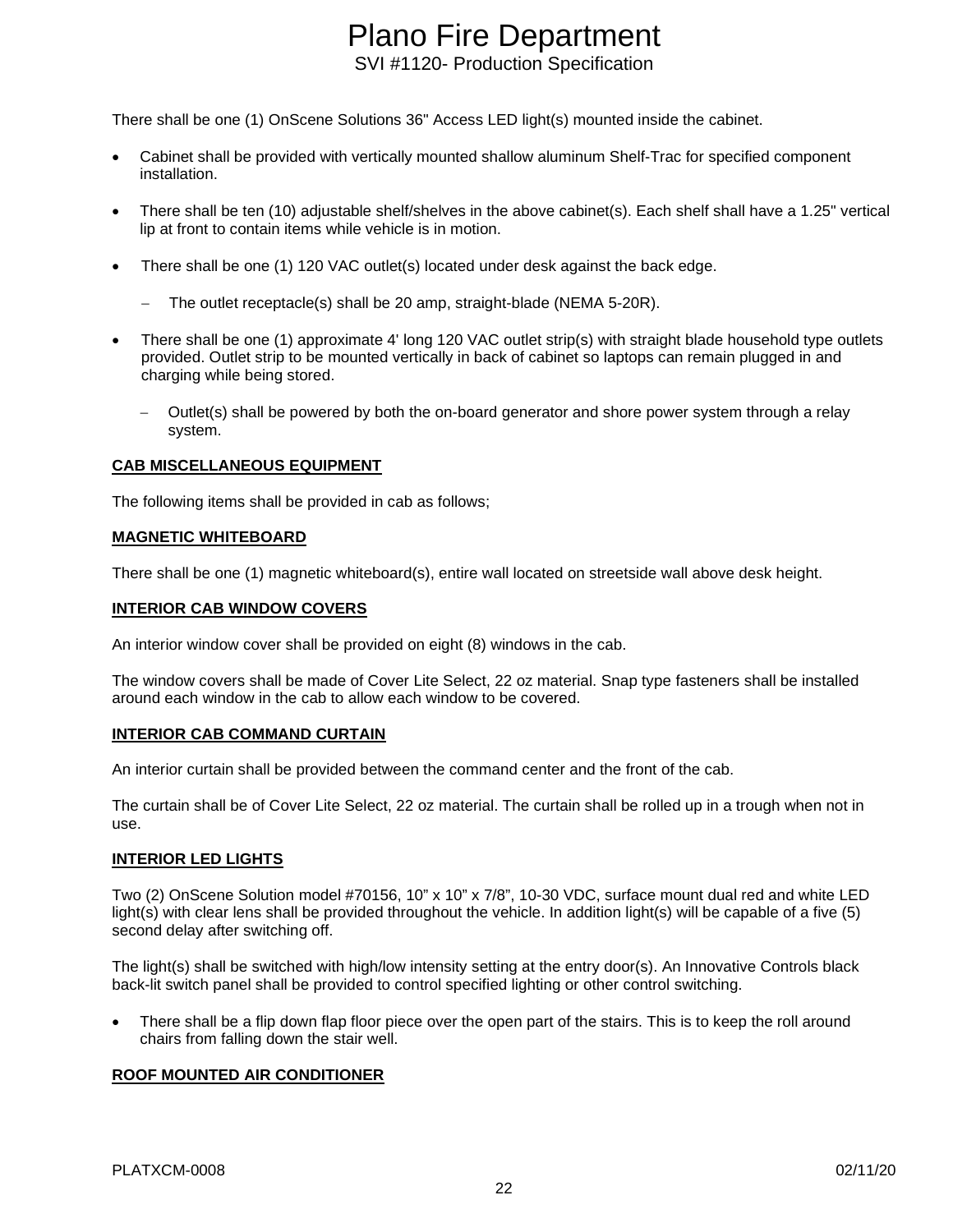One (1) Coleman Mach 15, with white covers and Heat Strip shall be provided and installed on the cab roof. The unit shall be a roof top integral evaporator/condenser type with built-in heating elements.

#### **FUEL FILL**

There shall be one (1) fuel fill door located in the streetside exterior wheel well panel, behind the rear axle. The fill door shall be fabricated from brushed stainless steel. There shall be a permanent label with the text "DIESEL FUEL ONLY" located adjacent to the fuel fill access.

#### **FUEL FILL**

There shall be one (1) fuel fill door located in the curbside exterior wheel well panel, behind the rear axle **(If existing fuel tank is capable of curbside fill).** The fill door shall be fabricated from brushed stainless steel. There shall be a permanent label with the text "DIESEL FUEL ONLY" located adjacent to the fuel fill access.

#### **BODY DESIGN**

The importance of public safety associated with emergency vehicles requires that the construction of this vehicle meet the following specifications. These specifications are written to establish the minimum level of quality and design. All Bidders shall be required to meet these minimum requirements.

It is the intent of these specifications to fully describe the requirements for a custom built emergency type vehicle. In order to extend the expected service life of this vehicle, the body module shall be removable from the chassis frame and be capable of being installed on a new chassis.

The sheet metal material requirements, including alloy and material thickness, throughout the specifications are considered to be a minimum. Since such materials are available to all Manufacturers, the material specifications shall be strictly adhered to.

The fabrication of the body shall be formed sheet metal. Formed components shall allow the Plano Fire Department to have the body repaired locally in the case where any object has struck the body and caused damage. The use of proprietary extrusions will prevent the Plano Fire Department from such repair and shall NOT be used. All fabricated body components to be cut by a laser or water-jet for superior cut edge quality.

Following construction of the subframe, which supports the apparatus body, the sheet metal portion of the body shall be built directly on the subframe. The joining of the subframe and body shall be of a welded integral construction.

The sheet metal fabrication of the body shall be performed using inert gas continuous feed welders only. The entire body shall be welded construction. The use of pop rivets in any portion of structural construction may allow premature failure of the body structure. Therefore, pop rivets shall NOT be used in the construction of the structural portions of the body. This includes side body sheets, inner panels of compartment doors, and any other structural portions of the body.

#### **EXTERIOR ALUMINUM BODY**

The fabrication of the body shall be constructed from aluminum 3003H-14 alloy smooth plate. This shall include compartment front panel, vertical side sheets, side upper rollover panels, rear panels and compartment door frames.

The body compartment floors and exterior panels shall be constructed with not less than 3/16" (.187) aluminum 3003H-14 smooth plate. Interior compartment dividing walls shall be constructed with not less than 1/8" (.125) aluminum 3003H-14 smooth plate. Lighter gauge sheet metal will not be acceptable in these areas, No Exceptions.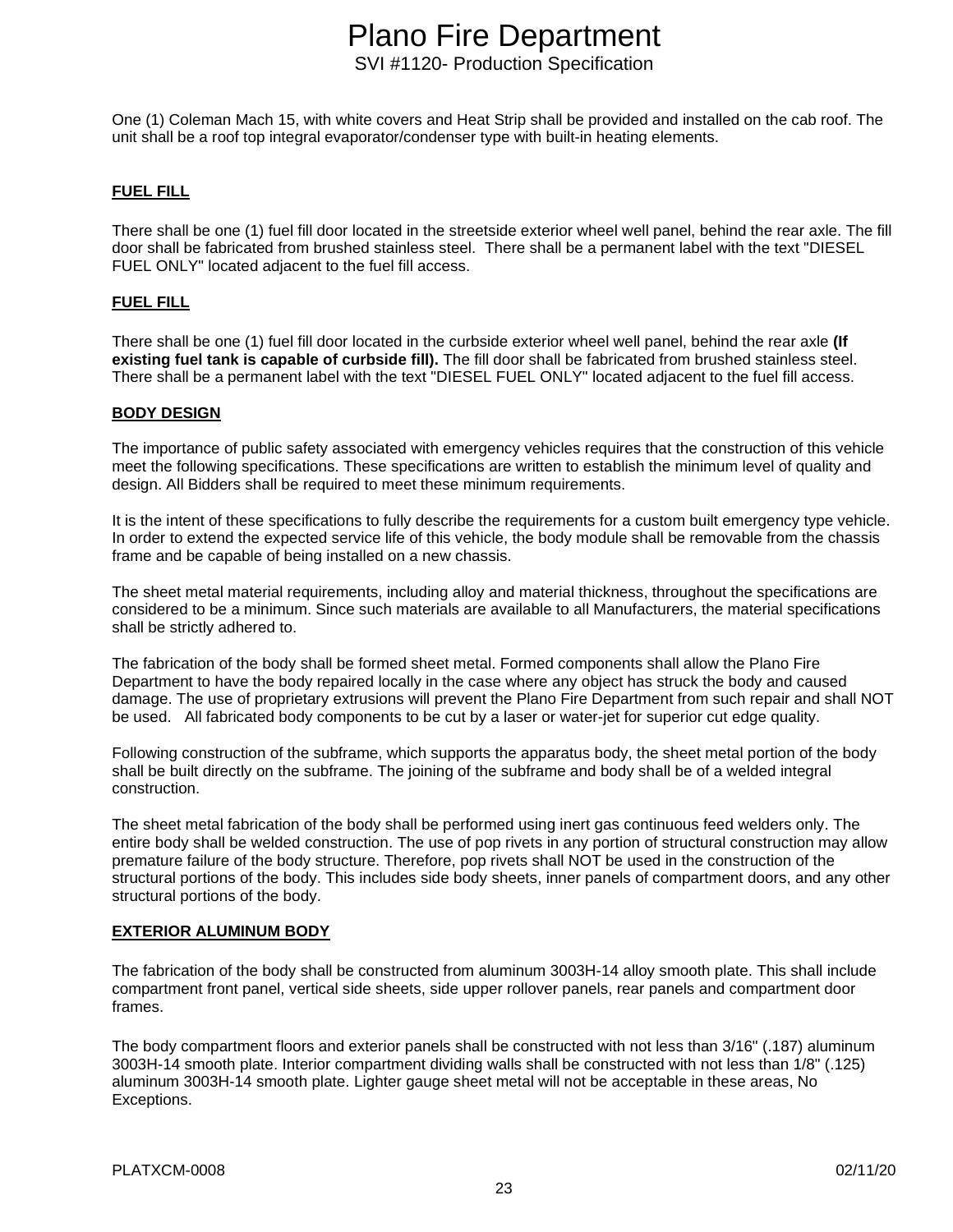The front and rear corners of body shall be formed as part of the front or rear body panels. This provides a stronger body corner and finished appearance. The use of extruded corners, or caps will not be acceptable, No Exceptions.

The door side frame openings shall be formed "C" channel design. An electrical wiring conduit raceway running the full length of exterior compartments shall be provided. This raceway shall contain all 12 volt wiring running to the rear of the apparatus, permitting easy accessibility to wiring.

Individual compartment modules, with dead air space voids between compartments, will not be an acceptable method of compartment construction.

The compartments shall be an integral part of the body construction. Compartment floors from front of body to ahead of rear axle, also from rear axle to rear of body shall be single one-piece sections. Compartment floors shall be preformed, then positioned in body and welded into final position.

Compartment floors shall have a "sweep-out" design with door opening threshold positioned lower than compartment floor, permitting easy cleaning of compartments. Angles, lips, or door moldings are not acceptable in the base of compartment door opening. One-way rubber drain valves shall be provided in compartment floors so that a water hose may be used to flush-out compartment area.

All exterior seams in sheet metal below frame, and around the rear wheel well area shall be welded and caulked to prevent moisture from entering the compartments. All other interior seams and corners shall be sealed with silicone based caulk prior to painting.

Only stainless steel bolts, nuts, and sheet metal screws shall be used in mounting exterior trim, hardware and equipment.

Exterior compartments shall have louvers in lower back wall of compartment for ventilation.

#### **DRIP RAILS**

The body shall have drip rails over the side full height compartments. The drip rails shall be formed into the upper body panels providing a ridged lower panel and a flat upper body panel surface. The use of mechanically fastened, taped or glued on drip rails will not be acceptable, No Exceptions.

#### **ROOF CONSTRUCTION**

The roof shall be integral with the body and shall be all welded construction. The roof of the body shall not be less than 3/16" aluminum 3003H-14 alloy NFPA nonskid compliant tread plate, fully and continuously welded. The roof shall be reinforced with 2" x 2" x 1/4" aluminum tubing running the full width of the body. A 2" rounded radius shall be provided along the body sides.

#### **BODY SUBFRAME**

The chassis frame rails shall be fitted with 1/4" custom extruded UHMW polyethylene rail cap to isolate the body frame members from direct contact with chassis frame rails.

The body subframe shall be constructed from 6061T6 aluminum alloy tubing. Subframe shall consist of two (2) 2" x 6" x 1/4" aluminum tubes, the same width as the chassis frame rails, NO EXCEPTION. Welded to this tubing shall be cross members of 2" x 6" x 1/4" aluminum. These cross members shall extend the full width of the body to support the compartments. Cross members shall be located at front and rear of the body, below compartment divider walls, and in front and rear of wheel well opening. Additional aluminum cross members shall be located on 16" centers, or as necessary to support walkway or heavy equipment.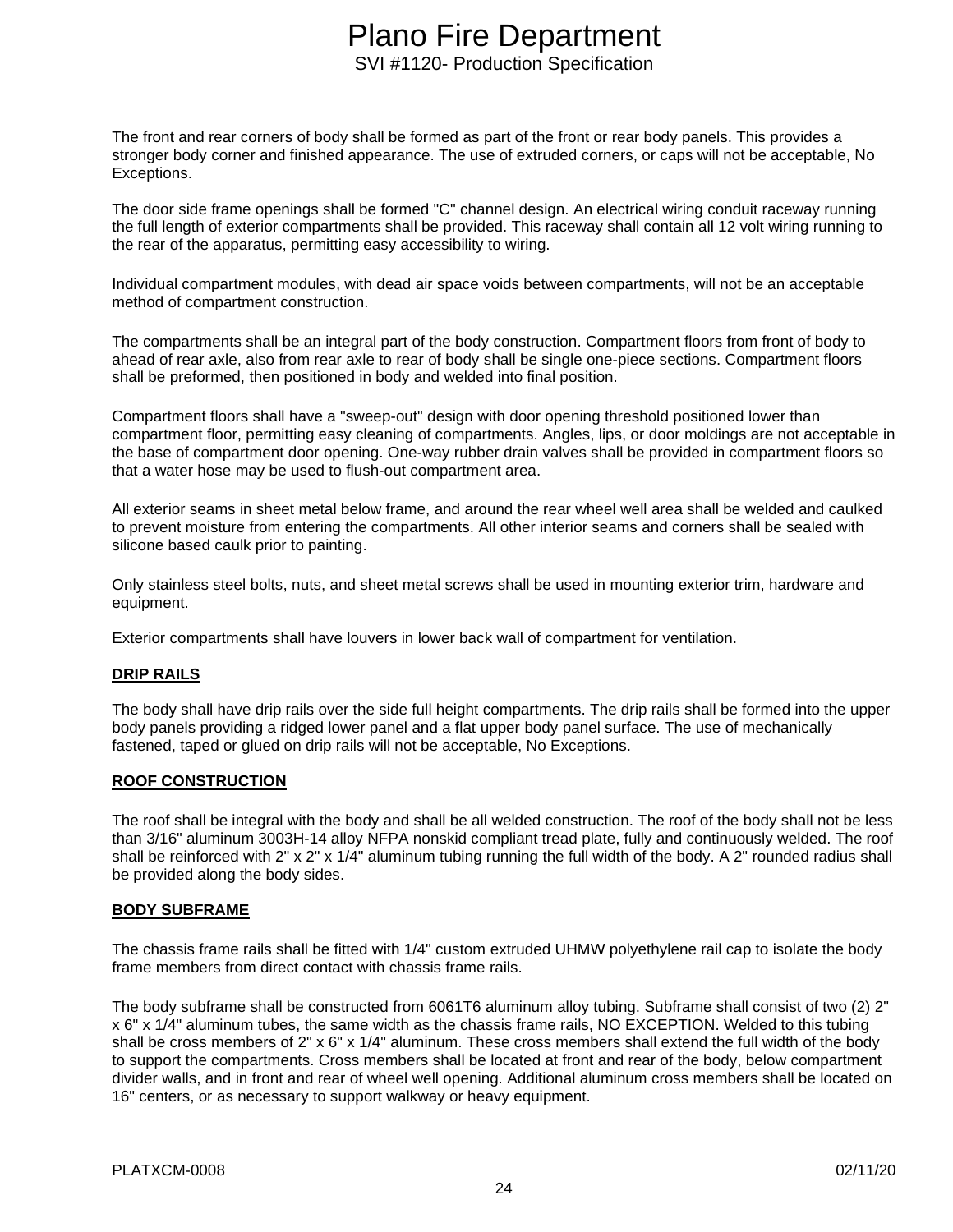To form the frame, the tubing shall be beveled and welded at each joint using 5356 aluminum alloy welding wire.

#### **BODY MOUNTING**

The body subframe shall be fastened to the chassis frame with a minimum of one (1) spring loaded body mounts. Each mount shall be configured using a two-piece encapsulated slide bracket. The two (2) brackets shall be fabricated of heavy duty 1/4" thick steel and shall have a powder coat finish to prevent any corrosion. Each mounting assembly shall utilizing two (2) 3/4" diameter x 6" long grade 8 bolts and two (2) heavy duty springs. The assembly design shall allow the body and subframe to act as one (1) component, separate from the chassis. As the chassis frame twists under driving conditions, the spring mounting system shall eliminate any stress from being transferred into the body. The spring loaded body mounts shall also prevent frame side rail or body damage caused by unevenly distributed stress and strains due to load and chassis movement.

Body mountings that do not allow relief from chassis movement will not be acceptable.

#### **18" REAR STEP BUMPER**

The full width rear bumper shall be constructed from 2" x 2" x 1/4" aluminum tubing frame and covered with 3/16" NFPA compliant aluminum tread plate. The bumper shall extend from the rear vertical body panel 18" and provide a rear step with a minimum of 1/2" space at body for water drainage.

#### **REAR TOW EYES**

There shall be two (2) heavy duty rear mounted tow eyes securely attached to the body subframe, below body. The tow eyes shall be fabricated from 3/4" thick steel plate with a 3" diameter opening. Tow eyes shall have a black powder coat finish.

#### **GROUND LIGHTS**

There shall be two (2) OnScene 8" Access LED lights installed below bumper capable of providing illumination at a minimum level of 2 fc (20 lx) on ground areas within 30 in. (800 mm) of the edge of the vehicle in areas designed for personnel to climb onto or descend from the vehicle to the ground level.

Lighting shall be switchable but activated automatically when the vehicle park brake is set.

#### **WHEEL WELL EXTERIOR PANEL**

The exterior panel of the body wheel well enclosure shall be constructed from 3/16" smooth aluminum panels.

#### **RUBBER BODY FENDERS**

The body wheel well openings shall be provided with round radius, rubber fenderettes. The fenderettes shall be bolted and easily replaceable if damaged. The fenderettes shall be installed using stainless steel fasteners with plastic isolators to help prevent corrosion.

#### **WHEEL WELL LINERS**

The wheel wells shall be provided with an easily removable polymer, circular inner fender liner. The inner liner shall be bolted to the wheel well with stainless steel bolts and spaced away from the wheel well so the liner will not accumulate dirt or water.

#### **BODY PAINT SPECIFICATIONS**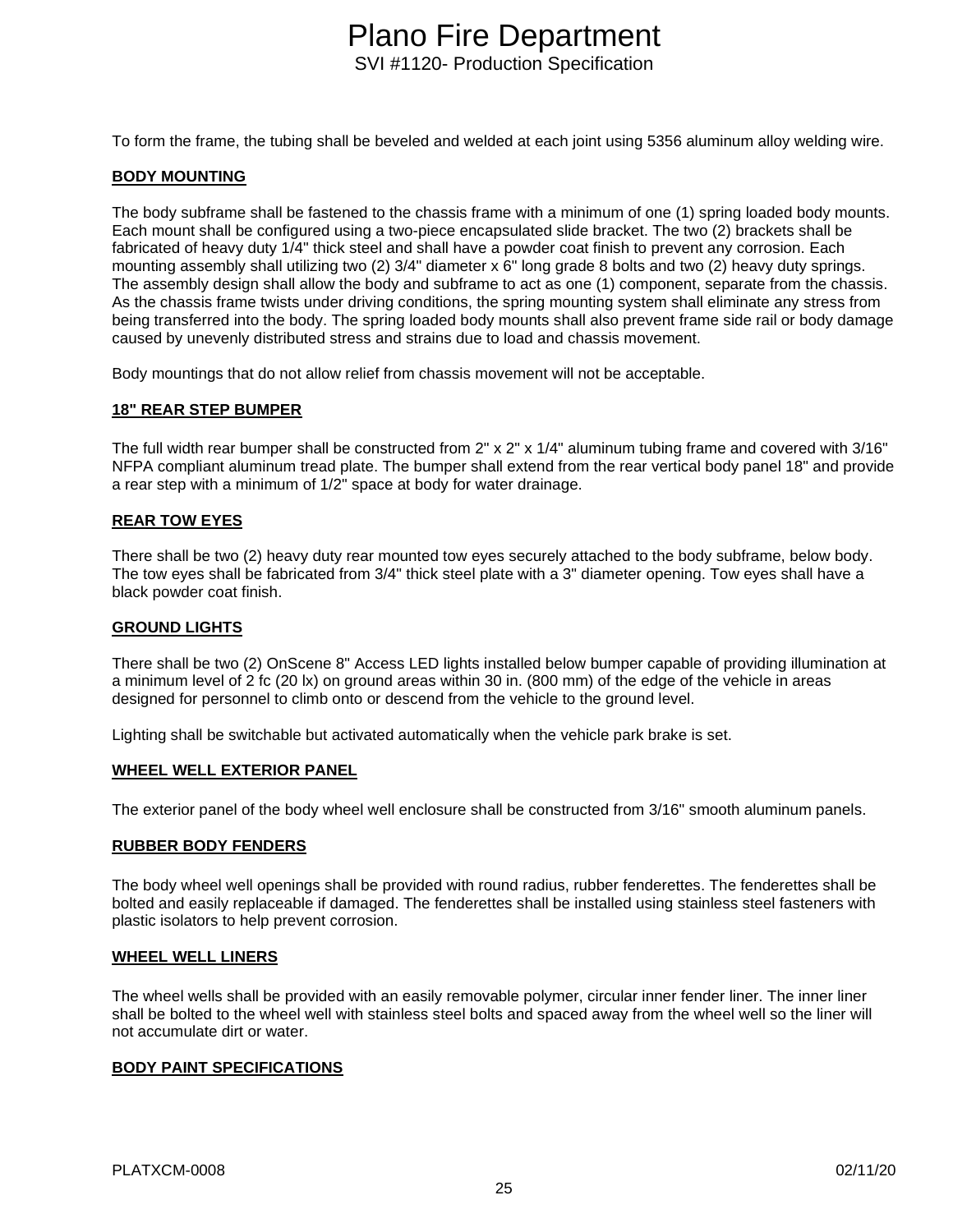#### **BODY PAINT PREPARATION**

After the body and components have been fabricated they shall be disassembled so when vehicle is complete there shall be finish paint beneath the removable components. The body shall be removed from chassis during the paint process to insure proper paint coverage. The body and components shall be metal finished as follows to provide a superior substrate for painting.

The exterior (and interior, if painted) body shall undergo a thorough cleaning process starting with a biodegradable phosphoric acid solution to begin the etching process followed by a complete clear water rinse. The next step shall consist of a chemical conversion coating applied to seal the metal substrate and become part of the metal surface for greater film adhesion.

All bright metal fittings, if unavailable in stainless steel or polished aluminum, shall be chrome plated. Iron fittings shall be copper under plated prior to chrome plating.

#### **PAINT PROCESS**

The paint process shall follow the strict standards set forth by PPG Industries guidelines. Painters applying PPG products will be PPG Certified Commercial Technicians, and re-certified every two (2) years. The body shall go through the following paint process;

- 1) Clean bare metal with a wax and grease remover using low lint rags.
- 2) Inspect, straighten, and hammer high points, grind all seams, sharp edges, and welds. DA sand entire paintable surfaces using 24-180 grit dry paper. Plastic fill all low spots and DA sand fill areas using 36-180 grit dry paper. Apply pinhole filler and DA sand areas using 80-180 grit dry paper.
- 3) Re-clean bare metal using a wax and grease remover and low lint rags.
- 4) Within 24 hours, a PPG Delfleet® epoxy color primer with proper hardener for corrosion resistance using a pressure pot spray gun and applying 2-5 full wet coats or 1.5-8.0 dry mils max. achieving full hiding and allow to air dry 60 minutes @ 70°F or bake for 45 minutes @ 140°F degree.
- 5) Inspect, putty fill, and dry guild coat entire body surface and DA sand using 180-400 grit dry paper.
- 6) Re-clean bare metal using a wax and grease remover using low lint rags.
- 7) A PPG Delfleet® primer sealer with proper hardener and thinner shall be sprayed using a pressure pot spray gun and applying 1 full wet coat or 1.0-2.0 dry mils achieving full hiding and allow to flash off in spray booth for minimum of 60 minutes @ 70°F.
- 8) A PPG Delfleet® FBCH basecoat (color) with proper hardener and dry additive shall then be sprayed using a pressure pot set @ 45-60 PSI and achieving full hiding or 1.5-2.0 wet mils and allow to flash off in spray booth 45-60 minutes before applying clearcoat.
- 9) A PPG Delfleet® clearcoat with proper hardener and thinner shall be sprayed using a pressure pot spray gun and applying 2-3 full wet coats or 5.0 wet mils for a uniform gloss and allow to flash off in spray booth 10 minutes and bake for 120-140 minutes @ 125°F (surface temp.).
- 10) After cooling, DA sand heavy orange peel or runs using 1000 grit dry sand paper and final DA sand using 1500-2000 grit dry sand paper. Wipe off all surfaces to remove dust and debris. Buff unit as needed using 3M rubbing compound and a white wool pad and inspect until all sand scratches are removed.
- 11) Polish as needed using 3M Perfect-It-Polish and a black foam pad, repeat as necessary and inspect until all sand scratches are removed.

#### **PAINT - ENVIRONMENTAL IMPACT**

The contractor shall meet or exceed all current State (his) regulations concerning paint operations. Pollution control shall include measures to protect the atmosphere, water and soil. PPG Delfleet® Evolution paint shall be free of all heavy metal (lead & chromate) components. Paint emissions from sanding and painting shall be filtered and collected. All paint wastes shall be disposed of in an environmentally safe manner. Solvents used in cleanup operations shall be collected, sent off-site for distillation and returned for reuse.

#### **FASTENERS**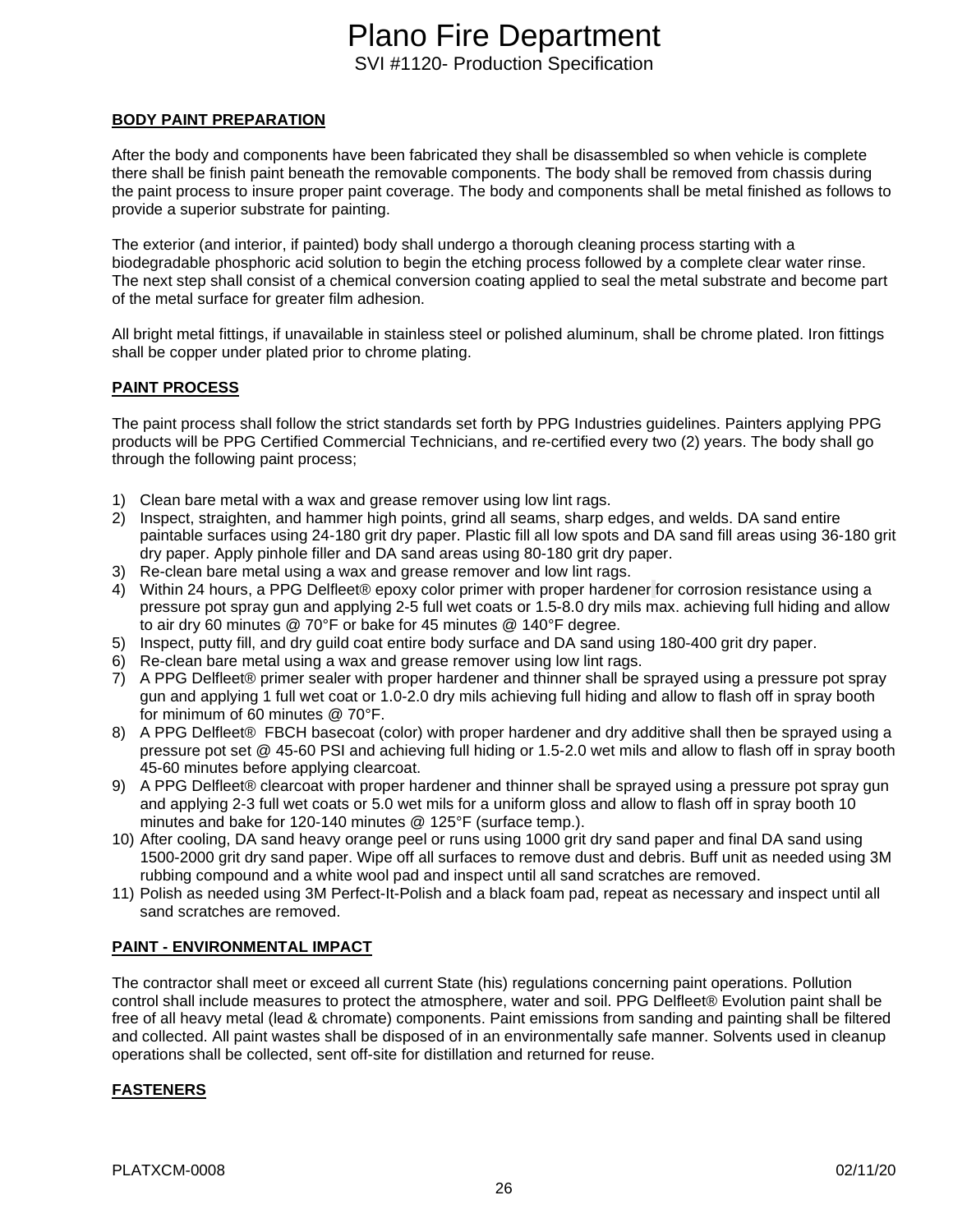Prior to the assembly and reinstallation of exterior components; i.e. warning and DOT lights, handrails, steps, door hardware, and miscellaneous items, a Mylar isolation tape, or gasket shall be used to prevent damage to the finish painted surface. These components shall be fastened to body using either a plastic insert into body metal with stainless steel screws or zinc coated nut-surts into body surface using stainless steel bolts to prevent corrosion from dissimilar metals.

#### **ELECTROLYSIS CORROSION CONTROL**

The vehicle shall be assembled using ECK brand or similar corrosion control compound on all high corrosion potential areas.

ECK protects aluminum and stainless steel against electrolytic reaction, isolates dissimilar metals and gives bedding protection for hardware and fasteners. ECK contains anti-seizing lubricant for threads. ECK is dielectric and perfect for use with electrical connectors.

#### **PAINT FINISH - SINGLE COLOR**

The body shall be painted with a single color of PPG Delfleet® Evolution per Plano Fire Department approved paint spray out provided.

A small touch-up bottle of paint shall be provided with completed vehicle.

Paint Color: Match cab/chassis supplied paint color.

#### **BODY UNDERCOATING**

The entire underside of body shall be sprayed with black automotive undercoating. Undercoating shall cover all areas underside of body and wheel well area to help prevent corrosion under the vehicle.

#### **UNDERCOAT WARRANTY**

The body undercoating shall have a warranty provided by the manufacturer for the lifetime of the vehicle or twenty (20) years, whichever occurs first. The warranty shall be transferable between vehicle owners. Should the undercoating material applied to the underside of the body and wheel wells of the vehicle ever flake off, peel, chip or crack due to drying out, the damaged area shall be re-sprayed without charge to the vehicle owner.

#### **PAINT WARRANTY**

The vehicle shall be provided with a ten (10) year non-prorated warranty to the original owner. Warranty is provided by PPG Inc. A warranty sheet with all conditions and maintenance procedures shall be provided with the delivered vehicle. **Pro-rated warranties will not be acceptable.**

#### **COMPARTMENT INTERIOR FINISH**

The compartment interior paintable surfaces shall be prepared and DA sanded using 80-120 grit dry paper and cleaned with a wax and grease remover. A PPG Delfleet® primer topcoat of either a solids epoxy primer or an etch primer shall be applied.

A PPG Delfleet® color primer with proper hardener and thinner mix shall then be sprayed using a pressure pot spray gun and applying 2 wet coats achieving full hiding on entire compartment surface and allow to air dry for 30 minutes @ 70°F before applying texture coat.

A PPG Delfleet® F3985 White/F3986 Gray top coat/texture coat with proper hardener and dry additive shall then be sprayed using a pressure pot and reducing the atomizing air pressure and turn fan pattern all the way in on the gun. Apply the first color texture coat as needed and allow to air dry @ 70°F over night before assembly and 7 days before putting into full service.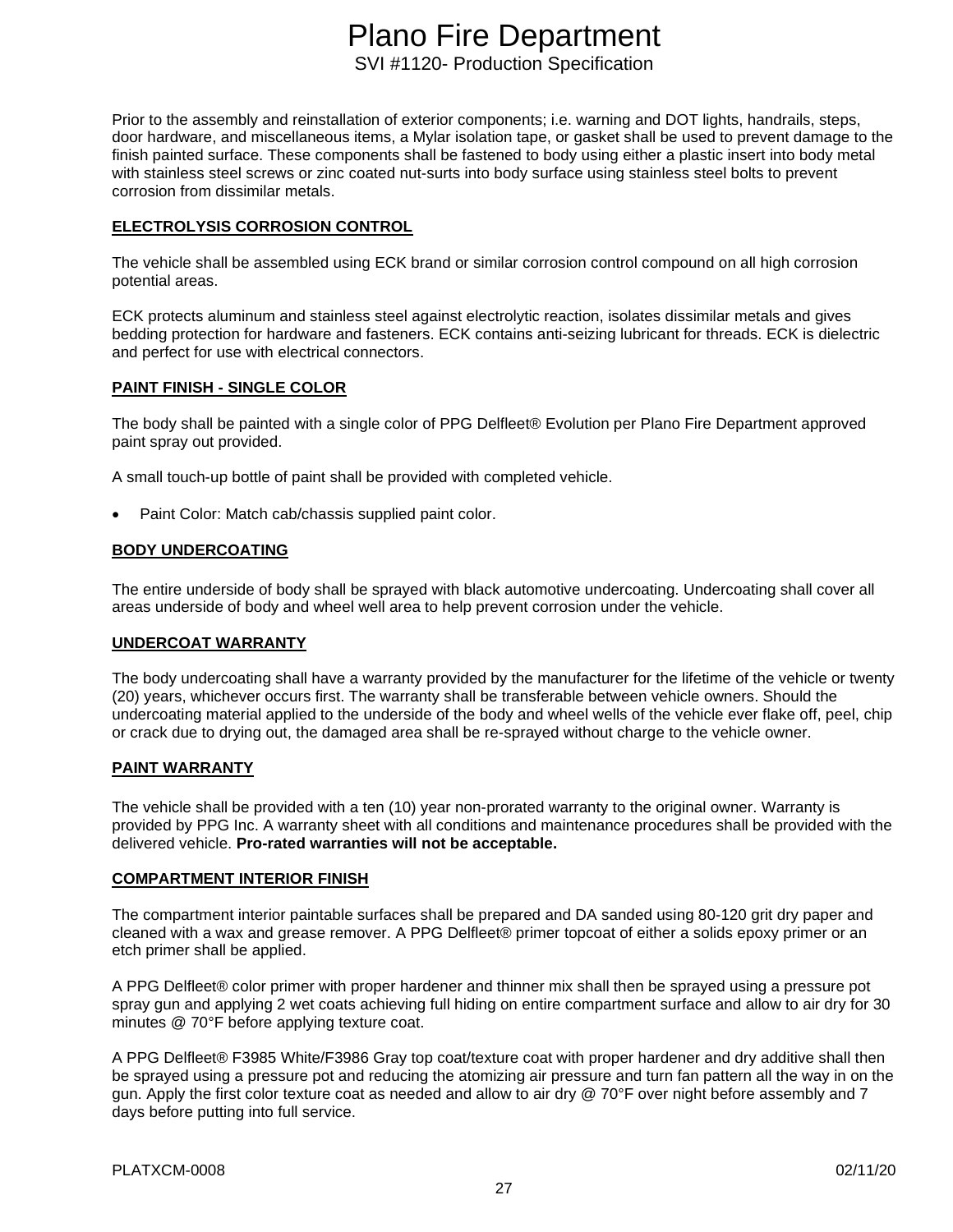#### **REFLECTIVE STRIPE REQUIREMENTS**

#### Material

All retroreflective materials shall conform to the requirements of ASTM D4956, *Standard Specification for Retroreflective Sheeting for Traffic Control*, Section 6.1.1 for Type I Sheeting.

All retroreflective materials used that are colors not listed in ASTM D4956, Section 6.1.1, shall have a minimum coefficient of retro-reflection of 10 with observation angle of 0.2 degrees and entrance angle of -4 degrees.

Any printed or processed retroreflective film construction used shall conform to the standards required of an integral colored film as specified in ASTM D4956, Section 6.1.1.

#### Minimum Requirements

A retroreflective stripe(s) shall be affixed to at least 50 percent of the cab and body length on each side, excluding the pump panel areas, and at least 25 percent of the width of the front of the vehicle, not including mirrors or other protrusions.

The stripe or combination of stripes shall be a minimum of 4 in. (100 mm) in total width.

The 4 in. (100 mm) wide stripe or combination of stripes shall be permitted to be interrupted by objects (i.e., receptacles, cracks between slats in roll up doors) provided the full stripe is seen as conspicuous when approaching the apparatus.

A graphic design shall be permitted to replace all or part of the required striping material if the design or combination thereof covers at least the same perimeter length(s).

#### **GRAPHICS PROOF**

A color graphics proof of the reflective striping layout shall be provided for approval by Plano Fire Department prior to installation. The graphics proof shall be submitted to Plano Fire Department on 8.5" x 11" sheets with front, sides, rear and plan views, each on one (1) sheet. In addition if there is any special art work an additional sheet shall be provided showing all details.

#### **REFLECTIVE STRIPE - CAB SIDE**

The reflective stripe material shall be 13" wide, 3M Scotchlite 680 series graphic film.

This reflective stripe shall be black in color.

There shall be a 1.5" Scotchlite reflective stripe located 1.5" above and a second 1.5" Scotchlite reflective stripe located 1.5" below the main stripe.

This reflective stripe shall be white in color.

#### **CHEVRON STRIPE - CAB BUMPER**

A reflective stripe shall be affixed to the front of cab. The stripe or combination of stripes shall be a minimum of 4 in. (100 mm) in total width.

The approximate 10" wide Chevron retroreflective stripe shall be affixed to at least 25 percent of the width of the front of the apparatus with retroreflective striping in a chevron pattern sloping downward and away from the centerline of the vehicle at an angle of 45 degrees. Each stripe shall be 6" width. Chevron panels shall have a 3M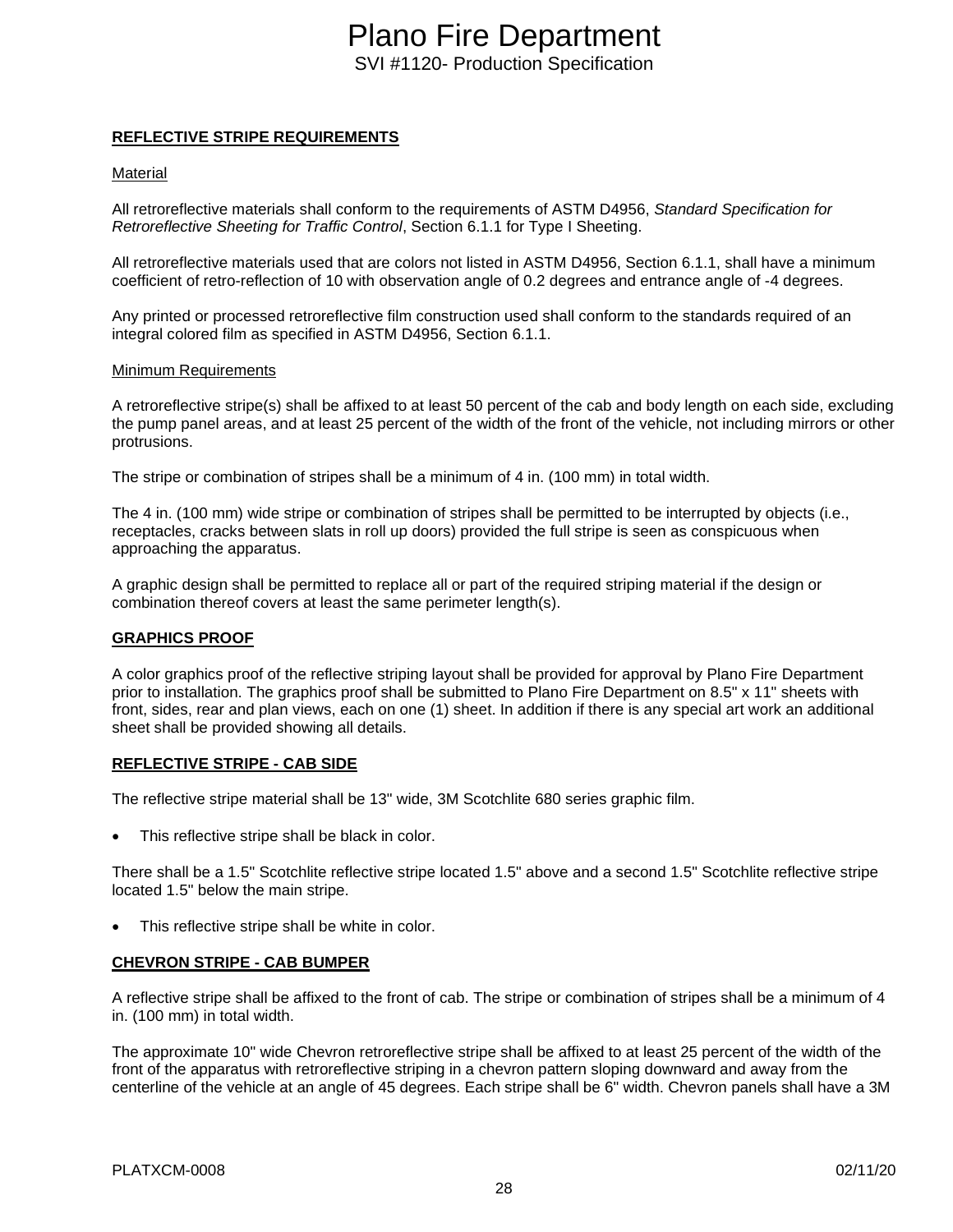UV over laminate to protect from UV rays, scene damage, and everyday use. Chevron panels shall have a minimum 10 year warranty for material failure, and colorfastness.

• The stripe material shall be 3M Scotchlite Diamond Grade.

All retroreflective materials required shall conform to the requirements of ASTM D 4956, *Standard Specification for Retroreflective Sheeting for Traffic Control*, Section 6.1.1 for Type I Sheeting.

This reflective chevron stripe shall alternate red and fluorescent yellow-green in color.

#### **REFLECTIVE STRIPE - CAB DOOR INTERIOR**

Any door of the apparatus designed to allow persons to enter or exit the apparatus shall have at least 96 in.2 (62,000 mm2) of retroreflective material affixed to the inside of the door.

The inside of each cab and crew doors shall have 4" Chevron style diamond grade reflective striping. The colors shall be red and fluorescent yellow-green.

#### **REFLECTIVE STRIPE - BODY SIDES**

The reflective stripe material shall be 20" wide, 3M Scotchlite 680 series graphic film.

This reflective stripe shall be black in color.

There shall be a 1.5" Scotchlite reflective stripe located 1.5" above and a second 1.5" Scotchlite reflective stripe located 1.5" below the main stripe.

This reflective stripe shall be white in color.

The stripe shall extend straight from front of cab, then ahead of the rear wheels, it shall form an "S" shape and extend straight back to the rear of the body. The "S" portion of the stripe shall remain a solid color.

#### **CHEVRON REFLECTIVE STRIPE - REAR SIDES PANELS**

At least 50 percent of the rear-facing vertical surfaces, visible from the rear of the apparatus, excluding any pump panel areas not covered by a door, shall be equipped with retroreflective striping in a chevron pattern sloping downward and away from the centerline of the vehicle at an angle of 45 degrees. Each stripe shall be 6" width.

The rear side panels of the body on each side of a rear stairway or compartment shall have a chevron style reflective stripe, extending from bumper to full body height. Each chevron panel shall be a full sheet and shall have a 3M UV over laminate to protect from UV rays, scene damage, and everyday use. Chevron panel shall have a minimum 10 year warranty for material failure, and colorfastness.

The stripe material shall be 3M Diamond Grade.

This reflective chevron stripe shall alternate red and fluorescent yellow-green in color.

#### **LETTERING**

#### **GRAPHICS PROOF**

A color graphics proof of the lettering layout shall be provided for approval by Plano Fire Department prior to installation. The graphics proof shall be submitted to Plano Fire Department on 8.5" x 11" sheets with front, sides, rear and plan views, each on one (1) sheet. In addition if there is any special art work an additional sheet shall be provided showing all details.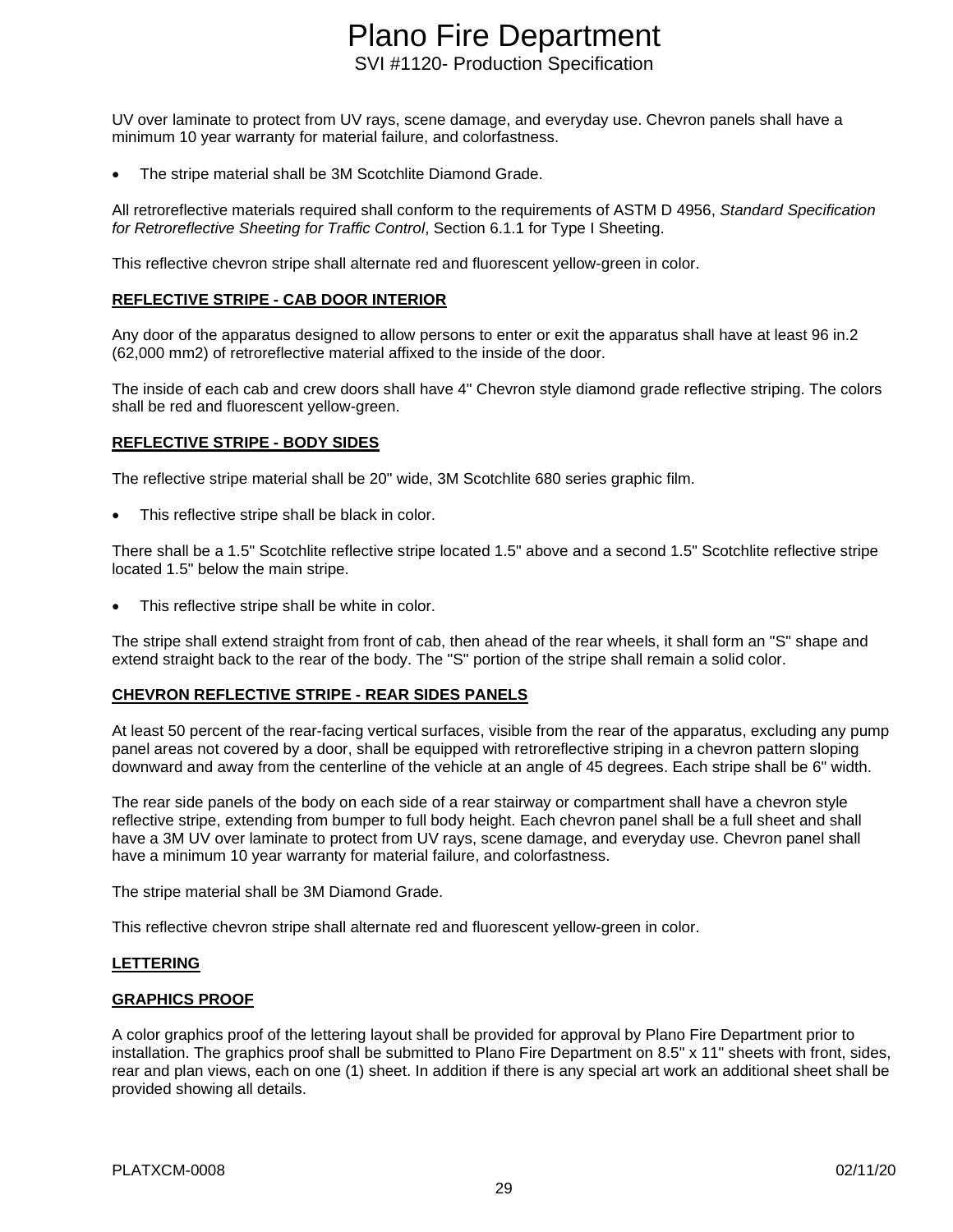The following lettering shall be provided and installed on the completed unit as follows;

#### **SIDE CAB DOOR LETTERING**

There shall be thirty four (34) 3" high reflective letters furnished and installed on the vehicle.

"P" *"City of Excellence" -* On cab sides

("P" = City of Plano emblem)

This reflective lettering shall be white in color.

#### **UPPER BODY SIDE LETTERING**

There shall be thirty two (32) 10" high reflective letters furnished and installed on the vehicle.

 "PLANO" "FIRE - RESCUE"

This reflective lettering shall be gold in color.

#### **REAR BODY LETTERING**

There shall be NO lettering applied in this area.

#### **FRONT OF CAB LETTERING**

There shall be NO lettering applied in this area.

#### **CUSTOM DECAL LOGO - 12" -18"**

One (1) Plano Fire Department custom designed 12" - 18" 3M Scotchlite type retroreflective logo shall be provided and located on the completed vehicle. The exact design and/or artwork shall be provided by the Plano Fire Department prior to construction.

One (1) copy of the above custom logo shall be provided and located on the completed vehicle as directed by Plano Fire Department.

#### **EXTERIOR COMPARTMENT DOORS**

#### **FLUSH FITTING HINGED DOOR CONSTRUCTION**

The exterior compartment doors shall be a flush style, custom manufactured and built for each compartment. The compartment doors must be able to withstand years of rugged service and wear. For this reason, the compartment door design, metal thickness, and attachments must be strictly adhered to.

The compartment doors shall be all aluminum 3003H-14 alloy construction. The exterior panel shall be of 1/8" thickness smooth plate aluminum and the interior panel shall be of 1/8" thickness smooth plate aluminum. Lighter gauge material will NOT BE ACCEPTABLE in these areas. The double panel doors shall be 1-3/4" thick to completely enclose the door latching assembly. Doors shall have drain hole openings for drainage and ventilation.

The doors shall be flush mounted so that the outer surface is in line with the side body surface. Lap or bevel type constructed doors, doors framed with extrusions, or doors requiring rubber bumpers to prevent unnecessary contact are NOT ACCEPTABLE.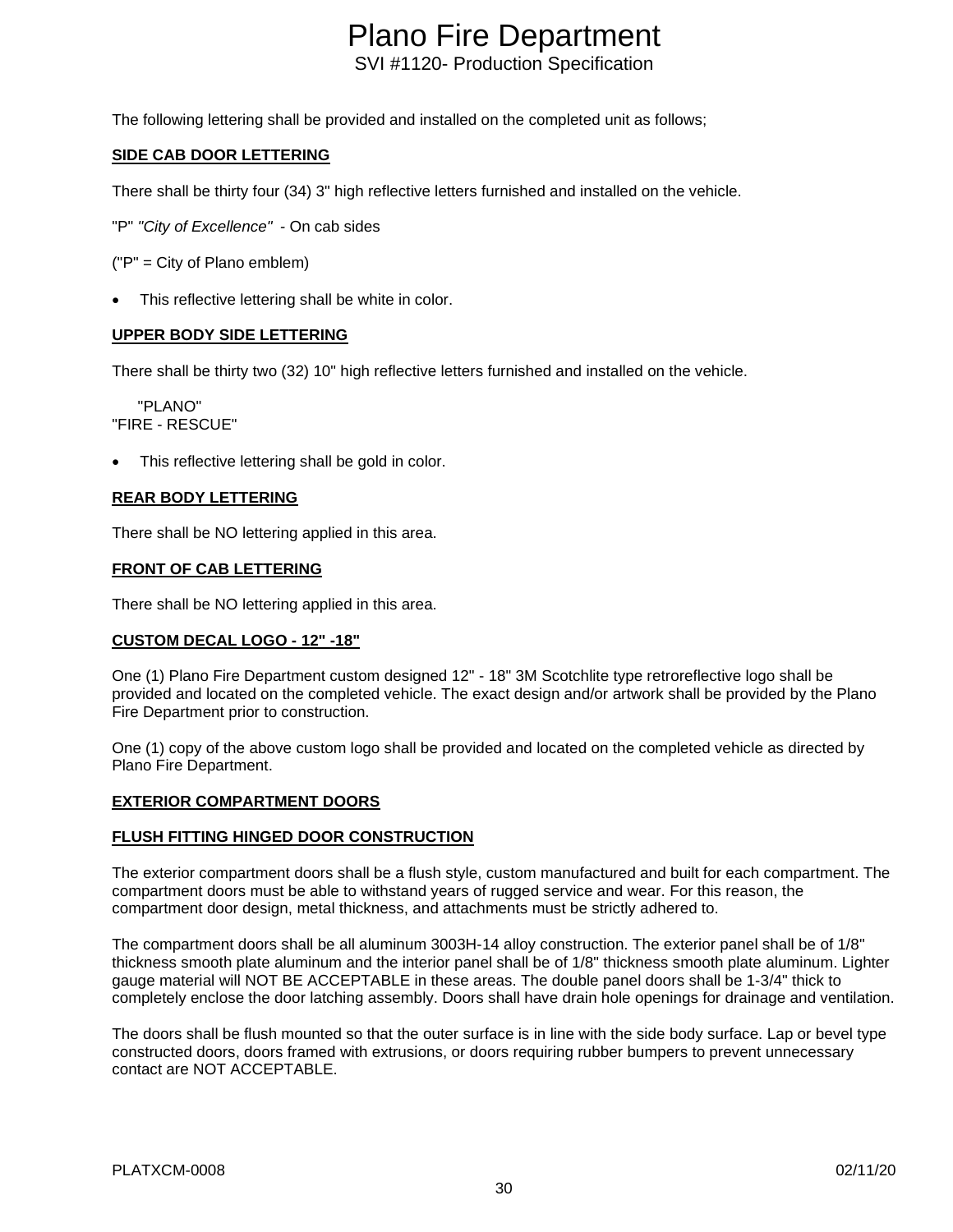Compartment door openings shall be sealed with closed cell automotive type rubber molding to provide a weather resistant seal around door. In addition, rubber molding shall be provided along hinge to prevent moisture entry. Open cell foam type rubber moldings are NOT ACCEPTABLE.

Hinged compartment doors shall have 14 gauge stainless steel hinge, with 1/4" stainless steel pin. The hinge shall be bolted to the door and body with stainless steel machine screws. A polyester barrier film gasket shall be placed between stainless steel hinge and any dissimilar metals as necessary.

Drip rails shall be installed above all compartment door openings. Drip rails shall be completely removable for easy replacement if necessary.

Each door shall be capable of being opened or closed without unlatching. Door checks shall be bolted to the upper compartment door header and the box pan of the door. Door checks that require unlatching by hand will NOT BE ACCEPTABLE.

Vertically hinged door openings up to 32" wide shall be single door construction. Door openings over 32" shall be double door construction with the forward first opening door overlapping the second opening door.

#### **STREETSIDE COMPARTMENT - FRONT (S1)**

The interior useable compartment space shall be approximately 70.5" wide.

The compartment door opening shall be approximately 63.0" wide.

- This compartment shall have a flush fitting horizontally hinged, drop-down style compartment door. The door exterior shall be painted job color.
- The interior door panel shall have a smooth un-painted aluminum panel.
- The door shall be equipped with a CPI harsh environment mechanical type door ajar switch located inside compartment interior lower door track to activate compartment lighting and door ajar signal in cab when door is opened.
- The hinged door(s) shall have a stainless steel 6" offset bent D-ring handle. A manual key lock and electric lock shall be provided. A gasket shall be placed between handle and door. Door latches shall be a two-point rotary slam, double-catch latch, recessed inside the double panel door with striker plate.
- The hinged door(s) shall have a pair of tailgate style mechanisms to stop the door at 90 degrees. Each door shall be capable of being closed without unlatching.

#### **COMPARTMENT LAYOUT**

There shall be a pass thru door in this compartment for the Shore Power Cable Routing.

- One (1) OnScene Access LED, 36" compartment light mounted at the top of the compartment toward the door opening.
- A 100 ampere, 240 VAC, single phase shore power receptacle shall be located in this compartment.
- The 12 volt electrical distribution panel shall be located in the front lower compartment.

#### **STREETSIDE COMPARTMENT - AHEAD OF REAR WHEELS (S2)**

The interior useable compartment space shall be approximately 70.5" wide.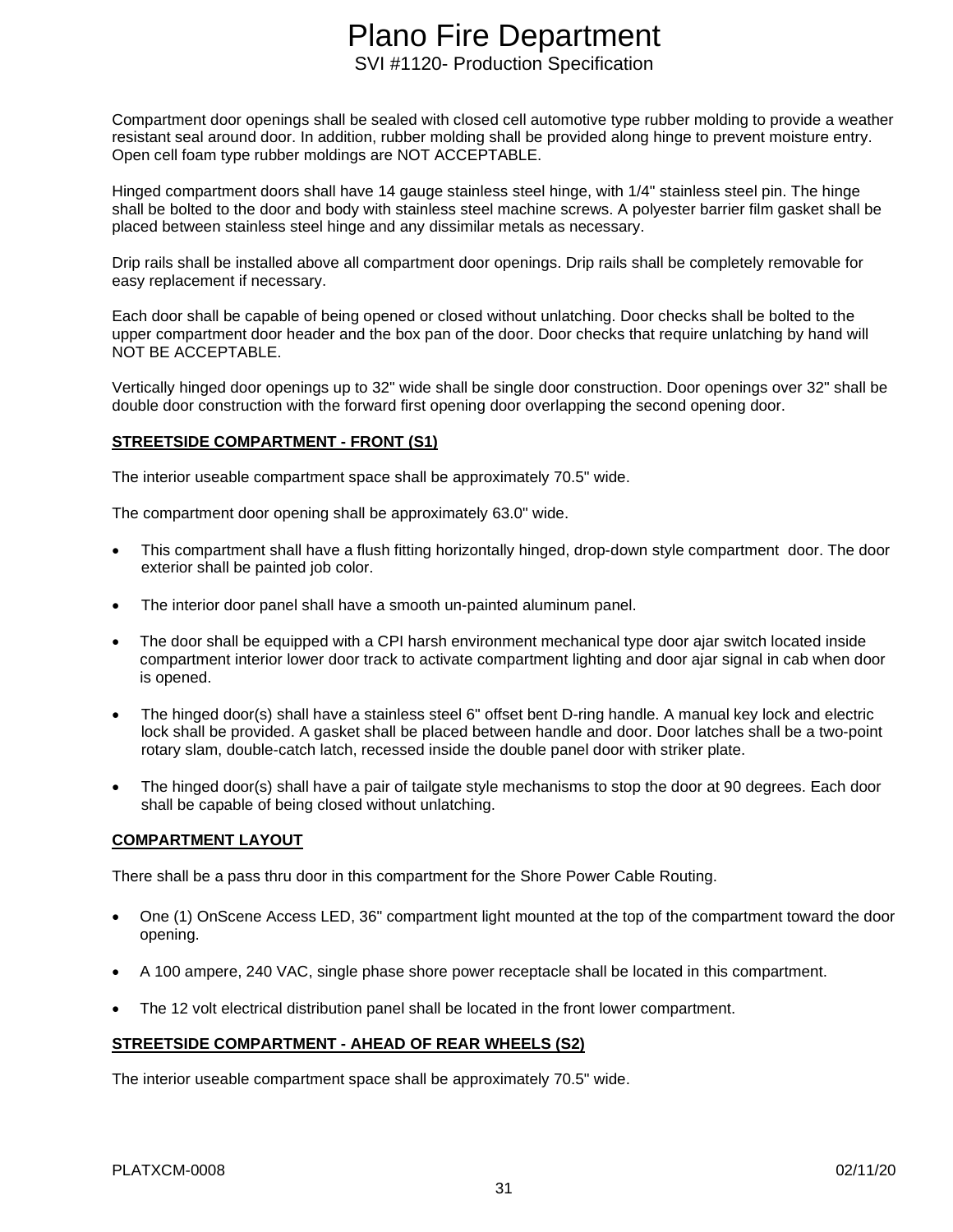The compartment door opening shall be approximately 63.0" wide.

- This compartment shall have a flush fitting horizontally hinged, drop-down style compartment door. The door exterior shall be painted job color.
- The interior door panel shall have a smooth un-painted aluminum panel.
- The door shall be equipped with a CPI harsh environment mechanical type door ajar switch located inside compartment interior lower door track to activate compartment lighting and door ajar signal in cab when door is opened.
- The hinged door(s) shall have a stainless steel 6" offset bent D-ring handle. A manual key lock and electric lock shall be provided. A gasket shall be placed between handle and door. Door latches shall be a two-point rotary slam, double-catch latch, recessed inside the double panel door with striker plate.
- The hinged door(s) shall have a pair of tailgate style mechanisms to stop the door at 90 degrees. Each door shall be capable of being closed without unlatching.

#### **COMPARTMENT LAYOUT**

- One (1) OnScene Access LED, 36" compartment light mounted at the top of the compartment toward the door opening.
- Location for specified inverter and deep cycle batteries. The batteries shall be mounted in a stainless steel pan with hold down provisions for mobile application.
- Two (2) 3-1/2" x 3-1/2" black plastic louvered vents shall be provided in the lower compartment.

#### **STREETSIDE COMPARTMENT - REAR (S3)**

The interior useable compartment space shall be approximately 83" wide.

The compartment door opening shall be approximately 76.5" wide.

- This compartment shall have a flush fitting horizontally hinged, drop-down style compartment door. The door exterior shall be painted job color.
- The interior door panel shall have a smooth un-painted aluminum panel.
- The door shall be equipped with a CPI harsh environment mechanical type door ajar switch located inside compartment interior lower door track to activate compartment lighting and door ajar signal in cab when door is opened.
- The hinged door(s) shall have a stainless steel 6" offset bent D-ring handle. A manual key lock and electric lock shall be provided. A gasket shall be placed between handle and door. Door latches shall be a two-point rotary slam, double-catch latch, recessed inside the double panel door with striker plate.
- The hinged door(s) shall have a pair of tailgate style mechanisms to stop the door at 90 degrees. Each door shall be capable of being closed without unlatching.

#### **COMPARTMENT LAYOUT**

• One (1) OnScene Access LED, 36" compartment light mounted at the top of the compartment toward the door opening.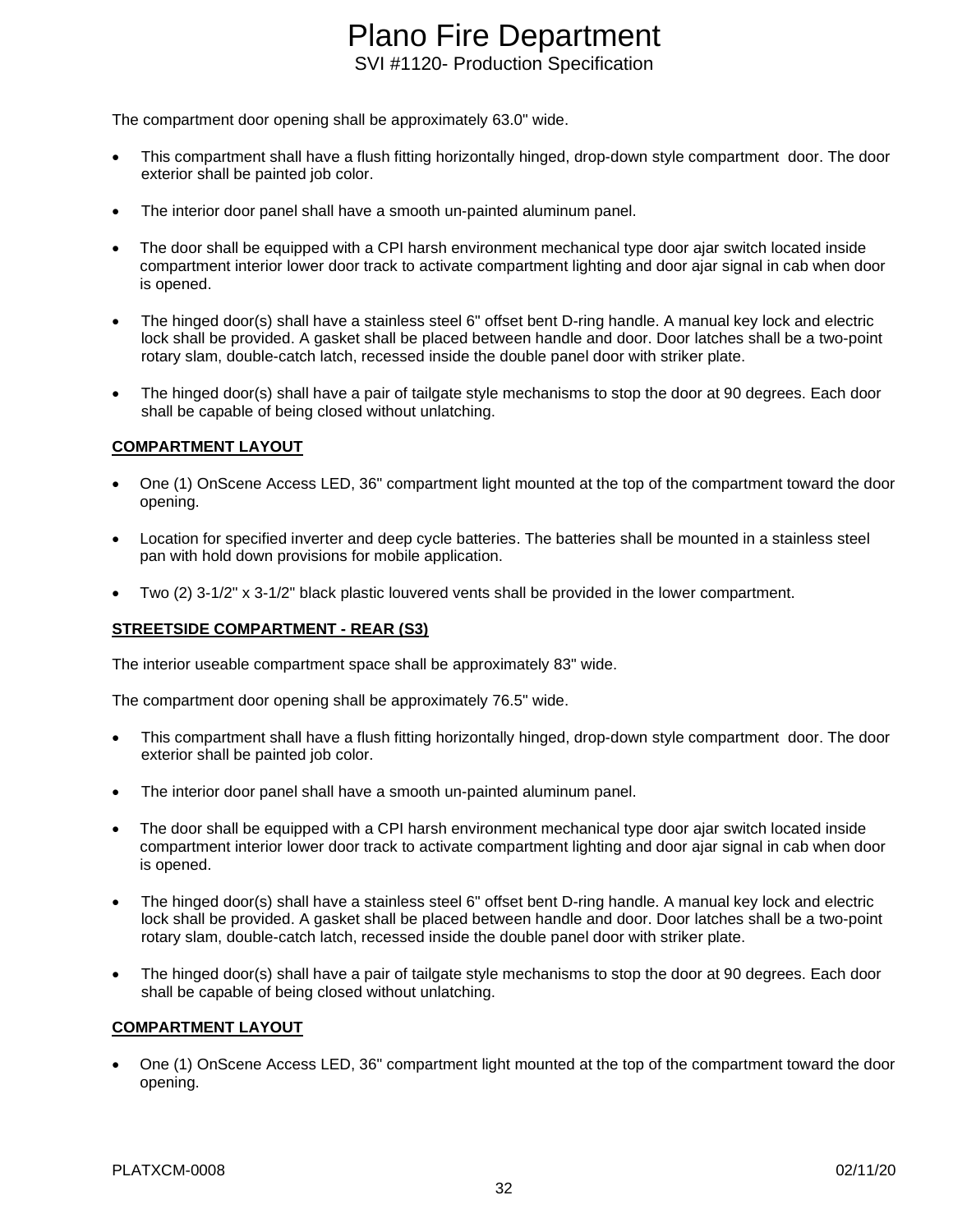• Two (2) 3-1/2" x 3-1/2" black plastic louvered vents shall be provided in the lower compartment.

#### **SIDE ENTRY DOOR**

Access to the interior body compartment shall be provided through a streetside front side entry door. The door opening shall be approximately 29" wide x 75" high.

Construction of the side entry door shall be with 1/8" aluminum exterior smooth plate and painted exterior body color choice. The interior door pan shall be constructed from 1/8" aluminum treadplate.

The door shall be hung on full height 14 gauge stainless steel hinge, with a 1/4" stainless steel pin. The hinge shall be bolted to the door and body with stainless steel machine screws at offset 5" centers. The hinge shall be slotted horizontally and vertically for ease of adjustment. A polyester barrier film gasket shall be placed between the stainless steel hinge and door.

Full width padded foam cushion head bumper shall be provided above door opening. The head bumper shall be covered with matching interior vinyl and bolted to interior of door way.

The door latch mechanism shall include a stainless steel paddle type handle on interior. A polyester barrier film gasket shall be placed between the stainless steel handles and the aluminum door panels. The door latch shall be a double catch two-point safety slam latch recessed inside the double panel door with strike plate mounted top and bottom of door frame complying with FMVSS requirements.

• The hinged door(s) shall have a stainless steel 6" offset bent D-ring handle. A keypad nd electric lock shall be provided. A gasket shall be placed between handle and door. Door latches shall be a two-point rotary slam, double-catch latch, recessed inside the double panel door with striker plate.

#### **Keypad shall be separated from the chassis system, keypad code will remain the same.**

• One (1) OnScene 8" Access LED ground light(s) shall be provided below the body.

#### **ENTRY HANDRAILS**

There shall be two (2) handrails provided at entry door, one (1) 24" vertical on exterior of body on door handle side, and one (1) 48" on inside of door. The interior handrail shall be angled for optimum use when entering or exiting the walk-in portion of the body.

There shall be one (1) additional handrail provided to the open side of the entry door that attaches to the exterior handrail on the body (located aft of the side entry door) and to the pull out steps. This will provide a more secure method of ascending and descending the steps.

Handrails shall be NFPA compliant 1-1/4" knurled 304 stainless steel with welded end stanchions.

#### **COMBINATION LOCK KEY PAD**

There shall be a Trimark electric combination lock on the exterior of the door with a touch panel key pad.

#### **WINDOW(S)**

There shall be one (1) 18"wide x 22" high, double-paned insulated, vertical sliding window(s) installed in the entrance door. Each window shall have tinted automotive type safety glass mounted in an extruded aluminum frame. The frame shall have a black anodized finish.

There will be one (1) Whelen Perimeter Enhancement Light model# PELCC above body enternace door. Activation will be with park brake.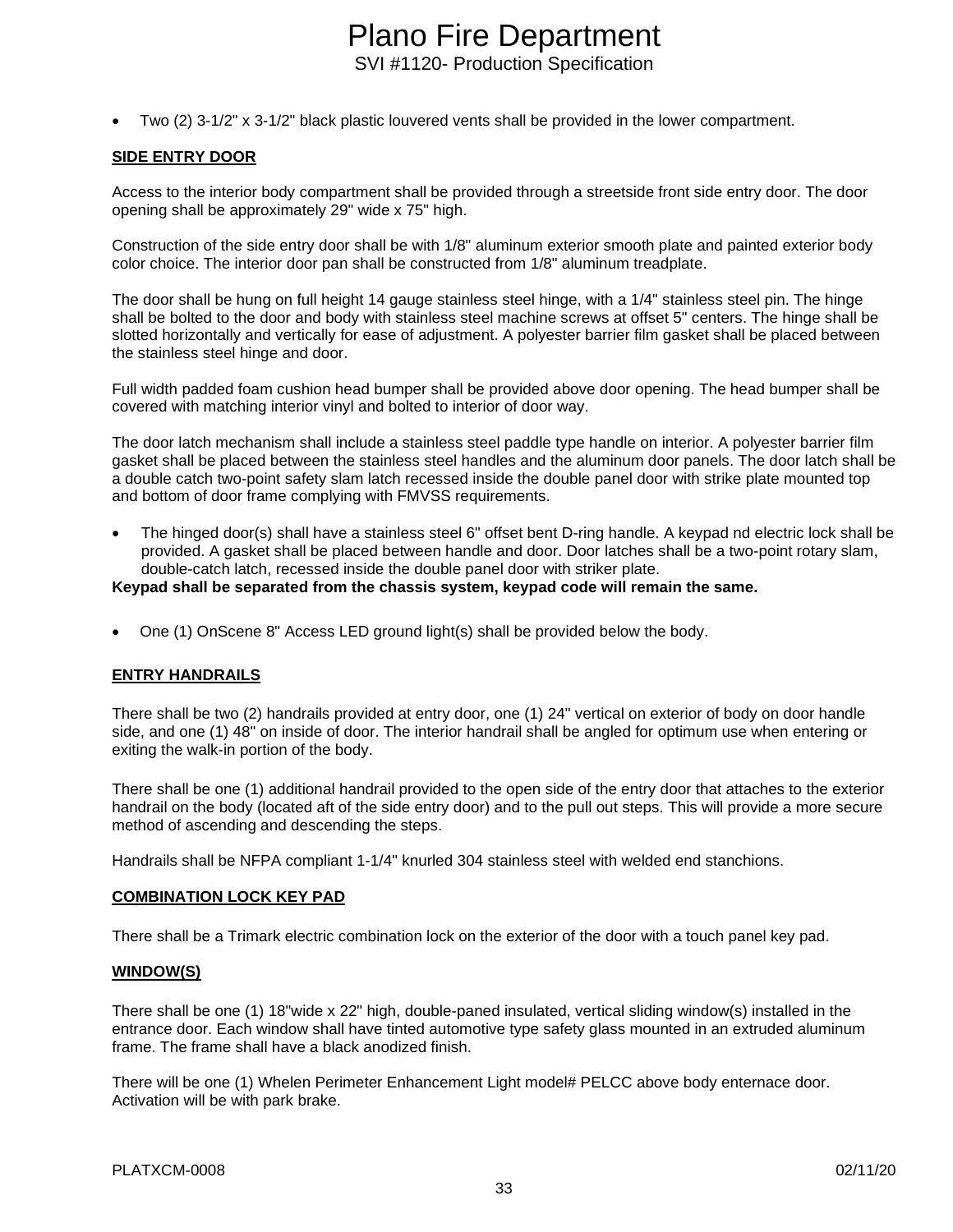#### **EXTERIOR COMPARTMENT PULL-OUT ENTRY STEPS**

Located below the entry door shall be a compartment for storage of pull-out entry steps for ingress/egress into interior body.

Entry steps shall be enclosed behind a drop-down hinged compartment door. The compartment door must be able to withstand years of rugged service and wear. For this reason the compartment door design, metal thickness, and attachments must be strictly adhered to.

#### **DOOR CONSTRUCTION DETAIL**

The flush mounted compartment door shall be all aluminum 3003H-14 alloy construction. The exterior panel shall be of 1/8" thickness smooth plate aluminum and the interior panel shall be of 1/8" thickness smooth plate aluminum. Lighter gauge material will NOT BE ACCEPTABLE in these areas. The double panel doors shall be 1- 3/4" thick to completely enclose the door latching assembly. Doors shall have drain hole openings for drainage and ventilation. The door openings shall be sealed with closed cell automotive type rubber molding to provide a weather resistant seal around door. Open cell foam type rubber moldings are NOT ACCEPTABLE.

Compartment door shall have 14 gauge stainless steel hinge, with 1/4" stainless steel pin. The hinge shall be bolted to the door and body with stainless steel machine screws. A polyester barrier film gasket shall be placed between stainless steel hinge and any dissimilar metals as necessary.

A drip rail shall be installed above compartment door opening and shall be completely removable for easy replacement if necessary.

The latching mechanism of hinged compartment doors shall include stainless steel 6" offset bent D-ring keyed handles. A gasket shall be placed between stainless steel handle and door. Door latches shall be a double catching two-point rotary slam latch, recessed inside the double panel door with striker plate.

A pair of pneumatic cylinder door checks shall hold door in the open and closed position and capable of being closed without unlatching. Door checks shall be bolted to body and box pan of door. Door checks that require unlatching by hand will NOT BE ACCEPTABLE.

#### **STEP CONSTRUCTION DETAIL**

There shall be two (2) fixed steps with 10" minimum tread depth. Steps shall be fabricated from 3/16" thickness 3003H-14 alloy aluminum with NFPA compliant step surface and adequately reinforced to withstand a 350 lb. person standing on step.

There shall be one (1) fold-down step located on the bottom tread surface to reduce the distance from the ground to the first step. This lower step shall manually fold up onto other steps for travel.

The step shall be mounted on an On Scene Solutions slide-out tray frame constructed of anodized aluminum extrusions. The frame shall be assembled using stainless steel fasteners (no welds). Each slide shall use a three extrusion rail design utilizing twelve to sixteen (12 - 16) urethane rollers. Each roller shall contain two (2) precision roller bearings mounted in an aluminum hub with a molded on urethane cover. The rollers shall not lose contact with the rail extrusion during operation of the slide unit. Each slide shall have a cable operated, spring loaded latch complimented by a large hand opening and red pull handle (Pull to Release). The slide shall lock in the closed and full extension positions. The slide shall be rated for a maximum distributed load of 1,000 lbs. and a 500 lb. end load.

The drop-down door shall activate the "Hazard Warning Light" in the cab when not in the closed position.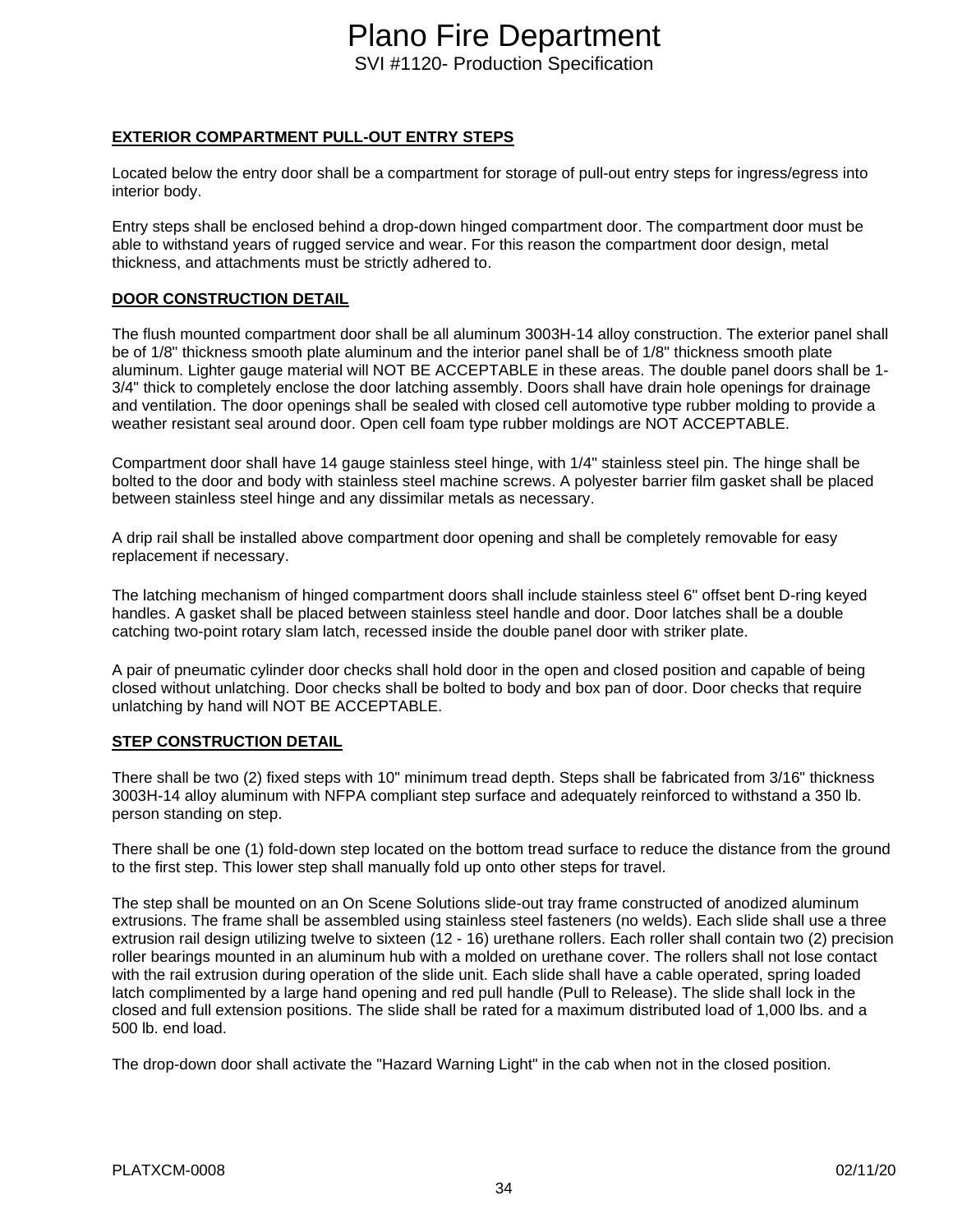# Plano Fire Department

SVI #1120- Production Specification

#### **CURBSIDE COMPARTMENT - AHEAD OF REAR WHEEL (C2)**

There shall be two (2) compartments located behind side entry door. Each interior useable compartment width shall be approximately 52.0" wide.

Each compartment door opening shall be approximately 45.5" wide.

- This compartment shall have a flush fitting horizontally hinged, drop-down style compartment door. The door exterior shall be painted job color.
- The interior door panel shall have a smooth un-painted aluminum panel.
- The door shall be equipped with a CPI harsh environment mechanical type door ajar switch located inside compartment interior lower door track to activate compartment lighting and door ajar signal in cab when door is opened.
- The hinged door(s) shall have a stainless steel 6" offset bent D-ring handle. A manual key lock and electric lock shall be provided. A gasket shall be placed between handle and door. Door latches shall be a two-point rotary slam, double-catch latch, recessed inside the double panel door with striker plate.
- The hinged door(s) shall have a pair of tailgate style mechanisms to stop the door at 90 degrees. Each door shall be capable of being closed without unlatching.

#### **COMPARTMENT LAYOUT**

- One (1) OnScene Access LED, 36" compartment light mounted at the top of the compartment toward the door opening, in each compartment.
- The cab tilt control pendant.
- Two (2) 3-1/2" x 3-1/2" black plastic louvered vents shall be provided in the lower compartment.

#### **CURBSIDE COMPARTMENT - REAR (C3)**

Specified water system tanks shall belocated in this area.

#### **REAR COMPARTMENT - CENTER (RC1)**

The rear center compartment shall be closed to both side rear compartments, and extend under rear command desk the full width and approximately 10" under desk.

This lower compartment area will provide mounting for the Plano Fire Department supplied 460 watt, 120 VAC, 19" rack rail mounted radio system repeater (at least 18" deep).

Specified patch panel will be provided in this compartment.

The interior useable compartment width shall be approximately 32.0" wide.

The compartment door opening shall be approximately 25.0" wide.

- This compartment shall have a flush fitting horizontally hinged, lift-up style compartment door. The door exterior shall be painted job color.
- The interior door panel shall have a smooth un-painted aluminum panel.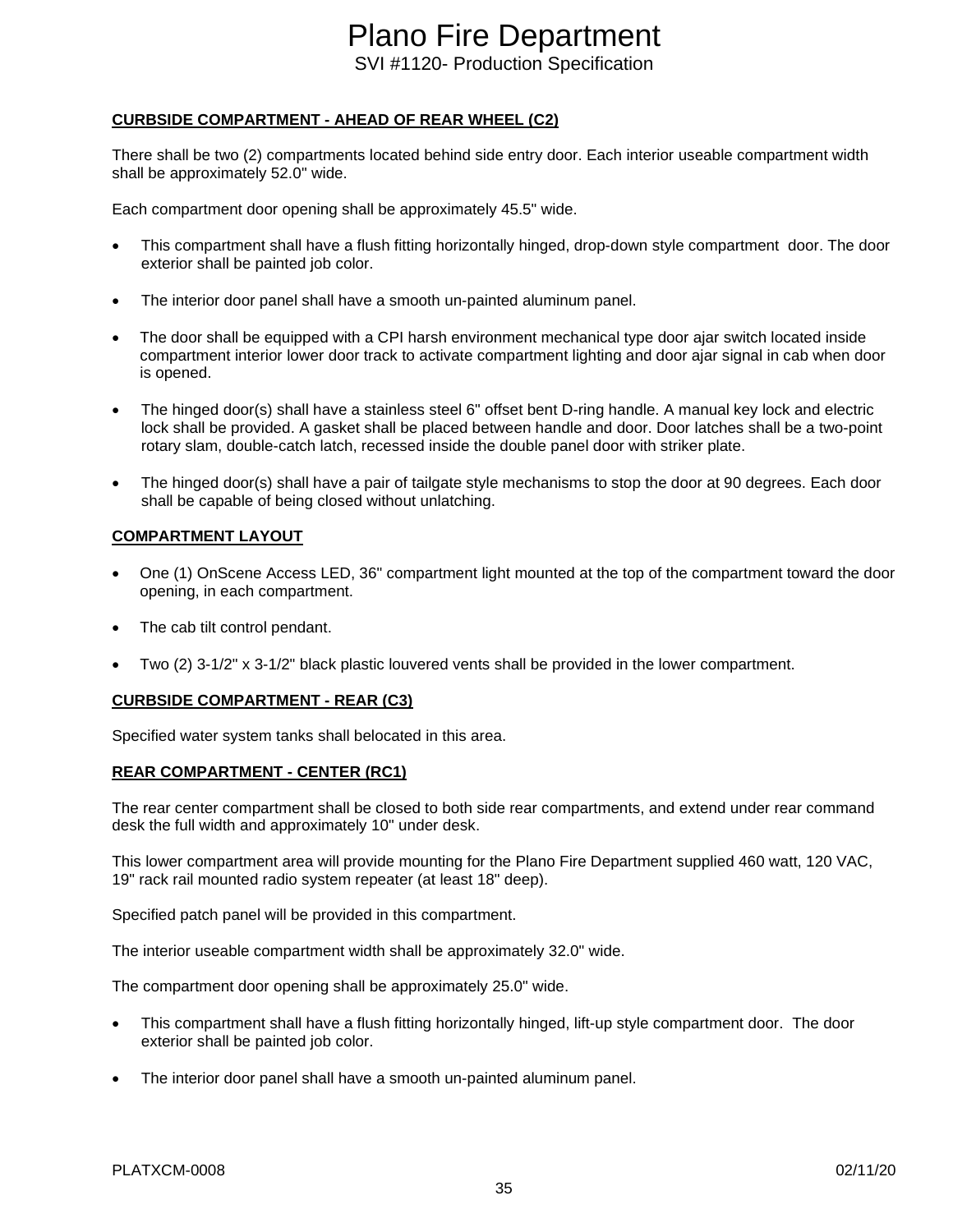- The door shall be equipped with a CPI harsh environment mechanical type door ajar switch located inside compartment interior lower door track to activate compartment lighting and door ajar signal in cab when door is opened.
- The hinged door(s) shall have a stainless steel 6" offset bent D-ring handle. A manual key lock and electric lock shall be provided. A gasket shall be placed between handle and door. Door latches shall be a two-point rotary slam, double-catch latch, recessed inside the double panel door with striker plate.
- The hinged door(s) shall have a pneumatic cylinder to hold door in the open and closed positions. Each door shall be capable of being closed without unlatching. Door checks shall be bolted to the compartment door header and the box pan of the door.
- A compartment threshold protection plate shall be installed on the bottom edge of the compartment door opening. The threshold protection shall be fabricated from an aluminum extrusion with an anodized exterior finish.

#### **COMPARTMENT LAYOUT**

- Two (2) OnScene Access LED, full height compartment lights, vertically mounted.
- There shall be one (1) 120 VAC outlet(s) located in compartment on the forward wall.
	- − The outlet receptacle(s) shall be 20 amp, straight-blade (NEMA 5-20R).
	- Outlet(s) shall be powered by both the on-board generator and specified inverter through a relay system.
- Six (6) 3-1/2" x 3-1/2" black plastic louvered vents shall be provided in the lower compartment, vented to outside. Additional ventilation required with specified radio repeater extreme hot load.

#### **PLASTIC FLOOR AND SHELF TILE**

All compartment floors, shelves, and trays shall be covered with Dri-Dek plastic interlocking grating.

- The plastic floor tile shall be red.
- The plastic edge trim shall be black.

#### **FRONT GRAVEL GUARDS**

Gravel guards shall be provided on front lower body corners. Guards shall be 12" high, extend from behind cab or step and wrap around to the front compartment door opening fabricated from 20 gauge brushed stainless steel.

#### **ROOF ACCESS HATCH**

One (1) roof access hatch shall be provided without a skylight to the ceiling of the Galley/ Lavatory hallway.

#### **ROOF ACCESS LADDER**

The top of the body shall be accessible from the ground by a folding ladder. The ladder design will have a main ladder section, bolt on upper hand rail section that will be candy cane style (match #1053)and will not extend above the top of truck, and a folding lower step section for better angle of departure. Ladder stores in a folded position and then pulls out to a comfortable climbing angle. The ladder shall be parallel to the body when in the stored position.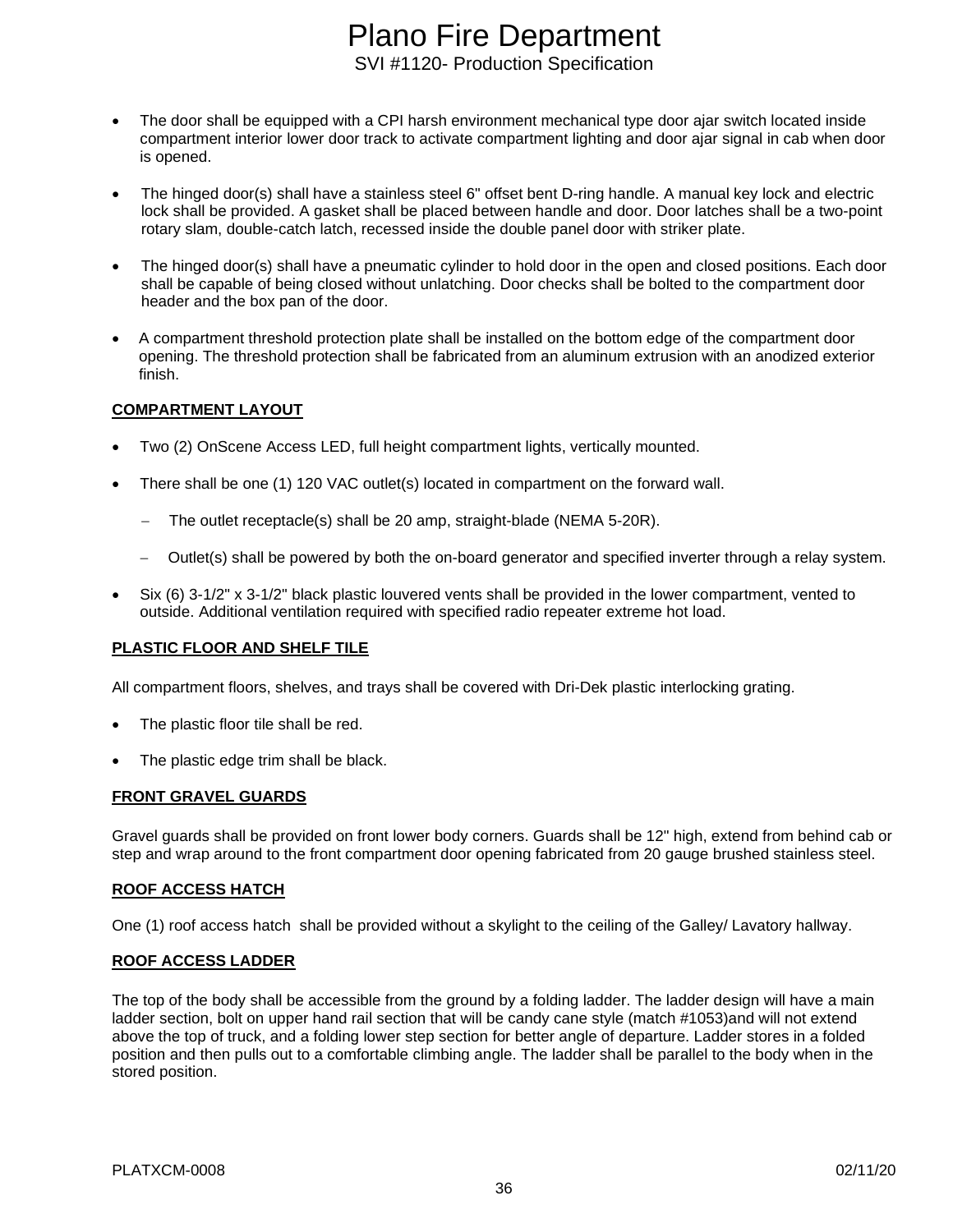Each cast aluminum step shall be 4-1/2" deep x 16" wide. Hand railing shall be 2-1/8" oval shaped aluminum tubing with a ribbed gripping surface.

The ladder shall be wired to the door ajar warning light in cab to warn the driver that the ladder is in the down position. Ladder shall be mounted to body with stainless steel bolts.

Ladder shall be located on rear streetside of the body.

### **WALKWAY/STEP LIGHTS**

There shall be two (2) OnScene Solutions Rough-Service 9" LED lights provided to illuminate the walkway or step area. The lights shall be activated when the parking brake is set.

Each light shall be mounted in an extruded aluminum housing to protect against damage from personnel or equipment.

Lighting shall provide illumination at a minimum level of 2 fc (20 lx) on all work surfaces, steps, and walkways. Lighting shall be switchable but activated automatically when the vehicle park brake is set.

### **WALK-IN INTERIOR FINISH DETAILS**

### **DESK, CABINET, CONSOLE FINISH**

All specified interior desks, cabinets, overhead cabinets, or consoles shall be fabricated from formed 1/8" 3003 H14 alloy smooth aluminum. After fabrication is completed they shall be painted with a hammer tone powder coat paint finish for a hard durable surface. Paint color shall be gray.

The use of wood materials or laminated surfaces in the construction of desks, cabinets, overhead cabinets, or consoles will not be allowed. There will be **No Exceptions** allowed on specified ruggedized finish.

### **CAB/BODY WALK-THROUGH CONNECTION**

The front center of the rescue body shall be interconnected with the rear crew area of custom cab through a weather tight walk-through opening. The opening shall be designed to allow the custom cab to tilt forward without disconnecting an attached type seal between the cab and body. The opening shall be approximately 24" wide x 70" high (sized to match the cutout in the rear wall of the cab).

The front of the body shall be cut out to match the cab opening. Additional reinforcements with metal angle or tubing shall be provided to back of cab or front of body, if necessary so that the walk-through opening weakens neither the cab nor body integrity.

The connection shall be weather resistant, yet provide the cab and body to move independent of each other. A flexible 3" rubber weather strip shall be attached to a stainless steel sheet metal frame around the perimeter of the opening in the back wall of the cab. A drip rail shall be provided on front of body above the opening to channel water to both sides of opening. Stainless steel scuff panels shall be provided on back of cab were the rubber seal on body comes in contact with cab.

A formed metal frame shall be bolted to the front of the body. The body-mounted frame shall be provided where the rubber seal comes into contact with the body. The framework shall be painted to match the body color.

The base of the opening shall be covered with a 3/16" aluminum tread plate full width panel, which will overlap from the cab to body so that the rubber seal can not be damaged.

Full width padded foam cushion head bumpers shall be provided on both sides of opening. Head bumpers shall be covered with matching interior vinyl and bolted to each side of walk-through.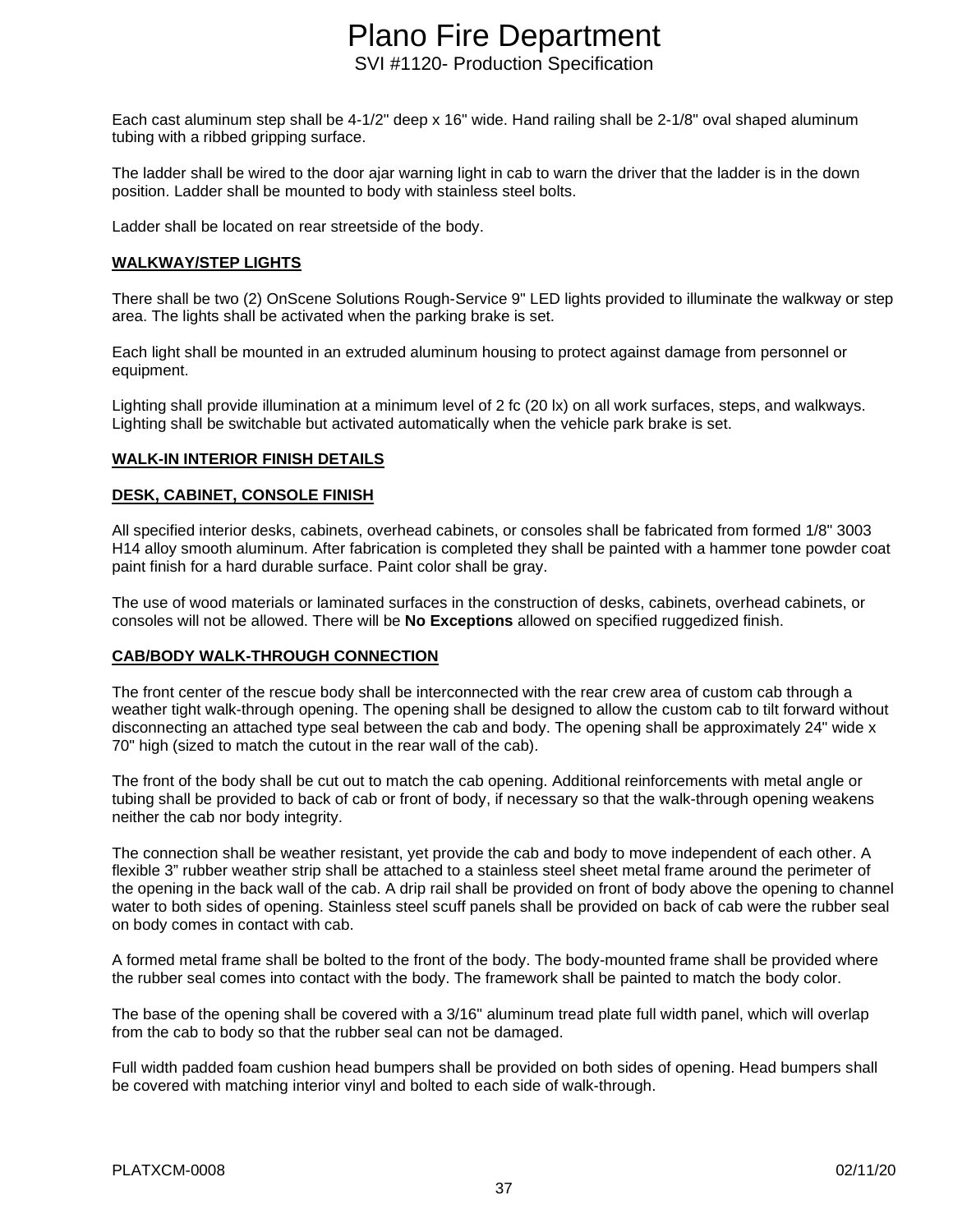# **CUT OUT IN REAR CAB WALL**

The rear wall of the custom cab shall be cut out 24" wide for walk-thru application. The height of the cutout shall be determined by the cab structure in the rear wall and the roof. The opening shall be completed by the custom cab/chassis manufacturer to assure proper cab structural integrity and completed final interior finish.

## **SLIDING POCKET DOOR**

There shall be one (1) sliding pocket door(s) provided on interior of walk-in body area. Pocket door shall be fabricated from 1/8" smooth aluminum and be approximately 1-1/2" thick and hang on adjustable pocket door hardware. The door shall be painted to match the interior wall color. A stainless steel handle shall be provided on each side of door. The door shall be equipped with a pneumatic cylinder which will "over-center" to hold the door in open and closed positions.

### **INTERIOR BODY WINDOW COVERS**

An interior window cover shall be provided on seven (7) windows in the apparatus body.

The window covers shall be of Cover Lite Select, 22 oz material. Snap type fasteners shall be installed around each window in the body to allow each window to be covered.

### **INTERIOR SPECIFICATIONS**

### **INTERIOR INSULATION**

Following the sheet metal fabrication the roof area, upper exterior walls and the entry door of the apparatus body shall be insulated with Dow Thermax, or equal 1-1/2" glass-fiber reinforced polyisocyanurate foam core laminated between 1.0 mil smooth, reflective aluminum foil facers on both sides, with an R9.8 value. The reinforcement, along with chemical modifications, contributes to fire resistance and dimensional stability . This insulation shall be the type that will not absorb moisture, move once in place or deteriorate. Mat type fiberglass or spray in foam insulation is not acceptable.

### **INTERIOR FINISH**

The interior of the apparatus body shall have carpeted walls. The interior finish shall be installed on the ceiling, front wall, and interior side walls from top of exterior compartments to ceiling height.

The interior plywood panels shall be installed with sheet metal screws and the carpet will be glued to it using high bond adhesive.

The interior finish shall be medium texture gray.

A dark gray 4" vinyl base trim shall be provided anywhere the carpet comes in contact with floor surface to protect carpeted wall from dirt and moisture.

# **INTERIOR WALKWAY FLOOR**

There shall be Lonseal, Loncoin-II Flecks installed on the floor substrate. Loncoin II Flecks is a heterogeneous resilient sheet vinyl with a decorative raised coin texture, breathtaking color, and intriguing style. The fleck coloration provides camouflage for simpler maintenance while the raised coin embossing provides enhanced traction. Excellent for interior, retail, commercial, or institutional use where design parameters call for a high performance, sophisticated flooring solution.

Loncoin II Flecks is composed of polyvinyl chloride (PVC) resin, plasticizers, fillers, and pigments. The cocalendared wear layer is formulated to provide maximum resistance to foot traffic and most commercial and healthcare chemicals.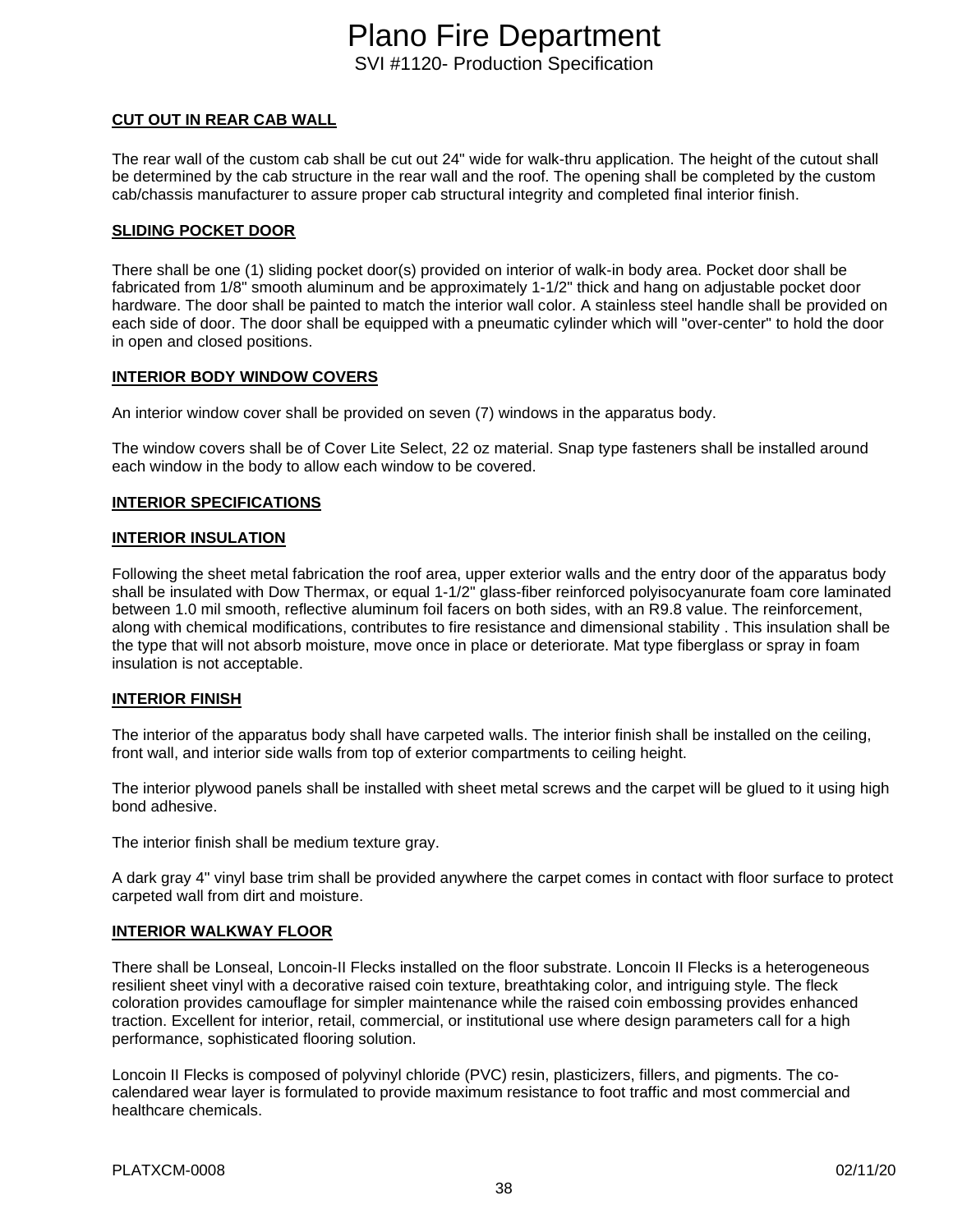The middle layer provides dimensional stability, sound-absorbing properties, and resiliency under foot. The backing layer provides strength and stability of the flooring and enhances the bonding strength of the adhesive.

The material shall be black in color (Loncoin-II Flecks - Onyx).

Lonseal, Inc. warrants that Lonseal flooring products shall be free from manufacturing defects for a period of one (1) year from the date of purchase and that, when properly installed and maintained, shall not wear through as a result of normal foot traffic for a period of 7 years from the date of installation.

### **INTERIOR SUB-FLOOR**

Above the body subframe shall be an isolation sheet that shall prevent outside elements from permeating the full length sound and thermal barrier of 3/4" thick grade plywood. The sheet shall be fabricated from the same type of material as is used in the subframe. The isolation sheet shall be flanged on both sides with a 1" high vertical break.

### **INTERIOR WATER SYSTEM**

There shall be one (1) 20 gallon plastic fresh water holding tank(s) located below the apparatus body. A fresh water fill shall be provided at the exterior apparatus body with a household hose type connection. A 12 volt self priming, flow controlled water pump (minimum of 3 GPM) with built-in check valve shall be provided and plumbed to water system.

There shall be one (1) Integrity Tank Monitor System water tank level gauge provided in the stair area of the bathroom, viewable and accessible from the ground level. The monitor shall include a 2x16 LCD backlit screen to monitor the bathroom fresh water tank level, the rehab fresh water tank level, and the black water holding tank level.

There shall be one (1) 40 gallon plastic holding tank(s) located below the apparatus body. There shall be an RV type waste water drain system installed using flexible tube. There shall be a valve located below the apparatus body to drain the retention tank.

### **AIR CONDITIONER - HEATER**

Two (2) Coleman Mach 15 Roughneck with white covers and Heat Strip shall be provided and installed on roof of vehicle. The unit(s) shall be a roof top integral evaporator/condenser type with built-in heating element.

### **EXHAUST FAN**

One (1) Marine style power vent with chrome crowl to be provided to draw air out above the data rack. .

### **STREETSIDE INTERIOR AREA (IS1/IS2)**

#### **SLIDE-OUT ROOM EXTENSION**

A slide-out room extension with floor level the same as the main walk-in floor shall be provided on the streetside. The slide-out room shall extend approximately 32". The slide-out extension shall be up to up to 136" in width depending on body configuration. The interior height shall be approximately 11" less than the interior height of the main walk-in floor. The slide-out room shall have a water tight seal in both the fully extended and the retracted positions. The flooring specified on main walk-in floor shall be provided on floor of slide-out room.

The slide-out section shall utilize two (2) PowerGear rail assemblies, and two (2) 12 VDC actuators for positive seal when room is extended or retracted. The floor is suspended above main floor which eliminates the possibility of damage to floor coverings. Systems that don't provide a flat floor when fully extended will NOT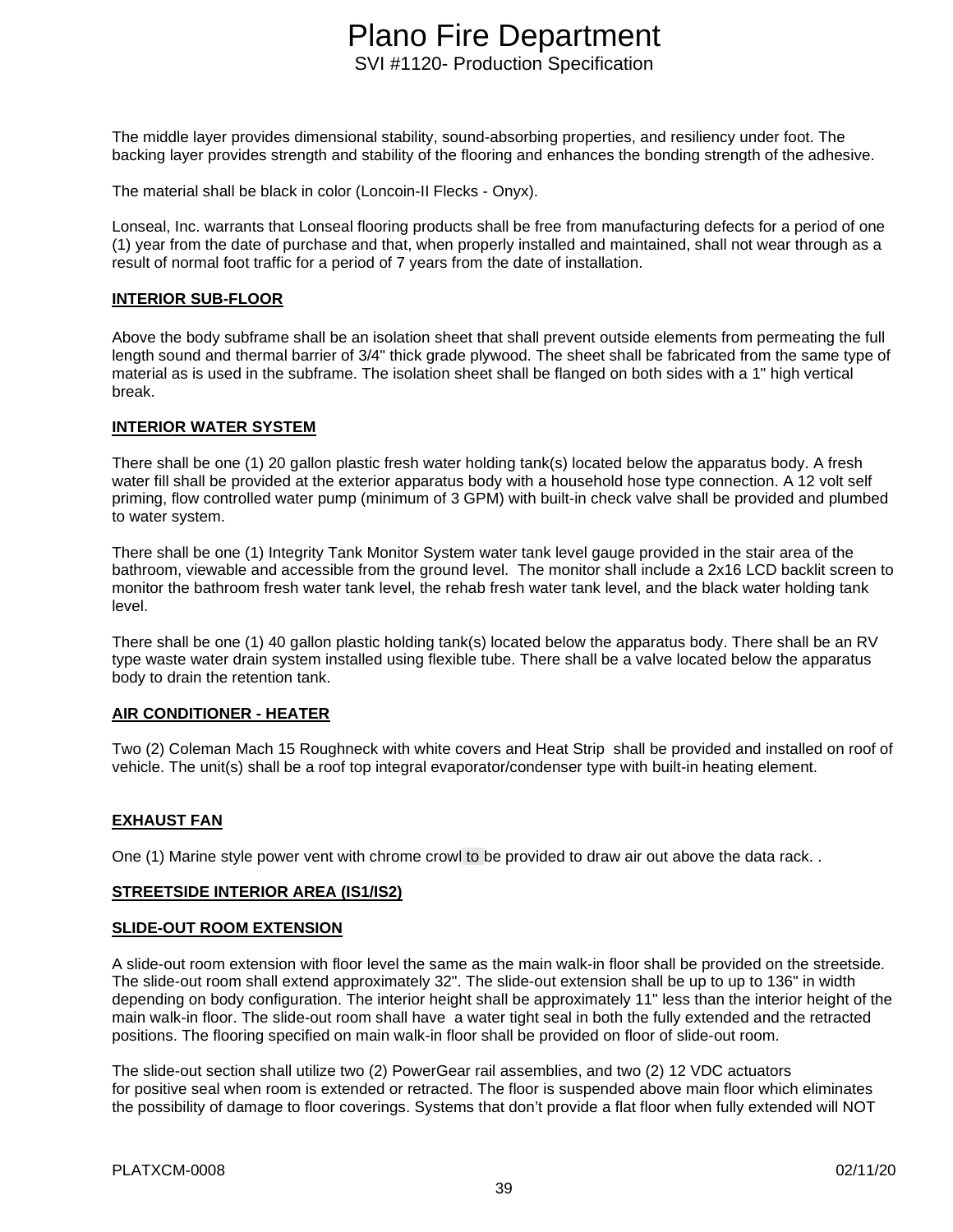BE ACCEPTABLE. A manual override shall be provided in the event of a system failure. The touch pad control for slide-out system shall be mounted on wall near main entry door.

The slide-out section shall be framed with 2" x 2" x 1/4" 6061-T6 alloy aluminum. The frame structure shall be covered with no less than 1/8" thick 3003-H14 smooth aluminum.

A full width padded foam cushion head bumper shall be provided along ceiling of slide-out. Head bumper shall be covered with matching interior vinyl.

There shall be two (2) flashing LED warning lights with red lenses, one (1) at each end of the slide-out section. The lights shall activate and be visible when the unit is extended.

All electrical wiring installed in the slide-out wall shall run through a boxed type conduit at the lower corner of the system. All wiring shall be enclosed in a flexible, moisture resistant, reinforced conduit, with proper seal tight connectors and hardware. Access shall be provided for inspection of all wiring and the slide-out mechanisms.

The slide-out room extension must be able to withstand years of rugged service and wear. For this reason, this design, metal thickness and attachments must be strictly adhered to. RV type slide-outs using light weight metal or fiberglass shall not be acceptable. .

### **SLIDE-OUT AWNING**

A Carefree SlideOut Kover III shall be provided and work automatically with slide-out for increased protection of the slide-out from the elements. Helps keep leaves, debris and rain off the roof and out of the vehicle and keeps the roof cooler by blocking the sun from the roof.

The SlideOut Kover III comes with a built-in wind deflector to prevent the billowing of the slide out fabric. The fullenclosure aluminum case protects the slide out fabric from dirt and debris while traveling.

The awning fabric color shall be red.

### **SLIDE-OUT KOVER**

The SlideOut Kovers standard white housing color shall be re-painted to match upper body color.

### **WINDOW(S)**

There shall be two (2) 18" wide x 22" high, double-paned insulated, vertical sliding window(s) installed on the completed apparatus. Each window shall have tinted automotive type safety glass mounted in an extruded aluminum frame. The frame shall have a black anodized finish.

### **SLIDE-OUT AREA - FULL WIDTH DESK**

The slide-out area shall be provided with a full width desk which shall be 24" deep and located approximately 30" from floor.

The desk top surface shall be fabricated of 3/16" smooth finish aluminum. There shall be 2-1/2" diameter holes with plastic edge grommet provided at each rear corner for wiring of future equipment located on the desk top. The desk shall be painted with a dark gray hammer tone powder coat paint finish for a hard and durable surface.

### **PENCIL DRAWER**

The desk shall be provided with two (2) Hafele model HA-429.59.340, or equal 3 compartment pencil drawer(s) with steel ball bearing slides, and both hold-in and hold-out detents. Drawer will be 15" wide x 13" deep x 1 3/4" high.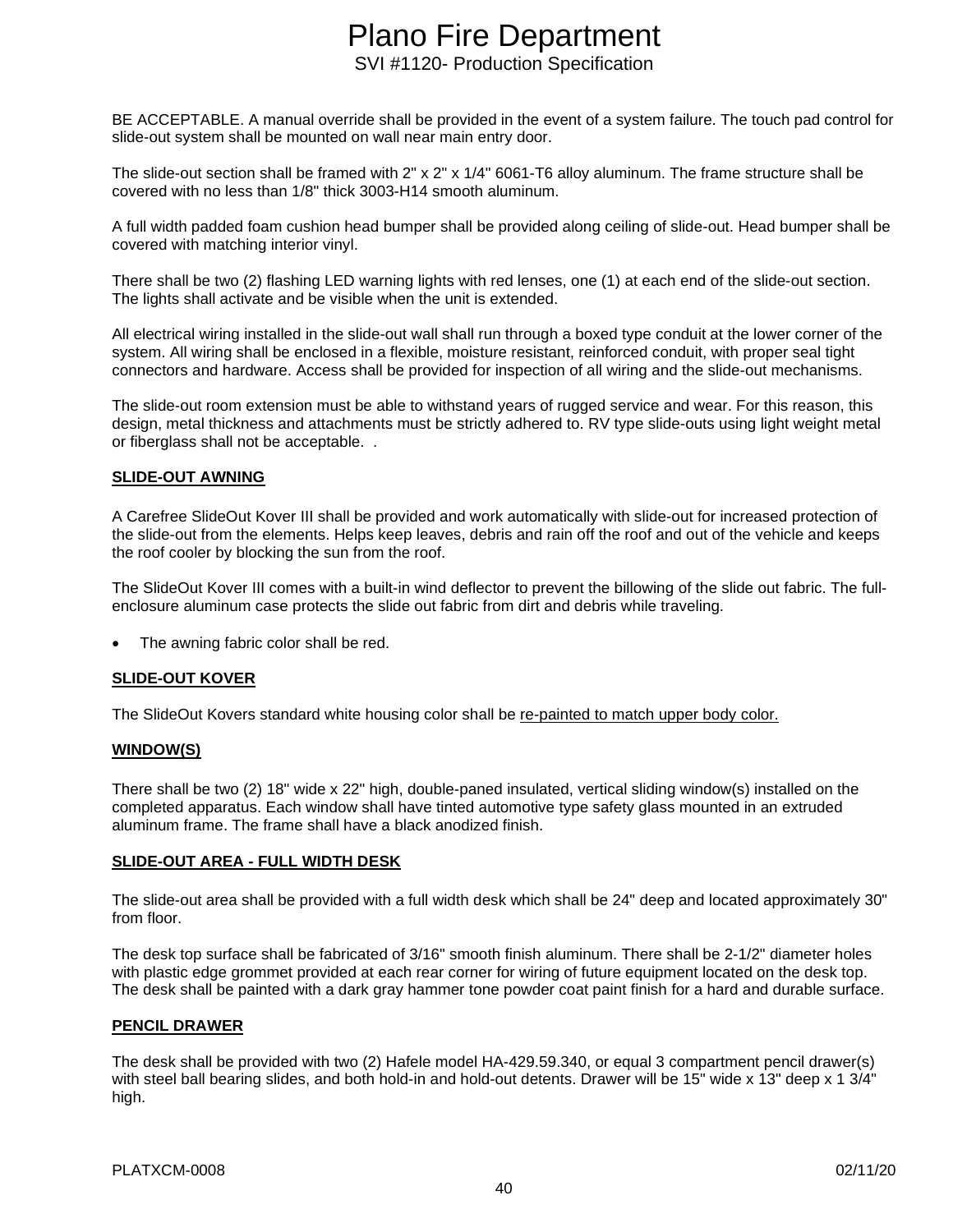**COMMUNICATION AND ELECTRONICS CONSOLE**

There shall be three (3) 34" wide communication and electronics console(s) provided at back of specified desk or counter top. The console(s) shall provide mounting locations for any specified radios, phones, network jacks, 120 VAC outlets, 12 VDC power points, or any required control switches. A six (6) circuit 12 VDC fuse block with cover shall be provided inside console for wiring needs.

Each console shall be rectangular in shape with a sloped hinged access cover constructed of 1/8" smooth finish aluminum and painted with a hammer tone powder coat paint finish for a hard durable surface. Paint color shall be gray.

A hinged access cover shall be provided on front to access equipment mounting and wiring with ¼ turn knobs to secure cover closed. Two (2) 12 VDC cooling fans shall be provided on ends for proper ventilation of radio and electrical equipment.

The three (3) desk top consolesshall each have the following components:

One (1) Phone Mounting Plate

One (1) Radio Faceplate (Motorola APEX 8500)

Two (2) RJ45 Data Ports

One (1) 120V 20 Duplex Receptical

One (1) Blue Sea Dual USB Outlet.

The following options shall be provided in specified center console;

- There shall be one (1) phone(s) mounted in specified console.
- There shall be one (1) Plano Fire Department supplied Motorola 8500 radios installed with 3" recess mount(s) with black powdercoat paint finish in specified console. Each radio speaker shall be mounted near console with on/off and volume control.
- There shall be two (2) CAT 6 data port(s) provided in specified console and connected to on-board computer network.
- There shall be one (1) 120 VAC, 20 amp, duplex straight-blade receptacle (NEMA 5-20R) outlet(s) provided in specified console.
	- − Outlet(s) shall be powered by both the on-board generator and specified inverter through a relay system.
- There shall be three (3) Blue Sea 12 VDC USB port(s) provided in specified console.

### **INTERIOR ROLL-AROUND CHAIRS**

There shall be three (3) Hon model HPN1 roll-around, folding seat bottom nesting style office chair(s) provided. Chair(s) shall have a dark gray upholstered finish with no arms. The chair(s) will be stored in the hall infront of the bathroom and will have provisions to be fully secured when not in use and the vehicle is in motion.

Note: These chairs are not NFPA compliant, and can not be occupied while vehicle is in motion.

### **INTERIOR ROLL-AROUND CHAIR TRAVEL PROVISIONS**

There shall be travel provisions for three (3) specified roll-around office chairs. The provisions shall include a bungee strap for each chair and a means to secure the strap to the underside of the desktop.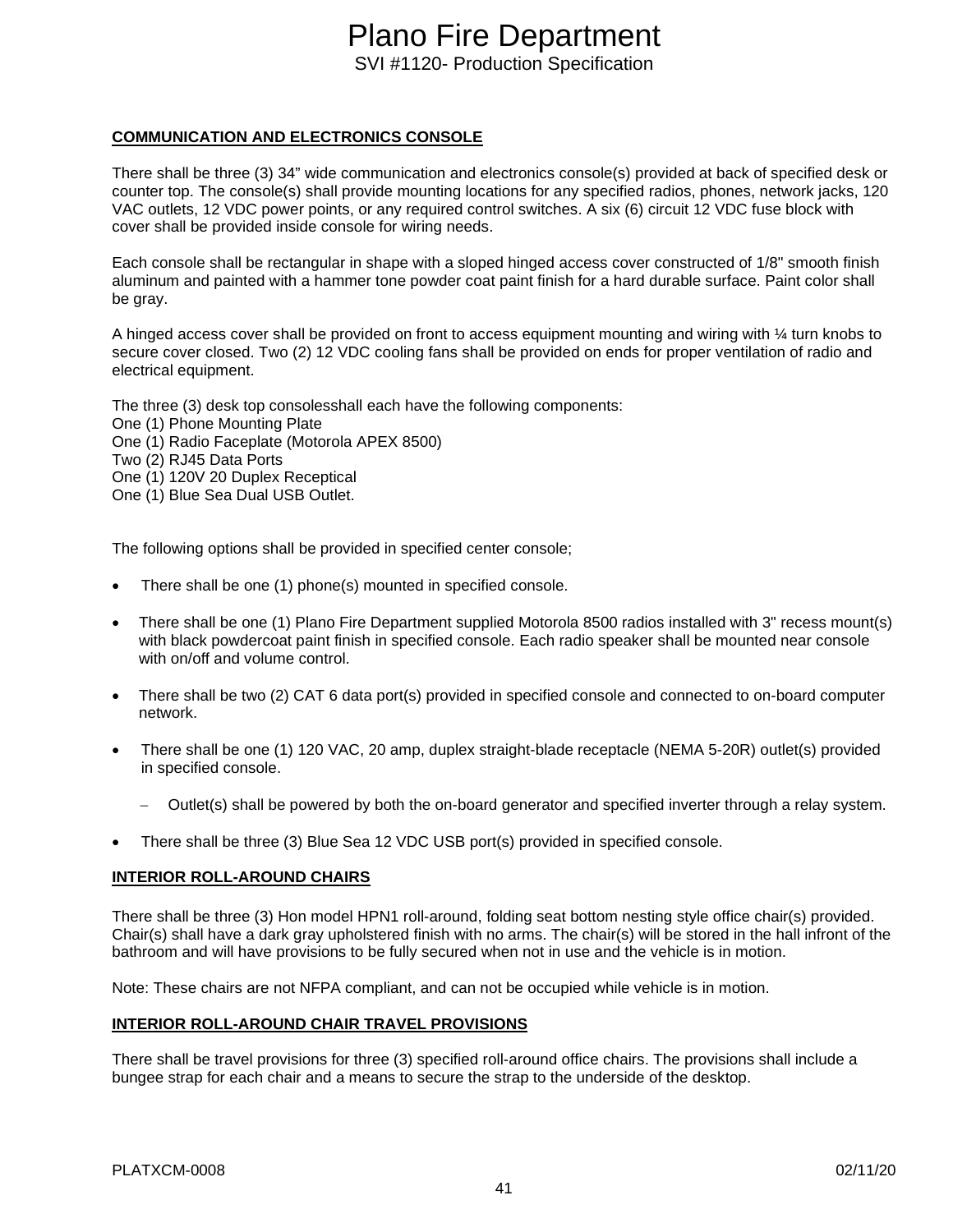### **STREETSIDE INTERIOR AREA (IS3)**

### **GALLEY AREA**

The apparatus interior shall be provided with a galley area. The galley shall be furnished with the following features as detailed below.

### **GALLEY CABINET - COUNTER HEIGHT**

There shall be one (1) interior counter height cabinet(s) provided in the galley. Cabinet(s) shall be constructed of 1/8" smooth finish aluminum, and painted with a hammer tone powder coat paint finish for a hard durable surface. Paint color shall be gray.

- The above cabinet(s) shall have a 4" x 4" toe kick area at the base to allow for the top surface to be used as a working surface.
- The above cabinet(s) shall have a vertically hinged single aluminum door(s) and painted with a hammer tone powder coat paint finish to match cabinet color choice.
- There shall be one (1) vertically adjustable shelf in each of the above cabinets. It shall have a 1.25" lip to contain items while minimizing space used.

#### **GALLEY INTERIOR SINK**

A stainless steel sink shall be provided in the galley compartment. The sink shall be provided with chrome plated faucet and individual control valves for hot or cold water. It shall be countertop recessed into custom built cabinetry as required by the design of the apparatus interior.

### **WATER HEATER**

There shall be one (1) 120 volt electric "On-Demand" water heater(s) installed to supply heated water to the interior water system. The heater shall be a 3,000 watt, 25 amp, tankless water heater.

### **GALLEY REFRIGERATOR**

There shall be one (1) Norcold DE-0041R 120 VAC/12 VDC refrigerator/freezer(s) furnished and installed in the galley. The unit shall be a flush mount style box with body manufacturer fabricated custom enclosure. Refrigerator shall operate from both 12 VDC and 120 VAC power. The built-in dimensions are 30-7/8" high x 23-1/4" wide x 23-1/2" deep.

### **INTERIOR CABINET - OVERHEAD**

There shall be one (1) overhead cabinet(s) provided in the galley. Cabinet(s) shall be constructed of 1/8" smooth finish aluminum, and painted with a hammer tone powder coat paint finish for a hard durable surface. Paint color shall be gray.

The above cabinet(s) shall have sliding Smoked Lexan doors.

### **GALLEY MICROWAVE**

There shall be one (1) commercial grade microwave oven furnished and installed in the upper storage compartment. The unit shall be a 1000-watt minimum with stainless steel cabinet. The built-in dimensions shall be 12" high x 20-1/2" wide x 16" deep.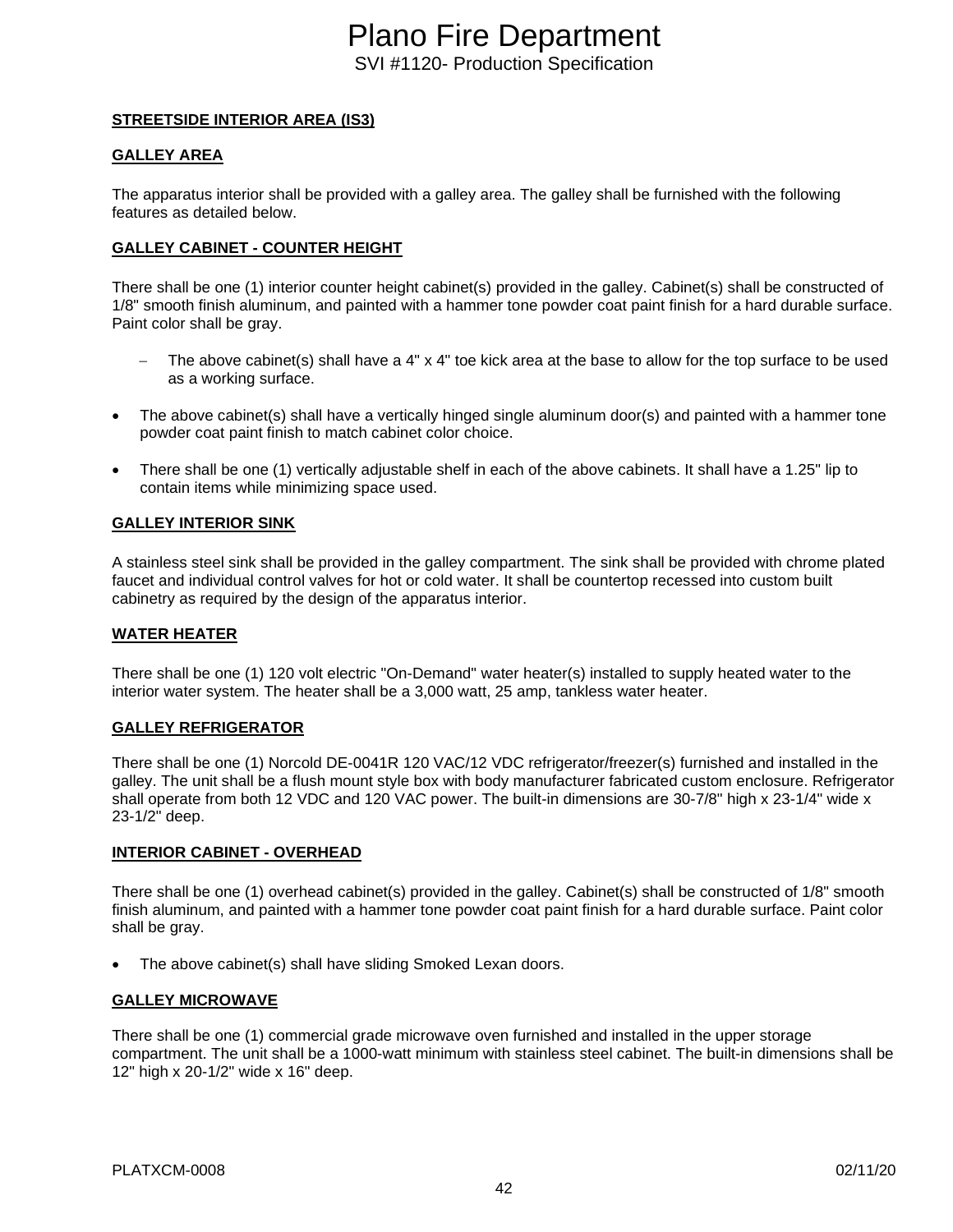**INTERIOR UNDER CABINET LED LIGHTS**

One (1) OnScene Solution model #70152, 10" x 6" x 7/8", 10-30 VDC, surface mount dual red and white LED light(s) with clear lens shall be provided under cabinet. Each light shall be individually switched with a high/low intensity setting. In addition light(s) will be capable of a five (5) second delay after switching off.

### **GALLEY OUTLETS**

The following 120 volt outlets shall be provided in the galley area:

- One (1) 120 volt, 20 amp, straight blade outlet behind the microwave.
- One (1) 120 volt, 20 amp, straight blade outlet with 12 volt wiring behind the refrigerator.
- One (1) 120 volt, 20 amp, GFI straight blade outlet on the counter back splash.

### **STREETSIDE INTERIOR AREA (IS4)**

### **SLIDE-OUT ROOM EXTENSION**

A slide-out room extension with floor level the same as the main walk-in floor shall be provided on the streetside. The slide-out room shall extend approximately 32". The slide-out extension shall be up to up to 96" in width depending on body configuration. The interior height shall be approximately 11" less than the interior height of the main walk-in floor. The slide-out room shall have a water tight seal in both the fully extended and the retracted positions. The flooring specified on main walk-in floor shall be provided on floor of slide-out room.

The slide-out section shall utilize two (2) PowerGear rail assemblies, and two (2) 12 VDC actuators for positive seal when room is extended or retracted. The floor is suspended above main floor which eliminates the possibility of damage to floor coverings. Systems that don't provide a flat floor when fully extended will NOT BE ACCEPTABLE. A manual override shall be provided in the event of a system failure. The touch pad control for slide-out system shall be mounted on wall near main entry door.

The slide-out section shall be framed with 2" x 2" x 1/4" 6061-T6 alloy aluminum. The frame structure shall be covered with no less than 1/8" thick 3003-H14 smooth aluminum.

A full width padded foam cushion head bumper shall be provided along ceiling of slide-out. Head bumper shall be covered with matching interior vinyl.

There shall be two (2) flashing LED warning lights with red lenses, one (1) at each end of the slide-out section. The lights shall activate and be visible when the unit is extended.

All electrical wiring installed in the slide-out wall shall run through a boxed type conduit at the lower corner of the system. All wiring shall be enclosed in a flexible, moisture resistant, reinforced conduit, with proper seal tight connectors and hardware. Access shall be provided for inspection of all wiring and the slide-out mechanisms.

The slide-out room extension must be able to withstand years of rugged service and wear. For this reason, this design, metal thickness and attachments must be strictly adhered to. RV type slide-outs using light weight metal or fiberglass shall not be acceptable. .

### **SLIDE-OUT AWNING**

A Carefree SlideOut Kover III shall be provided and work automatically with slide-out for increased protection of the slide-out from the elements. Helps keep leaves, debris and rain off the roof and out of the vehicle and keeps the roof cooler by blocking the sun from the roof.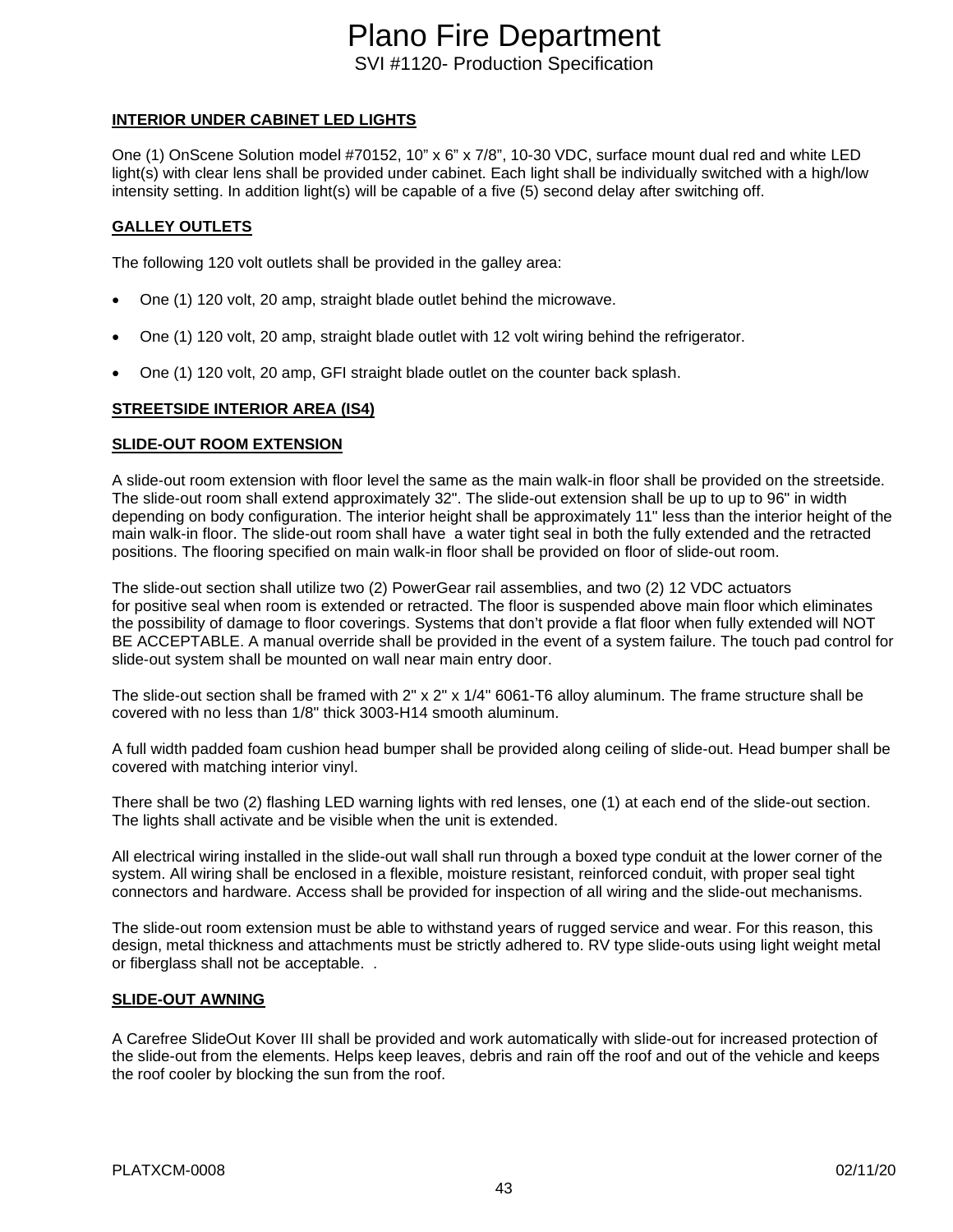The SlideOut Kover III comes with a built-in wind deflector to prevent the billowing of the slide out fabric. The fullenclosure aluminum case protects the slide out fabric from dirt and debris while traveling.

The awning fabric color shall be red.

#### **SLIDE-OUT KOVER**

The SlideOut Kovers standard white housing color shall be re-painted to match upper body color.

### **WINDOW(S)**

There shall be two (2) 18" wide x 22" high, double-paned insulated, vertical sliding window(s) installed on the completed apparatus. Each window shall have tinted automotive type safety glass mounted in an extruded aluminum frame. The frame shall have a black anodized finish.

#### **INTERIOR BENCH SEAT**

The interior body shall be provided with a squad bench seat along the side wall. The bench seat base shall be fabricated of 1/8" aluminum to form a under seat storage compartment. The seat cushion shall be removeable for access to storage area.

The seat cushion shall be approximately 3" thick with a 3/4" plywood platform for stability. The seat backrest shall be approximately 12" high x 2" thick and constructed the same as the seat cushion. The cushion and seat back shall be covered with Duraware heavy duty fabric material.

There shall be a lable on the bench clarifing the max weight for storage for the slide out.

#### **CURBSIDE INTERIOR AREA (IC1)**

There shall be one (1) specified Crestron touch panel interface screen(s) mounted on wall near door.

There shall be a side entry door located in this area.

#### **CURBSIDE INTERIOR AREA (IC2)**

#### **SLIDE-OUT ROOM EXTENSION**

A slide-out room extension with floor level the same as the main walk-in floor shall be provided on the curbside. The slide-out room shall extend approximately 32". The slide-out extension shall be up to up to 96" in width depending on body configuration. The interior height shall be approximately 11" less than the interior height of the main walk-in floor. The slide-out room shall have a water tight seal in both the fully extended and the retracted positions. The flooring specified on main walk-in floor shall be provided on floor of slide-out room.

The slide-out section shall utilize two (2) PowerGear rail assemblies, and two (2) 12 VDC actuators for positive seal when room is extended or retracted. The floor is suspended above main floor which eliminates the possibility of damage to floor coverings. Systems that don't provide a flat floor when fully extended will NOT BE ACCEPTABLE. A manual override shall be provided in the event of a system failure. The touch pad control for slide-out system shall be mounted on wall near main entry door.

The slide-out section shall be framed with 2" x 2" x 1/4" 6061-T6 alloy aluminum. The frame structure shall be covered with no less than 1/8" thick 3003-H14 smooth aluminum.

A full width padded foam cushion head bumper shall be provided along ceiling of slide-out. Head bumper shall be covered with matching interior vinyl.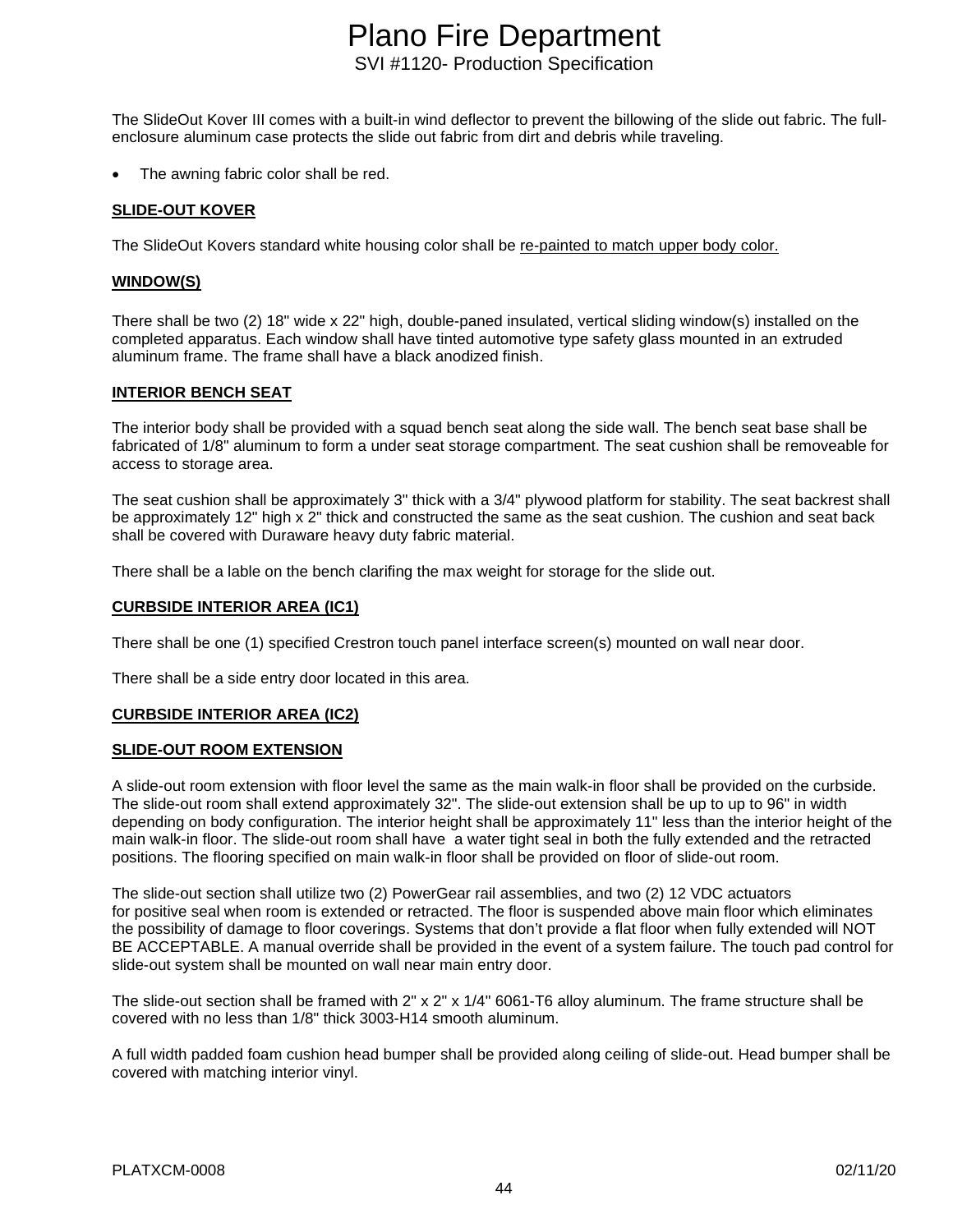There shall be two (2) flashing LED warning lights with red lenses, one (1) at each end of the slide-out section. The lights shall activate and be visible when the unit is extended.

All electrical wiring installed in the slide-out wall shall run through a boxed type conduit at the lower corner of the system. All wiring shall be enclosed in a flexible, moisture resistant, reinforced conduit, with proper seal tight connectors and hardware. Access shall be provided for inspection of all wiring and the slide-out mechanisms.

The slide-out room extension must be able to withstand years of rugged service and wear. For this reason, this design, metal thickness and attachments must be strictly adhered to. RV type slide-outs using light weight metal or fiberglass shall not be acceptable. .

### **SLIDE-OUT AWNING**

A Carefree SlideOut Kover III shall be provided and work automatically with slide-out for increased protection of the slide-out from the elements. Helps keep leaves, debris and rain off the roof and out of the vehicle and keeps the roof cooler by blocking the sun from the roof.

The SlideOut Kover III comes with a built-in wind deflector to prevent the billowing of the slide out fabric. The fullenclosure aluminum case protects the slide out fabric from dirt and debris while traveling.

The awning fabric color shall be red.

# **SLIDE-OUT KOVER**

The SlideOut Kovers standard white housing color shall be re-painted to match upper body color.

### **WINDOW(S)**

There shall be two (2) 18" wide x 22" high, double-paned insulated, vertical sliding window(s) installed on the completed apparatus. Each window shall have tinted automotive type safety glass mounted in an extruded aluminum frame. The frame shall have a black anodized finish.

### **SLIDE-OUT AREA - FULL WIDTH DESK**

The slide-out area shall be provided with a full width desk which shall be 24" deep and located approximately 30" from floor.

The desk top surface shall be fabricated of 3/16" smooth finish aluminum. There shall be 2-1/2" diameter holes with plastic edge grommet provided at each rear corner for wiring of future equipment located on the desk top. The desk shall be painted with a dark gray hammer tone powder coat paint finish for a hard and durable surface.

### **COMMUNICATION AND ELECTRONICS CONSOLE**

There shall be two (2) 34" wide communication and electronics console(s) provided at back of specified desk or counter top. The console(s) shall provide mounting locations for any specified radios, phones, network jacks, 120 VAC outlets, 12 VDC power points, or any required control switches. A six (6) circuit 12 VDC fuse block with cover shall be provided inside console for wiring needs.

Each console shall be rectangular in shape with a sloped hinged access cover constructed of 1/8" smooth finish aluminum and painted with a hammer tone powder coat paint finish for a hard durable surface. Paint color shall be gray.

A hinged access cover shall be provided on front to access equipment mounting and wiring with ¼ turn knobs to secure cover closed. Two (2) 12 VDC cooling fans shall be provided on ends for proper ventilation of radio and electrical equipment.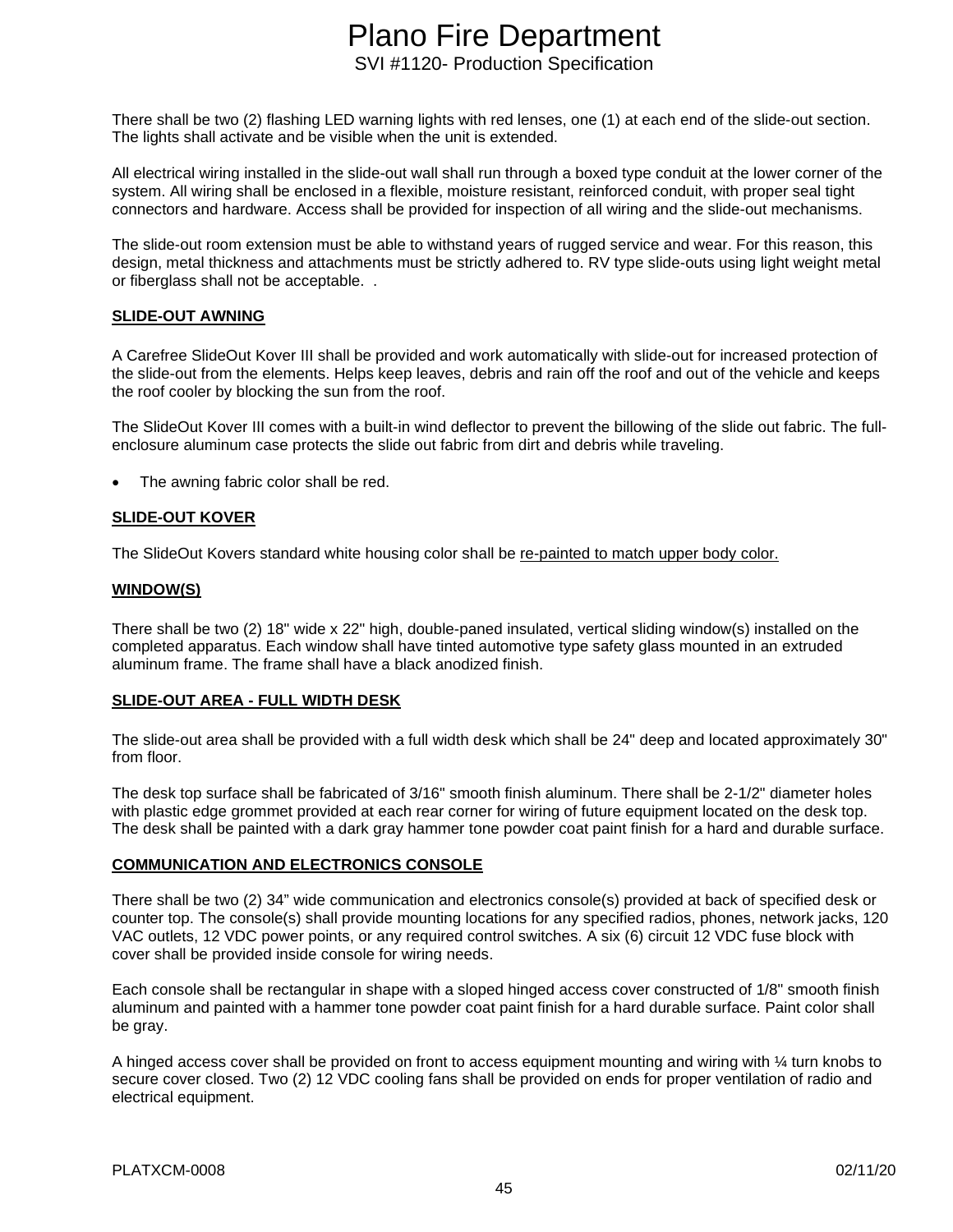The following communications and/or electrical equipment shall be provided: The two (2) desktop consoles shall each ahve the following components: One (1) Phone Mounting Plate Two (2) RJ45 Data Ports One (1) 120V 20A Duplex recepticle One (1) Blue Sea USB Outlet

The following options shall be provided in specified desktop console;

- There shall be two (2) phone(s) mounted in specified console.
- There shall be two (2) communications radio and/or siren 3" recess mount(s) with black powdercoat paint finish in specified console.
- There shall be two (2) communications radio and/or siren 3" filler plate(s) with black powdercoat paint finish provided for future radio/siren location in specified console.
- There shall be four (4) CAT 6 data port(s) provided in specified console and connected to on-board computer network.
- There shall be two (2) 120 VAC, 20 amp, duplex straight-blade receptacle (NEMA 5-20R) outlet(s) provided in specified console.
	- Outlet(s) shall be powered by both the on-board generator and specified inverter through a relay system.
- There shall be two (2) Blue Sea 12 VDC USB port(s) provided in specified console.
- There shall be one (1) specified Crestron touch panel interface screen(s) mounted in specified console.

### **INTERIOR ROLL-AROUND CHAIRS**

There shall be two (2) Hon model HPN1 roll-around, folding seat bottom nesting style office chair(s) provided. Chair(s) shall have a dark gray upholstered finish with no arms. The chair(s) will be stored in the hall infront of the bathroom and will have provisions to be fully secured when not in use and the vehicle is in motion.

Note: These chairs are not NFPA compliant, and can not be occupied while vehicle is in motion.

### **INTERIOR ROLL-AROUND CHAIR TRAVEL PROVISIONS**

There shall be travel provisions for two (2) specified roll-around office chairs. The provisions shall include a bungee strap for each chair and a means to secure the strap to the underside of the desktop.

### **CURBSIDE INTERIOR AREA (IC3)**

### **LAVATORY COMPARTMENT**

This vehicle shall be provided with an enclosed lavatory compartment with full height hinged entry door. The compartment walls and ceiling shall be covered with gray pebble grain FRP panels. A Fantastic model 6000RBTA, 12 VDC, 3-speed ventilation fan(s) shall be provided for air circulation. An OnScene LED 10" x 10" 12 VDC white interior light shall be provided on ceiling with a switch at the door. A toilet paper roll dispenser shall be provided in the compartment.

A shatterp-proof mirror shall be provided above sink.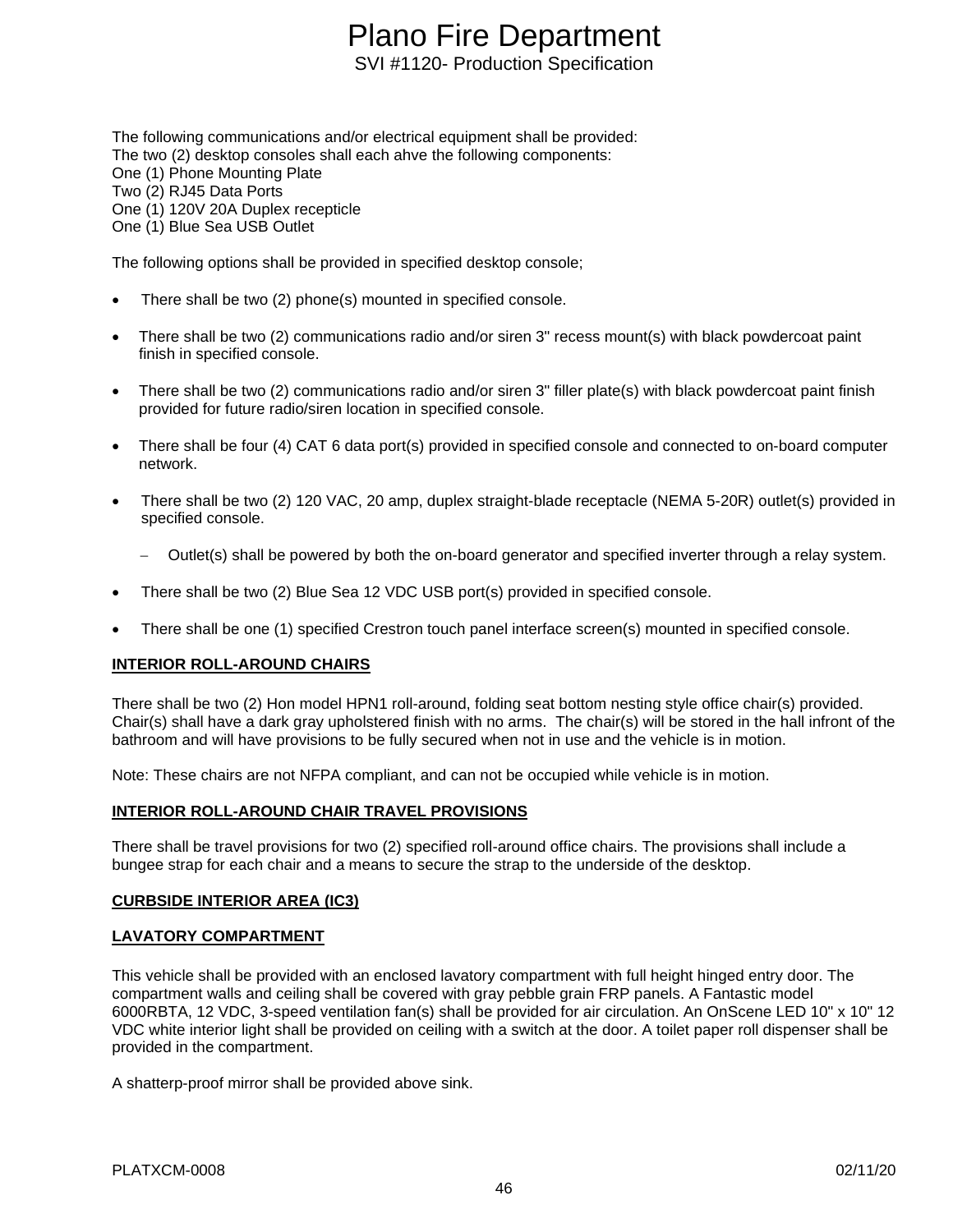# **LAVATORY TOILET**

There shall be one (1) RV style, permanent toilet(s) installed in the lavatory compartment. The toilet shall be a porcelain base model. The toilet shall be plumbed to the water system, providing fresh water for the flush cycle and a gray water tank for disposal.

## **LAVATORY SINK**

The lavatory sink design shall be small and compact. Countertop and sink enclosure shall be constructed of 1/8" smooth finish aluminum, and painted with a hammer tone powder coat paint finish for a hard durable surface. Paint color shall be gray.

A stainless steel sink shall be provided and recessed into countertop. The sink shall be provided with chrome plated faucet with individual control valves for cold or hot (if specified) water.

A 120 VAC electric "On-Demand" type tankless water heater shall be provided and installed to supply heated water to the interior water system. The heater shall be a 3,000 watt, 25 amp, tankless water heater.

### **CURBSIDE INTERIOR AREA (IC4)**

### **SLIDING POCKET DOOR**

There shall be one (1) sliding pocket door(s) provided on interior of walk-in body area. Pocket door shall be fabricated from 1/8" smooth aluminum and be approximately 1-1/2" thick and hang on adjustable pocket door hardware. The door shall be painted to match the interior wall color. A stainless steel handle shall be provided on each side of door. The door shall be equipped with a pneumatic cylinder which will "over-center" to hold the door in open and closed positions.

### **INTERIOR BENCH SEAT**

The interior body shall be provided with a squad bench seat along the side wall. The bench seat base shall be fabricated of 1/8" aluminum to form a under seat storage compartment. The seat cushion shall be removeable for access to storage area.

The seat cushion shall be approximately 3" thick with a 3/4" plywood platform for stability. The seat backrest shall be approximately 12" high x 2" thick and constructed the same as the seat cushion. The cushion and seat back shall be covered with Duraware heavy duty fabric material.

There shall be a lable on the bench clarifing the max weight for storage for the slide out.

### **REAR INTERIOR AREA (IR1)**

### **REMOVABLE CONFERENCE TABLE**

The interior body shall be provided with a removable conference table which shall be approximately 36" long x 30" wide and be supported by 30" fixed table legs. The exterior edges of the conference table shall be reinforced to support a person leaning on the edge of the table.

The tabletop surface shall be fabricated of 3/16" smooth finish aluminum. The desk top shall be painted dark gray with a hammer tone powder coat paint finish for a hard and durable surface.

Storage shall be provided for the removable conference table.

### **COMMUNICATION AND ELECTRONICS CONSOLE**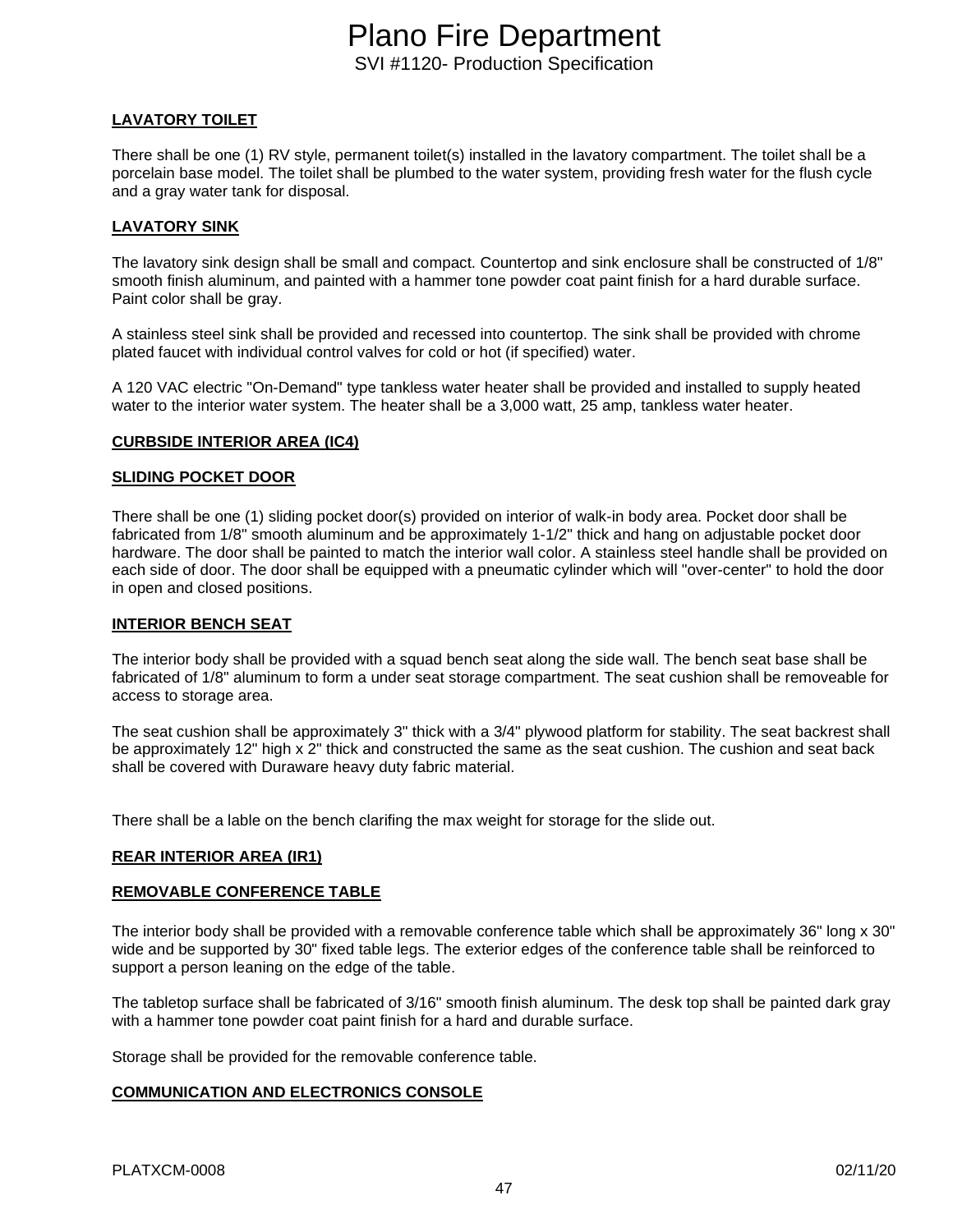There shall be one (1) 34" wide communication and electronics console(s) provided at back of specified desk or counter top. The console(s) shall provide mounting locations for any specified radios, phones, network jacks, 120 VAC outlets, 12 VDC power points, or any required control switches. A six (6) circuit 12 VDC fuse block with cover shall be provided inside console for wiring needs.

Each console shall be rectangular in shape with a sloped hinged access cover constructed of 1/8" smooth finish aluminum and painted with a hammer tone powder coat paint finish for a hard durable surface. Paint color shall be gray.

A hinged access cover shall be provided on front to access equipment mounting and wiring with ¼ turn knobs to secure cover closed. Two (2) 12 VDC cooling fans shall be provided on ends for proper ventilation of radio and electrical equipment.

The following communications and/or electrical equipment shall be provided for;

The one (1) Desktop console shall have the following components: One (1) Radio Mounting Plate Two (2) Radio Face Plates Four (4) RJ45 Data Ports Two (2) 120V 20A Duplex recepticle One (1) Blue Sea Dual USB Outlet.

(This includes the cabling, faeplate and jacks for the additional two (2) RJ45 Ports)

The following options shall be provided in specified desktop console;

- There shall be one (1) phone(s) mounted in specified console.
- There shall be two (2) communications radio and/or siren 3" filler plate(s) with black powdercoat paint finish provided for future radio/siren location in specified console.
- There shall be four (4) CAT 6 data port(s) provided in specified console and connected to on-board computer network.
- There shall be two (2) 120 VAC, 20 amp, duplex straight-blade receptacle (NEMA 5-20R) outlet(s) provided in specified console.
	- Outlet(s) shall be powered through the on-board generator system.
- There shall be one (1) Blue Sea 12 VDC USB port(s) provided in specified console.

# **LOW VOLTAGE ELECTRICAL SYSTEM- 12 VDC**

### General

Any low voltage electrical systems or warning devices installed on the fire apparatus shall be appropriate for the mounting location and intended electrical load.

Where wire passes through sheet metal, grommets shall be used to protect wire and wire looms. Electrical connections shall be with double crimp water-tight heat shrink connectors.

All 12 VDC wiring running from front to back of vehicle body shall be run in full length electrical wiring raceway down each side of body.

Wiring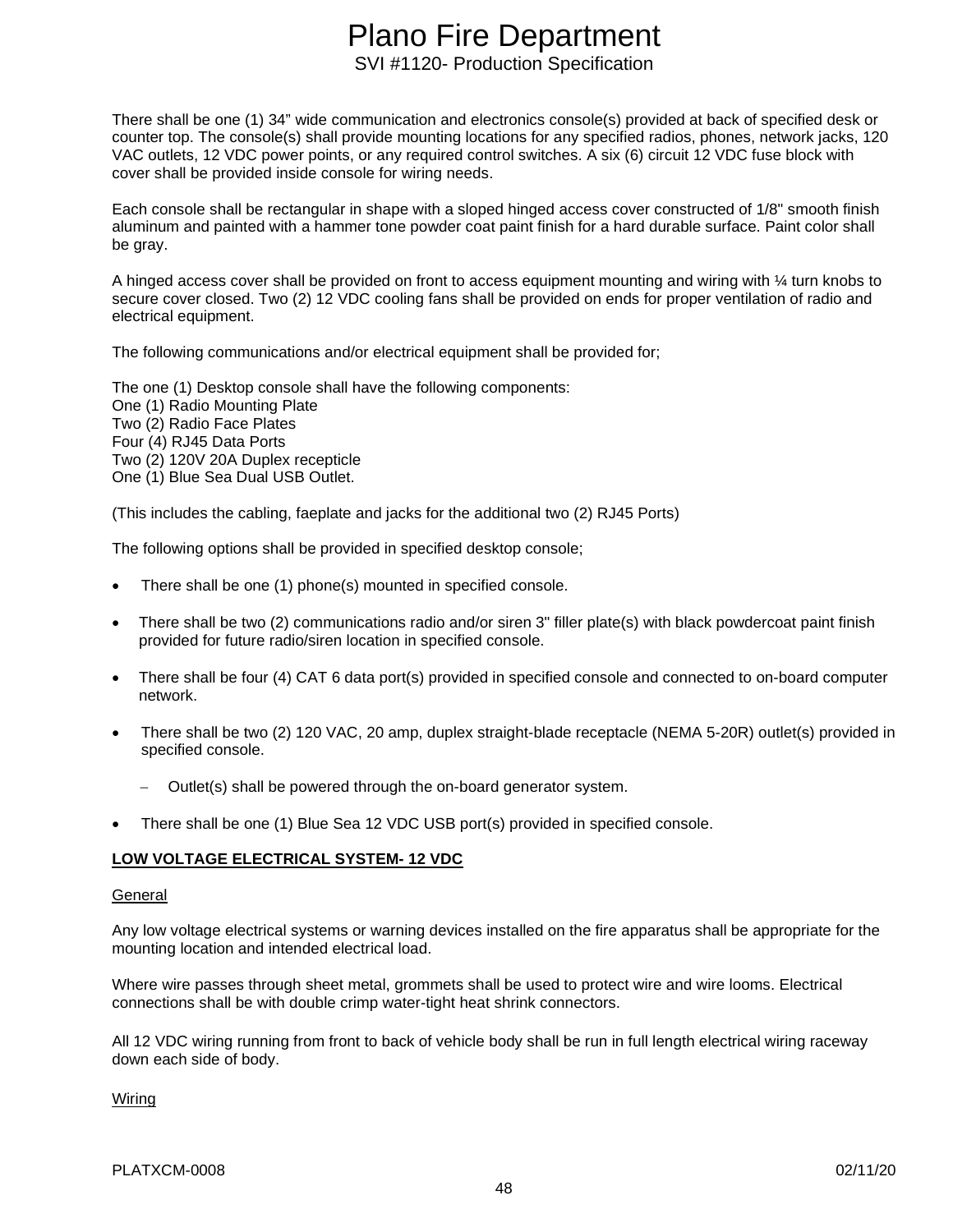All electrical circuit feeder wiring supplied and installed by the fire apparatus manufacturer shall meet the requirements of NFPA Chapter 13.

The circuit feeder wire shall be stranded copper or copper alloy conductors of a gauge rated to carry 125% of the maximum current for which the circuit is protected. Voltage drops in all wiring from the power source to the using device shall not exceed 10%. The use of star washers for circuit ground connections shall not be permitted.

All circuits shall otherwise be wired in conformance with SAE J1292, *Automobile, Truck, Truck-Tractor, Trailer, and Motor Coach Wiring.*

#### Wiring and Wire Harness Construction

All insulated wire and cable shall conform to SAE J1127, *Low Voltage Battery Cable,* or SAE J1128, *Low Voltage Primary Cable,* type SXL, GXL, or TXL.

All conductors shall be constructed in accordance with SAE J1127 or SAE J1128, except where good engineering practice dictates special strand construction. Conductor materials and stranding, other than copper, shall be permitted if all applicable requirements for physical, electrical, and environmental conditions are met as dictated by the end application. Physical and dimensional values of conductor insulation shall be in conformance with the requirements of SAE J1127 or SAE J1128, except where good engineering practice dictates special conductor insulation. The overall covering of conductors shall be moisture-resistant loom or braid that has a minimum continuous rating of 194°F (90°C) except where good engineering practice dictates special consideration for loom installations exposed to higher temperatures. The overall covering of jacketed cables shall be moisture resistant and have a minimum continuous temperature rating of 194°F (90°C), except where good engineering practice dictates special consideration for cable installations exposed to higher temperatures.

All wiring connections and terminations shall use a method that provides a positive mechanical and electrical connection. The wiring connections and terminations shall be installed in accordance with the device manufacturer's instructions. All ungrounded electrical terminals shall have protective covers or be in enclosures. Wire nut, insulation displacement, and insulation piercing connections shall not be used.

Wiring shall be restrained to prevent damage caused by chafing or ice buildup and protected against heat, liquid contaminants, or other environmental factors.

Wiring shall be uniquely identified at least every 2 ft (0.6 m) by color coding or permanent marking with a circuit function code. The identification shall reference a wiring diagram.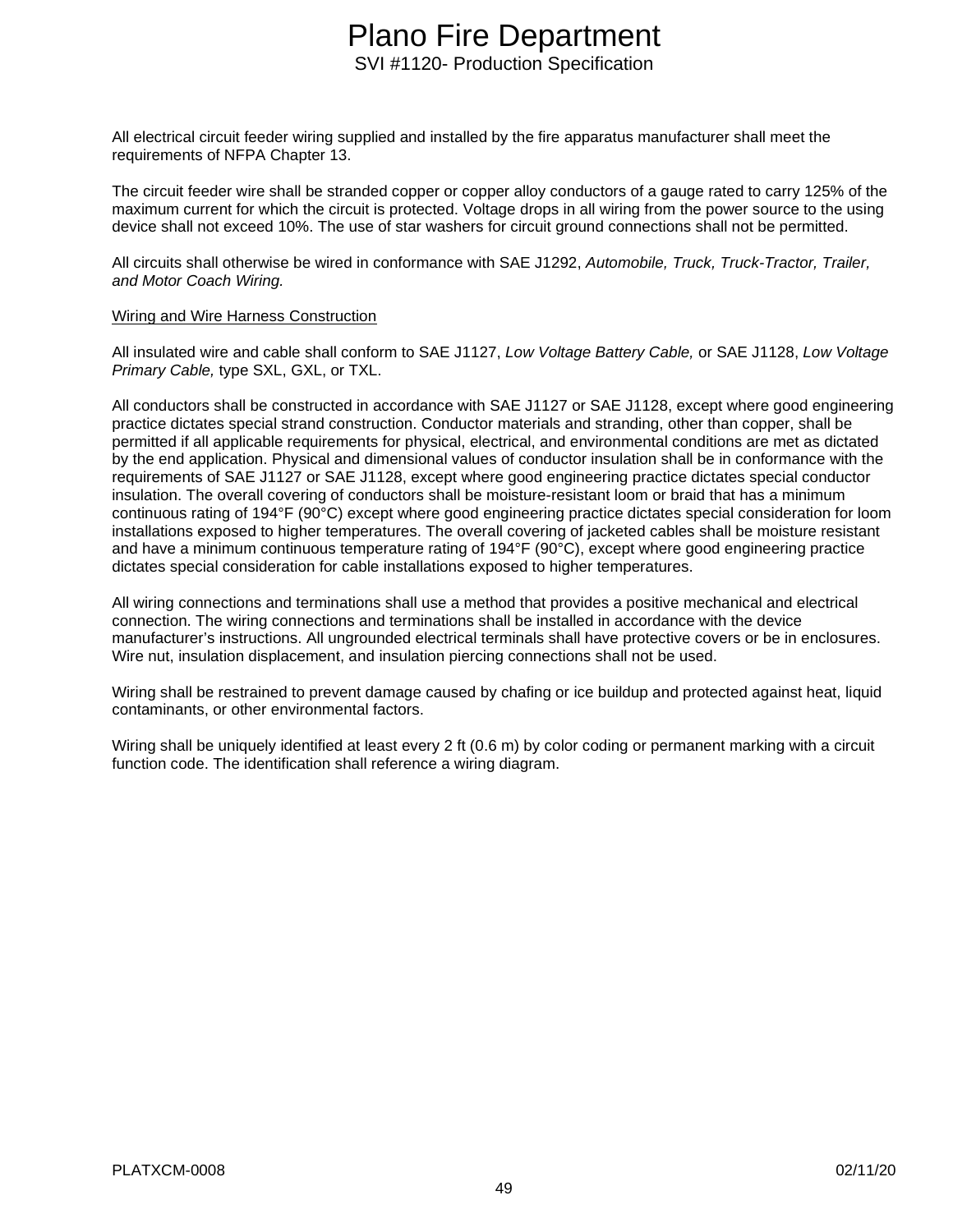Circuits shall be provided with properly rated low voltage over-current protective devices. Such devices shall be readily accessible and protected against heat in excess of the over-current device's design range, mechanical damage, and water spray. Circuit protection shall be accomplished by utilizing fuses, circuit breakers, fusible links, or solid state equivalent devices.

If a mechanical-type device is used, it shall conform to one of the following SAE standards:

- 1) SAE J156, *Fusible Links*
- 2) SAE J553, *Circuit Breakers*
- 3) SAE J554, *Electric Fuses (Cartridge Type)*
- 4) SAE J1888, *High Current Time Lag Electric Fuses*
- 5) SAE J2077, *Miniature Blade Type Electrical Fuses*

Switches, relays, terminals, and connectors shall have a direct current (dc) rating of 125% of maximum current for which the circuit is protected.

#### Power Supply

A 12 V or greater electrical alternator shall be provided. The alternator shall have a minimum output at idle to meet the minimum continuous electrical load of the vehicle, at 200°F (93°C) ambient temperature within the engine compartment, and shall be provided with full automatic regulation.

#### Minimum Continuous Electrical Load

The minimum continuous electrical load shall consist of the total amperage required to simultaneously operate the following in a stationary mode during emergency operations:

- 1) The propulsion engine and transmission
- 2) All legally required clearance and marker lights, headlights, and other electrical devices except windshield wipers and four-way hazard flashers
- 3) The radio(s) at a duty cycle of 10 percent transmit and 90% receive (for calculation and testing purposes, a default value of 5 A continuous)
- 4) The lighting necessary to produce 2 fc (20 lx) of illumination on all walking surfaces on the apparatus and on the ground at all egress points onto and off the apparatus, 5 fc (50 lx) of illumination on all control and instrument panels, and 50 percent of the total compartment lighting loads
- 5) The minimum optical warning system, where the apparatus is blocking the right-of way
- 6) The continuous electrical current required to simultaneously operate any fire pumps, aerial devices, and hydraulic pumps
- 7) Other warning devices and electrical loads defined by the purchaser as critical to the mission of the apparatus

If the apparatus is equipped to tow a trailer, an additional 45 A shall be added to the minimum continuous electrical load to provide electrical power for the federally required clearance and marker lighting and the optical warning devices mounted on the trailer.

The condition of the low voltage electrical system shall be monitored by a warning system that provides both an audible and a visual signal to persons on, in, or near the apparatus of an impending electrical system failure caused by the excessive discharge of the battery set.

The charge status of the battery shall be determined either by direct measurement of the battery charge or indirectly by monitoring the electrical system voltage.

If electrical system voltage is monitored, the alarm shall sound if the system voltage at the battery or at the master load disconnect switch drops below 11.8 V for 12 V nominal systems, 23.6 V for 24 V nominal systems, or 35.4 V for 42 V nominal systems for more than 120 seconds.

A voltmeter shall be mounted on the driver's instrument panel to allow direct observation of the system voltage.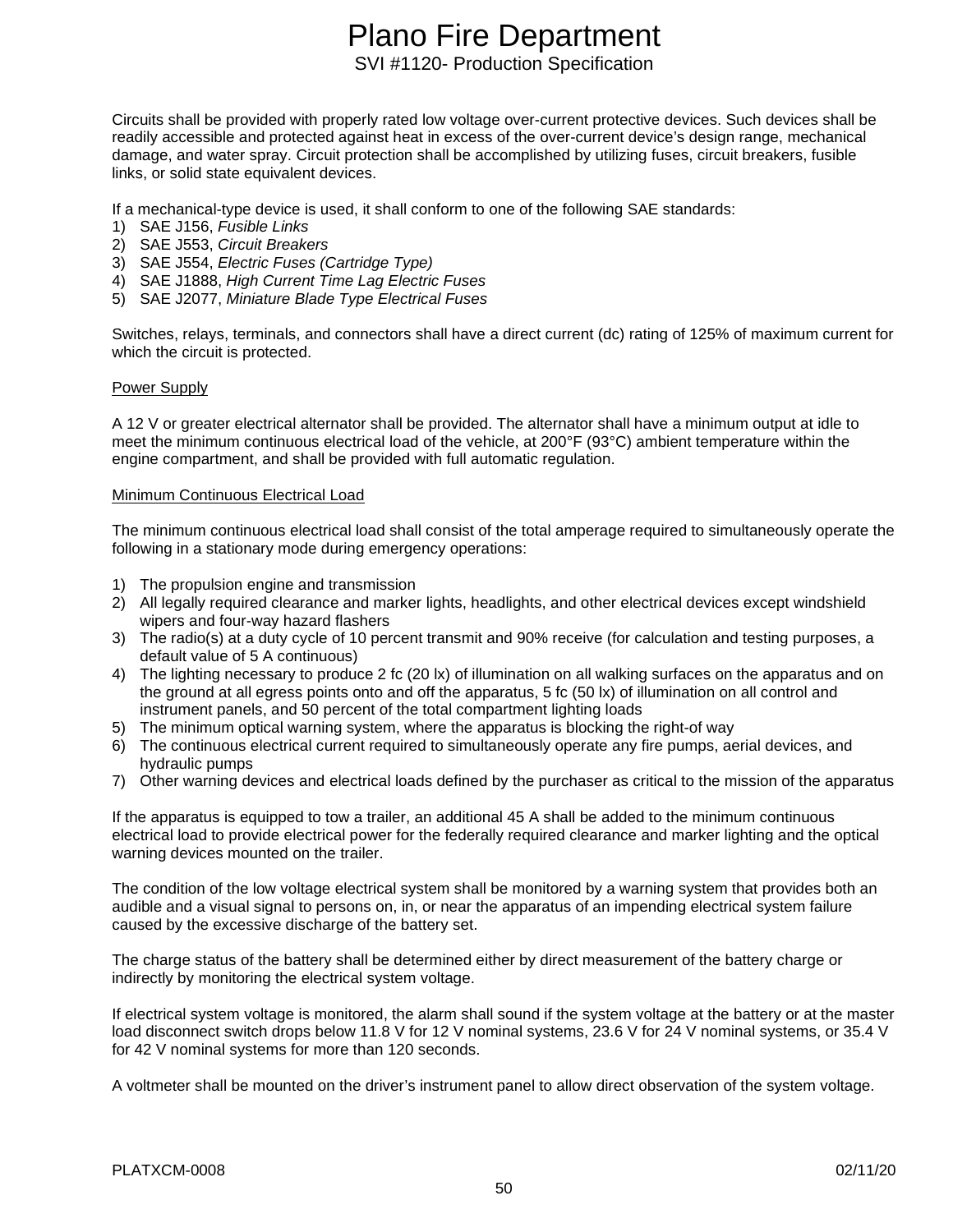### Electromagnetic Interference

Electromagnetic interference suppression shall be provided, as required, to satisfy the radiation limits specified in SAE J551/1, *Performance Levels and Methods of Measurement of Electromagnetic Compatibility of Vehicles, Boats (up to 15 m), and Machines (16.6 Hz to 18 GHz)*.

#### Wiring Diagram

A complete electrical wiring schematic of actual system shall be provided with finished apparatus. Similar or generic type electrical schematics shall NOT BE ACCEPTABLE.

#### Low Voltage Electrical System Performance Test

A low voltage electrical system test certification shall be provided with delivered apparatus.

### **12 VOLT MULTIPLEX CONTROL CENTER**

The apparatus shall be equipped with a Weldon V-MUX multiplexed 12 volt electrical system that will provide complete diagnostic capability, No Exception. The system shall have the capability of delivering multiple signals via a CAN bus, utilizing specifications set forth by SAE J1939. The system shall be node based to maximize stability so that failure of one node does not affect the operation of the other nodes. The system shall use shielded twisted-pair wire for transmission of system function signals. The shielded wire shall provide protection against EMI and RFI noise interruptions.

The multiplex system shall be responsible for providing power management functions as well as load shedding. The warning light system shall be controlled by the multiplex system. The system shall be capable of displaying text and/or graphic messages on a display module. The system shall be based on solid-state technology and shall include self-contained diagnostic indicators.

### **WELDON CERTIFICATION**

A letter shall be provided with bid submittal that the Contractor has successfully completed the Weldon training requirements for Level 1 of the V-MUX Certified Supplier Program and is authorized to design, build, and service V-MUX electrical systems.

### **MULTIPLEX SYSTEM INTERFACE DISPLAY**

Replace existing Weldon screen in cab with new Weldon V-MUX Vista IV multiplex system interface display(s) with push-button control shall be provided in cab easily accessible to driver and/or passenger. The full-color Vista interface display allows the user to control warning and scene lighting, HVAC controls (when specified), and view on-board diagnostics including service information. This display has a wide operating temperature range, automatic screen switching in response to current conditions, and a sleep mode option to eliminate night glare. The following features shall be included;

- 800 x 480 resolution
- Four video ports
- Flash updates with USB memory stick
- Display inside and outside temperature (when specified)
- Automatic climate control (when specified)
- 100% Configurable (OEM Level)
- Field re-programmable
- Peer to peer network
- On-board diagnostics / service information
- Colors change to indicate button status
- Video Ready for: Backup camera, Thermal camera, DVD, GPS...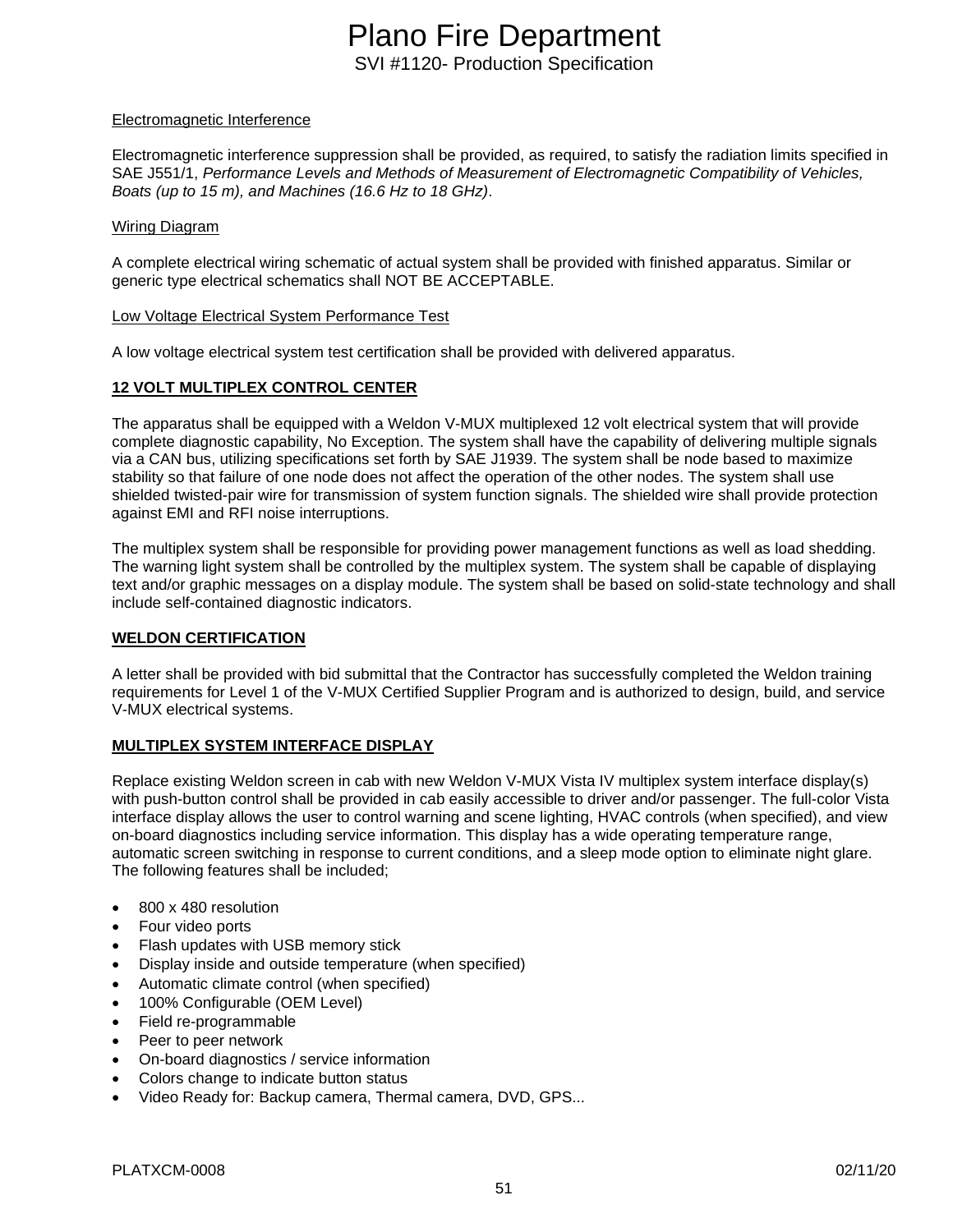## **BATTERY SYSTEM**

The battery connectors shall be heavy duty type with cables terminating in heat shrink loom. Heavy duty battery cables shall provide maximum power to the electrical system. Where required, the cables shall be shielded from exhaust tubing and the muffler. Large rubber grommets shall be provided where cables enter the battery compartment.

Batteries shall be of the high-cycle type. With the engine off, the battery system shall be able to provide the minimum continuous electrical load for 10 minutes without discharging more than 50 percent of the reserve capacity and then to restart the engine. The battery system cold cranking amps (CCA) rating shall meet or exceed the minimum CCA recommendations of the engine manufacturer. The batteries shall be mounted to prevent movement during fire apparatus operation and shall be protected against accumulations of road spray, snow, and road debris. The batteries shall be readily accessible for examination, testing, and maintenance.

A means shall be provided for jump-starting the engine if the batteries are not accessible without lifting the cab of a tilt-cab apparatus.

Where an enclosed battery compartment is provided, it shall be ventilated to the exterior to prevent the buildup of heat and explosive fumes. The batteries shall be protected against vibration and temperatures that exceed the battery manufacturer's recommendation.

An onboard battery conditioner or charger or a polarized inlet shall be provided for charging all batteries. Where an onboard conditioner or charger is supplied, the associated line voltage electrical power system shall be installed in accordance with Chapter 22.

One of the following master disconnect switches shall be provided:

- 1) A master body disconnect switch that disconnects all electrical loads not provided by the chassis manufacturer
- 2) A master load disconnect switch that disconnects all electrical loads on the apparatus except the starter

Electronic control systems and similar devices shall be permitted to be otherwise connected if so specified by their manufacturer.

The alternator shall be wired directly to the batteries through the ammeter shunt(s), if one is provided, and not through the master load disconnect switch.

A green "battery disconnect on" indicator light that is visible from the driver's position shall be provided.

Rechargeable hand lights, radios, and other similar devices shall be permitted to be connected to the electrical system ahead of the master disconnect switch.

A sequential switching device shall be permitted to energize the optical warning devices and other high current devices required in minimum continuous electrical load, provided the switching device shall first energize the electrical devices required in minimum continuous electrical load within 5 seconds.

### **BATTERY SWITCH**

One (1) "battery disconnect on" switch in cab located within easy reach of Driver with green indicator light that is visible from the driver's position shall be provided. The switch and indicator light shall be supplied and installed by the cab/chassis manufacturer.

### **BATTERY SOLENOID**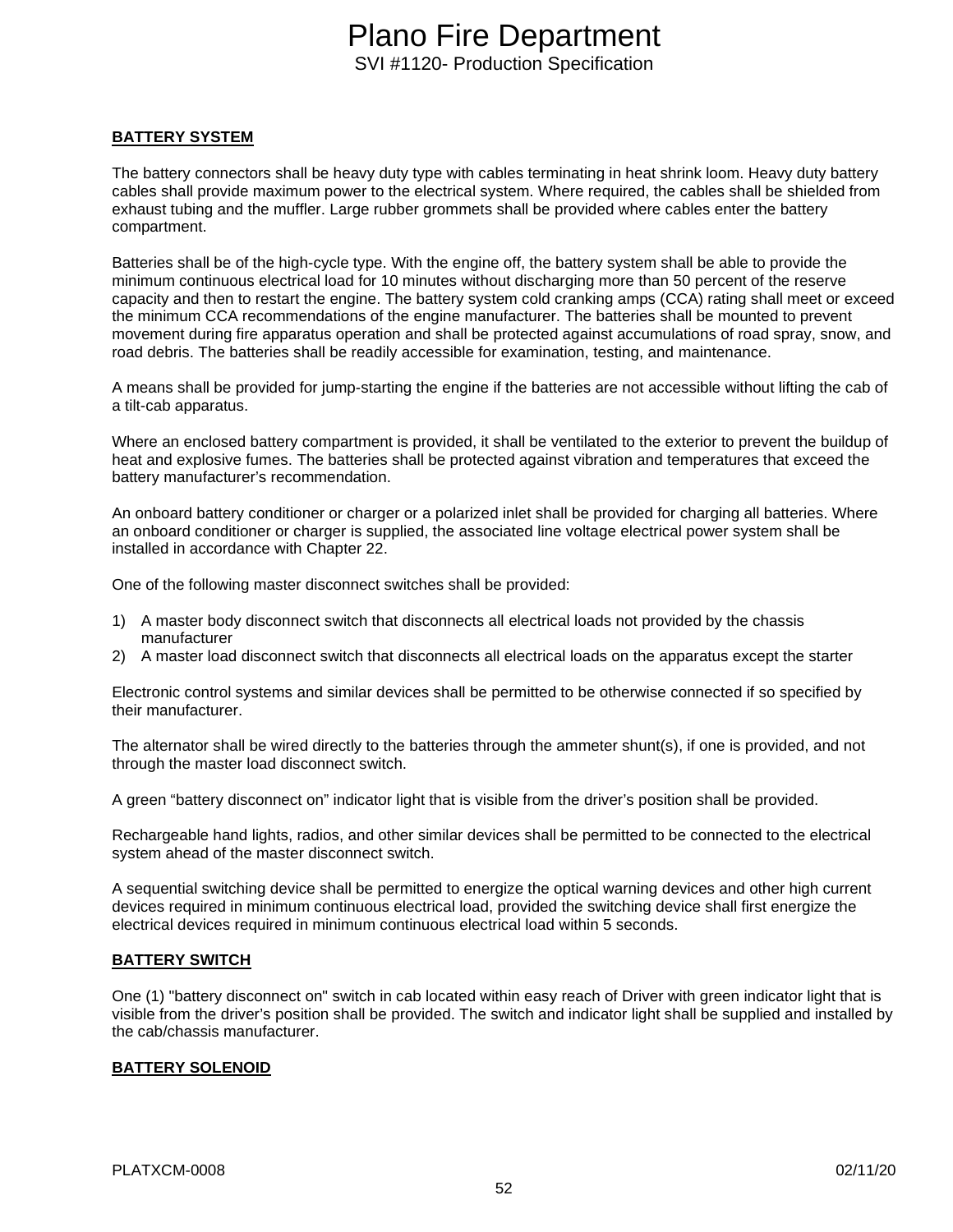Battery switch shall consist of a minimum 200 ampere, constant duty solenoid to feed from positive side of battery.

### **BATTERY CHARGER**

One (1) Newmar model PT-80 battery charger shall be provided ideal for charging multiple battery bank systems. The Newmar Phase Three "Smart" battery charging technology provides significant benefits over traditional float chargers whose output voltage droops under heavy loads, and fails to attain proper voltage levels recommended by battery manufactures as part of a proper charge cycle. These issues are particular significant in Emergency Vehicle applications where rapid recharge is required while powering DC loads, and reliable service life of batteries is critical. PT Series chargers feature multiple isolated outputs to charge independent battery banks.

### Features;

- "Smart" circuitry provides three stage charging—bulk, absorption, float
- Gel-Cell/Flooded Lead-acid/AGM battery type switch selects optimum charge/float voltages
- Multiple isolated outputs charge independent battery banks\*
- Optional sensor adjusts output voltage based on battery temperature\*
- Current limiting charges dead batteries without overload
- Use as a power supply; can power Radios/MDT's without a battery in line
- Built to last—rugged stainless steel case with circuitry hardened for hostile environments
- Remote meter included

### **CHASSIS AIR BRAKE PUMP**

One (1) Kussmaul Auto-Pump 091-9B-1, 12O VAC, 100 psi air compressor shall be provided and installed to maintain air pressure in chassis air brake system. Compressor is factory set: 75 PSI "On", and 95 PSI "Off" with adjustment differential of 20 PSI. Pump shall be connected to battery charger circuit.

### **SHORE POWER INLET**

One (1) Kussmaul 120 VAC, 30 amp Super Auto-Eject shore power inlet(s) shall be provided. The shore power connection shall automatically disengage from vehicle when chassis ignition is engaged.

The protective ground from the shoreline inlet shall be bonded to the vehicle frame.

- The outlet cover shall be yellow.
- The shore power inlet shall be located on the streetside rear of the body.

### **ENGINE COMPARTMENT LIGHT**

Engine compartment light(s) shall be supplied and installed by the cab chassis manufacturer.

### **REAR SCENE LIGHTS SWITCHING**

There shall be a switch on streetside rear of body to activate the rear scene lights and any specified rear step lighting. The switch shall be a momentary style and connected to a bi-stable relay, allowing multiple switching locations. The scene lights shall automatically shut-off when the parking brake is disengaged.

### **CAB HAZARD WARNING LIGHT**

A red flashing or rotating light, located in the driving compartment. The light shall be furnished by the cab/chassis manufacturer. The light shall be illuminated automatically whenever the vehicles parking brake is not fully engaged and any of the following conditions exist: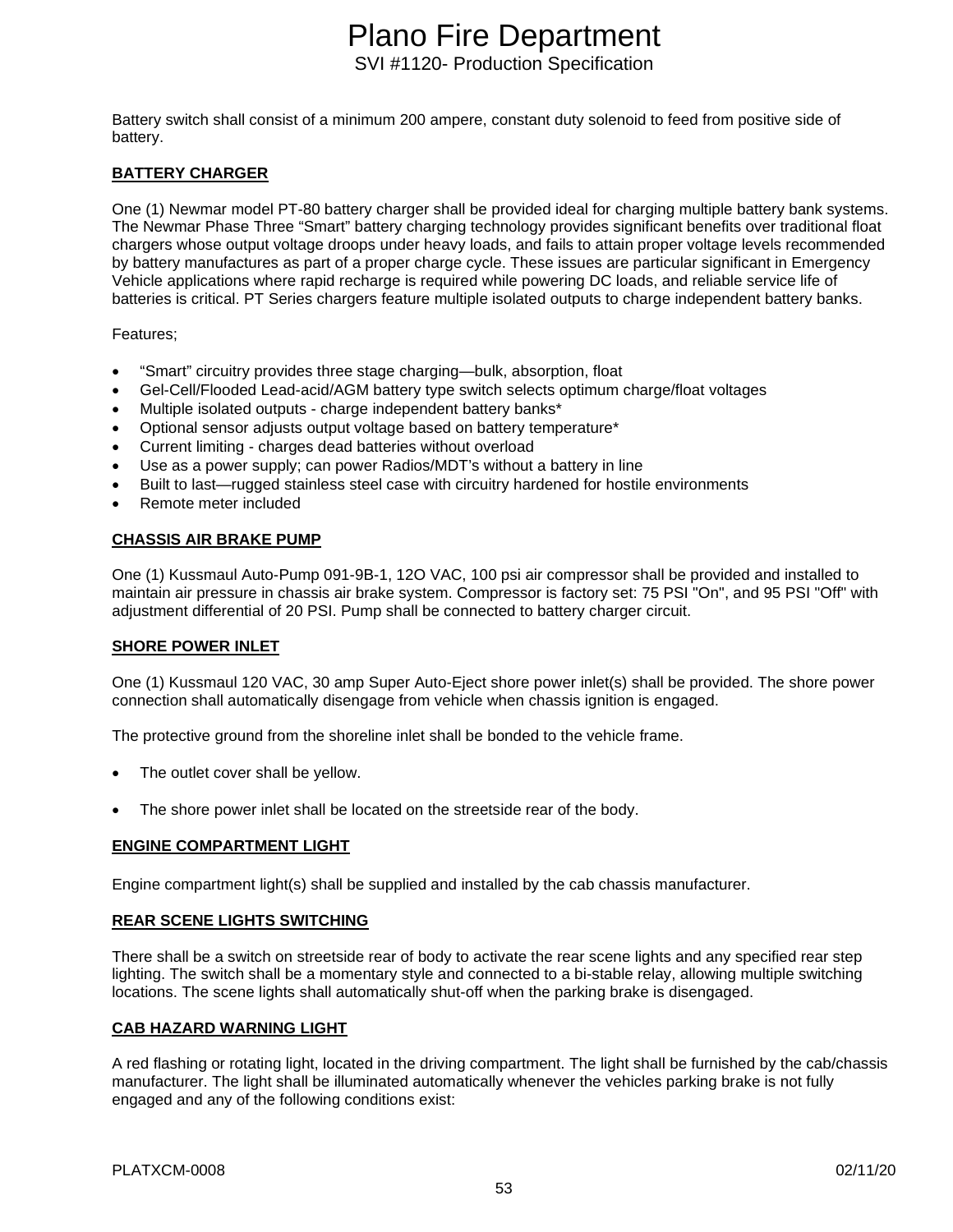- Any passenger or equipment compartment door is not closed.
- Any ladder or equipment rack is not in the stowed position.
- Stabilizer system is not in its stowed position.
- Powered light tower is not stowed.
- Any other device permanently attached to the apparatus is open, extended, or deployed in a manner that is likely to cause damage to the apparatus if the apparatus is moved.

Compartments and equipment meeting all of the following conditions shall be permitted to be exempt from being wired to the hazard light:

- The volume is less than or equal to 4 ft3 (0.1 m3).
- The compartment has an opening less than or equal to 144 in.2 (92,900 mm2).
- The open door does not extend sideways beyond the mirrors or up above the top of the fire apparatus.
- All equipment in the compartment is restrained so that nothing can fall out if the door is open while the apparatus is moving.
- Manually raised pole lights with an extension of less than 5 ft (1.5 m).

The hazard light shall be labeled "DO NOT MOVE APPARATUS WHEN FLASHING".

#### **BACK-UP ALARM**

An electronic back-up alarm shall be supplied and installed by the cab/chassis manufacturer. The back-up alarm shall actuate automatically when the transmission gear selector is placed in reverse.

#### **REAR VIEW CAMERA**

There shall be one (1) ASA Voyager rear observation camera system provided and installed on completed unit. The system shall include one (1) model VCC150 high resolution CCD color camera installed on rear of body, and one (1) model VCMS50RCM high resolution super CMOS color camera on right side of cab.

The camera(s) shall be wired to the cab/chassis supplied Weldon Vista display(s). The rear camera shall activate when the transmission is placed in reverse. If a right camera is provided it shall activate with the right side turn signal and if a left camera is provided it shall activate with the left side turn signal. All camera(s) shall also be activated by a button on the Vista display(s).

#### **INTERIOR LED LIGHTS**

Twelve (12) OnScene Solution model #70156, 10" x 10" x 7/8", 10-30 VDC, surface mount dual red and white LED light(s) with clear lens shall be provided throughout the vehicle. In addition light(s) will be capable of a five (5) second delay after switching off.

The light(s) shall be switched with high/low intensity setting at the entry door(s). An Innovative Controls black back-lit switch panel shall be provided to control specified lighting or other control switching.

### **TAIL LIGHTS**

Rear body tail lights shall be vertically mounted and located per Federal Motor Vehicle Safety Standards, FMVSS and Canadian Motor Vehicle Safety Standards CMVSS. The following lights shall be furnished;

- Two (2) Whelen M6 Series M6T amber LED turn lights
- Two (2) Whelen M6 Series M6BTT red LED stop/tail lights
- Two (2) Whelen M6 Series M6BUW clear LED back-up lights with clear lens

Each light above shall be mounted in an M6FC chrome finish bezel.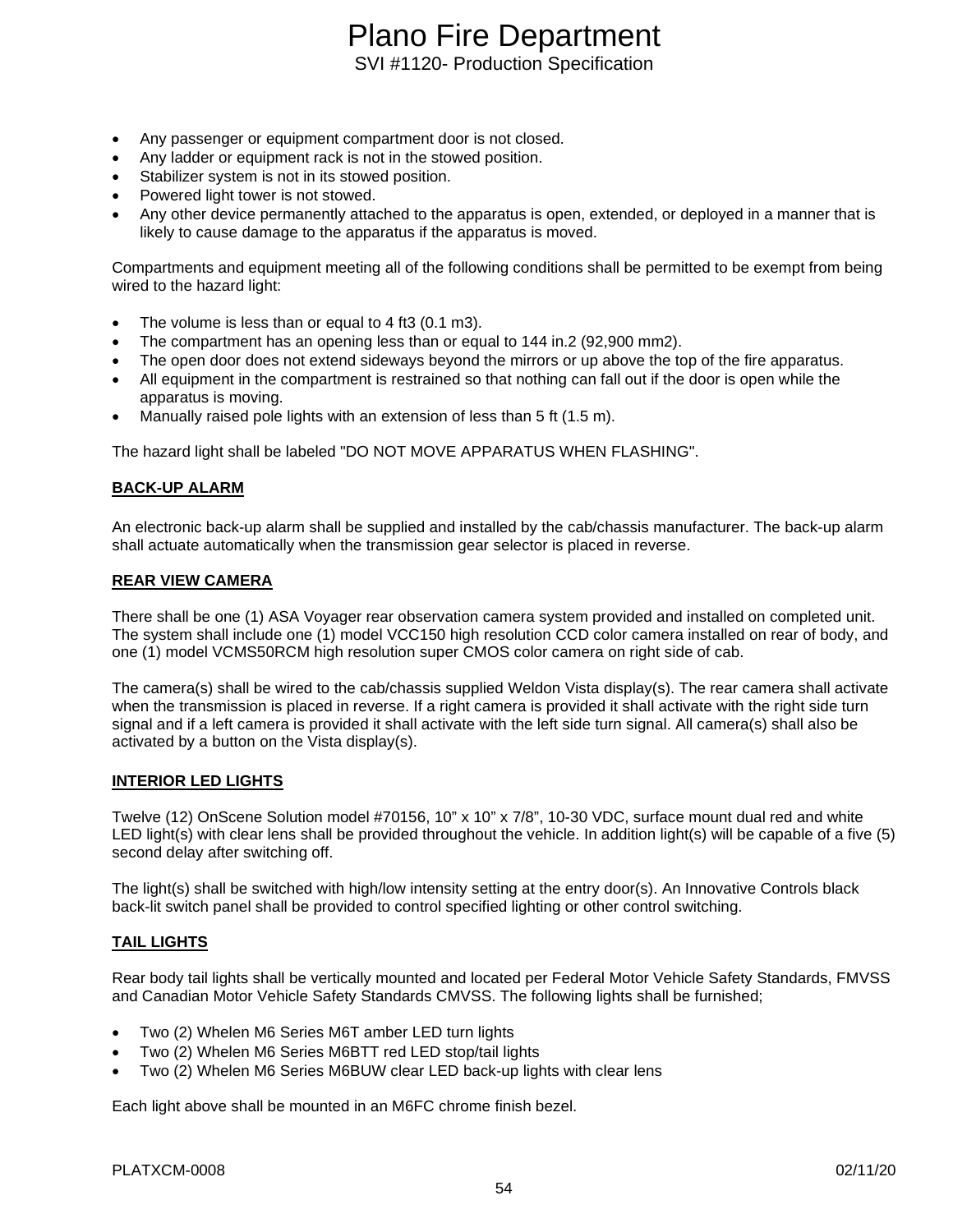SHOP NOTE Top to bottom: Warning, Turn, brake, backup

# **MIDSHIP MARKER/TURN SIGNAL**

Two (2) Whelen model T0A00MAR 2" round amber LED midship body clearance marker/turn signal lights shall be provided and installed, one (1) light on each side of the body, in forward wheel well of rear axle. Midship marker/turn lights shall be wired to the headlight circuit of the chassis.

# **MARKER LIGHTS**

The body shall be equipped with all necessary side and rear clearance lights and reflectors in accordance with Federal Motor Vehicle Safety Standards (FMVSS) and Canadian Motor Vehicle Safety Standards (CMVSS). Clearance lights shall be Truck-Lite model 18 series, 3 diode LED, reflectorized type to reduce the need for maintenance and lower the amp draw. Clearance lights on body shall be connected to the clearance light circuit of the chassis.

### **CAB STEP LIGHTS / GROUND LIGHTS**

The step lights and/or ground lights shall be supplied and installed by the cab/chassis manufacturer. Light(s) shall be capable of providing illumination at a minimum level of 2 fc (20 lx) on ground areas within 30 in. (800 mm) of the edge of the vehicle in areas designed for personnel to climb onto or descend from the vehicle to the ground level.

Lighting designed to provide illumination on areas under the driver and crew riding area exits shall be switchable but activated automatically when the exit doors are opened.

# **LICENSE PLATE LIGHT**

One (1) Arrow #437 chrome plated LED license plate light shall be installed on the rear of the body. License plate light shall be wired to the headlight circuit of chassis. A fastener system shall be provided for license plate installation.

### **ELECTRONIC SIREN**

The siren control head shall be supplied and installed by the cab/chassis manufacturer, if required by Plano Fire Department. Siren power shall be wired through the master warning light switch.

### **SIREN SPEAKER**

Two (2) Federal Signal model ES100, 100 watt siren speakers shall be provided with model ESFMT polished trim ring recess mounted.

The electronic siren speakers shall be located on the flat surfaces of the angled front right and left corners of the bumper same as Plano Haz-Mat #1053.

### **BROW LED SCENE LIGHT(S)**

There shall be one (1) Whelen Pioneer Plus model PCH2 dual combination Super LED flood/spot light(s), on front of cab with black powdercoat paint finish. Light quantity shall be divided equally per side. The PCH2 configuration shall consist of 36 white Super-LEDs with collimator/metalized redux spot/flood reflector assembly with Proclera™ silicone optics and a clear non-optic polycarbonate lens. Light(s) shall be 12 VDC, 13 amp, 75/75 watt, with 8,750/8,750 useable lumens each.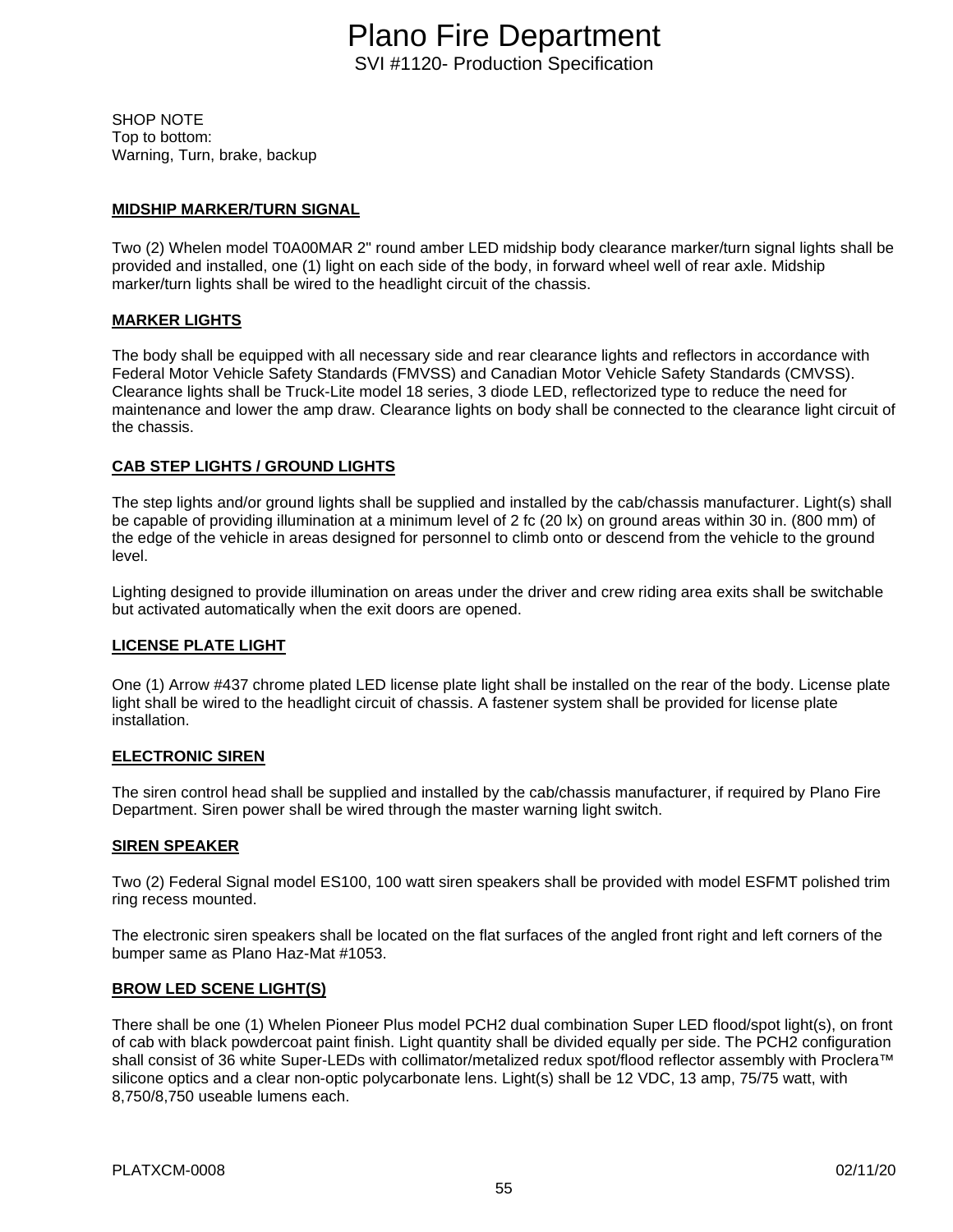Each light shall be mounted in PBH203 mounting bracket, semi recessed into the apparatus body with chrome trim ring housing. The light mounts will provide either a straight out, 0 degree or a 15 degree downward angle.

The PFH2 is covered by a five year factory warranty.

The lights shall be controlled at the multiplex display(s) in the cab.

### **SIDE LED SCENE LIGHTS**

There shall be six (6) Whelen M9 Series Model M9LZC , 9" x 7" surface mounted scene light(s) provided on the upper body. Light quantity shall be divided equally per side. The M9LZC configuration shall consist of 24 clear Super-LEDs and a clear gradient optic polycarbonate lens with chrome flange. The M9LZC series light shall have 6,500 useable lumens each. The scene light is covered by a five year factory warranty.

Two (2) of the specified scene lights shall be located on cab "B" pillar post location similar to Plano Haz-Mat #1053.

Two (2) switches shall be provided, one (1) for the streetside scene lights, and one (1) for the curbside scene lights.

### **REAR LED SCENE LIGHTS**

Two (2) Whelen M9 Series Model M9LZC , 9" x 7" surface mounted scene light(s) shall be provided on the upper rear body to light the work area. The M9LZC configuration shall consist of 24 clear Super-LEDs and a clear gradient optic polycarbonate lens with chrome flange. The M9LZC series light shall have 6,500 useable lumens each. The scene light is covered by a five year factory warranty

The above scene lights shall light to a level of at least 3 fc (30 lx), measured at 25 equally spaced points on a 2.5 ft (750 mm) grid with in a 10 ft x 10 ft (3 m x 3m) square to the rear of vehicle.

The lights shall be controlled at the multiplex display(s) in the cab.

The rear scene lights shall also be activated when the apparatus is in reverse.

#### **SWITCHES:**

There shall be three (3) Switches at the body entry door (inside) for scene lights. Each switch will be labeled; Left Scene, Right Scene and Rear Scene

#### **DAVID CLARK INTERCOM SYSTEM**

The following David Clark intercom system shall be provided and installed to improve the safety of firefighters and rescue professionals through enhanced communication and hearing protection. System shall have the following major components as minimum;

3800 Master Station and two (2) H3442 under helmet headsets and single radio interface.

| Model #'s           | P/N       | <b>DESC.</b>                                           | <u>QTY</u>     |   |
|---------------------|-----------|--------------------------------------------------------|----------------|---|
| U3800               | 18745G-01 | Master Station, 12 to 24VDC                            |                |   |
| U3805               | 40135G-01 | Radio Cord Juction Module                              |                |   |
| U3811               | 18932G-01 | Radio Interface Module/Headset Station                 |                | 2 |
| C <sub>38</sub> -12 | 18747G-05 | Jumper Cord- 12ft.                                     | 2              |   |
| C38-21RD1           | 18747G-48 | Cord, 20ft. Radio Interface Moduleto Motorla XTL/APX   | $\mathcal{P}$  |   |
| H3492               | 40608G-01 | Over-the-Head, Dual Ear, 6' ext. Coil Cord, Mic ON/OFF | $\overline{2}$ |   |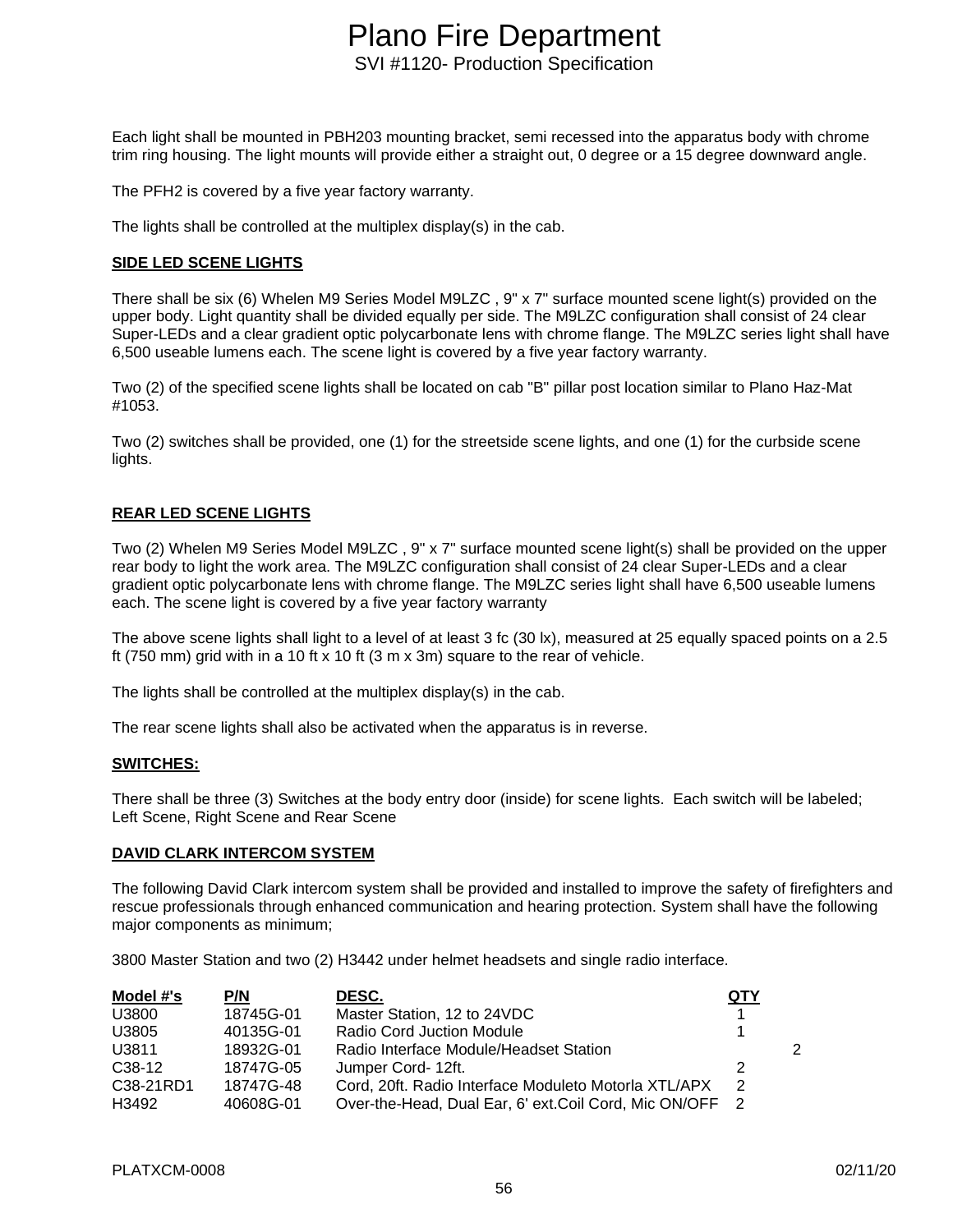43200G-01 Headset Restraint, Quick Release 2

### **INTERCOM SYSTEM INSTALLATION**

The above listed intercom system shall be installed in the cab locations as follows;

### **Front of Cab**

- Driver's Mounted above the right shoulder position on ceiling.
- Officer's Mounted above the left shoulder position on ceiling.

### **WARNING LIGHT PACKAGE**

Each apparatus shall have a system of optical warning devices that meets or exceeds the requirements of this section.

The optical warning system shall consist of an upper and a lower warning level. The requirements for each level shall be met by the warning devices in that particular level without consideration of the warning devices in the other level.

For the purposes of defining and measuring the required optical performance, the upper and lower warning levels shall be divided into four (4) warning zones. The four zones shall be determined by lines drawn through the geometric center of the apparatus at 45 degrees to a line drawn lengthwise through the geometric center of the apparatus. The four (4) zones shall be designated A, B, C, and D in a clockwise direction, with zone A to the front of the apparatus.

Each optical warning device shall be installed on the apparatus and connected to the apparatus's electrical system in accordance with the requirements of this standard and the requirements of the manufacturer of the device.

A master optical warning system switch that energizes all the optical warning devices shall be provided.

The optical warning system on the fire apparatus shall be capable of two (2) separate signaling modes during emergency operations. One (1) mode shall signal to drivers and pedestrians that the apparatus is responding to an emergency and is calling for the right-of-way. One (1) mode shall signal that the apparatus is stopped and is blocking the right-of-way. The use of some or all of the same warning lights shall be permitted for both modes provided the other requirements of this chapter are met.

A switching system shall be provided that senses the position of the parking brake or the park position of an automatic transmission. When the master optical warning system switch is closed and the parking brake is released or the automatic transmission is not in park, the warning devices signaling the call for the right-of-way shall be energized. When the master optical warning system switch is closed and the parking brake is on or the automatic transmission is in park, the warning devices signaling the blockage of the right-of-way shall be energized. The system shall be permitted to have a method of modifying the two (2) signaling modes.

The optical warning devices shall be constructed or arranged so as to avoid the projection of light, either directly or through mirrors, into any driving or crew compartment(s). The front optical warning devices shall be placed so as to maintain the maximum possible separation from the headlights.

Steadily burning, non flashing optical sources shall be permitted to be used.

### **UPPER LEVEL OPTICAL WARNING DEVICES**

The upper-level optical warning devices shall be mounted as high and as close to the corner points of the apparatus as is practical to define the clearance lines of the apparatus. The upper-level optical warning devices shall not be mounted above the maximum height, specified by the device manufacturer.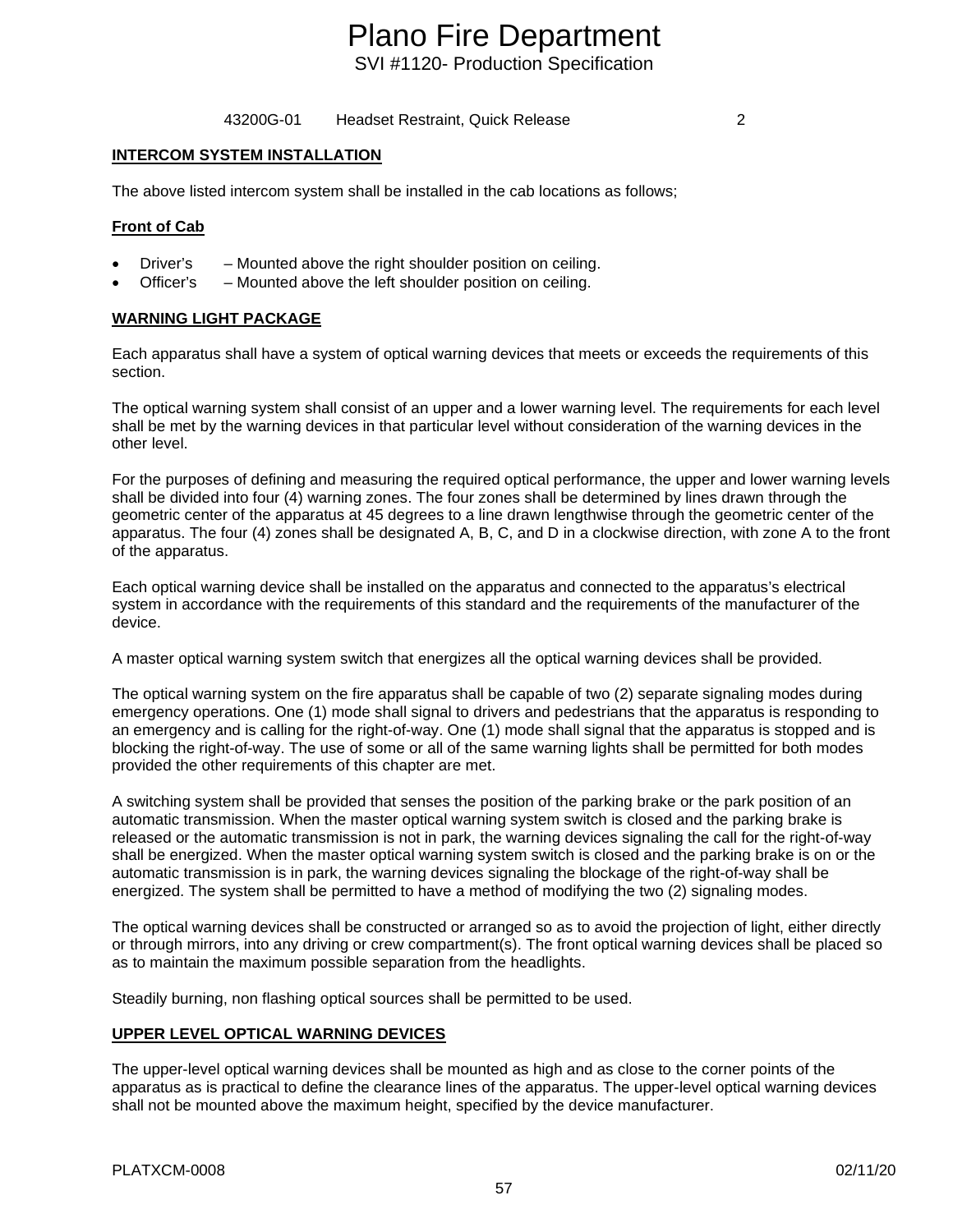## ZONE A - FRONT WARNING LIGHTS

This zone will be programmed to Pinwheel flash pattern.

There shall be one (1) Whelen Freedom F4N7QLED LED 72" lightbar permanently mounted to the cab roof.

The lightbar configuration (streetside to curbside) shall be:

| SECTION | INTERNAL COMPONENTS                         | <b>LENS COLOR</b> |
|---------|---------------------------------------------|-------------------|
| 1       | Red Side LED                                | Clear             |
| 2       | <b>Red Front Corner LED</b>                 | Clear             |
| 3       | White Super Long-LED                        | Clear             |
| 4       | White Super Long-LED                        | Clear             |
| 5       | Red Super Long-LED                          | Clear             |
| 6       | Red Super Long-LED                          | Clear             |
| 7       | Red Super Long-LED                          | Clear             |
| 8       | White Super Long-LED (Opticom if specified) | Clear             |
| 9       | White Super Long-LED (Opticom if specified) | Clear             |
| 10      | Red Super Long-LED                          | Clear             |
| 11      | Red Super Long-LED                          | Clear             |
| 12      | Red Super Long-LED                          | Clear             |
| 13      | White Super Long-LED                        | Clear             |
| 14      | White Super Long-LED                        | Clear             |
| 15      | <b>Red Front Corner LED</b>                 | Clear             |
| 16      | Red Side LED                                | Clear             |

All clear lights shall shut down when the parking brake is set to comply with "Blocking" mode requirements as outlined in NFPA 1901.

SHOP NOTE

Add MK8H lightbar mount on Wecad program if there is a brow light on cab

The lightbar(s) shall be separately controlled at multiplex display in the cab.

### **GTT OPTICOM**

A GTT Opticom model 795H Infrared LED emitter light with built-in power supply shall be provided inside the specified light bar. Adding the Opticom LED may re-configure the standard light(s) in specified light bar. The LED technology uses less power, has a longer life, and non-visible to the human eye.

The Opticom emitter light shall be activated with light bar and de-activated when the park brake is set and the vehicle is in blocking mode.

### ZONES B AND D - SIDE WARNING LIGHTS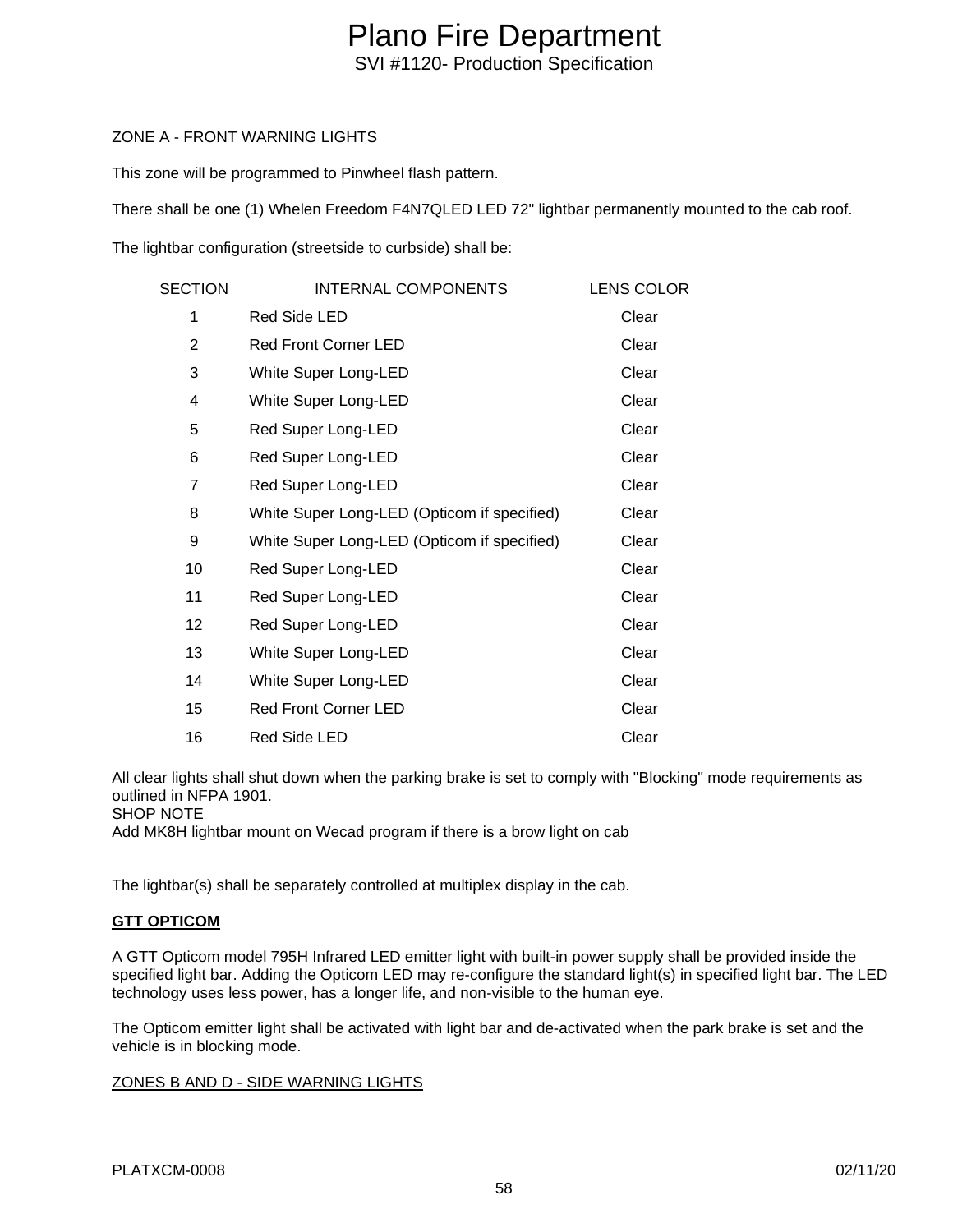# Plano Fire Department

SVI #1120- Production Specification

# UPPER REAR CORNER WARNING LIGHTS

These will be programmed to "Double Flash" 150/ISO

There shall be four (4) Whelen M9 series Red Linear Super-LED lights (M9RC) provided, two (2) each side. Each light shall have a clear lens and chrome flange.

Two (2) of the specified warning lights shall be located on cab "B" pillar post location similar to Plano Haz-Mat #1053.

The lights shall be controlled at the multiplex display(s) in the cab.

### UPPER FORWARD CORNER WARNING LIGHTS

There shall be two (2) Whelen M9 series Red Linear Super-LED lights (M9RC) provided, one (1) each side. Each light shall have a clear lens and chrome flange.

The lights shall be controlled at the multiplex display(s) in the cab.

### ZONE C - REAR WARNING LIGHTS

These will be programmed "Double Flash" 150/ISO

There shall be four (4) Whelen M9 series Red Linear Super-LED lights (M9RC) provided, two (2) each side. Each light shall have a clear lens and chrome flange.

The lights shall be controlled at the multiplex display(s) in the cab.

# **LOWER LEVEL OPTICAL WARNING DEVICES**

To define the clearance lines of the apparatus, the optical center of the lower-level optical warning devices in the front of the vehicle shall be mounted on or forward of the front axle centerline and as close to the front corner points of the apparatus as is practical.

The optical center of the lower-level optical warning devices at the rear of the vehicle shall be mounted on or behind the rear axle centerline and as close to the rear corners of the apparatus as is practical. The optical center of any lower-level device shall be between 18 in. and 62 in. (460 mm and 1600 mm) above level ground for large apparatus, and 18 in. and 48 in. (460 mm and 1600 mm) above level ground.

A midship optical warning device shall be mounted right and the left sides of the apparatus if the distance between the front and rear lower-level optical devices exceeds 25 ft (7.6 m) at the optical center. Additional midship optical warning devices shall be required, where necessary, to maintain a horizontal distance between the centers of adjacent lower-level optical warning devices of 25 ft (7.6 m) or less. The optical center of any midship mounted optical warning device shall be between 18 in. and 62 in. (460 mm and 1600 mm) above level ground.

### ZONE A - FRONT WARNING LIGHTS

These lights will be programmed to Pinwheel flash pattern.

There shall be two (2) Whelen M6 series Red Linear Super-LED lights (M6RC) provided, one (1) each side. Each light shall have a clear lens and chrome flange.

The lights shall be controlled at the multiplex display(s) in the cab.

# ZONES B AND D - CAB INTERSECTOR LIGHT (CAB FRONT CORNERS)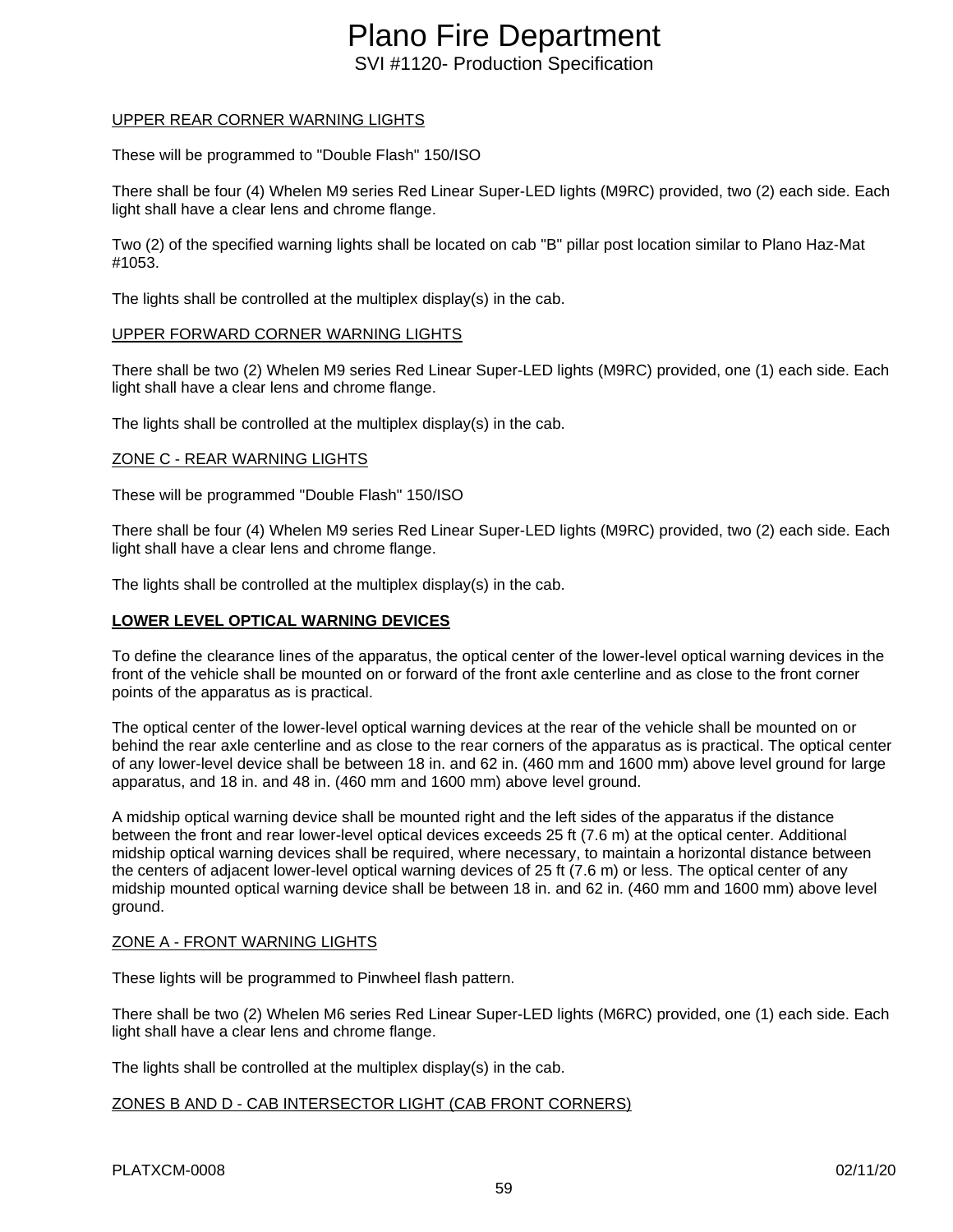These will be programmed "Double flash" 150/ ISO

There shall be two (2) Whelen M6 series Red Linear Super-LED lights (M6RC) provided, one (1) each side. Each light shall have a clear lens and chrome flange.

The lights shall be controlled at the multiplex display(s) in the cab.

#### ZONES B AND D - CAB INTERSECTOR LIGHT (CAB SIDE)

These will be programmed "Double Flash" 150/ ISO

There shall be two (2) Whelen M6 series Red Linear Super-LED lights (M6RC) provided, one (1) each side. Each light shall have a clear lens and chrome flange.

The lights shall be controlled at the multiplex display(s) in the cab.

#### ZONES B AND D - BODY LIGHT (BODY WHEELWELL AREA)

These will be programmed "Double Flash" 150/ ISO

There shall be two (2) Whelen M6 series Red Linear Super-LED lights (M6RC) provided, one (1) each side. Each light shall have a clear lens and chrome flange.

The lights shall be controlled at the multiplex display(s) in the cab.

### ZONES B AND D - BODY INTERSECTOR LIGHT (BODY REAR CORNERS)

These will be programmed "Double Flash" 150/ISO

There shall be two (2) Whelen M6 series Red Linear Super-LED lights (M6RC) provided, one (1) each side. Each light shall have a clear lens and chrome flange.

The lights shall be controlled at the multiplex display(s) in the cab.

#### ZONE C - REAR WARNING LIGHTS (LOWER REAR CORNERS)

These will be programmed "Double Flash" 150/ ISO

There shall be two (2) Whelen M6 series Red Linear Super-LED lights (M6RC) provided, one (1) each side. Each light shall have a clear lens and chrome flange.

The lights shall be controlled at the multiplex display(s) in the cab.

There shall be one (1) Whelen LCPhoto Photometric Cell to the VMUX System to control the Low power input for Zone C Rear Warning light. PFD would like the zone c rear warning light to be in "Low Power" mode, level 3 of 5, at night to prevent blinding other crews responding with and folowing this apparatus.

#### Cornering Lights

There shall be two (2) M6 scene lights; one (1) each side of front bumper as cornering lights. (Reference #1053)

### **LINE VOLTAGE ELECTRICAL SYSTEM**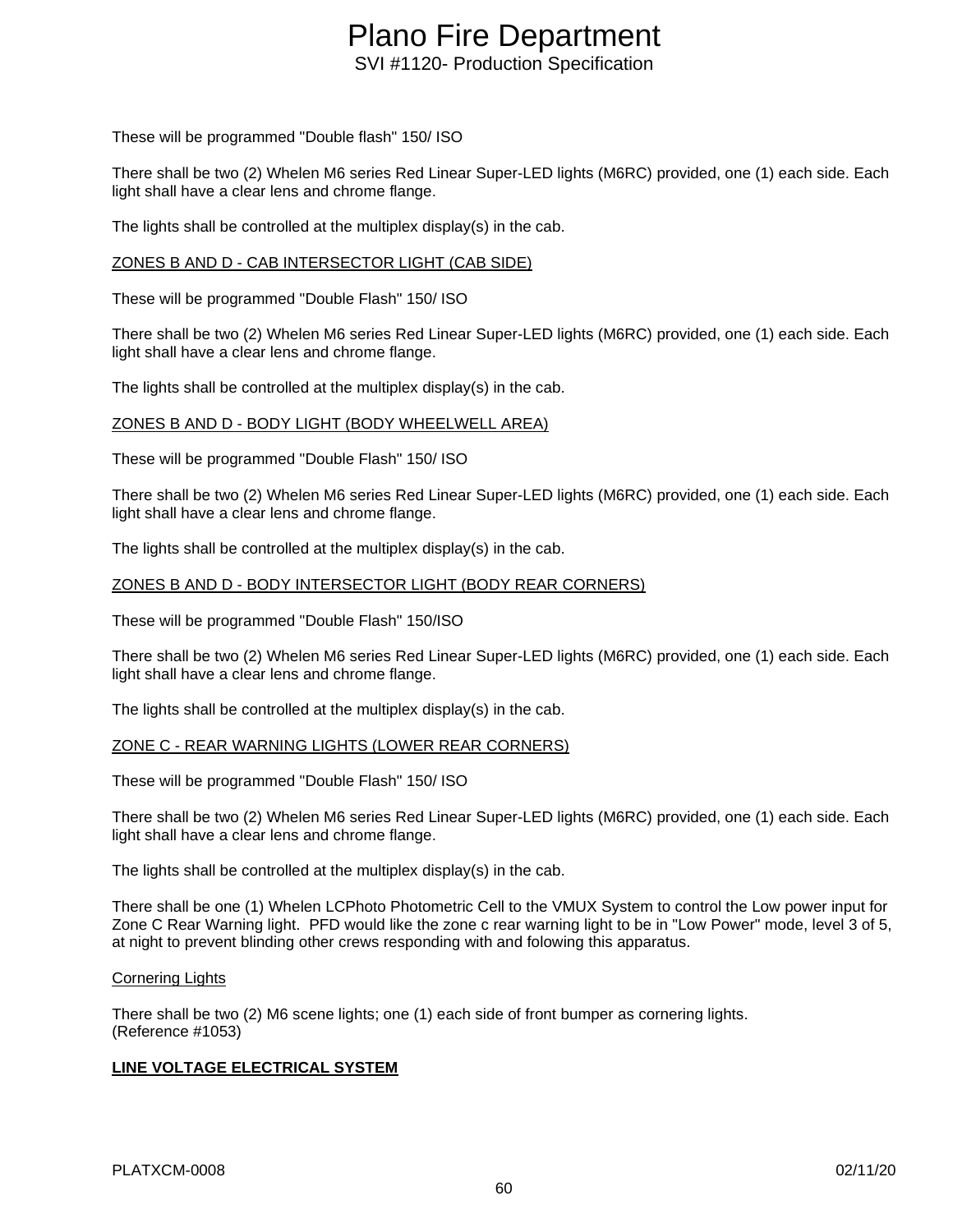### **ONAN PTO GENERATOR**

The existing Plano mounted Onan Protec PTO generator system with a capacity of 25,000 watts at 120/240 VAC, 208/104 amps, single phase. Current frequency shall be stable at 60 hertz shall be used.

The transmission's PTO port and PTO, or the split shaft PTO, and all associated drive shaft components shall be rated to support the continuous duty torque requirements of the generator's continuous duty rating as stated on the power source nameplate.

Where the generator is driven by the chassis engine and transmission through a split shaft PTO, the driving compartment speedometer shall register when the generator drive system is engaged.

Where the generator is driven by the chassis engine and transmission through a split shaft PTO and a chassis transmission retarder is furnished, it shall be automatically disengaged for generator operations.

The direct drive generator shall be mounted so that it does not change the ramp break over angle, angle of departure, or angle of approach as defined by other components, and it shall not extend into the ground clearance area.

The direct drive generator shall be mounted away from exhaust and muffler areas or provided with a heat shield to reduce operating temperatures in the generator area.

#### **GENERATOR BONDING**

A minimum of four (4) 16" x 2 gauge copper ground straps shall be bolted to body sub-frame and chassis subframe for proper bonding of high voltage system. The conductor shall have a minimum amperage rating, as defined in 310.15, "Ampacities for Conductors Rated 0–2000 Volts," of *NFPA 70*, of 115 percent of the rated amperage on the power source specification label.

#### **GENERATOR ENGAGEMENT**

A "Generator Engaged" indicator shall be provided in the driving compartment to indicate that the generator shift has been successfully completed.

An "OK to Operate Generator" indicator shall be provided in the driving compartment to indicate that the generator is engaged (if not always engaged), the transmission is in the proper gear (if required, automatic transmissions only), and the parking brake is engaged (if applicable).

An interlock system shall be provided to prevent advancement of the engine speed in the driving compartment or at any operator's panel unless the parking brake is engaged, and the transmission is in neutral or the output of the transmission is correctly connected to a pump or generator instead of the drive wheels.

#### **GENERATOR SPLASH GUARD**

A powder coat painted splash cover shall be installed to reduce the amount of road spray on the frame mounted PTO generator. A V-ring seal shall also be installed in the cover to provide additional protection against contaminates reaching the generator front seals.

#### **GENERATOR CONTROL**

The generator shall be engaged at the multiplex display(s) in the cab.

#### **GENERATOR MOUNTING**

The generator shall be mounted between the chassis frame rails. The generator mounting brackets shall be fabricated using heavy duty steel tubing, or structural channel. The generator mounting shall be bolted and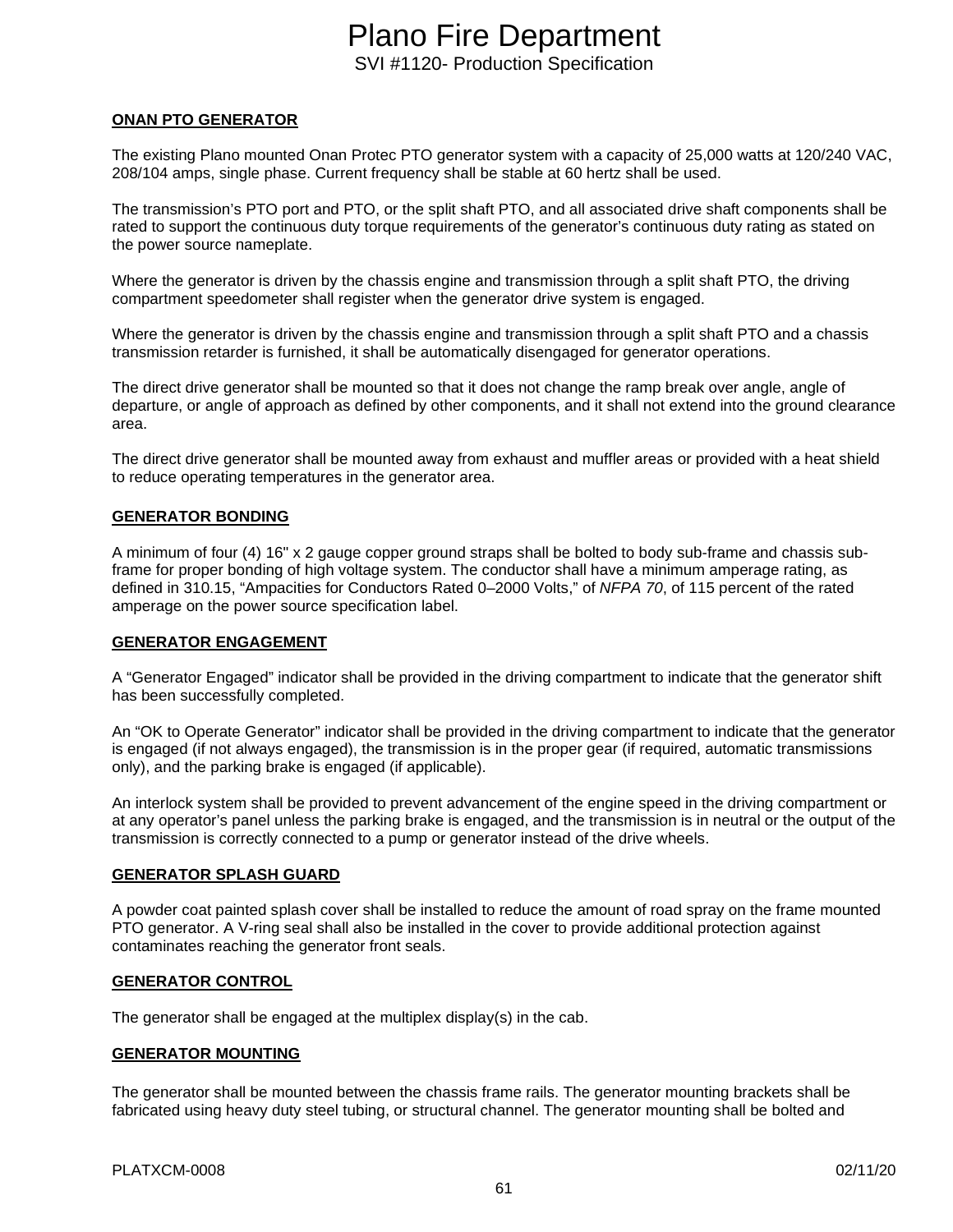removable so that the generator can be lowered from under apparatus for service, if necessary. The generator case shall not extend below the bottom edge of the apparatus body.

#### **MANUALS AND SCHEMATICS**

Two (2) complete manuals on parts list, maintenance, wiring schematics, hydraulic schematics, circuit boards, voltage regulator board and other components shall be provided on delivery.

#### **POWER-TAKE-OFF GENERATOR DRIVE**

The existing "Hot Shift" power-take-off (PTO) installed on the transmission PTO opening of the chassis shall be used. The "Hot Shift" PTO is provided to allow the engagement of the PTO at higher engine RPM speeds. The PTO output shall be connected to the generator through hollow tube type driveline with heavy duty universals.

The engagement of the PTO shall be in the chassis cab with a rocker switch and red pilot light to note engagement of the PTO or via the V-Mux screen if so equipped.

The power supply to the PTO engagement control shall be wired to the parking brake and a neutral position transmission switch to prevent engagement unless the vehicle is stopped and transmission has been placed in neutral.

The installation of the engine, transmission, driven accessories (power takeoffs (PTO), etc.) shall meet the engine and transmission manufacturers' installation recommendations for the service intended.

#### **ENGINE SPEED CONTROL**

An engine speed auxiliary control device (high idle switch or throttle) shall be installed to maintain a stable cycle output from generator when the apparatus is parked.

An interlock shall prevent the operation of the engine speed auxiliary control device unless the parking brake is engaged and the transmission is in neutral or park, or the parking brake is engaged and the engine is disengaged from the drive wheels.

The engine shall be prevented from regulating its own engine speed during times when engine rpm control is critical for consistent apparatus functions such as generator, water pump, or aerial operation.

### **CIRCUIT BREAKER BOX**

There shall be a Newmar 120/240, 100 Amp VAC distribution/breaker panel provided on completed vehicle. All circuit breakers shall be rated to the wire size and load demand of each circuit.

There shall be color coded LED indicator lights provided to indicate the status of each branch breaker.

Each individual switch and all meters shall be back lit for identification in low light situations.

The panel shall have four (4) meters:

- One (1) to monitor frequency
- One (1) to monitor line voltage
- One (1) to monitor load current (amps)
- One (1) hour meter to register genset run time

Each circuit breaker shall be hydraulic/magnetic trip free style with a manual reset.

The Newmar panel shall also include a manual rotary type ship-off-shore switch.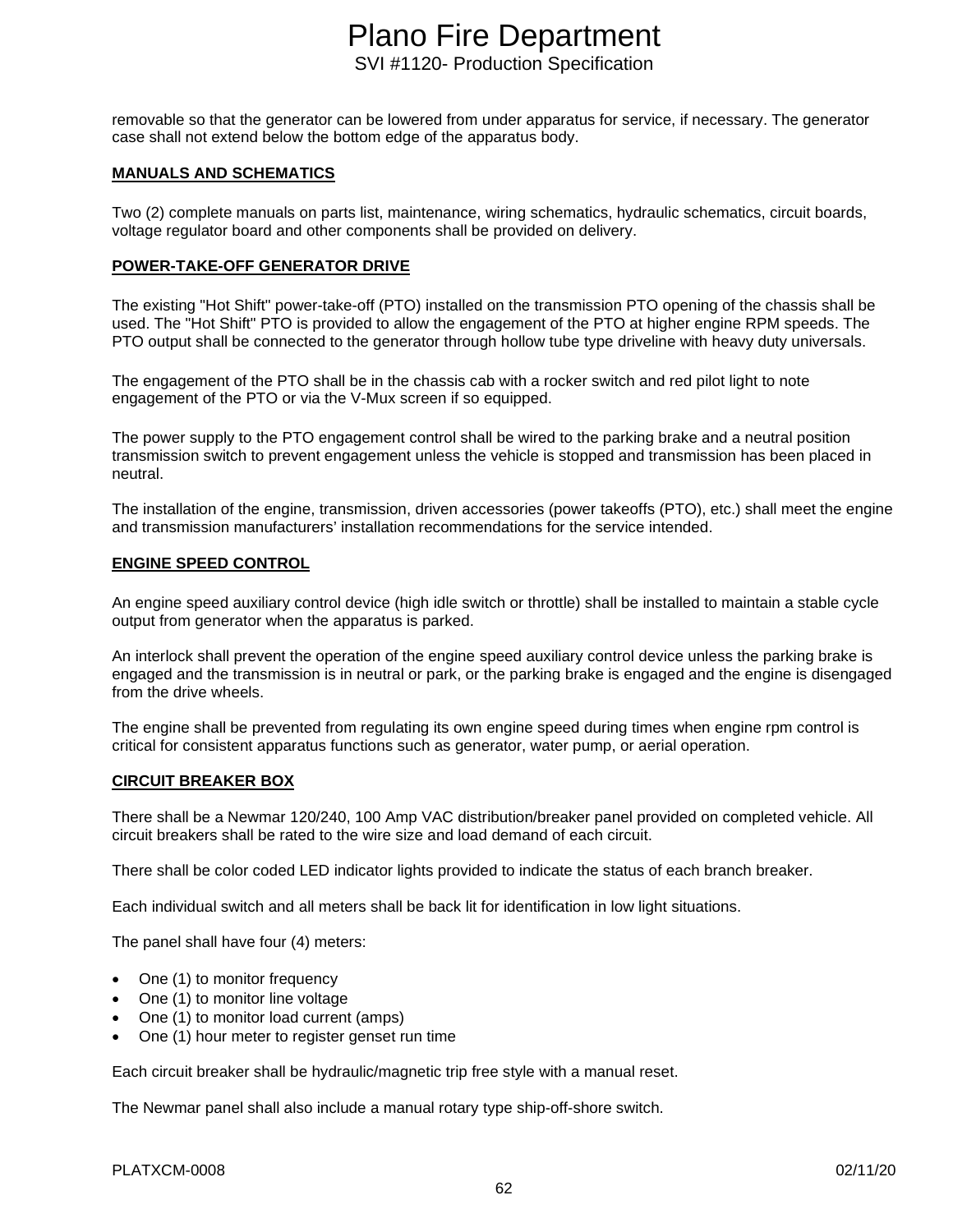The entire panel shall be mounted via a piano style hinge that allows the front panel to open for access to the breakers.

### **SHORE POWER INLET - BATTERY CHARGER**

The above mentioned shore power inlet, and battery conditioner shall be specified in the 12 volt section.

### **OUTLETS AND CIRCUITS**

The generator and or shore power shall supply the 120/240 volt electrical equipment and outlets outlined below. Proper circuit protection shall be installed as noted:

### **INVERTER**

A Newmar model 3000TQ-12, uses 12 volt battery power to produce pure sine wave 120 VAC power in mobile applications, and recharges vehicle batteries when an external AC source is available. The circuitry and construction are field-proven to provide reliable power in harsh environments and in rugged mobile and industrial applications.

- 3000 Watt Continuous / 5500 Watt surge / 150 Amp Max, Pure Sine
- Built in, high output 3 stage charger for rapid battery bank replenishment programmable for Gel, lead acid or AGM battery
- Automatic electronic short circuit/overload protection
- Automatic over temperature shutdown, and AC output circuit breaker(s)
- Automatic low battery shutdown at 10.5VDC with in-rush delay
- Auto Sleep Mode when the LED Display Panel is used, the inverter can be programmed to go to sleep after no load is detected over programmed interval
- Heavy duty powder coated aluminum construction and conformal coated circuitry
- 3 year warranty
- Remote LCD Monitor & Control Panel, TQ-DSP-12/24

#### **Inverter:**

Output Power: 3000 Watts (Cont.) / 5500 Watts (Surge) Output Current: 25 Amps AC Cont., 80 Amps Peak Output Voltage: 120 +/- 3% Output Frequency: 60 +/- .05% Output Waveform: Pure Sine < 5% THD Input Current: Up to 263 Amps DC Cont. Input Voltage: 10.5 to 17.0 VDC

### **Charger:**

Output Current: 3 Stage, up to 150 Amps DC Input Current: Up to 22 Amps VAC

### **General:**

Operating Temperature: 0 F to 149 F, (-20 C to 65 C) Efficiency: Up to 88% Weight: 68 lbs Warranty: 3 Years

### **INVERTER BATTERY SUPPLY**

There shall be three (3) deep cycle batteries provided as the 12 VDC power source for the onboard inverter. The batteries shall incorporate Absorbent Glass Mat (AGM) technology for efficient gas recombination of up to 99%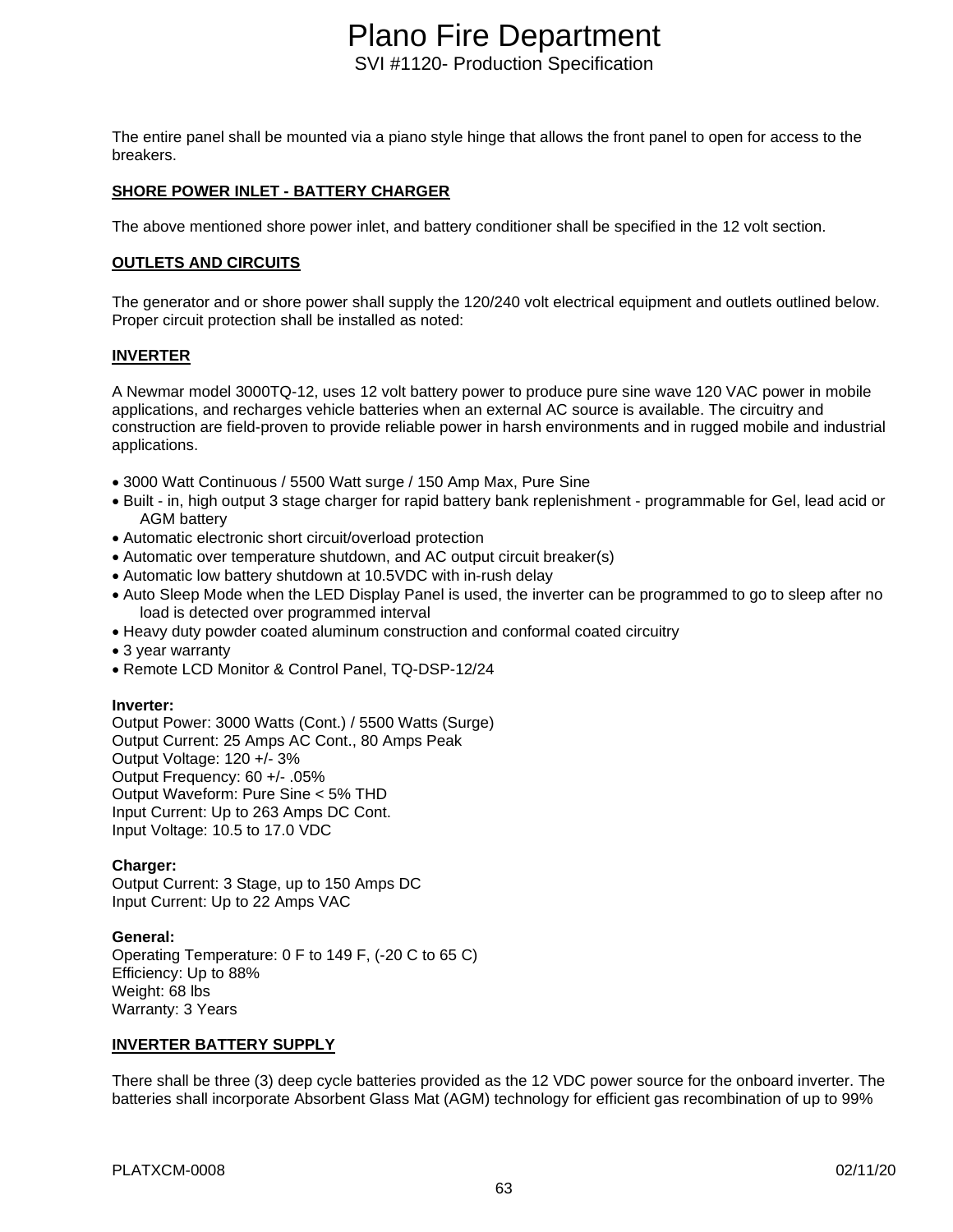and freedom from electrolyte maintenance. The batteries shall be mounted in a stainless steel pan with hold down provisions for mobile application.

### **INVERTER BATTERY SUPPLY - VSR**

There shall be a BEP model 701-MDVS motorized voltage sensitive relay (VSR) provided with the specified inverter battery system. The VSR allows both the starting and inverter battery systems to be charged at the same time. When the engine is started and the starting batteries reaches 13.7 VDC, the VSR engages allowing both battery banks (starting and inverter) to be charged simultaneously. When the voltage drops below 12.8 VDC (e.g. the engine is stopped), the VSR disengages, separating the batteries.

This system eliminates the possibility of draining the starting batteries and protects sensitive electronic equipment powered from the house battery from harmful engine start up spikes. System shall be protected from overcharging from alternator with a 300 amp fuse. The VSR shall have a limited 5 year warranty.

### **SHORE POWER INLET - INVERTER**

A transfer switch shall be required to isolate one power source from the other where a circuit(s) is intended to be supplied from more than one power source. To protect both the generator and external power source from back feed, two (2) 120 volt, 30 ampere, 4PST auxiliary contact with safety interlock relay shall be installed. Relay shall cut-off the connection between the generator supply circuit and device circuits when shore power is connected.

Transfer equipment, including transfer switches, shall operate such that all ungrounded conductors of one power source are disconnected before any ungrounded conductors of the second power source are connected. The neutral conductor shall be switched through the transfer switch. The apparatus shall have a label permanently affixed at the power inlet that indicates the line voltage, and amperage.

### **SHORE POWER INLET**

One (1) Kussmaul 120 VAC, 30 amp Super Auto-Eject shore power inlet(s) shall be provided. The shore power connection shall automatically disengage from vehicle when chassis ignition is engaged.

The protective ground from the shoreline inlet shall be bonded to the vehicle frame.

- The outlet cover shall be red.
- The shore power inlet shall be located on the streetside rear of the body.

Shore power shall be wired to the specified 120 volt inverter.

### **LINE VOLTAGE ELECTRICAL SYSTEM**

### **GENERAL REQUIREMENTS**

#### **Stability**

Any fixed line voltage power source producing alternating current (ac) shall produce electric power at 60 Hz,  $\pm 3$ Hz when producing power at all levels between no load and full rated power. Any fixed line voltage power source shall produce electric power at the rated voltage ±10 percent when producing power at all levels between no load and full rated power.

The maximum voltage supplied to portable equipment shall not exceed 275 volts to ground. Higher voltage shall be permitted only when used to operate fixed wired, permanently mounted equipment on the apparatus.

#### Conformance with National Electrical Code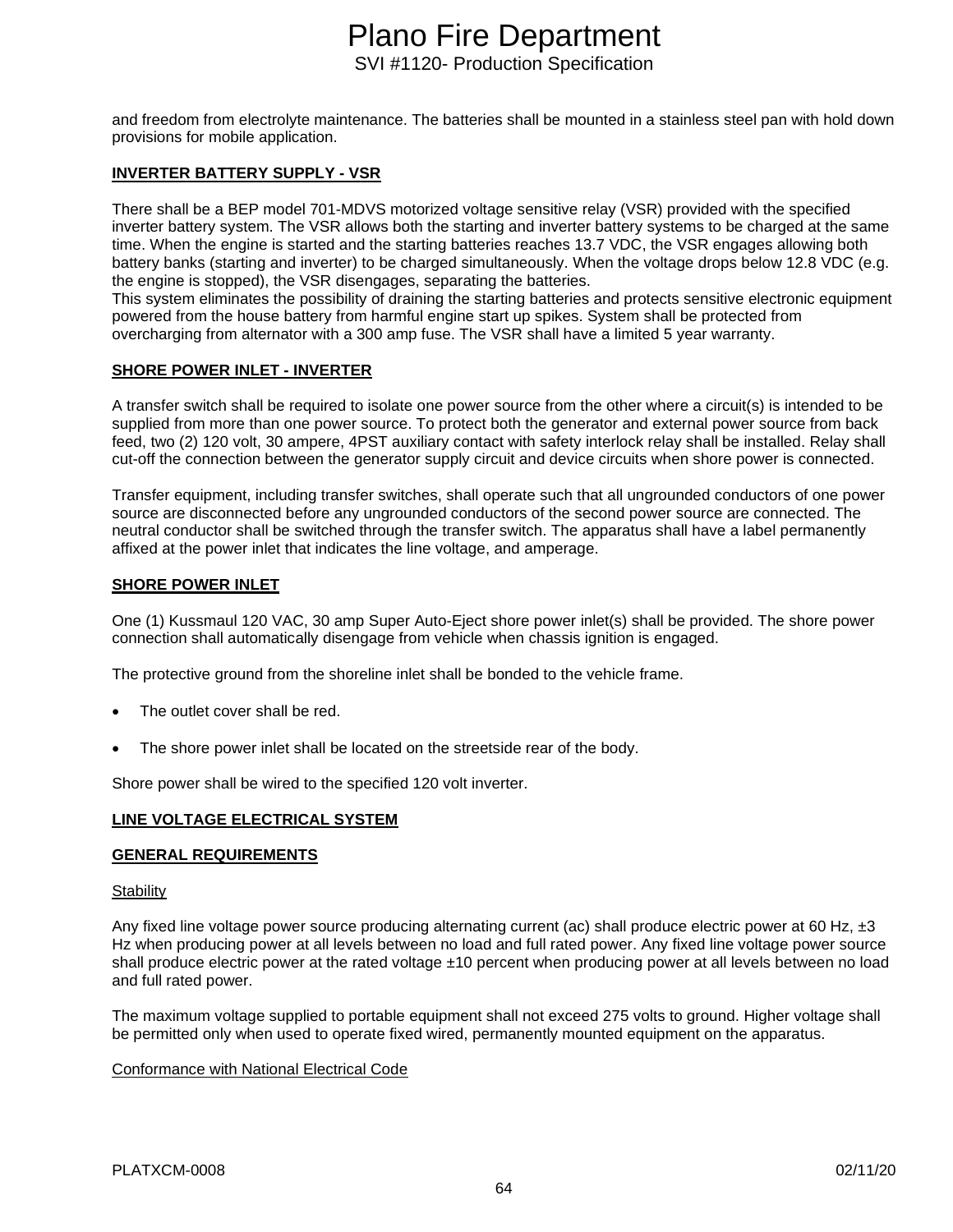All components, equipment, and installation procedures shall conform to *NFPA 70*, *National Electrical Code*, except where superseded by the requirements of this chapter. Where the requirements of this chapter differ from those in *NFPA 70*, the requirements in this chapter shall apply.

Where available, line voltage electrical system equipment and materials included on the apparatus shall be listed and used only in the manner for which they have been listed. All equipment and materials shall be installed in accordance with the manufacturer's instructions.

#### Location Ratings

Any equipment used in a dry location shall be listed for dry locations. Any equipment used in a wet location shall be listed for wet locations.

Any equipment, except a PTO-driven generator, used in an underbody or under chassis location that is subject to road spray shall be either listed as Type 4 or mounted in an enclosure that is listed as Type 4.

If a PTO-driven generator is located in an underbody or under chassis location, the installation shall include a shield to prevent road spray from splashing directly on the generator.

#### **Grounding**

Grounding shall be in accordance with 250.34(A) and 250.34(B) of *NFPA 70*. Ungrounded systems shall not be used.

Only stranded or braided copper conductors shall be used for grounding and bonding.

The grounded current-carrying conductor (neutral) shall be insulated from the equipment-grounding conductors and from the equipment enclosures and other grounded parts.

The neutral conductor shall be colored white or gray in accordance with 200.6, "Means of Identifying Grounded Conductors," of *NFPA 70*.

Any bonding screws, straps, or buses in the distribution panel board or in other system components between the neutral and equipment-grounding conductor shall be removed and discarded.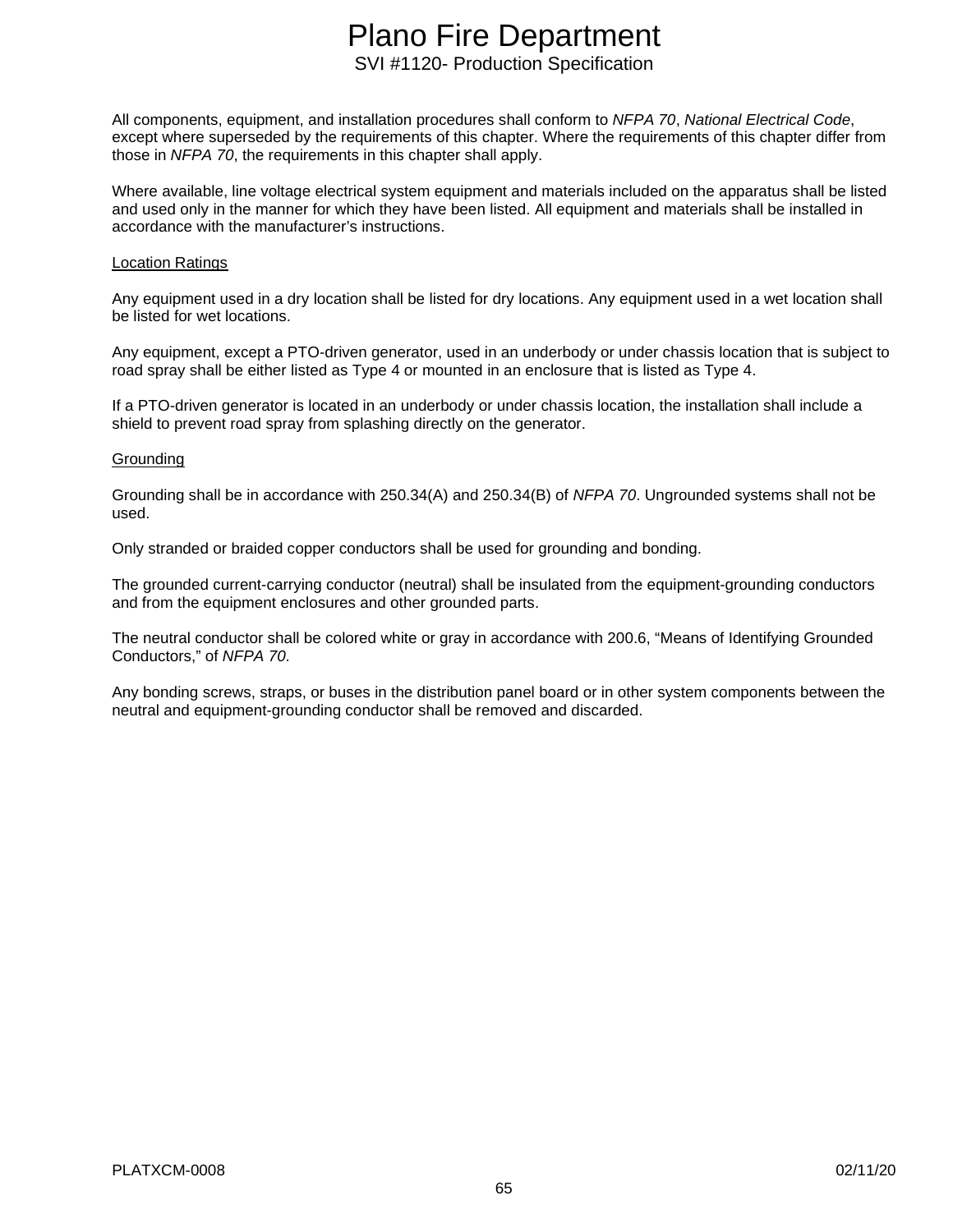### Bonding

The neutral conductor of the power source shall be bonded to the vehicle frame. The neutral bonding connection shall occur only at the power source. In addition to the bonding required for the low voltage return current, each body and each driving or crew compartment enclosure shall be bonded to the vehicle frame by a copper conductor.

The conductor shall have a minimum amperage rating, as defined in 310.15, "Ampacities for Conductors Rated 0–2000 Volts," of *NFPA 70*, of 115 percent of the rated amperage on the power source specification label.

A single conductor that is sized to meet the low voltage and line voltage requirements shall be permitted to be used.

### Ground Fault Circuit Interrupters

In special service vehicles incorporating a lavatory, sink, toilet, shower, or tub, 120 V, 15 or 20 A receptacles within 6 ft (1.8 m) of these fixtures shall have ground fault circuit interrupter (GFCI) protection. GFCIs integrated into outlets or circuit breakers or as stand-alone devices shall be permitted to be used in situations.

#### Power Source General Requirements

All power source system mechanical and electrical components shall be sized to support the continuous duty nameplate rating of the power source.

The power source shall be shielded from contamination that would prevent the power source from operating within its design specifications.

#### Power Source Rating

For power sources of 8 kW or larger, the power source manufacturer shall declare the continuous duty rating that the power source can provide when installed on fire apparatus according to the manufacturer's instructions and run at 120°F (49°C) air intake temperature at 2000 ft (600 m) above sea level.

The rating on the power source specification label shall not exceed the declared rating from the power source manufacturer.

Access shall be provided to permit both routine maintenance and removal of the power source for major servicing. The power source shall be located such that neither it nor its mounting brackets interfere with the routine maintenance of the fire apparatus.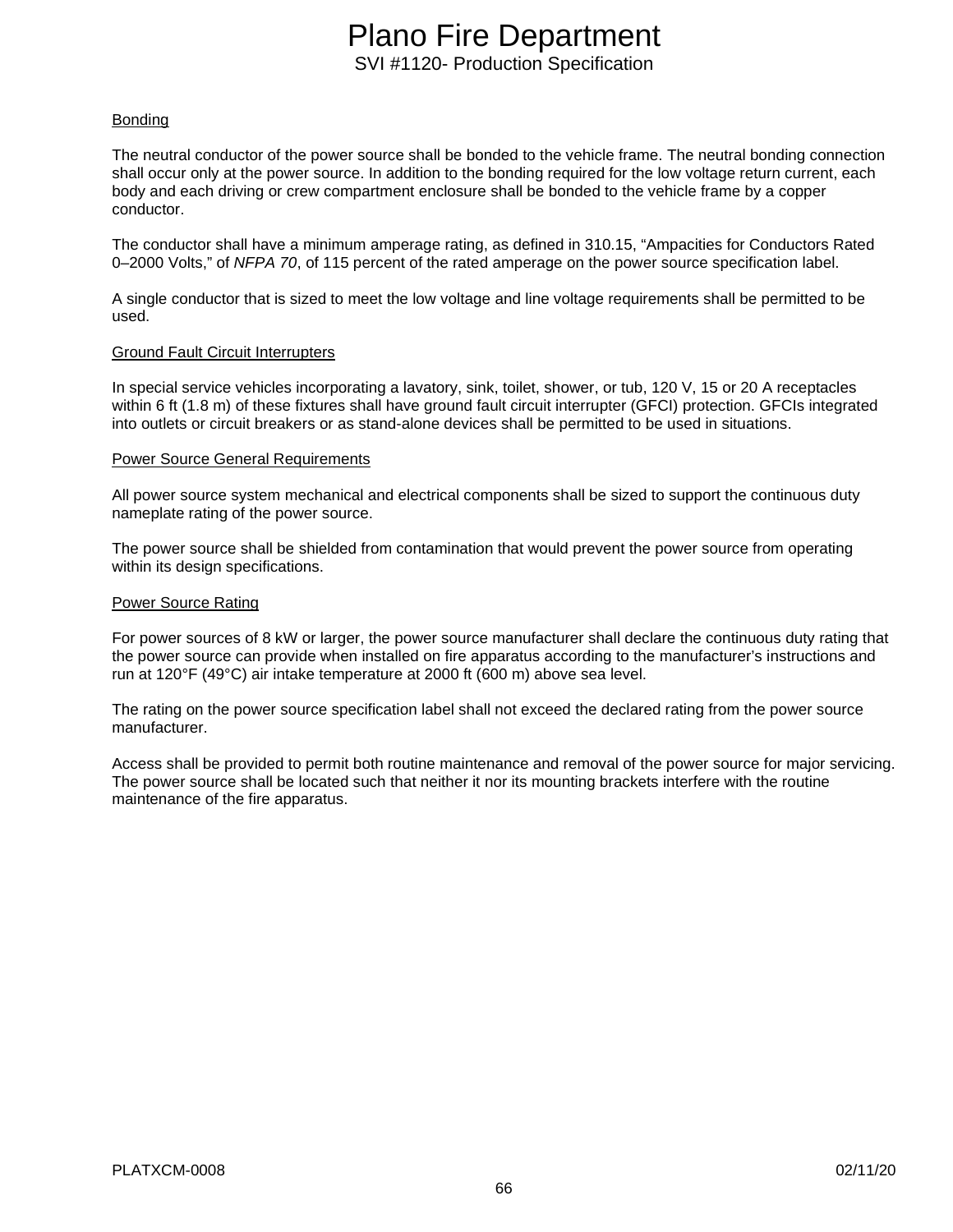#### Instrumentation

If the power source is rated at less than 3 kW, a "Power On" indicator shall be provided. If the power source is rated at 3 kW or more but less than 8 kW, a voltmeter shall be provided.

If the power source is rated at 8 kW or more, the following instrumentation shall be provided at an operator's panel:

- 1) Voltmeter
- 2) Current meters for each ungrounded leg
- 3) Frequency (Hz) meter
- 4) Power source hour meter

The instrumentation shall be permanently mounted at an operator's panel. The instruments shall be located in a plane facing the operator. Gauges, switches, or other instruments on this panel shall each have a label to indicate their function.

The instruments and other line voltage equipment and controls shall be protected from mechanical damage and not obstructed by tool mounting or equipment storage.

An instruction plate(s) that provides the operator with the essential power source operating instructions, including the power-up and power-down sequence, shall be permanently attached to the apparatus at any point where such operations can take place.

#### **Operation**

Provisions shall be made for placing the generator drive system in operation using controls and switches that are identified and within convenient reach of the operator.

Where the generator is driven by the chassis engine and engine compression brakes or engine exhaust brakes are furnished, they shall be automatically disengaged for generator operations.

Any control device used in the generator system power train between the engine and the generator shall be equipped with a means to prevent unintentional movement of the control device from its set position in the power generation mode.

If there is permanent wiring on the apparatus that is designed to be connected to the power source, a power source specification label that is permanently attached to the apparatus at the operator's control station shall provide the operator with the information required.

The power source, at any load, shall not produce a noise level that exceeds 90 dBA in any driving compartment, crew compartment, or onboard command area with windows and doors closed or at any operator's station on the apparatus.

#### Power Supply Assembly

The conductors used in the power supply assembly between the output terminals of the power source and the main over current protection device shall not exceed 12 ft (4 m) in length.

All power supply assembly conductors, including neutral and grounding conductors, shall have an equivalent amperage rating and shall be sized to carry not less than 115 percent of the amperage of the nameplate current rating of the power source.

If the power supply assembly connects to the vibrating part of a generator (not a connection on the base), the conductors shall be flexible cord or other fine-stranded conductors enclosed in metallic or nonmetallic liquid tight flexible conduit rated for wet locations and temperatures not less than 194°F (90°C).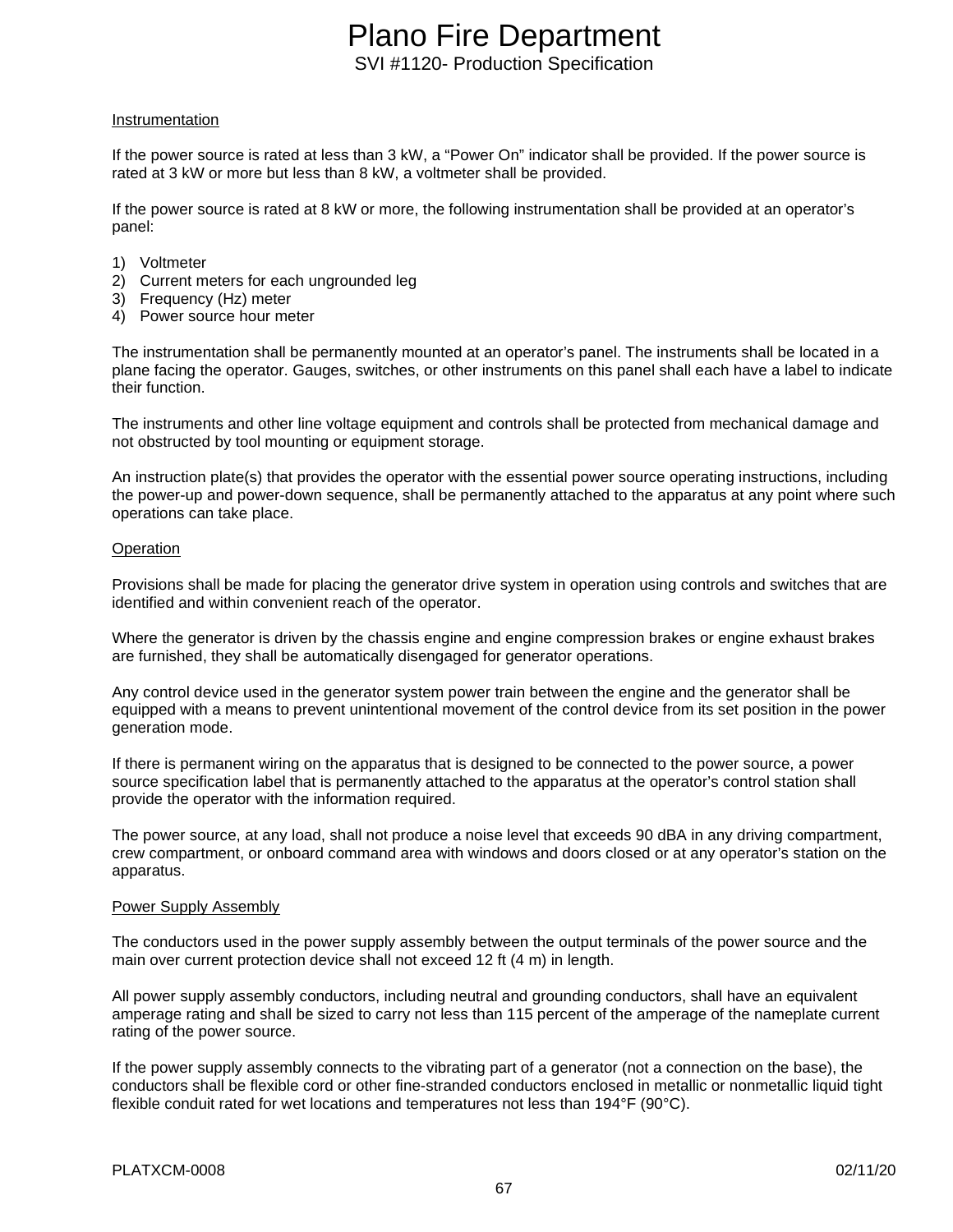### Over-current Protection

Manually re-settable over current devices shall be installed to protect the line voltage electrical system components.

#### Power Source Protection

A main over current protection device shall be provided that is either incorporated in the power source or connected to the power source by a power supply assembly.

The size of the main over current protection device shall not exceed 100 percent of the rated amperage stated on the power source specification label or the rating of the next larger available size over current protection device, where so recommended by the power source manufacturer.

If the main over current protection device is subject to road spray, the unit shall be housed in a Type 4–rated enclosure.

#### Branch Circuit Over-current Protection

Over current protection devices shall be provided for each individual circuit and shall be sized at not less than 15 amps in accordance with 240.4, "Protection of Conductors," of *NFPA 70*.

Any panel board shall have a main breaker where the panel has six or more individual branch circuits or the power source is rated 8 kW or larger.

Each over current protection device shall be marked with a label to identify the function of the circuit it protects.

Dedicated circuits shall be provided for any large appliance or device (air conditioning units, large motors, etc.) that requires 60 percent or more of the rated capacity of the circuit to which it is connected, and that circuit shall serve no other purpose.

### Panelboards

All fixed power sources shall be hardwired to a permanently mounted panel board unless one of the following conditions exists:

- 1) All line voltage power connections are made through receptacles on the power source and the receptacles are protected by integrated over current devices.
- 2) Only one circuit is hardwired to the power source, which is protected by an integrated over current device.

The panel shall be visible and located so that there is unimpeded access to the panel board controls. All panel boards shall be designed for use in their intended location. The panel(s) shall be protected from mechanical damage, tool mounting, and equipment storage.

Where the power source is 120/240 V and 120 V loads are connected, the apparatus manufacturer or line voltage system installer shall consider load balancing to the extent that it is possible.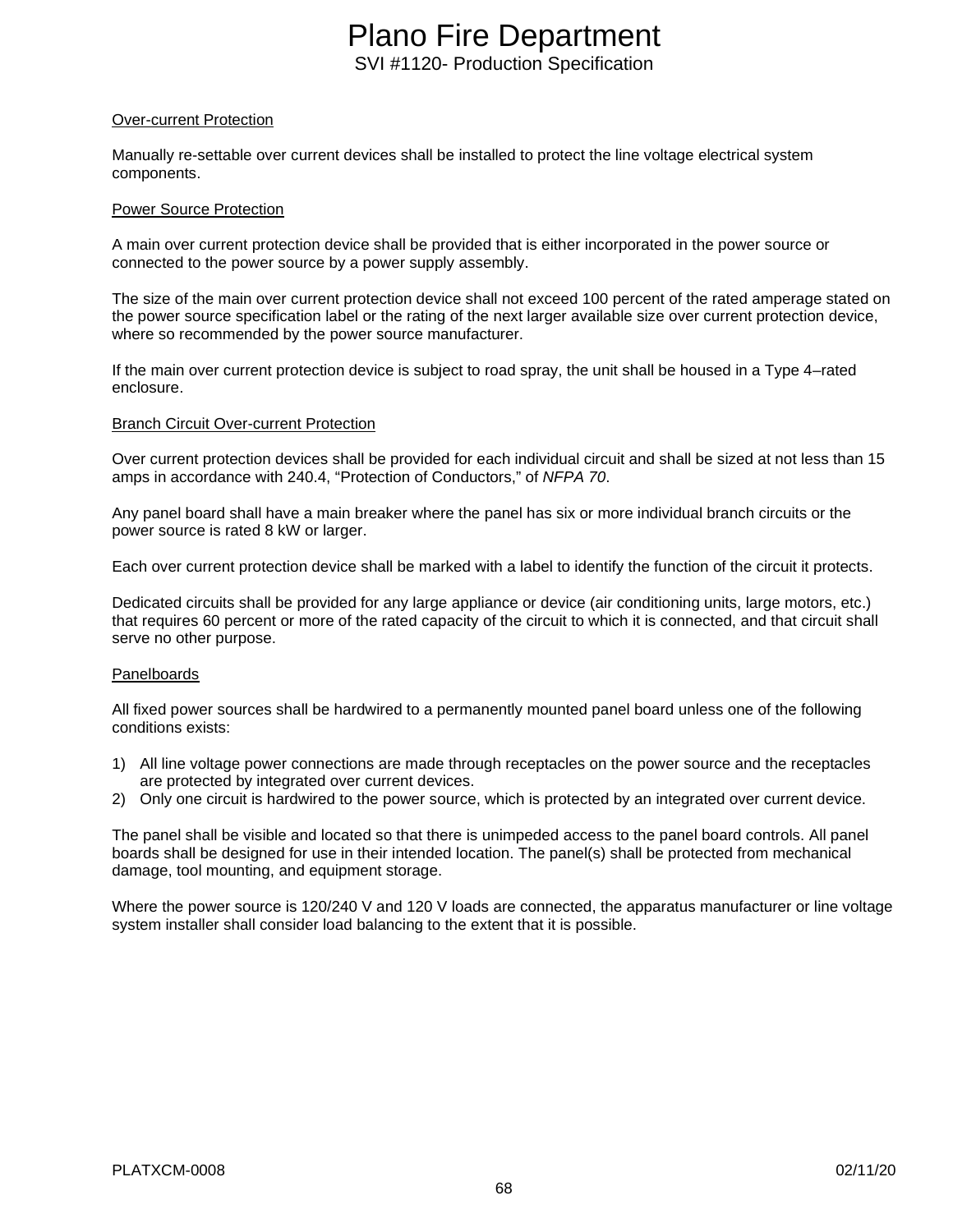### Wiring Methods

Fixed wiring systems shall be limited to the following:

- 1) Metallic or nonmetallic liquid tight flexible conduit rated at temperatures not less than 194°F (90°C) with stranded copper wire rated for wet locations and temperatures not less than 194°F (90°C)
- 2) Type SOW, SOOW, SEOW, or SEOOW flexible cord rated at 600 V and at temperatures not less than 194°F (90°C)

Electrical cord or conduit shall not be attached to chassis suspension components, water or fuel lines, air or air brake lines, fire pump piping, hydraulic lines, exhaust system components, or low voltage wiring and shall be arranged as follows:

- 1) Separated by a minimum distance of 12 in. (300 mm) from exhaust piping or shielded from such piping
- 2) Separated from fuel lines by a minimum distance of 6 in. (150 mm)

A means shall be provided to allow "flexing" between the driving and crew compartment, the body, and other areas or equipment whose movement would stress the wiring.

Electrical cord or conduit shall be supported within 6 in. (150 mm) of any junction box and at a minimum of every 24 in. (600 mm) of run.

Supports shall be made of nonmetallic materials or of corrosion-resistant or corrosion-protected metal. All supports shall be of a design that does not cut or abrade the conduit or cord and shall be mechanically fastened to the apparatus.

Only fittings and components listed for the type of cord or conduit being installed shall be used.

Splices shall be made only in a listed junction box.

#### Additional Requirements for Flexible Cord Installations

Where flexible cord is used in any location where it could be damaged, it shall be protected by installation in conduit, enclosures, or guards.

Where flexible cord penetrates a metal surface, rubber or plastic grommets or bushings shall be installed.

#### Wiring Identification

Each line voltage circuit originating from the main panel board shall be identified.

The wire or circuit identification either shall reference a wiring diagram or wire list or shall indicate the final termination point of the circuit.

Where pre-wiring for future power sources or devices exists, the un-terminated ends shall be marked with a label showing their wire size and intended function.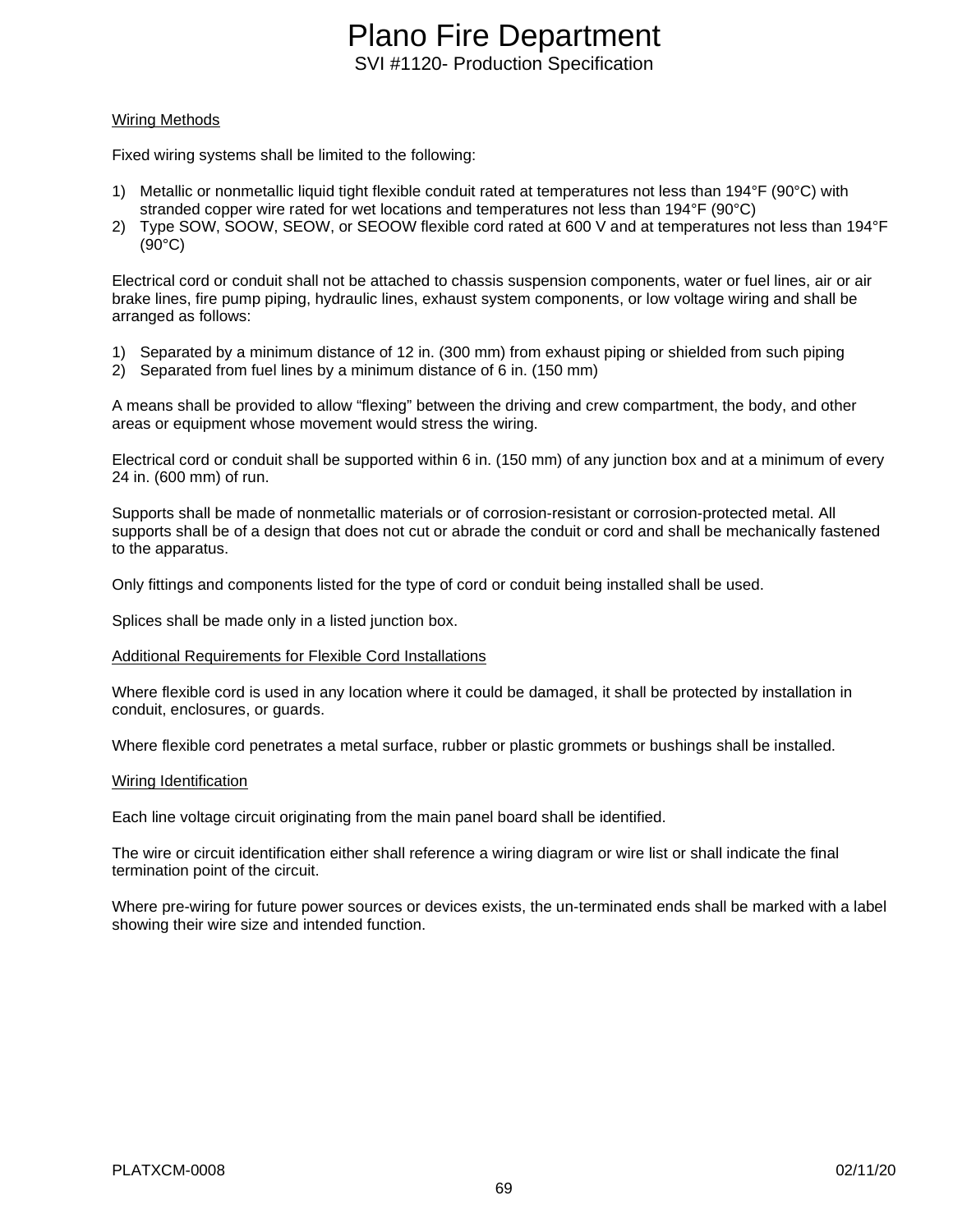#### Wiring System Components

Only stranded copper conductors with an insulation rated for temperatures of at least 194°F (90°C) and wet locations shall be used. Conductors in flexible cord shall be sized in accordance with Table 400.5(A) of *NFPA 70*. Conductors used in conduit shall be sized in accordance with 310.15, "Ampacities for Conductors Rated 0–2000 Volts," of *NFPA 70*. Aluminum or copper-clad aluminum conductors shall not be used.

All boxes shall conform to and be mounted in accordance with Article 314, "Outlet, Device, Pull, and Junction Boxes; Conduit Bodies; Fittings; and Manholes," of *NFPA 70*. All boxes shall be accessible using ordinary hand tools. Boxes shall not be permitted behind welded or pop-riveted panels.

The maximum number of conductors permitted in any box shall be in accordance with 314.16, "Number of Conductors in Outlet, Device, and Junction Boxes, and Conduit Bodies," of *NFPA 70*.

All wiring connections and terminations shall provide a positive mechanical and electrical connection. Connectors shall be installed in accordance with the manufacturer's instructions. Wire nuts or insulation displacement and insulation piercing connectors shall not be used.

Each switch shall indicate the position of its contact points (i.e., open or closed) and shall be rated for the continuous operation of the load being controlled. All switches shall be marked with a label indicating the function of the switch. Circuit breakers used as switches shall be "switch rated" (SWD) or better. Switches shall simultaneously open all associated line voltage conductors. Switching of the neutral conductor alone shall not be permitted.

Line voltage circuits controlled by low voltage circuits shall be wired through properly rated relays in listed enclosures that control all non-grounded current-carrying conductors.

#### Receptacles and Inlet Devices

### Wet and Dry Locations

All wet location receptacle outlets and inlet devices, including those on hardwired, remote power distribution boxes, shall be of the grounding type, provided with a wet location cover, and installed in accordance with Section 406.8, "Receptacles in Damp or Wet Locations," of *NFPA 70*.

All receptacles located in a wet location shall be not less than 24 in. (600 mm) from the ground. Receptacles on off road fire apparatus shall be a minimum of 30 in. (750 mm) from the ground. All receptacles located in a dry location shall be of the grounding type and shall be at least 12 in. (300 mm) above the interior floor height. No receptacle shall be installed in a face-up position.

The face of any wet location receptacle shall be installed in a plane from vertical to not more than 45 degrees off vertical.

#### Receptacle Label

Each receptacle shall be marked with a label indicating the nominal line voltage (120 volts or 240 volts) and the current rating in amps of the circuit. If the receptacle is DC or other than single phase, that information shall also be marked on the label.

All receptacles and electrical inlet devices shall be listed to UL 498, *Standard for Safety Attachment Plugs and Receptacles*, or other recognized performance standards.

Receptacles used for DC voltages shall be rated for DC service.

#### Wiring Schematics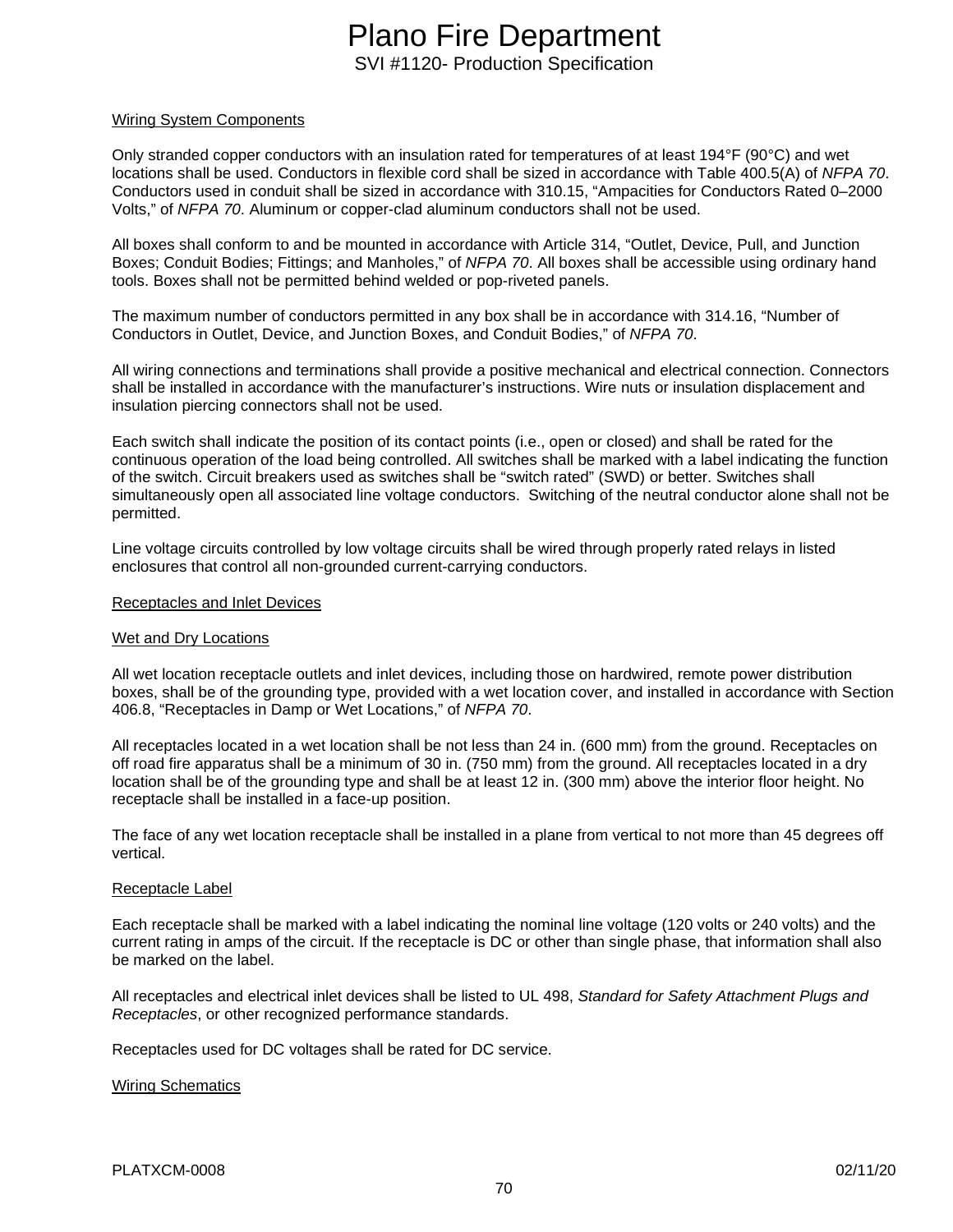# Plano Fire Department

SVI #1120- Production Specification

An "As-Built" Wiring diagrams for line voltage systems shall be provided to include the following information;

- (a) Pictorial representations of circuit logic for all electrical components and wiring
- (b) Circuit identification
- (c) Connector pin identification
- (d) Zone location of electrical components
- (e) Safety interlocks
- (f) Alternator–battery power distribution circuits
- (g) Input/output assignment sheets or equivalent circuit logic implemented in multiplexing systems

### **INFORMATION TECHNOLOGY (IT) SYSTEMS**

All information technology systems specified below shall be supplied, installed, and supported by the contractor including, but not limited to the design, inter-connecting wiring, and integration of all specified systems. Under no circumstances will the installation of these systems be subcontracted

The following information technology systems shall be provided and installed on completed unit as follows;

### **NETWORK SYSTEM**

### **DATA RACK #1**

### **MIDDLE ATLANTIC 40U DATA RACK**

There shall be one (1) Middle Atlantic Products model # MRK-4031, EIA compliant 19" gangable equipment rack(s) provided and installed aft of curbside slide-out and ahead of bathroom.

Overall dimensions shall be 76.125" H x 22.0" W x 31" D. Useable height shall be 40 rack spaces, useable depth shall be 24". Fully welded construction shall provide a static capacity of 10,000 lbs. and a UL Listed load capacity of 2,500 lbs.

Rack shall be constructed of the following materials: top and bottom shall be 14-gauge steel, horizontal braces shall be 16-gauge steel, rear door shall be 18-gauge steel and all structural elements shall be finished in a durable black powder coat.

Rack shall come equipped with two pairs of 11-gauge steel rack rail with tapped 10-32 mounting holes in universal EIA spacing, black e-coat finish and numbered rack spaces.

Rack shall have removable split rear knockout panels with 1/2", 3/4", 1" and 1-1/2" electrical knockouts and top BNC knockouts for UHF/VHF antenna.

### **SIDE ACCESS**

A side panel shall be modified to be removeable for service access from slide-out side.

### **DOOR**

A lightly smoked Plexiglas front door shall be provided with black textured powder coat finish and key lock. The doorshall be capable of hinging on either the left or the right of the rack.

### **FANS**

A thermostatically controlled integrated fan tops shall be provided and include 4-1/2" fans, fan guards and proportional speed fan controller that increases fan life, reduces noise, saves energy, and reduces dust build up.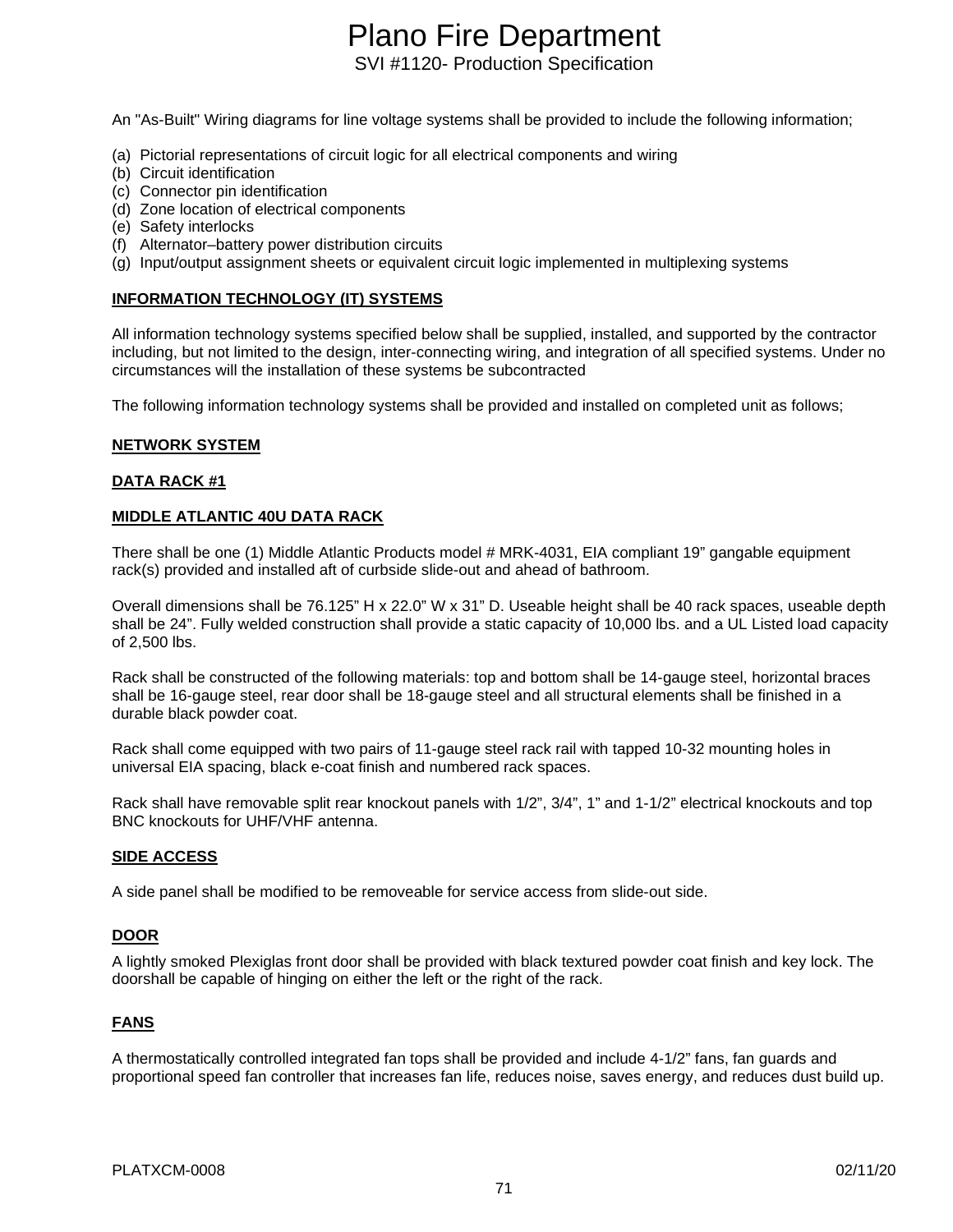**POWER STRIP**

A rack mount (1U) power distribution unit shall be provided and equipped with eight (8) circuit breaker protected NEMA 5-20R rear outlets, and one (1) front NEMA 5-15R outlet. An illuminated combination power switch/circuit breaker is located on the front panel. Power strip shall be UL listed in the US and Canada.

#### **UNINTERRUPTABLE POWER SUPPLY**

AN APC #SMX3000RMLV2U rack mounted Uninterruptible Power Supply (UPS) shall be provided to protect from electronic equipment power blackouts, brownouts, sags and surges. The UPS filters small utility line fluctuations and isolates electronic equipment from large disturbances by internally disconnecting from the line power. The UPS provides continuous power from the batteries until utility power returns to safe levels or the batteries are fully discharged. The UPS shall have the following features;

- 
- 3000 VA 2700 Watts (2) NEMA 5-20R Outlets
- (9) NEMA 5-15R RS-232, USB, Smart-Slot
- 

### **DATA SWITCH, MANAGED**

One (1) Cisco Small Business SF500-24P Series (or equal) 24-port 10/100Mbps managed rackmount Ethernet switch shall be provided and installed in specified data rack and connected to on-board network system with the following features;

| <b>Format &amp; Standards</b><br>Format:             | Rackmount                                                                                                                                 |
|------------------------------------------------------|-------------------------------------------------------------------------------------------------------------------------------------------|
| <b>Standards</b>                                     | IEEE 802.3/3u/3ab, IEEE 802.3af                                                                                                           |
| Network Mgmt Type                                    | Managed                                                                                                                                   |
| <b>Ports &amp; Interface</b><br><b>Primary Ports</b> | 24 x RJ45 + 4 x Gigabit Ethernet                                                                                                          |
| <b>Primary Port Speed</b>                            | 10/100Mbps + 1000Mbps                                                                                                                     |
| <b>Data Transmission</b><br><b>MAC Address Table</b> | 16K                                                                                                                                       |
| <b>VLAN Support</b>                                  | Yes                                                                                                                                       |
| Jumbo Frames                                         | Yes                                                                                                                                       |
| <b>Details</b><br><b>Buffer Memory</b>               | 8MB                                                                                                                                       |
| <b>Security</b>                                      | SSH, SSL, IEEE 802.1X, STP BPDU Guard, STP Root Guard, DHCP snooping<br>IP Source Guard (IPSG), Dynamic ARP Inspection (DAI), Secure Core |
| <b>Features</b><br>Interface:                        | 24 10/100 PoE ports                                                                                                                       |
|                                                      | 4 Gigabit Ethernet (2 combo* Gigabit Ethernet + 2 1GE/5GE SFP)                                                                            |
|                                                      | Switching Capacity (Gbps): 28.8                                                                                                           |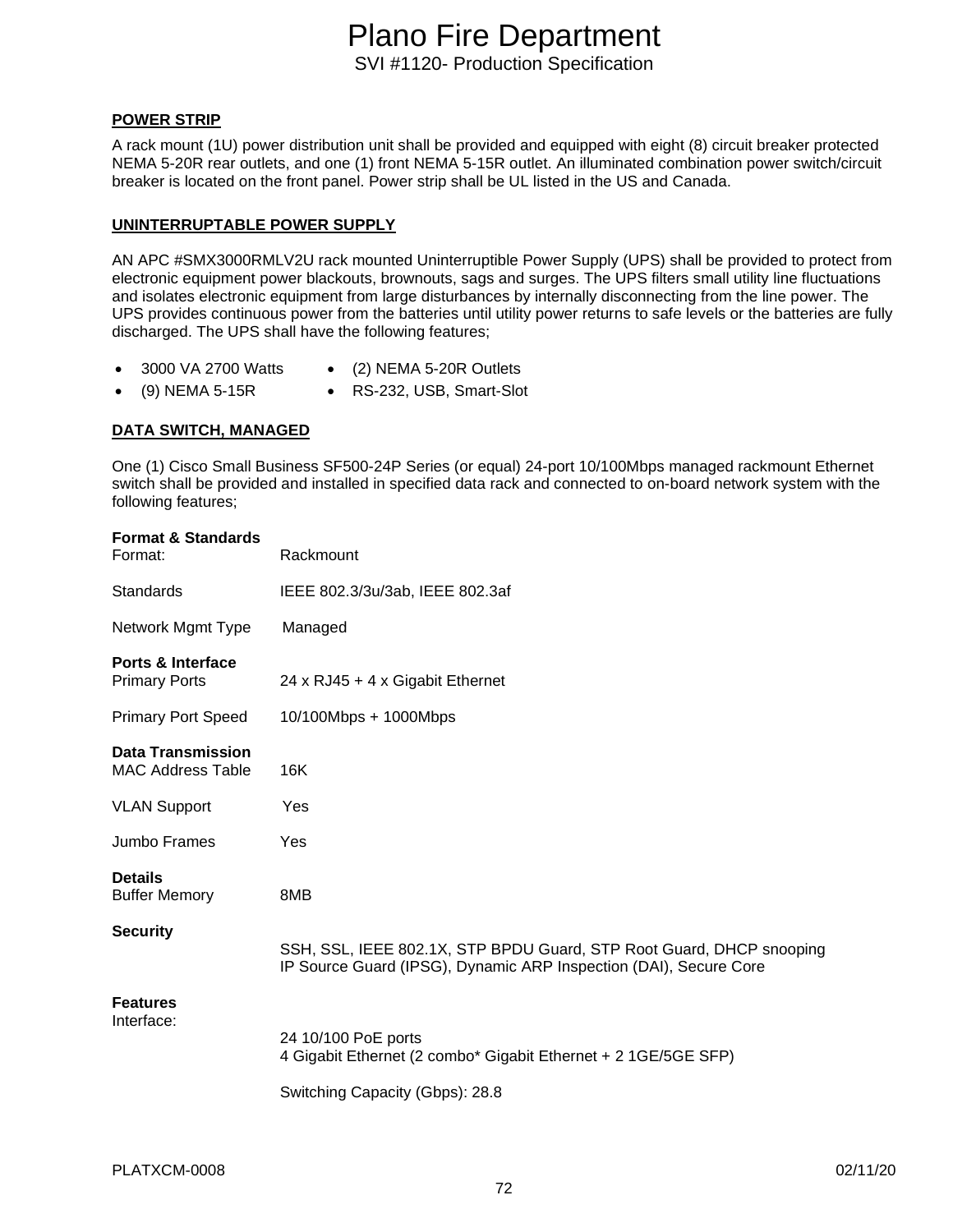# Plano Fire Department

SVI #1120- Production Specification

Capacity in mpps (64-byte packets): 9.52

Power Dedicated to PoE: 180W

Number of Ports That Support PoE: 24

Green Power (mode)

Flash: 32 MB

800 MHz ARM CPU memory: 256 MB

\*Each combo mini-GBIC port has one 10/100/1000 copper Ethernet port and one mini-GBIC/SFP Gigabit Ethernet slot, with one port active at a time.

# **DATA ROUTER**

Two (2) Sierra MG90 data routers shall be provided by Plano Fire Department and installed in laptop cabinet and specified data rack and connected to on-board network system by contractor.

Interior and exterior antennas shall be included with installation.

The Plano Fire Department shall be responsible for all router configurations and programming. Contractor shall not be responsible for integration with Plano Fire Department owned systems.

# **DATA SATELLITE AND RECEIVER**

There shall be one (1) Cobham Explorer 8120, Ku-Band 1.2 meter drive away/vehicle mount, auto deploy antenna, carbon fiber reflector which includes; 1RU Explorer antenna controller 1,000 watt power supply, and 30' control cables. Stow height of 15", weight 158 lbs. depending on options.

# **Uninterupted Communication**

The Explorer 8120 provides continuous connectivity services even if the vehicle rocks thanks to the unique 'Dynamic Pointing Correction' system, providing the most reliable connectivity available in its class.

# **EXPLORER 8120 Features;**

- Genuine Explorer design
- Rugged, Reliable 1.2m Auto-Acquire Drive-Away Antenna
- Single Piece 1.2m Offset Feed Carbon Fiber Reflector for exceptional performance
- Built-in Wifi and a Web-based User Interface for easy PC and Smartphone Configuration
- Precision Polarization Drive
- Harmonic Drive Gear systems
- Dynamic Pointing Correction technology and inclined orbit satellite tracking
- Available in an 8W BUC, 20W BUC, and a no BUC option
- Avanced Blocking Zone Functionality

# **Reliable EXPLORER**

The Explorer 8120 is developed completely in-house by Cobham SATCOM, and features genuine and rugged Explorer design, which is already established and proven with Cobham SATCOM's highly regarded Explorer BGAN and GX terminals.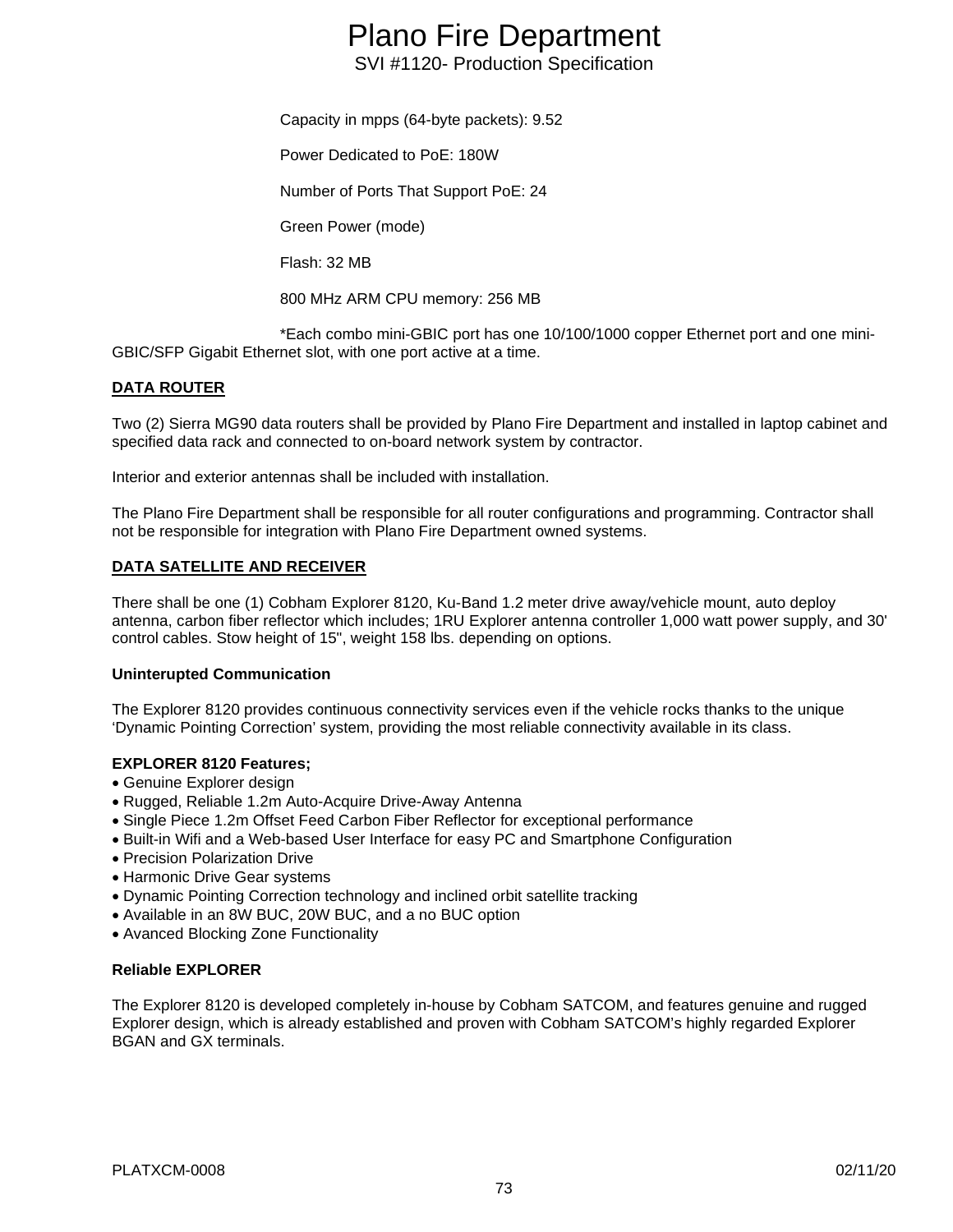It is designed to offer unparalleled Comms-On-The-Pause performance, ensuring high-quality connectivity that is available even when other antennas would have lost their connection to the satellite. In the field, this means you can count on Explorer 8120 to provide you with vital communications whatever the conditions.

### **Industry-Leading**

Explorer 8120 features industry-leading fast satellite acquisition with pointing achieved in less than four minutes, making getting connected to a satellite a quick and easy process. The system is available in Ku-band configuration and works with most major satellite networks.

The satellite shall be located at front of vehicles roof area (vehicle placement requires facing southern sky for optimal setup). The mounting location will not interfere with operation of other roof mounted equipment. Satellite dish shall be wired to the NFPA required hazard warning light provided in the cab.

All service including the modem and activation fees shall be the responsibility of the Plano Fire Department and shall be activated at vendors location to verify system operation prior to delivery.

### **TREE LIMB GUARD**

A three-sided tree limb guard shall be provided fabricated from 1/8" smooth aluminum and painted to match the upper paint color and extend far enought back to protect the first Coleman Air Conditioner, and there shall be one (1) provided to protect the rear body Air conditioner, this is to provide protection to the specified roof mounted equipment from small tree branches.

# **DATA SATELLITE**

The specified data satellite shall be used for Internet access.

The service fees shall be the responsibility of the Plano Fire Department.

# **COMPUTERS**

Ten (10) laptop style computer(s) shall be provided by Plano Fire Department and installed in the cab cabinet. These will need to have Network and power connections. (Customer is only sending one (1) of the Ten (10) for storage setup and system testing.

Unit shall be complete and fully operational, including all required cabling, 120 volt AC wiring, and cable connections. All paperwork and software provided with purchased unit shall be provided in a plastic sleeve attached to unit when delivered.

#### **ELECTRONIC PATCH PANEL**

An electronic patch panel shall be provided on interior of compartment RC1. The followings audio/video input/outputs shall be properly labeled on panel and supplied as follows;

One (1) pair RCA audio input One (1) RCA video input Two (2) CAT 6 ports Two (2) HDMI jacks One (1) Fiber optic connection

All wiring shall terminate inside the specified data rack or cabinet.

# **INTERNET CONNECTION**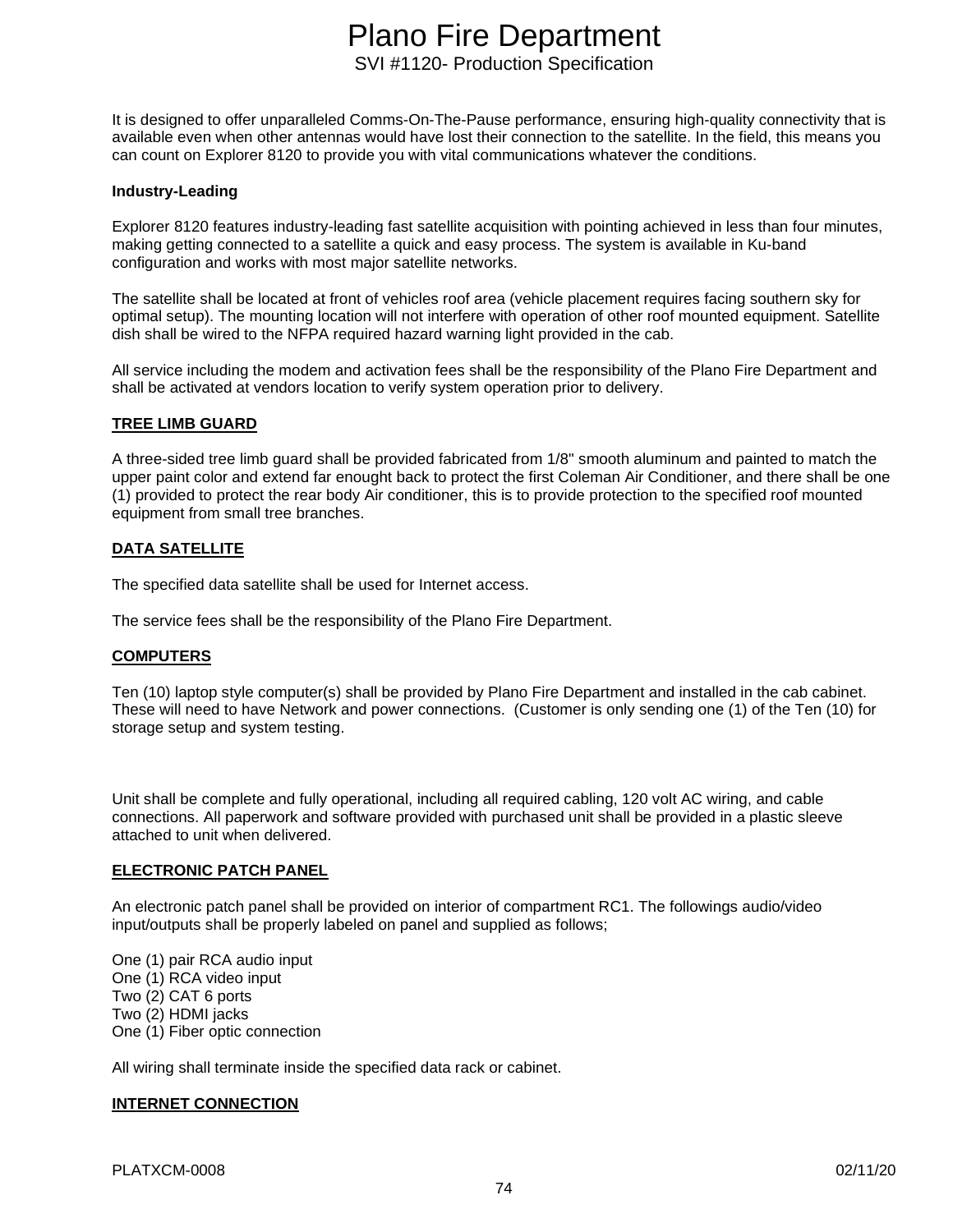# **DATA ROUTER - CELLULAR**

A cellular router shall not be required on completed unit.

# **AUDIO SYSTEM**

# **PHONE SYSTEM**

A complete phone system shall be provided and installed by Plano Fire Department after completion and delivery. Provide the specifed phone locations only and wired to terminal panel located in specified data rack location.

# **VIDEO SYSTEM**

NOTE: Clarify the Aerial Drone feed will be fed into PC Client and will not need a HDMI Input.

# **EXTERIOR VIDEO SYSTEM**

One (1) Voyager VCMS series (or equal) fixed camera base mounted camera shall be provided and located to monitor a 360 degree downward looking perimeter view of the vehicle.

If a video recording system is specified, the camera shall be connected to video recording system.

### **INTERIOR VIDEO SYSTEM**

No interior wall or ceiling mounted video monitoring system shall be required on completed unit.

# **TV SATELLITE ANTENNA**

One (1) KVH Trac Vision model RV1 (or equal) "In-Motion" satellite receiver shall be provided on roof of apparatus body. This satellite receiver is designed exclusively for mobile users (RV's, boats, buses). The KVH Trac Vision RV1 is 13.3" Dia. x 13.5" Dia, and weighs 8 pounds. The RV1 satellite receiver is equipped with an automatic controller so that the antenna automatically aims at the satellite. This automatic acquiring model is also designed to receive HD DirecTV or Dish networks.

The satellite shall be located so that it does not interfere with operation of other roof mounted equipment.

Satellite dish shall be provided with a single LNB and wired so that only one (1) satellite receiver can be used with system DirecTV or Dish network.

All service and activation fees shall be the responsibility of the Plano Fire Department and activated at vendors location to verify system operation prior to delivery.

# **SATELLITE HD TV RECEIVER**

One (1) satellite HD TV receiver shall be provided by Plano Fire Department and installed by contractor in data rack or cabinet on the completed unit.

Unit shall be complete and fully operational, including all required cabling, 120 volt AC wiring, and cable connections. All paperwork and software provided with purchased unit shall be provided in a plastic sleeve attached to unit when delivered.

Receivers shall be wired to the audio/video control system, if specified.

# **VIDEO MONITORS**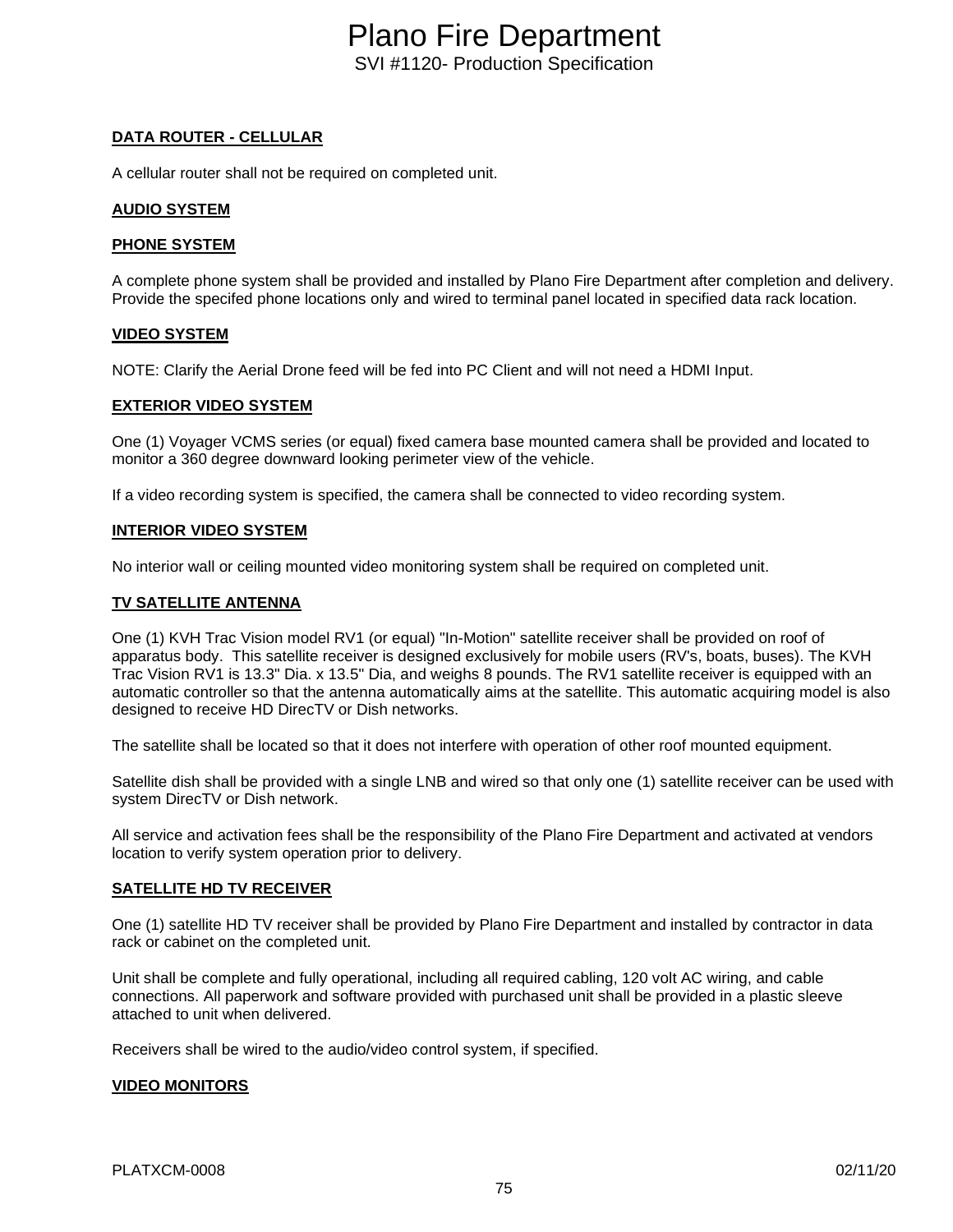No video monitors shall be required on completed unit.

# **LCD VIDEO DISPLAY**

One (1) Microsoft Surface 55" Hub with following featurs shall be provided and installed on rear wall of conference room with following features;

| Size:        | 31.75" x 59.62" x 3.38", (806.4mm x 1514.3mm x 85.8mm)                                                                                                |
|--------------|-------------------------------------------------------------------------------------------------------------------------------------------------------|
| Weight:      | 105 lbs.                                                                                                                                              |
| Resolution:  | 1920 x 1080 @ 120 Hz                                                                                                                                  |
| Compute:     | 4th Gen Intel i5, 8 GB RAM, 128 GB SSD                                                                                                                |
| GPU:         | 4 Intel HD 600                                                                                                                                        |
| Network:     | Wi-Fi (802.11 a/b/g/n/ac), ethernet 1Gbps, Bluetooth 4.0 low energy, NFC reader, Miracast<br>enabled                                                  |
| Audio/Video: | (2) 1080p front-facing cameras, 100 degree horizontal field of view, high performance 4 element<br>array microphone, (2) front-facing stereo speakers |
| Accessories: | (2) Powered, active pens, (1) wireless all-in-one keyboard                                                                                            |
| Sensors:     | (2) Passive infrared presence sensors, ambient light sensors                                                                                          |

Display(s) shall be complete and fully operational, including all miscellaneous coax or CAT 6 cable, HDMI to CAT6 extenders (if required), 120 volt AC wiring, and cable connections.

Specified monitor shall be mounted using a Rigid Wall Mount monitor mounting system which consists of a heavy duty universal assembly that will attach a flat surface to another flat surface. Includes a universal base piece to mount heavy devices to a flat surface and a 4.75" x 4.75" face plate recommended for mounting heavy devices such as monitors and flat screen electronics. Features a hole pattern for 100mm and 75mm VESA standards.

# **BOSCH AUDIO/VIDEO RECORDER**

One (1) Bosch DIVAR DRH-5532-414N00 (or equal), high-resolution recorder for IP and analog surveillance systems shall be provided and installed on completed vehicle. Combination of up to 16 IP and 16 analog camera channels, 1 HDD with 4 TB storage are provided..

The DIVAR hybrid recorder can simultaneously record and view video from traditional analog cameras as well as IP cameras. The recorder can be connected to the following camera configurations:

- Maximum 32 IP cameras recording at resolutions up to 12MP
- Maximum 16 analog cameras recording at resolutions up to 960H
- Combination of maximum 16 analog cameras and maximum 16 IP cameras

These advanced technologies, coupled with efficient network data transmission, deliver the high security and reliability required for modern surveillance systems. Simultaneous remote or local monitoring, recording, archive and playback functions are guided by simple menu selections and operator commands.

# **Simultaneous record and view**

The DIVAR records multiple video and audio signals while simultaneously providing live multi-screen viewing and playback. Comprehensive search and playback functions provide quick recall and viewing of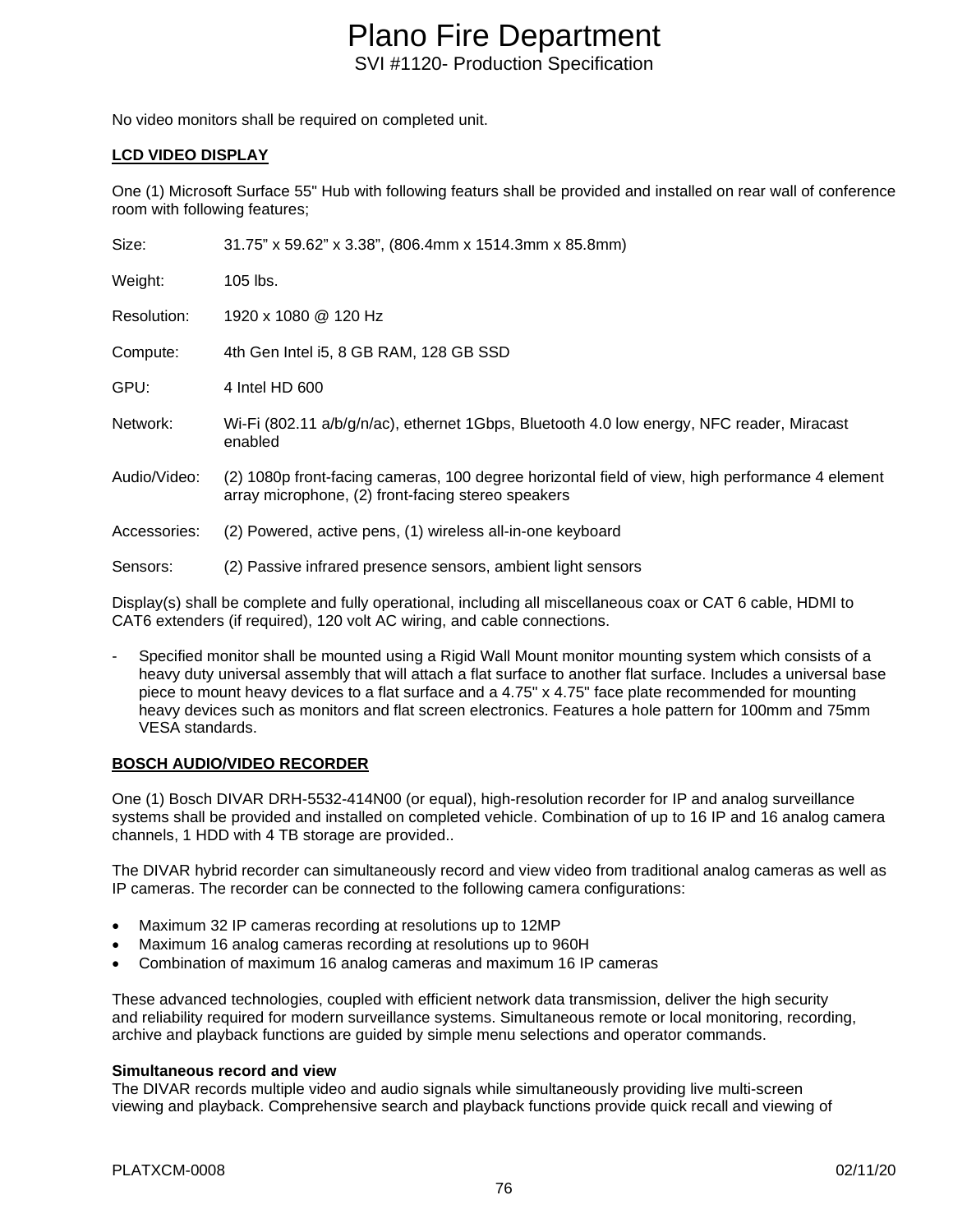recorded video.

### **Simple operation**

The DIVAR is very easy to install and use. Simply connect the cameras, apply power, and follow the simple Install Wizard steps for initial setup. The unit can then record automatically with no further intervention required.

### **Inputs and outputs**

Video inputs, audio inputs/output, and alarm inputs/ outputs are located on the rear panel. Two video connectors (VGA/HDMI) provide simultaneous output for monitor A for live display (with zoom) and playback (display can be frozen and zoomed). The displays allow full-screen, multi-screen, and sequenced viewing.

### **Network control**

Use the PC software or built-in web application via a network for live viewing, playback, and configuration.

### **Watermark**

The DIVAR includes an authenticity check for both local and remote archives, ensuring recording integrity. An Archive Player is provided for playback of secure video files and to check if video is authentic.

### **Smartphone App**

A DIVAR Viewer App from Bosch for iOS and Android devices is available for:

- live and playback viewing
- recorder configuration
- PTZ control

This means you can watch live video from cameras connected to the DVR from anywhere in the world. You can also control focus, pan, tilt and zoom on PTZenabled cameras.

# **AUDIO VIDEO CONTROL AND AUTOMATION SYSTEM**

One (1) Crestron audio, video control system shall be provided with following components;

| <u>Qty</u>                              | <b>Manufacturer</b> | Part / Model    | <b>Description</b>                                                |  |  |  |  |
|-----------------------------------------|---------------------|-----------------|-------------------------------------------------------------------|--|--|--|--|
| <b>Signal Transport &amp; Switching</b> |                     |                 |                                                                   |  |  |  |  |
| 1                                       | Crestron            | DM-MD16X16-CPU3 | 16x16 DigitalMedia Switcher                                       |  |  |  |  |
| 8                                       | Crestron            | DMC-4K-HDO      | 2- Channel 4K Scaling HDMI Output Card For DM<br><b>Switchers</b> |  |  |  |  |
| 8                                       | Crestron            | DMC-4KZ-HD      | HDMI 4K60 4:4:4: HDR Input Card for DM Switchers                  |  |  |  |  |
| 1                                       | Crestron            | HD-EXT3-C-B     | 4K HDMI over HDBaseT Extender w/IR & RS-232, Black                |  |  |  |  |
| 1                                       | Crestron            | <b>DSP-1280</b> | Crestron Avia 12x8 Digital Signal Processor                       |  |  |  |  |
| <b>System Control Components</b>        |                     |                 |                                                                   |  |  |  |  |
| 1                                       | Crestron            | CP <sub>3</sub> | 3-Series Control System                                           |  |  |  |  |
| 2                                       | Crestron            | TSW-1060-B-S    | 10.1 in. Touch Screen, Black Smooth (Locations Below)             |  |  |  |  |
| 1                                       | Crestron            | <b>XPANEL</b>   | XPanel - Crestron Control Interface for Computers                 |  |  |  |  |
| <b>Miscellaneous</b>                    |                     |                 |                                                                   |  |  |  |  |
|                                         | SurgeX              | SX-AX20E        | IP Surge Eliminator and Power Conditioner, 1RU,                   |  |  |  |  |
|                                         |                     |                 |                                                                   |  |  |  |  |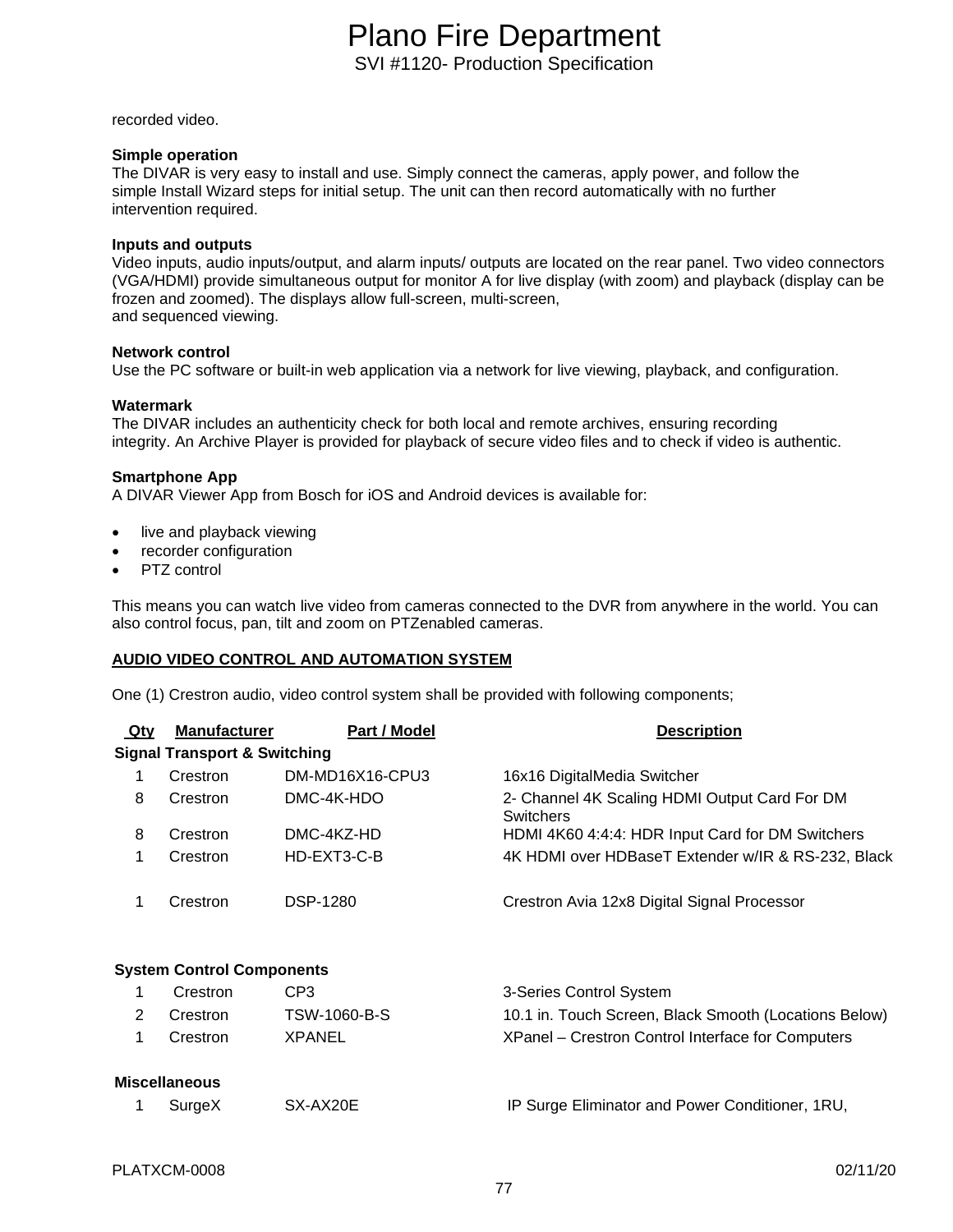120V/20A, 8 Receptacles 1 Middle Atlantic UPS-2200R-IP Premium Series UPSRackmount Power, 8 Outlet, 2150VA/1650W, Web Enabled

System shall be completely integrated, programmed and operational upon final inspection.

Note: This eliminates the need for the video camera matrix or keyboard/joystick, if specified. System designed by City of Plano vendor. Any additional components need from list above will be added to contract price.

# **TOUCH PANEL CONTROL**

Two (2) Crestron model TSW-1060-B-S wall/flush mount 10.1" (10.25" x 6.6" x 1.52") color touch-panel interface unit(s) shall be provided and located as follows;

- One (1) at the front entry door on the front bulkhead wall
- One (1) at the rear conference room table

The interface units shall communicate with the Crestron control station. The control shall be programmed with custom code to offer each interface unit with an interactive menu. The menus shall include screens to operate the camera system, if specified, and interface unit.

The control code shall also include signal instructions to allow the operators to interact with any specified audio and video systems, TV receivers, and display screens if specified.

# **RADIO AND COMMUNICATION SYSTEM**

# **SUPPLIED RADIOS**

Seven (7) Plano Fire Department supplied Motorola radio(s) including all necessary cabling and antennas shall be installed by contractor. All required radio programming shall be responsibility of Plano Fire Department. Radio(s) may not be fully tested if no radio program is provided with radio and will be responsibility of Plano Fire Department after delivery.

- Six (6) individual Motorola APX 8500 radios for work stations.
- One (1) dual head Motorola APX 8500 radio located at drivers position, and work station directly behind driver.

# LOCATIONS:

Control Heads: three (3) in the streetside slide-out, and two (2) in the curbside slide-out, one (1) at the rear conference table, one (1) at cab desk, and one (1) in dash; locating one (1) each in each of the desktop consoles. There will be eight (8) heads with seven (7) radios. (Cab desk and Dash share a base unit.

All radios shall be installed per manufacturer's instructions including proper 12 VDC power and grounding.

# **SEVEN (7) POSITION ANTENNA RAIL**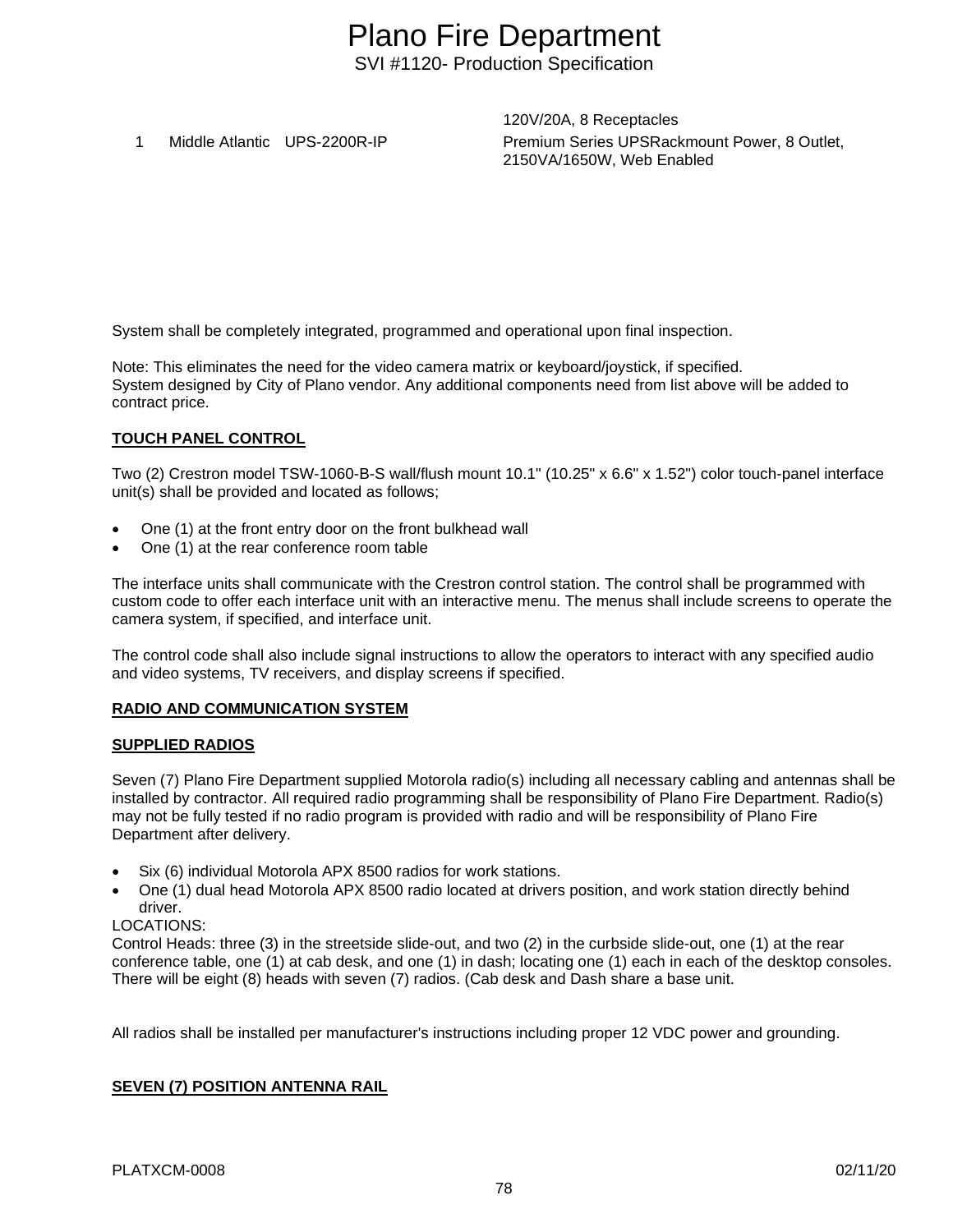Two (2) radio antenna rail(s) shall be provided and installed on roof of vehicle. Each rail shall be constructed of aluminum, forming a two piece box design. The top section shall be removable for easy access to the individual antenna wiring. Seven (7) antenna bases shall be provided and installed in each rail. Each antenna base shall include enough cable to reach radio location plus a service loop of at least 10' of LMR195 flexible communications cable. The antenna wiring shall enter the vehicle roof at a single point under the end of the rail. The end of each radio antenna shall be routed to radio mounting locations, or as determined by the Plano Fire Department.

Due to the various configurations of antennas, the contractor shall provide the antenna base only, and Plano Fire Department shall provide the antennas, unless radios are specified with completed vehicle.

# **Termination Points:**

Termination points of the Antenna cables for the two (2) seven position antenna rails will be as follows-Streetside Antenna Rail- six (6) to the streetside slide-out desk { two (2) to each radio base for each work station}, and the seventh to the body data Rack. Curbside Antenna Rail- Four (4) to the curbside slide-out desk { two (2) to each radio base for each work station} two (2) to the rear conference table for the radio base and the seventh to the Data rack in the body.

# **PAINT ANTENNA RAIL**

Antenna rail will be painted to match the exterior color of the chassis.

# **WEATHER SYSTEM**

There shall be one (1) WeatherPak® TRx2-UHF weather station provided and installed on completed vehicle. The WeatherPak® TRx2 shall have the following features; an ultrasonic no-moving-parts wind sensor (never needs calibration), professional grade air temperature and relative humidity sensors, and an electronic compass. The weather data is gathered, then processed on board the weather station as prescribed by the US EPA for use with ALOHA® plume modeling software. The weather conditions may be viewed on the back-lit LCD display screen and the data is simultaneously sent to your PC.

The *new* WEATHERPAK® TRx2-UHF, like all WEATHERPAK®s, can be deployed in less than one minute, by one person— without tools. This unique weather station provides the rugged quality you expect, with the features you need.

# **Sensors**

Range: 0 to 60 m/s (0-134 mph / 0-117 kph)<br>Accuracy: ±4% Accuracy: ±4%<br>
Resolution: 0.01 m/s<br>
Resolution: 0.01 m/s **Wind Direction**<br>Range: 0 to 360° (no dead zone) <br>Accuracy: ±1.0° Range: 0 to 360° (no dead zone) <br>Accuracy:  $\pm 3$ ° <br>Resolution: 1° Accuracy: ±3° **Resolution: 1°** Resolution: 1° **Resolution: 1°** Resolution: 1° Resolution: 1° **Temperature Operational** Range: -40°C to 50°C (-40°F to 122°F) Accuracy: ±0.2°C over full range (0.36°F) Resolution: 0.1°C

**Electronics** 

#### **32-bit Microcontroller**

Display: 4 x 20 character LCD with EL backlighting EMI/RFI: 3 levels of protection

**Mechanical**  Sensor Head: 4" x 29.5" (10.3 cm x 74.9 cm) **Relative Humidity**<br>Range: 0 to 100% Operating Temperature: -40°C to +50°C (-40°F to +122°F)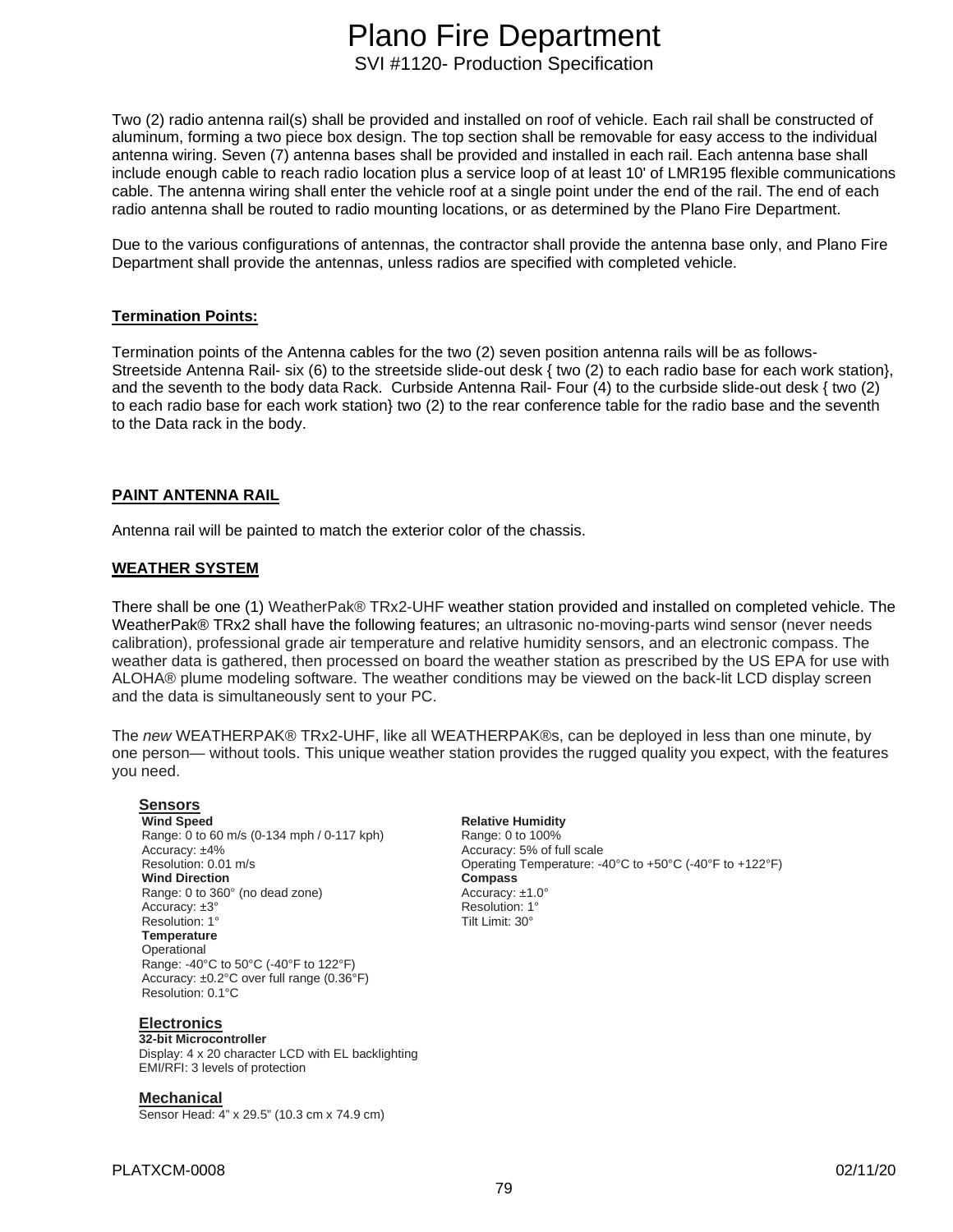Weight: 9 lbs (4.1 kg)

### **WEATHER SYSTEM ENCLOSURE**

The weather station monitoring device shall be mounted in a weather tight aluminum treadplate enclosure on roof of completed vehicle. The weather system enclosure lid and weather monitoring device shall be raised and lowered automatically with the use of 12 VDC electric actuators. The box enclosure shall be approximately 66" long x 12" wide x 10" high. The control of the weather system device shall be located at command desk or as directed by Plano Fire Department.

### **COMMAND CAMERA SYSTEM**

There shall be one (1) Bosch MIC IP Starlight camera with black housing model MIC-750-Z30B with standard internal heater and fan, and lens wiper provided and installed on completed vehicle with a MIC-DCA-HB deep conduit mount. The camera's true advantage is its rugged design combined with Intelligent Video Analytics developed specifically for the most demanding environments. The camera is well-suited for extreme environments and adverse weather conditions such as high winds, rain, fog, ice, and snow. The camera operates at extreme temperatures ranging from -40 °C to +65 °C (-40 °F to +149 °F). Even in extreme conditions and challenging illumination scenarios, the camera provides the highest-quality video images and relevant data interpreted directly at the source. H.265 compression technology, Intelligent Dynamic Noise Reduction and dynamic Encoder Regions contribute to bit rate saving.

The cameras aluminum housing receives a corrosion protection surface treatment, along with robust, powder coat paint. Reliable O-ring seals completely protect the internal components from the external environment, meaning that there is no need to pressurize the camera. To guarantee unit integrity, the factory tests each MIC camera for leaks before shipping.

The latest sensor technology combined with the sophisticated noise suppression results in an exceptional sensitivity in color. The low-light performance is so good that the camera continues to provide excellent color performance even with a minimum of ambient light.

The dynamic range of the camera is outstanding and is obvious in real-world performance comparisons. In extended dynamic range mode, the camera uses an electronic shutter to capture four images with different exposure time and reproduce a high-contrast frame. The result is that you can view details in both the bright areas (highlights) and the dark areas (shadows) of a scene at the same time. You can easily distinguish objects and features (for example, faces) with bright backlight.

The pan and tilt mechanism is a ruggedized, direct drive system. The brushless motors directly control the pan and tilt movement using a finely-tuned gear train designed to minimize backlash and support continuous operation without significant wear and tear. With a full 360º continuous rotation pan and 290º tilt control (on upright models without illuminators) and super-quick pan (120°/second) and tilt (90°/second) for exceptional viewing capability, the camera outperforms other cameras in its class.

The camera is capable of delivering high-quality and high-resolution video with very low network load. With a doubling of encoding efficiency, H.265 is the new compression standard of choice for IP video surveillance systems, and of quad streaming which allows the camera to deliver independent, configurable streams for live viewing, recording, or remote monitoring via constrained bandwidths.

A 95 W midspan high-power PoH (Power Over HDBase T) device shall be provided that provides data and power between an Ethernet (remote network) switch and camera.

### **TECHNICAL SPECIFICATIONS**

| Imager                            | 1/2.8-type Exmor R CMOS sensor |
|-----------------------------------|--------------------------------|
| <b>Effective Picture Elements</b> |                                |
| (Pixels)                          | 1945 x 1097 (2.13 MP)          |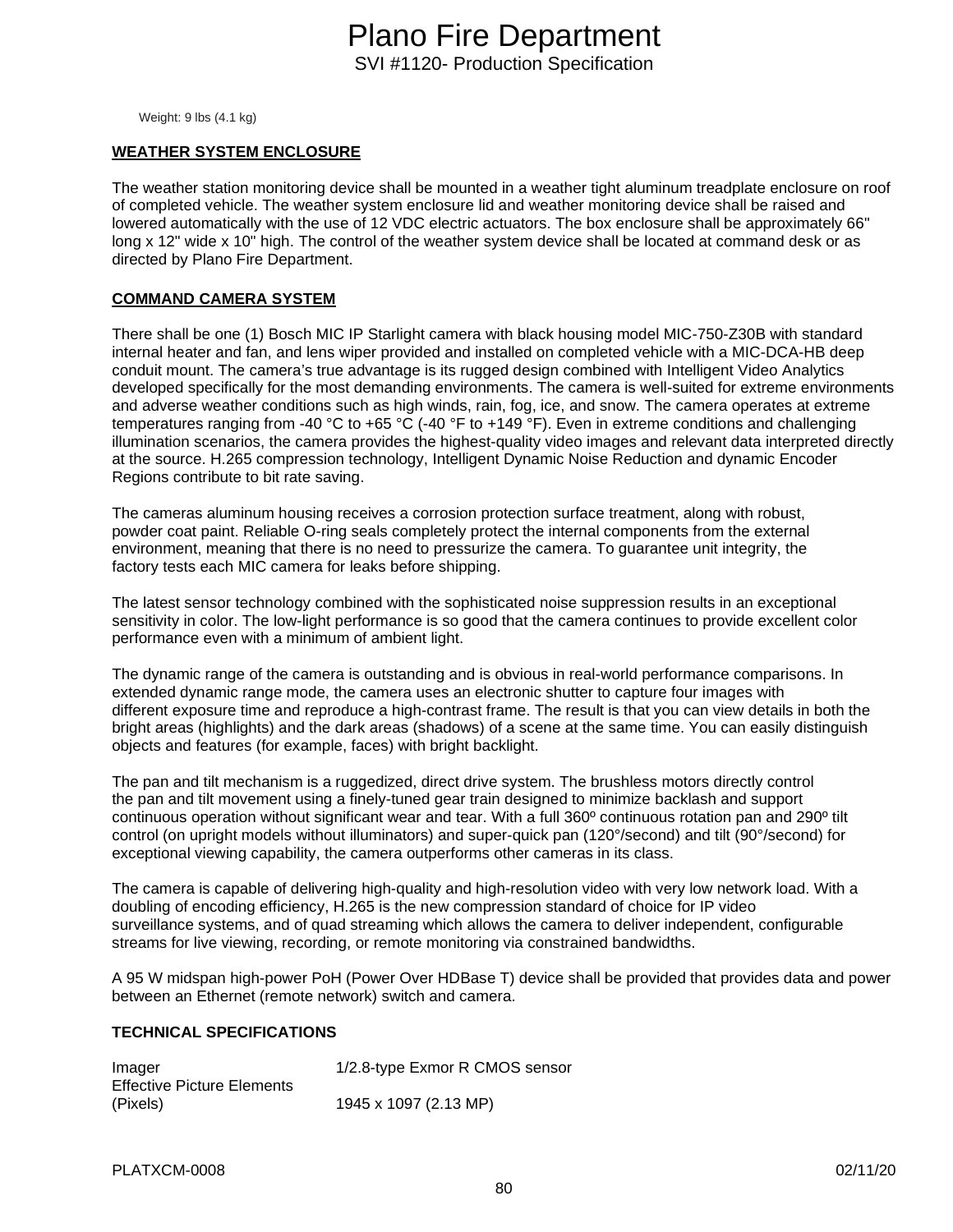| Lens                | 30x motorized Zoom                   |
|---------------------|--------------------------------------|
|                     | 4.3 mm to 129 mm                     |
|                     | F <sub>1.6</sub> to F <sub>4.7</sub> |
| Field of View (FOV) | 2.3 $\degree$ to 63.7 $\degree$      |
| Focus               | Automatic with manual override       |
| Iris                | Automatic with manual override       |
| Digital Zoom        | 12x                                  |
|                     |                                      |

### **TELESCOPING PNEUMATIC MAST**

The vehicle shall be equipped with one (1) Will-Burt 7-42 heavy duty pneumatic powered telescoping mast(s). The mast shall utilize air from the chassis brake system. Air to operate the telescoping mast must be drawn from a drier system and be regulated to 20 psig and shall have a back pressure protection valve.

Mast shall be wired to a red flashing warning light in cab visible to the driver to warn when the mast is out of the nested position.

A 70' Nycoil conduit measuring 1" ID x 16-1/2" OD coil shall be provided for the 7-42 telescopic mast.

The mast shall be of a free standing design (non-guyed) and use high strength, heat treated aluminum alloy tubes and collars. Each mast section (tube) shall have two full length external keys and nominal .095" wall thickness collars with matching key ways to maintain directional azimuth.

Each mast section and collar shall be of the low friction synthetic bearings for smooth operation and longer life. Bumpers shall be supplied to reduce shock on extension and retraction. All exterior aluminum surfaces shall be anodized and sealed. Fasteners and fittings shall be plated steel or stainless steel for corrosion resistance.

One (1) maintenance and instruction manual shall be provided for the towers on delivery. Wiring schematic, air piping schematic and installation diagrams shall be provided with the manual. Manufacturer's blueprint of tower, complete parts list and bill of materials for towers provided with manuals.

# **MODEL 7-42 SPECIFICATIONS**

| Nested height tower only:   | $7' - 1''$  |
|-----------------------------|-------------|
| Extended height tower only: | $41' - 2"$  |
| Normal payload capacity:    | 150 lbs.    |
| Number of sections:         | 9           |
| Mast Diameter:              | $9" - 3"$   |
| Mast Volume:                | 7.2 cu. ft. |
| Collar type:                | Non-locking |
| Maximum operating pressure: | 35 psi      |

The operational envelope of the mast shall be automatically illuminated by a lookup light whenever the mast assembly is being raised as required by NFPA 1901.

A red flashing or rotating light located in the driving compartment shall shall be illuminated automatically whenever the apparatus's parking brake is not fully engaged, indicating that the light tower is not in stowed position, as required by NFPA 1901.

# **PNEUMATIC KIT**

A pneumatic kit air control assembly (without compressor) shall be provided to control the mast. The assembly includes; a 0 - 160 PSIG air gauge, regulator, 0 - 30 PSIG air gauge, and a 3/8" inlet air hose with NPT fittings to provide air from air source.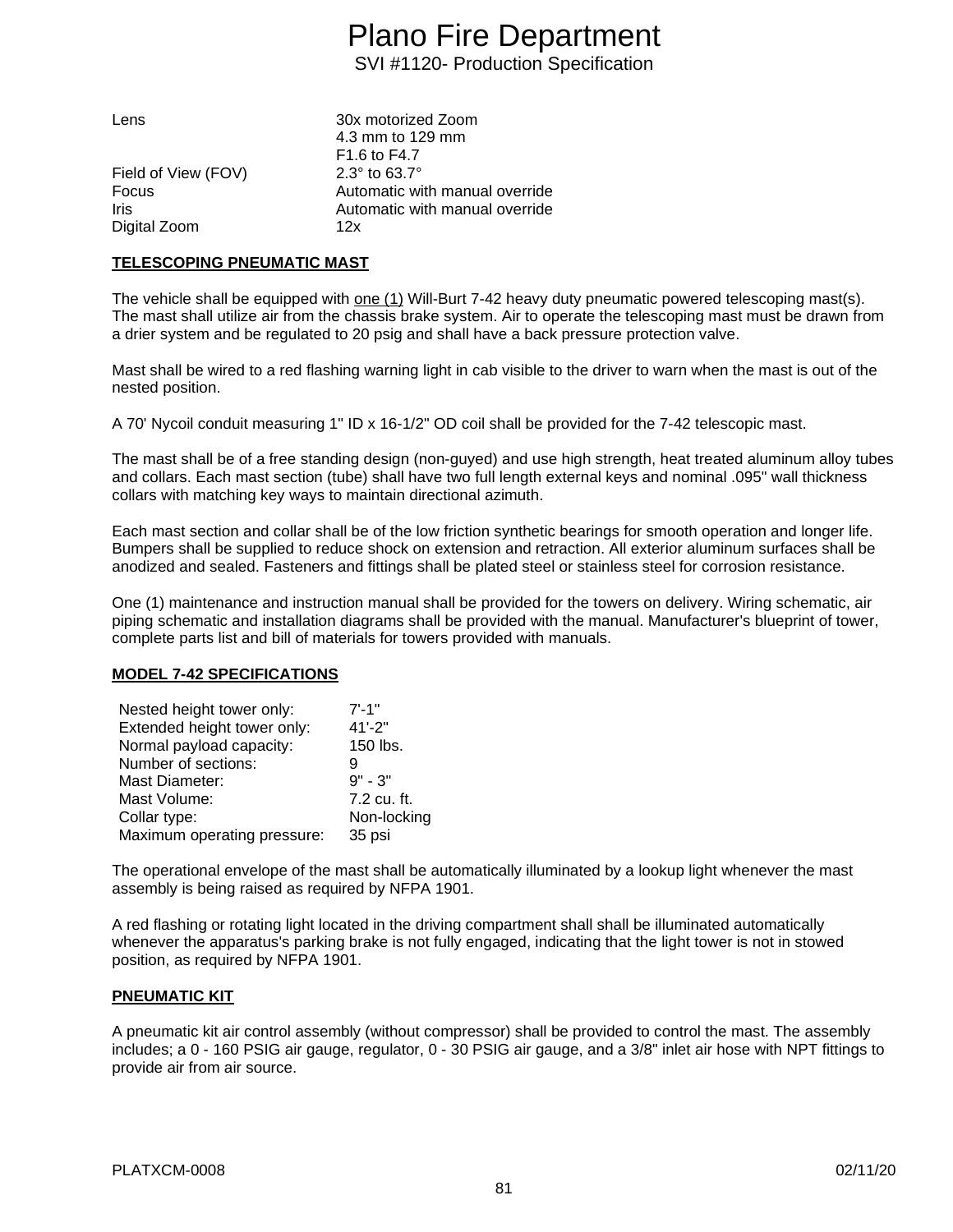# **MAST MOUNTING - EXTERNAL**

The above telescoping mast shall be mounted using an external mounting kit attached to the rear body panel. The mast shall be enclosed with a removable 3/16" smooth aluminum enclosure located on the rear of the body extending from bumper level upward to enclose mast. 2" x 2" x 1/4" angles shall be welded to rear body panel for attachment of enclosure to body. The mast enclosure shall be provided to protect the control cables, air hoses, and the mast from the elements. The specified camera system shall extend above the enclosure, but still be lower than body height.

Controls for the mast shall be recessed into mast enclosure in a Cast Products aluminum box with hinged door. A removable panel shall be provided on side for access to lower section of mast for maintenance purposes.

A stainless steel scuff plate shall be provided on upper section of rear body panel to prevent scuffing of Nycoil cable on body surface.

### **MAST COVER**

The mast enclosure shall be approximately 18" x 18" x full body height. Enclosure shall be fabricated from 1/8" 3003 H14 alloy aluminum and painted same as body color(s).

### **CAMERA ENCLOSURE DOOR**

The top of the mast enclosure shall have a 12 VDC electric actuated door to prevent rain and snow from accumulating on camera while truck is traveling. The enclosure door will automatically raise with the mast controls.

# **ANTENNA CABLING**

Four (4) LMR400 flexible communications cables will be routed from the camera mast into the RC1 repeater compartment.

# **PHONE AND NETWORK CABLING STANDARDS**

If a telephone or fax machine is specified it will be connected to the central phone system from the RJ-11 wall jacks and wired through to the data rack or technical cabinet using yellow Category 6, 4 pair twisted copper cabling with yellow boot ends.

If a computer network is specified it will be connected to the network switch location, if specified from the RJ-45 wall jacks wired through to the data rack or technical cabinet using blue Category 6, 4 pair twisted copper cabling with blue boot ends. The pin pair assignments will be based on the T568B standard configuration. The termination ends in shall be RJ-45 male ends and connected to the network switch.

Only Category 6, 4 pair twisted copper cable shall be used for all computer cabling for improved transmission performance and superior immunity from external noise. All wiring shall be installed to Institute of Electrical and Electronics Engineers (IEEE) 802 standards.

All Category 6 cable must be properly installed and terminated to meet specifications. Incorrect installation practices include kinking or bending the cable too tightly will not be allowed. The cable bend radius should be no less than 4 times the outer diameter of the cable. Incorrect termination practices include untwisting the wire pairs or stripping the outer jacket back too far will not be allowed. When used for 10/100/1000 BASE-T, the maximum allowed length of a Category 6 cable is 100 meters (330 ft). All cabling shall be properly labeled at both termination ends for proper identification in future.

The running of Category 6 cabling in the same loom with any VAC wiring will not be allowed.

# **WIRING CHANNELS**